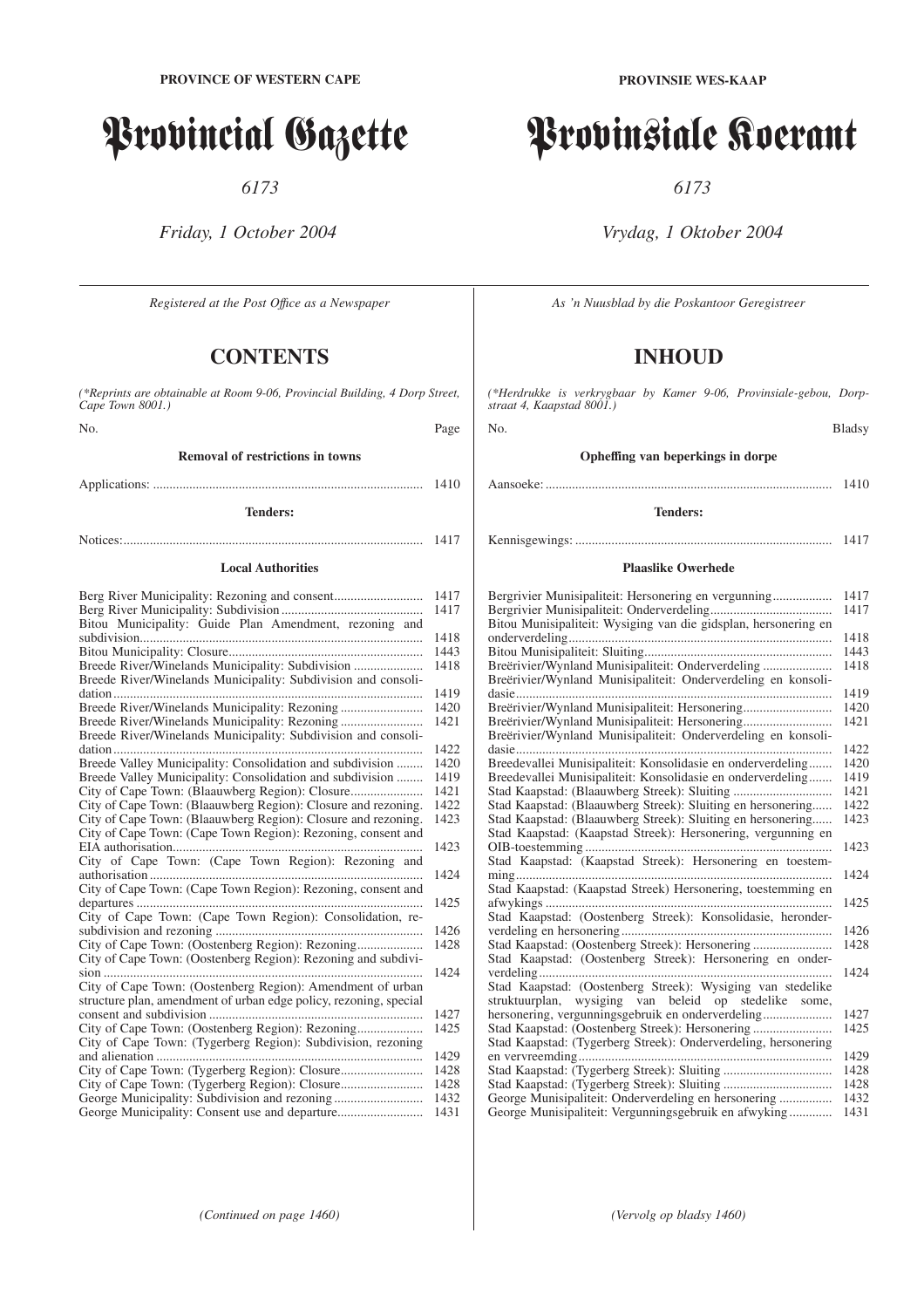#### **PROVINCIAL NOTICES**

The following Provincial Notices are published for general information.

G. A. LAWRENCE, DIRECTOR-GENERAL

Provincial Building, Wale Street, Cape Town.

#### **PROVINSIALE KENNISGEWINGS**

Die volgende Provinsiale Kennisgewings word vir algemene inligting gepubliseer.

G. A. LAWRENCE, DIREKTEUR-GENERAAL

Provinsiale-gebou, Waalstraat,

#### GEORGE MUNICIPALITY

#### NOTICE NO: 232/2004

#### REMOVAL OF RESTRICTIONS ACT, 1967 (ACT 84 OF 1967), DEPARTURE AND REZONING: ERF 858, WILDERNESS

Notice is hereby given in terms of section 3(6) of the above Act that the undermentioned application has been received and is open for inspection at the office of the Deputy Director: Planning, Bloemhof Centre, York Street, George [Tel: (044) 801 9171, Fax: (044) 801 9196 & e-mail: stadsbeplanning@george.org.za] and at the office of the Director: Land Development Management, Provincial Government of the Western Cape, 27 Wale Street, Cape Town from 08:00-12:30 and 13:00-15:30 (Monday to Friday) in Room 601.

Telephonic enquiries in this regard may be made to M Abrahams, Tel: (021) 483 8788 and Fax: (021) 483 3633.

Any objections, with full reasons therefore should be lodged in writing at the office of the abovementioned Director: Land Development Management, Private Bag X9086, Cape Town, 8000, with a copy to the George Municipality on or before 1 November 2004 quoting the above Act and the objector's Erf number. Any comments received after the aforementioned closing date may be disregarded.

|  | Applicant |
|--|-----------|
|  |           |

## *Applicant Nature of Application*

Madelyn Köhler Removal of restrictive title conditions applicable to Erf 858, Fifth Avenue, Wilderness. Departure for an additional dwelling unit in terms of Section 15 of Ordinance 15 of 1985, as well as a rezoning from Single Residential to General Residential far a six (6) bedroom Guest-house in the existing dwelling in terms of Section 17 of Ordinance 15 of 1985.

GW Louw, Acting Municipal Manager

Civic Centre, York Street, George, 6530

Tel: 044-8019171

Fax: 044-8019196

E-mail: stadsbeplanning@george.org.za

Kaapstad.

#### MUNISIPALITEIT GEORGE

#### KENNISGEWING NR: 232/2004

#### WET OP OPHEFFING VAN BEPERKINGS, 1967 (WET 84 VAN 1967), AFWYKING EN HERSONERING: ERF 858, WILDERNIS

Kennis geskied hiermee ingevolge artikel 3(6) van bogenoemde Wet dat die onderstaande aansoek ontvang is en by die Adjunk-Direkteur: Beplanning, Bloemhofsentrum, York Straat, George [Tel: (044) 801 9171, Faks: (044) 801 9196 & e-pos: stadsbeplanning@george.org.za en by die kantoor van die Direkteur: Grondontwikkelingsbestuur, Provinsiale Regering van die Wes-Kaap, Waalstraat 27, Kaapstad vanaf 08:00-12:30 en 13:00-15:30 (Maandag tot Vrydag) ter insae lê in Kamer 601.

Telefoniese navrae in hierdie verband kan gerig word aan M Abrahams Tel: (021) 483 8788 en Faks: (021) 483 3633.

Enige besware, met redes, moet skriftelik voor of op 1 November 2004 by die kantoor van bogenoemde Direkteur: Grondontwikkelingsbestuur, Privaatsak X9086, Kaapstad 8000, met 'n afskrif aan die George Munisipaliteit, ingedien word met vermelding van bogenoemde Wet en beswaarmaker se erfnommer. Enige kommentaar wat na die voorgemelde sluitingsdatum ontvang word, mag moontlik nie in ag geneem word nie.

*Aansoeker Aard van Aansoek* Madelyn Köhler Opheffing van beperkende titelvoorwaardes van toepassing op Erf 858, Vyfde Laan, Wildernis, 'n Afwyking vir 'n addisionele wooneenheid in terme van Artikel 15 van Ordonnansie 15 van 1985, asook 'n Hersonering vanaf Enkelwoonsone na Algemene Woonsone vir 'n ses kamer gastehuis in die bestaande woonhuis in terme van Artikel 17 van Ordonnansie 15 van 1985. GW Louw, Waarnemende Munisipale Bestuurder Burgersentrum, Yorkstraat, George, 6530

Tel: 044-8019171

Faks: 044-8019196

E-pos: stadsbeplanning@george.org.za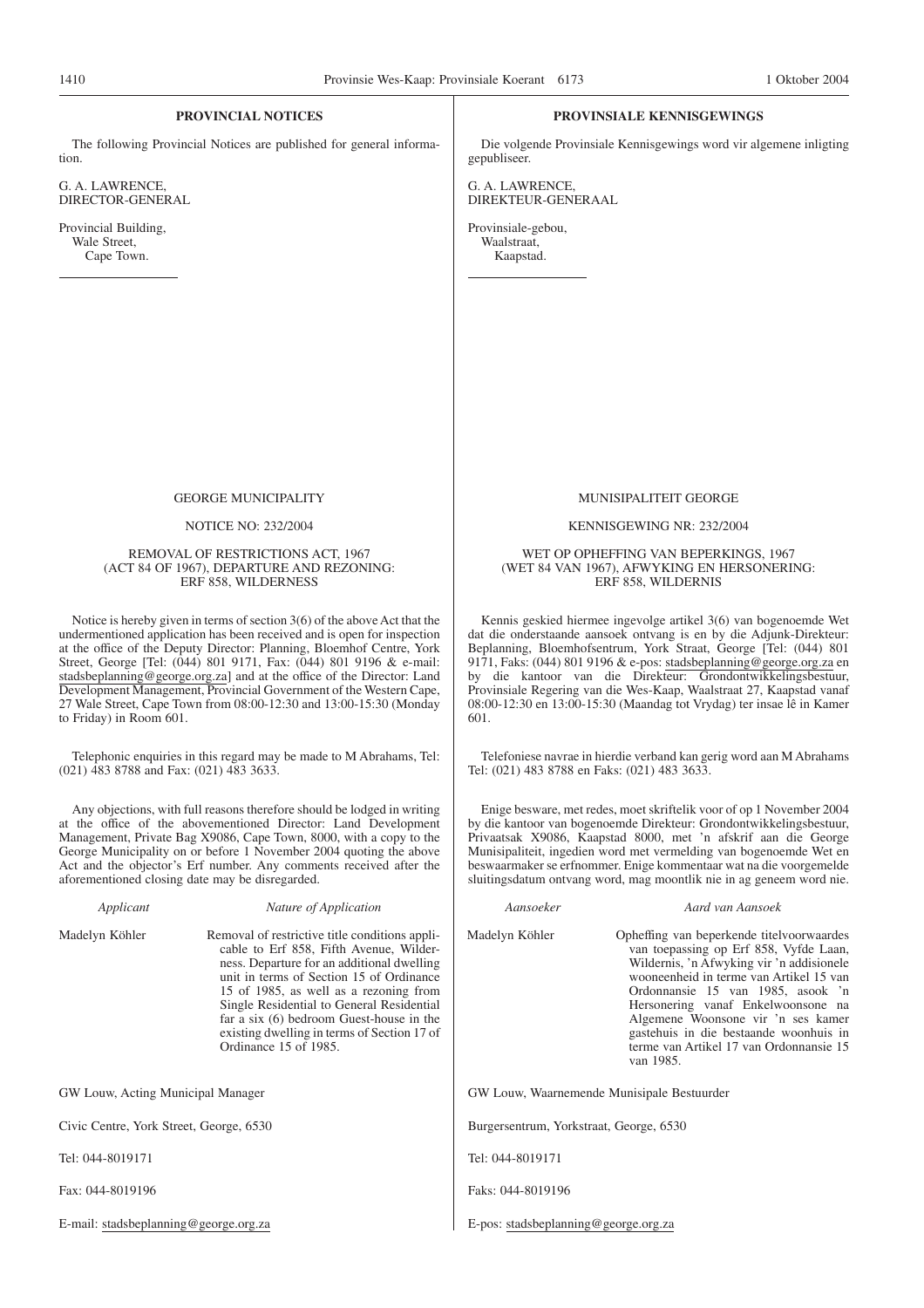NOTICE NO: 233/2004

REMOVAL OF RESTRICTIONS ACT, 1967 (ACT 84 OF 1967), AND DEPARTURE: ERF 905, WILDERNESS

Notice is hereby given in terms of section 3(6) of the above Act that the undermentioned application has been received and is open to inspection at the office of the Deputy Director: Planning, Bloemhof Centre, York Street, George [Tel: (044) 801 9171, Fax: (044) 801 9196 & e-mail stadsbeplanning@george.org.za] and at the office of the Director: Land Development Management, Provincial Government of the Western Cape, 27 Wale Street, Cape Town from 08:00-12:30 and 13:00-15:30 (Monday to Friday) in Room 601.

Telephonic enquiries in this regard may be made to M Abrahams, Tel: (021) 4838788 and Fax: (021) 4833633.

Any objections, with full reasons therefore, should be lodged in writing at the office of the abovementioned Director: Land Development Management at Private Bag X9086, Cape Town 8000, with a copy to the George Municipality on or before 1 November 2004 quoting the above Act and the objector's erf number. Any comments received after the aforementioned closing date may be disregarded.

*Applicant Nature of Application*

GW Louw,

Acting Municipal Manager

Civic Centre, York Street

George, 6530

Tel: 044-801 9171

Fax: 044-801 9196.

E-mail: stadsbeplanning.george.org.za

#### MUNISIPALITEIT GEORGE

KENNISGEWING NR: 233/2004

WET OP OPHEFFING VAN BEPERKINGS, 1967 (WET 84 VAN 1967), EN AFWYKING: ERF 905, WILDERNIS

Kennis geskied hiermee ingevolge artikel 3(6) van bostaande Wet dat die onderstaande aansoek ontvang is en by die Adjunk Direkteur: Beplanning, Bloemhofsentrum, Yorkstraat, George [Tel: (044) 801 9171, Faks: (044) 801 9196 & e-pos: stadsbeplanning@george.org.za en by die kantoor van die Direkteur: Grondontwikkelingsbestuur, Provinsiale Regering van die Wes-Kaap, Waalstraat 27, Kaapstad vanaf 08:00-12:30 en 13:00-15:30 (Maandag tot Vrydag) ter insae lê in Kamer 601.

Telefoniese navrae in hierdie verband kan gerig word aan M Abrahams Tel: (021) 483 8788 en Faks (021) 4833633.

Enige besware, met redes, moet skriftelik voor of op 1 November 2004 by die kantoor van bogenoemde Direkteur: Grondontwikkelingsbestuur, Privaatsak X9086, Kaapstad, 8000, met 'n afskrif aan die George Munisipaliteit, ingedien word met vermelding van bogenoemde Wet en beswaarmaker se erfnommer. Enige kommentaar wat na die voorgemelde sluitingsdatum ontvang word, mag moontlik nie in ag geneem word nie.

> van toepassing op Erf 905, Agste Laan, Wildernis. 'n Afwyking in terme van Regulasie 2.5 van die artikel 7 Skema Regulasies ten einde die bestaande buitekamer te omskep in 'n addisionele wooneenheid (ouma woonstel).

H Bester Removal of restrictive title conditions applicable to Erf 905, Eight Avenue, Wilderness. Departure from Regulation 2.5 of the Section 7 Scheme Regulations in order to convert the existing outbuilding into an additional dwelling unit (granny flat). *Aansoeker Aard van Aansoek* H Bester Opheffing van beperkende titelvoorwaarde GW Louw

Waarnemende Munisipale Bestuurder

Burgersentrum, Yorkstraat

George, 6530

Tel: 044-801 9171

Faks: 044-801 9196.

E-pos: stadsbeplanning@george.org.za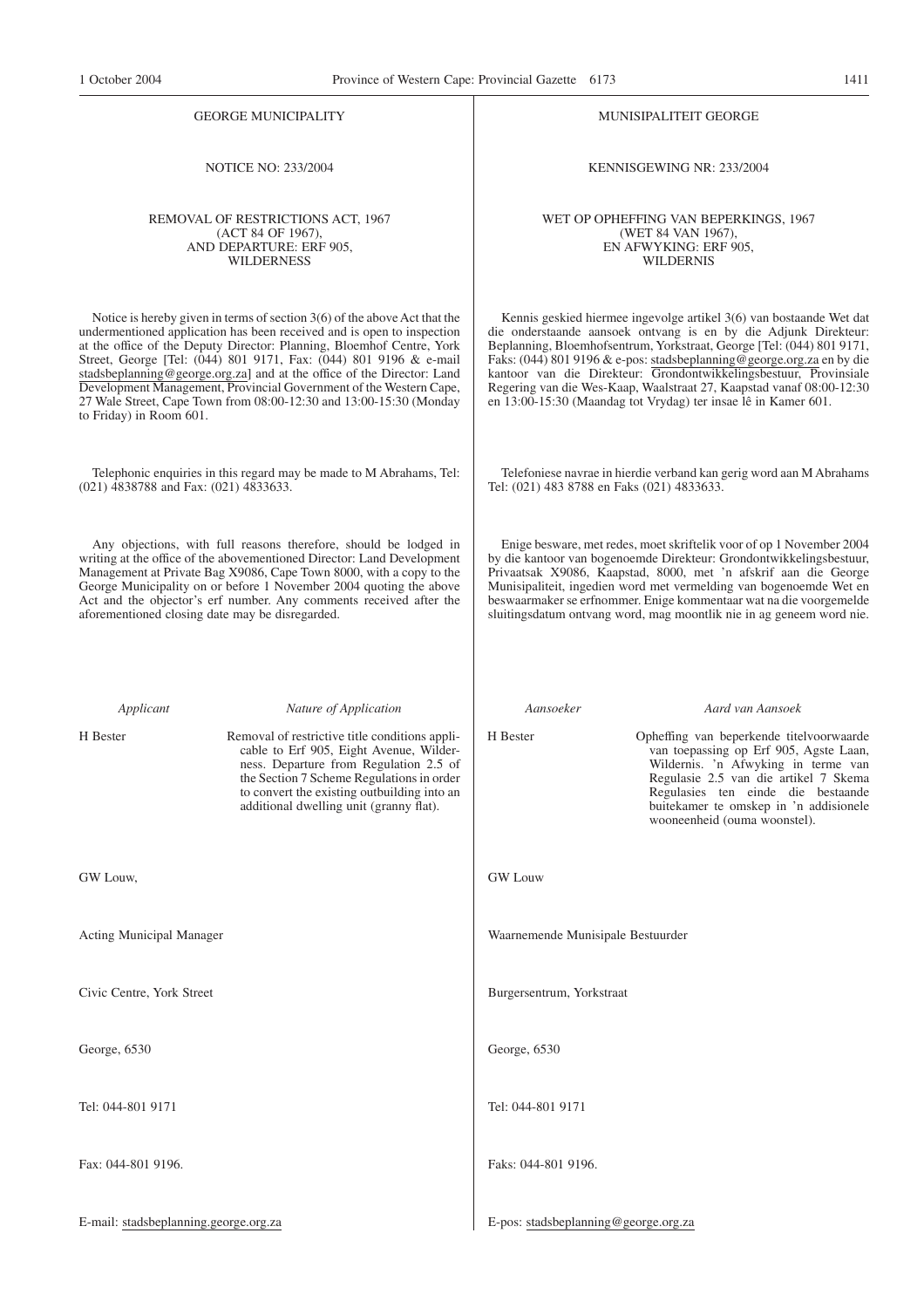#### KNYSNA MUNICIPALITY

#### REMOVAL OF RESTRICTIONS ACT 1967 (ACT 84 OF 1967)

LAND USE PLANNING ORDINANCE, 1985 (ORDINANCE 15 OF 1985)

#### PROPOSED REMOVAL OF TITLE DEED RESTRICTIONS AND SUBDIVISION: ERF 1383 SEDGEFlELD

#### (CORNER OF VAN NIEKERK ST AND LOUW WEPENAAR ST)

Notice is hereby given in terms of Section 3(6) of the Removal of Restrictions Act, 1967 (Act 84 of 1967), as well as Section 24(2)(a) of Ordinance 15 of 1985, that the under-mentioned application has been received and is open for inspection at the office of the Municipal Manager, Municipal Offices, Clyde Street, Knysna (Phone: 044 302 6330, Fax: 044 302 6338) and at the office of the Director Land Development Management, Provincial Administration of the Western Cape, Room 601, 27 Wale Street, Cape Town from 08:00 to 12:30 and 13:00 to 15:30 (Monday to Friday). Telephonic enquiries in this regard may be made at (021) 483 4114 and the Directorate's fax number is (021) 493 3633.

Any objections, with full reasons therefore, should be lodged in writing to the office of the abovementioned Director: Land Development Management, Private Bag X9086, Cape Town, 8000, with a copy to the abovementioned Local Authority on or before Monday, 1 November 2004 quoting the above Act and the objector's erf number. Any comments received after the aforementioned closing date may be disregarded.

Notice is further given in terms of Section 21(4) of the Local Government Act: Municipal Systems 2000 (Act 32 of 2000) that people who cannot write can approach the Town Planning section during normal office hours at the Municipal Offices where the Secretary will refer you to the responsible official whom will assist you in putting your comments or objections in writing.

*Nature of Application:*

1. Subdivision Application and Removal of restrictive Title Deed Conditions applicable to Erf 1383, Sedgefield, to enable the owner to subdivide the property into two portions (Remainder  $\pm$ 767 m<sup>2</sup> and Portion  $A \pm 700$  m<sup>2</sup>) for single residential purposes.

*Applicant:*

Integrated Development Planning & Management Town & Regional Planners, GIS, Project Management, Development Facilitation, Integrated Environmental Management and Surveying.

16 Green Street, P.O. Box 173, Knysna, 6570

Tel: (044) 382 2300

Fax: (044) 3827162

e-mail: vpm.survey@pixie.co.za

#### MUNISIPALITEIT KNYSNA

WET OP OPHEFFING VAN BEPERKINGS, 1967 (WET 84 VAN 1967)

ORDONNANSIE OP GRONDGEBRUIKBEPLANNING, 1985 (ORDONNANSIE 15 VAN 1985)

#### VOORGESTELDE OPHEFFING VAN BEPERKENDE TITELAKTE VOORWAARDES EN ONDERVERDELING: ERF 1383 SEDGEFIELD

#### (HOEK VAN VAN NIEKERK ST EN LOUW WEPENAAR ST)

Kennis geskied hiermee in gevolge Artikel 3(6) van die Wet op Opheffing van Beperkings, 1967 (Wet 84 van 1967), sowel as Artikel 24(2)(a) van die Ordonnansie 15 van 1985, dat die onderstaande aansoek ontvang is en by die Munisipale Bestuurder, Munisipale Kantore, Clydestraat, Knysna (Tel: 044 302 6330, Faks: 044 302 6338) en by die kantoor van die Direkteur: Grondontwikkelingsbestuur, Provinsiale Regering van die Wes-Kaap, Kamer 601, Waalstraat 27, Kaapstad vanaf 08:00 tot 12:30 en vanaf 13:00 tot 15:30 (Maandag tot Vrydag) ter insae lê. Telefoniese navrae in hierdie verband kan gerig word by (021) 483 4114 en die Direktoraat se faksnommer is (021) 483 3633.

Enige besware, met redes daarvoor, moet skriftelik voor of op Maandag, 1 November 2004 by die kantoor van bogenoemde Direkteur: Grondontwikkelingsbestuur, Privaatsak X9086, Kaapstad 8000, met 'n afskrif aan bogenoemde Plaaslike Owerheid ingedien word met vermelding van bogenoemde Wet en beswaarmaker se erfnommer. Enige kommentaar wat nie die voorgemelde sluitingsdatum ontvang word, mag moontlik nie ag geneem word nie.

Ingevolge Artikel 21(4) van die Wet op Plaaslike Regering: Munisipale Stelsels, 2000 (Wet 32 van 2000) word hiermee verder kennis gegee dat persone wat nie kan skryf nie die Stadsbeplanningsafdeling kan nader tydens normale kantoorure waar die Sekretaresse u sal verwys na die betrokke amptenaar wat u sal help om u kommentaar of besware op skrif te stel.

*Aard van aansoek:*

1. Onderverdelings Aansoek en Opheffing van beperkende Titelakte Voorwaardes van toepassing op Erf 1383, Sedgefield, om die eienaar in staat te stel om die eiendom te onderverdeel in twee gedeeltes (Restant  $\pm 767$  m<sup>2</sup> en Gedeelte A  $\pm 700$  m<sup>2</sup>) vir enkelresidensiële doeleindes.

*Aansoeker:*

Integrated Development Planning & Management Town & Regional Planners, GIS, Project Management, Development Facilitation, Integrated Environmental Management and Surveying.

Greenstraat 16, Posbus 173, Knysna, 6570

Tel: (044) 382 2300

Faks: (044) 3827162

e-pos: vpm.survey@pixie.co.za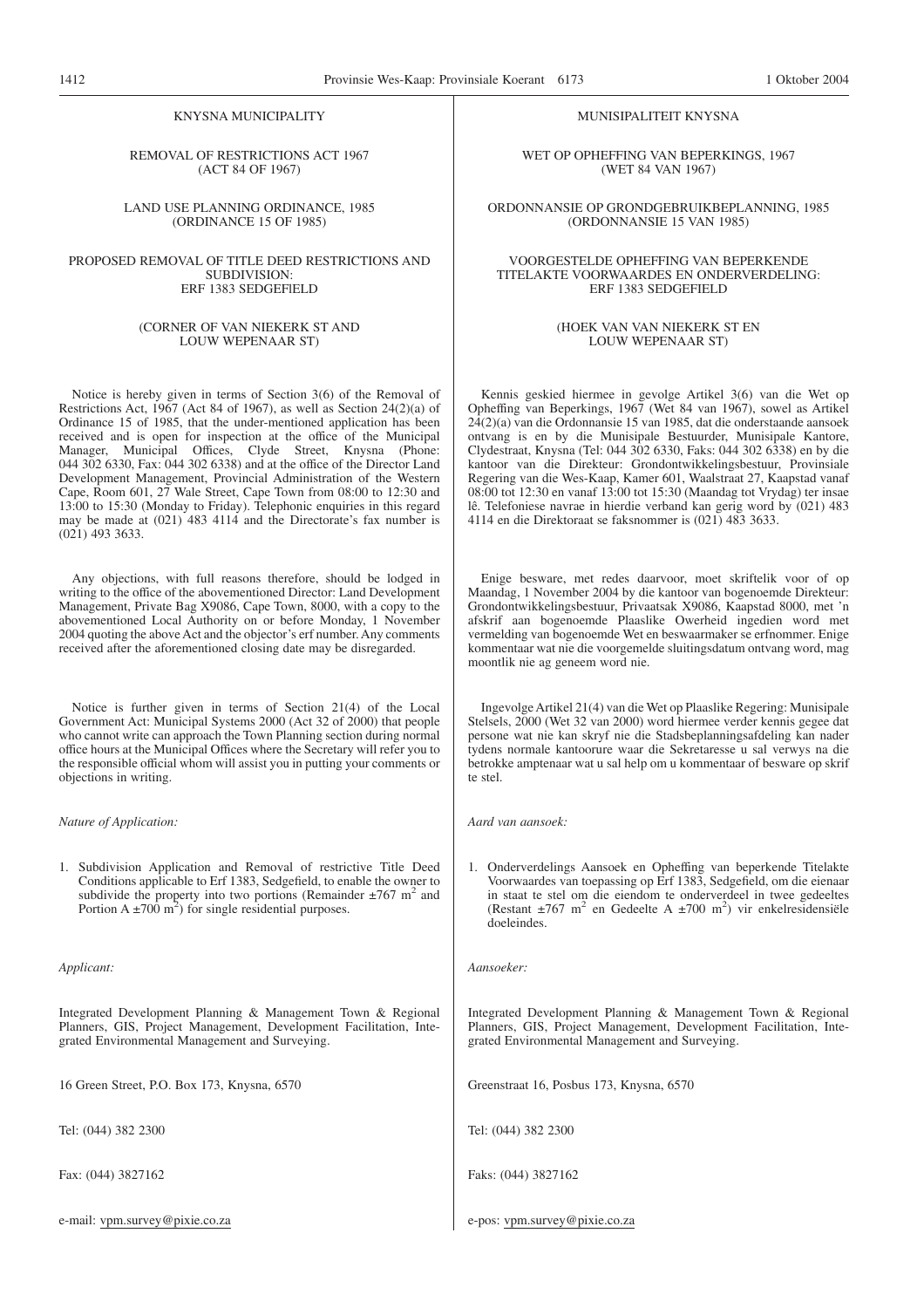#### BITOU MUNICIPALITY

#### ERF 1266, PLETTENBERG BAY: REMOVAL OF RESTRICTIONS ACT, 1967 (ACT 84 OF 1967)

Notice is hereby given in terms of Section 3 (6) of the above Act that the undermentioned application has been received and is open to inspection at the Directorate: Public Works, Bitou Municipality (Marine Way, Plettenberg Bay) during normal office hours. The application is also open to inspection at the office of the Director, Integrated Environmental Management (Region A), Provincial Government of the Western Cape, at Room 601, 27 Wale Street, Cape Town, from 08:00-12:30 and 13:00-15:30 (Monday to Friday). Telephonic enquiries in this regard may be directed to the Town Planner, Bitou Municipality (Tel: 044-501 3274/ Fax: 044-5333487). The fax number of the Directorate: Integrated Environmental Management is (021) 483-3633.

Any objections, with full reasons therefore, should be lodged in writing at the office of the above-mentioned Director: Integrated Environmental Management, Private Bag X9083, Cape Town, 8000, with a copy to the undermentioned Municipal Manager on or before Friday, 12 November 2004, quoting the above Act and the objector's erf number. Any comments received after the aforementioned closing date may be disregarded.

A person who cannot read or write but wishes to comment on the proposal may visit the Directorate: Public Works where a member of staff would assist them to formalise their comment.

*Applicant Nature of Application*

Hutchinson, Du Plessis, Robin & Stoloff on behalf of SM Nowers

Removal of restrictive title condition applicable to Erf 1266, Plettenberg Bay, to enable the owner to erect a wooden dwelling on the property.

GM Seitisho, Municipal Manager

Bitou Municipality, Private Bag X1002, Plettenberg Bay, 6600 Municipal Notice No. 102/2004 (Insert 1)

# CITY OF CAPE TOWN (CAPE TOWN REGION) REMOVAL OF RESTRICTIONS AND CONSENT: ERF 111, GREEN POINT

Notice is hereby given in terms of Section 3(6) of the Removal of Restrictions Act no 84 of 1967 and Section 9 of the Cape Town Zoning Scheme Regulations that the undermentioned application has been received and is open for inspection at the office of the Manager: Land Use Management, City of Cape Town, 14th Floor, Civic Centre, Hertzog Boulevard, Cape Town, from 08:30 to 12:30 (Monday to Friday) and at the office of the Director: Land Development Management, Department of Environmental Affairs & Development Planning, Provincial Government of the Western Cape, at Room 10-12, 27 Wale Street, Cape Town from 08:00-12:30 and 13:00-15:30 (Monday to Friday). Any objections or comments with full reasons, must be lodged in writing at the office of the abovementioned Director: Land Development Management, Private Bag X9086, Cape Town 8000, with a copy to the Manager: Land Use Management, City of Cape Town, PO Box 4529, Cape Town 8000, or faxed to (021) 421-1963 on or before the closing date, quoting, the above Act and Ordinance, the belowmentioned reference number, and the objector's erf and phone numbers and address. Objections and comments may also be hand-delivered to the abovementioned street addresses by no later than the closing date. If your response is not sent to these addresses and/or fax number, and if, as a consequence it arrives late, it will be deemed to be invalid. The closing date for objections and comments is 1 November 2004.

*Erf 111, Green Point*

*File ref:* SG 21/111 & LM 656 (59716)

*Owner:* Euro Africa Web (Pty) Ltd

*Erf:* 111 Green Point

*Address:* 65 Joubert Road

*Nature of application:* Removal of a restrictive title condition applicable to erf 111, No 65 Joubert Road, Green Point, to enable the owners to erect a double dwelling on the property.

This application includes an application for Council's Consent to permit the owner to erect a double dwelling on the property.

WA Mgoqi, City Manager

#### BITOU MUNISIPALITEIT

#### ERF 1266, PLETTENBERGBAAI: WET OF OPHEFFING VAN BEPERKINGS, 1967 (WET 84 VAN 1967)

Kragtens Artikel 3 (6) van bostaande Wet word hiermee kennis gegee dat die onderstaande aansoek ontvang is en ter insae lê by die Direktoraat: Publieke Werke, Bitou Munisipaliteit (Mariene Weg, Plettenbergbaai) gedurende normale kantoorure. Die aansoek lê ook ter insae by die Kantoor van die Direkteur, Geïntegreerde Omgewingsbestuur (Streek A), Provinsiale Regering van die Wes-Kaap, by Kamer 601, Waalstraat 27, Kaapstad vanaf 08:00-12:30 en 13:00-15:30 (Maandag tot Vrydag). Telefoniese navrae in hierdie verband kan gerig word aan die Stadsbeplanner, Bitou Munisipaliteit (Tel: 044-501 3274/Faks: 044-533 3487). Die Direktoraat: Geïntegreerde Omgewingsbestuur se faksnommer is (021) 483-3633.

Enige besware, met die volledige redes daarvoor, moet skriftelik by die kantoor van bogenoemde Direkteur: Geïntereerde Omgewingsbestuur (Streek A), Privaatsak X9086, Kaapstad, 8000, met 'n afskrif aan die ondergenoemde Munisipale Bestuurder, ingedien word op of voor Vrydag, 12 November 2004, met vermelding van bogenoemde Wet en die beswaarmaker se erfnommer. Enige kommentaar wat na die voorgemelde sluitingsdatum ontvang word, mag moontlik nie in ag geneem word nie.

Persone wat wil kommentaar lewer maar nie kan lees of skryf nie mag die Direktoraat: Publieke Werke besoek waar hul deur 'n amptenaar bygestaan sal word ten einde hul kommentaar te formaliseer.

#### *Aansoeker Aard van Aansoek*

Hutchinson, Du Plessis, Robin & Stoloff namens SM Nowers

Opheffing van 'n beperkende titelvoorwaarde van toepassing op Erf 1266, Plettenbergbaai ten einde die eienaar in staat te stel om 'n houthuis op die eiendom op te rig.

G.M. Seitisho, Munisipale Bestuurder

Bitou Munisipaliteit, Privaatsak X1002, Plettenbergbaai, 6600 Munisipale Kennisgewing Nr. 102/2004 (Verskyning 1)

# STAD KAAPSTAD (KAAPSTAD-STREEK) OPHEFFING VAN BEPERKINGS EN TOESTEMMING: ERF 111, GROENPUNT

Kennis geskied hiermee ingevolge artikel 3(6) van die Wet op Opheffing van Beperkings (Wet 84/1967) en artikel 9 van die Kaapstad-Soneringskemaregulasies dat die onderstaande aansoek ontvang is en tussen 08:00-12:30 (Maandag tot Vrydag) ter insae beskikbaar is by die kantoor van die Bestuurder: Grondgebruikbestuurtak, Stad Kaapstad, 14de Verdieping, Toringblok, Burgersentrum, Hertzog-boulevard 12, Kaapstad 8001, en by die kantoor van die Direkteur: Grondontwikkelingsbestuur, Departement Omgewingsake en Ontwikkelingsbeplanning, Provinsiale Regering van die Wes-Kaap, in kamer 10-12, Waalstraat 27, Kaapstad vanaf 08:00-12:30 en 13:00-15:30 (Maandag tot Vrydag). Enige besware of kommentaar, met die volledige redes daarvoor, moet skriftelik ingedien word by die kantoor van bogenoemde Direkteur: Grondontwikkelingsbestuur, Privaat Sak X9086, Kaapstad 8000, met 'n afskrif aan die kantoor van die Bestuurder: Grondbestuurstak, Stad Kaapstad, Posbus 4529, Kaapstad 8000 of gefaks na (021) 421-1963 voor of op die sluitingsdatum, met vermelding van bogenoemde Wet en die beswaarmaker se erf- en telefoonnommer en adres. Besware en kommentaar kan ook per hand afgelewer word by bogenoemde straatadresse teen nie later nie as die sluitingsdatum. Indien u reaksie nie na hierdie adresse en/of faksnommer gestuur word nie en gevolglik laat ontvang word, sal dit ongeldig geag word. Die sluitingsdatum vir besware en kommentaar is 1 November 2004.

*Erf 111, Groenpunt*

*Lêer verw:* SG 21/111 & LM 656 (59716)

*Eienaar:* Euro Africa Web (Edms) Bpk

*Erf:* 111 Groenpunt

*Adres:* Joubertweg 65

*Aard van aansoek:* Opheffing van 'n beperkende titelvoorwaarde van toepassing op erf 111, Joubertweg 65, Groenpunt, om die eienaars in staat te stel om 'n dubbelwoning op die eiendom op te rig.

Hierdie aansoek sluit 'n aansoek in om die Raad se toestemming om die eienaar in staat te stel om 'n dubbelwoning op die eiendom op te rig.

WA Mgoqi, Stadsbestuurder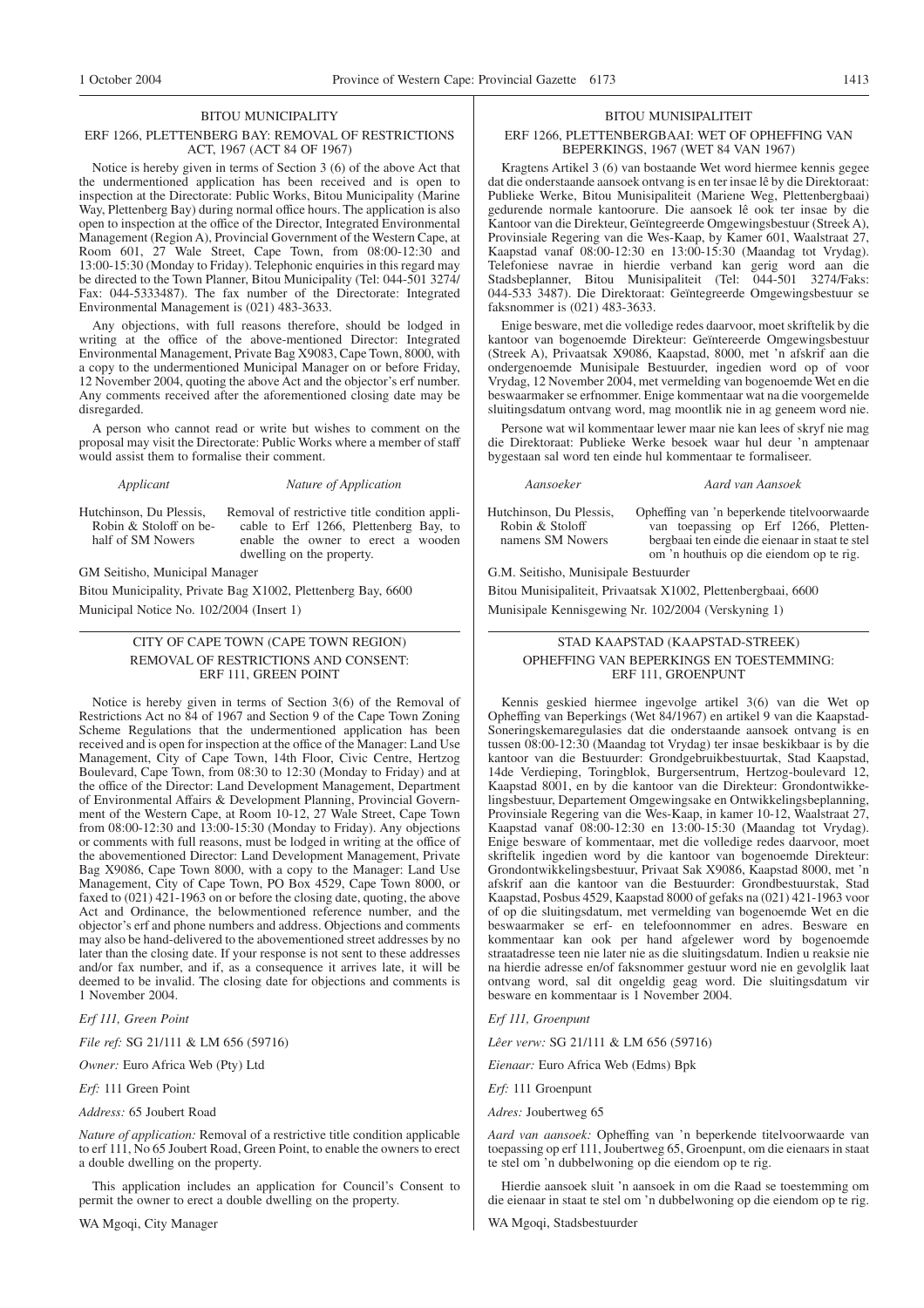#### BITOU MUNICIPALITY ERF 104, WITTEDRIFT: REMOVAL OF RESTRICTIONS ACT, 1967 (ACT 84 OF 1967) PROPOSED REZONING SUBDIVISION

Notice is hereby given in terms of Section 3 (6) of the above Act and Sections 17 and 24 in terms of the Land Use Planning Ordinance, 1985 (Ordinance 15 of 1985) that the undermentioned application has been received and that it is open to inspection at the Directorate: Public Works, Bitou Municipality (Marine Way, Plettenberg Bay) during normal office hours as well as at the office of the Director, Integrated Environmental Management (Region A), Provincial Government of the Western Cape, at Room 601, 27 Wale Street, Cape Town, from 08:00-12:30 and 13:00-15:30 (Monday to Friday). Telephonic enquiries in this regard may be directed to the Town Planner, Bitou Municipality (Tel: 044-501 3274/ Fax: 044-5333487). The fax number of the Directorate: Integrated Environmental Management is (021) 483-3633.

Any objections, with full reasons therefore, should be lodged in writing at the office of the above-mentioned Director: Integrated Environmental Management, Private Bag X9083, Cape Town, 8000, with a copy to the undermentioned Municipal Manager on or before Friday, 12 November 2004, quoting the above Act and the objector's erf number. Any comments received after the aforementioned closing date may be disregarded.

A person who cannot read or write but wishes to comment on the proposal may visit the Directorate: Public Works where a member of staff would assist them to formalise their comment.

|  | Applicant |
|--|-----------|
|  |           |

#### *Applicant Nature of Application*

Setplan on behalf of Changing Tides 1358  $CC$ 

Removal of restrictive title conditions applicable to Erf 104, Wittedrift to enable the owner to rezone and subdivide the property in order to establish a group housing development consisting of 26 residential units on the property.

G.M. Seitisho, Municipal Manager. Bitou Municipality, Private Bag X1002, Plettenberg Bay, 6600. Municipal Notice No. 103/2004 (Insert 1)

#### CITY OF CAPE TOWN (CAPE TOWN REGION) REMOVAL OF RESTRICTIONS AND DEPARTURES: ERF 35565, CAPE TOWN AT ATHLONE

Notice is hereby given in terms of Section 3(6) of the Removal of Restrictions Act no  $\overline{84}$  of 1967 and Section 15(2)(a) of the Land Use Planning Ordinance no 15 of 1985 that the undermentioned application has been received and is open for inspection at the office of the Manager: Land Use Management, City of Cape Town, 14th Floor, Civic Centre, Hertzog Boulevard, Cape Town, from 08:30 to 12:30 (Monday to Friday) and at the office of the Director: Integrated Environmental Management (Region B2), Department of Environmental Affairs & Development Planning, Provincial Government of the Western Cape, at Room 604, 1 Dorp Street, Cape Town from 08:00-12:30 and 13:00-15:30 (Monday to Friday). Any objections or comments with full reasons, must be lodged in writing at the office of the abovementioned Director: Land Development Management, Private Bag X9086, Cape Town 8000, with a copy to the Manager: Land Use Management, City of Cape Town, PO Box 4529, Cape Town 8000, or faxed to (021) 421-1963 on or before the closing date, quoting, the above Act and Ordinance, the belowmentioned reference number, and the objector's erf and phone numbers and address. Objections and comments may also be hand-delivered to the abovementioned street addresses by no later than the closing date. If your response is not sent to these addresses and/or fax number, and if, as a consequence it arrives late, it will be deemed to be invalid. For any further information regarding Erf 35565, Cape Town at Athlone contact Mrs O Savahl, tel. (021) 400-4336.

The closing date for objections and comments is 1 November 2004.

*Erf 35565, Cape Town at Athlone*; *File ref:* LM 1861; *Applicant:* SAH Phoplanker; *Erf:* 35565, Cape Town at Athlone; *Address:* 43 Winter Crescent

*Nature of application:* Removal of restrictive title conditions applicable to Erf 35565, 43 Winter Crescent, Athlone, to enable the owners to erect a second dwelling (''granny flat'') on the property. The building lines restriction will be encroached.

A Departure from the Zoning Scheme Regulations has been applied for relating to Section 27(1) to permit a second dwelling ''granny flat'' on the property. — WA Mgoqi, City Manager

# BITOU MUNISIPALITEIT ERF 104, WITTEDRIFT: WET OP OPHEFFING VAN BEPERKINGS, 1967 (WET 84 VAN 1967)

# VOORGESTELDE HERSONERING EN ONDERVERDELING

Kragtens Artikel 3 (6) van bostaande Wet en Artikels 17 en 24 van die Ordonnansie op Grondgebruiksbeplanning, 1985 (Ordonnansie 15 van 1985) word hiermee kennis gegee dat die onderstaande aansoek ontvang is en ter insae lê by die Direktoraat: Publieke Werke, Bitou Munisipaliteit (Mariene Weg, Plettenbergbaai) gedurende normale kantoorure asook by die Kantoor van die Direkteur, Grondontwikkelingsbestuur, Provinsiale Regering van die Wes-Kaap, by Kamer 601, Waalstraat 27, Kaapstad vanaf 08:00-12:30 en 13:00-15:30 (Maandag tot Vrydag). Telefoniese navrae in hierdie verband kan gerig word aan die Stadsbeplanner, Bitou Munisipaliteit (Tel: 044-501 3274/Faks: 044-533 3487). Die Direktoraat: Grondontwikkelingsbestuur se faksnommer is (421) 483-3633.

Enige besware, met die volledige redes daarvoor, moet skriftelik by die kantoor van bogenoemde Direkteur: Grondontwikkelingsbestuur, Privaatsak X9086, Kaapstad, 8000, met 'n afskrif aan die bogenoemde Munisipale Bestuurder, ingedien word op of voor Vrydag, 12 November 2004, met vermelding van bogenoemde Wet en die beswaarmaker se erfnommer. Enige kommentaar wat na die voorgemelde sluitingsdatum ontvang word, mag moontlik nie in ag geneem word nie.

Persone wat wil kommentaar lewer maar nie kan lees of skryf nie mag die Direktoraat: Publieke Werke besoek waar hul deur 'n amptenaar bygestaan sal word ten einde hul kommentaar te formaliseer.

#### *Aansoeker Aard van Aansoek*

Setplan namens Changing Tides 1358 CC Opheffing van beperkende titelvoorwaardes

van toepassing op Erf 104, Wittedrift ten einde die eienaar in staat te stel om die perseel te hersoneer en onderverdeel sodat 'n groepbehuisingsprojek bestaande uit 26 residensiële eenhede ontwikkel kan word.

G.M. Seitisho, Munisipale Bestuurder. Bitou Munisipaliteit, Privaatsak X1002, Plettenbergbaai, 6600. Munisipale Kennisgewing Nr. 103/2004.

#### STAD KAAPSTAD (KAAPSTAD-STREEK) OPHEFFING VAN BEPERKINGS EN AFWYKINGS: ERF 35565, KAAPSTAD TE ATHLONE

Kennis geskied hiermee ingevolge artikel 3(6) van die Wet op Opheffing van Beperkings (Wet 84/1967) en artikel 15(2)(a) van die Ordonnansie op Grondgebruikbeplanning (nr 15 van 1985) dat die onderstaande aansoek ontvang is en van 08:00-12:30 (Maandag tot Vrydag) ter insae beskikbaar is by die kantoor van die Bestuurder: Grondgebruikbestuurtak, Stad Kaapstad, 14de Verdieping, Toringblok, Burgersentrum, Hertzog-boulevard 12, Kaapstad 8001, en by die kantoor van die Direkteur: Geïntegreerde Omgewingsbestuur (Streek B2), Departement Omgewingsake en Ontwikkelingsbeplanning, Provinsiale Regering van die Wes-Kaap, in kamer 604, Dorpstraat 1, Kaapstad vanaf 08:00-12:30 en 13:00-15:30 (Maandag tot Vrydag). Enige besware of kommentaar, met die volledige redes daarvoor, moet skriftelik ingedien word by die kantoor van bogenoemde Direkteur: Grondontwikkelingsbestuur, Privaat Sak X9086, Kaapstad 8000, met 'n afskrif aan die kantoor van die Bestuurder: Grondbestuurstak, Stad Kaapstad, Posbus 4529, Kaapstad 8000 of gefaks na (021) 421-1963 voor of op die sluitingsdatum, met vermelding van bogenoemde Wet en die beswaarmaker se erf- en telefoonnommer en adres. Besware en kommentaar kan ook per hand afgelewer word by bogenoemde straatadresse teen nie later nie as die sluitingsdatum. Indien u reaksie nie na hierdie adresse en/of faksnommer gestuur word nie en gevolglik laat ontvang word, sal dit ongeldig geag word. Om nadere besonderhede insake erf 35565, Kaapstad te Athlone, skakel mev Q Savahl, tel. (021) 400-4336.

Die sluitingsdatum vir besware en kommentaar is 1 November 2004.

*Erf 35565, Kaapstad te Athlone*; *Lêer verw:* LM 1861; *Aansoeker:* SAH Phoplanker; *Erf:* 35565, Kaapstad te Athlone; *Adres:* Wintersingel 43.

*Aard van aansoek:* Opheffing van beperkende titelvoorwaardes van toepassing op erf 35565, Wintersingel 43, Athlone, om die eienaars in staat te stel om 'n tweede woning (''oumawoonstel'') op die eiendom op te rig. Die boulynbeperking sal oorskry word.

Daar is aansoek gedoen om 'n afwyking van die soneringskemaregulasies met betrekking tot artikel 27(1) om 'n tweede woning (''oumawoonstel'') op die eiendom op te rig. — WA Mgoqi, Stadsbestuurder.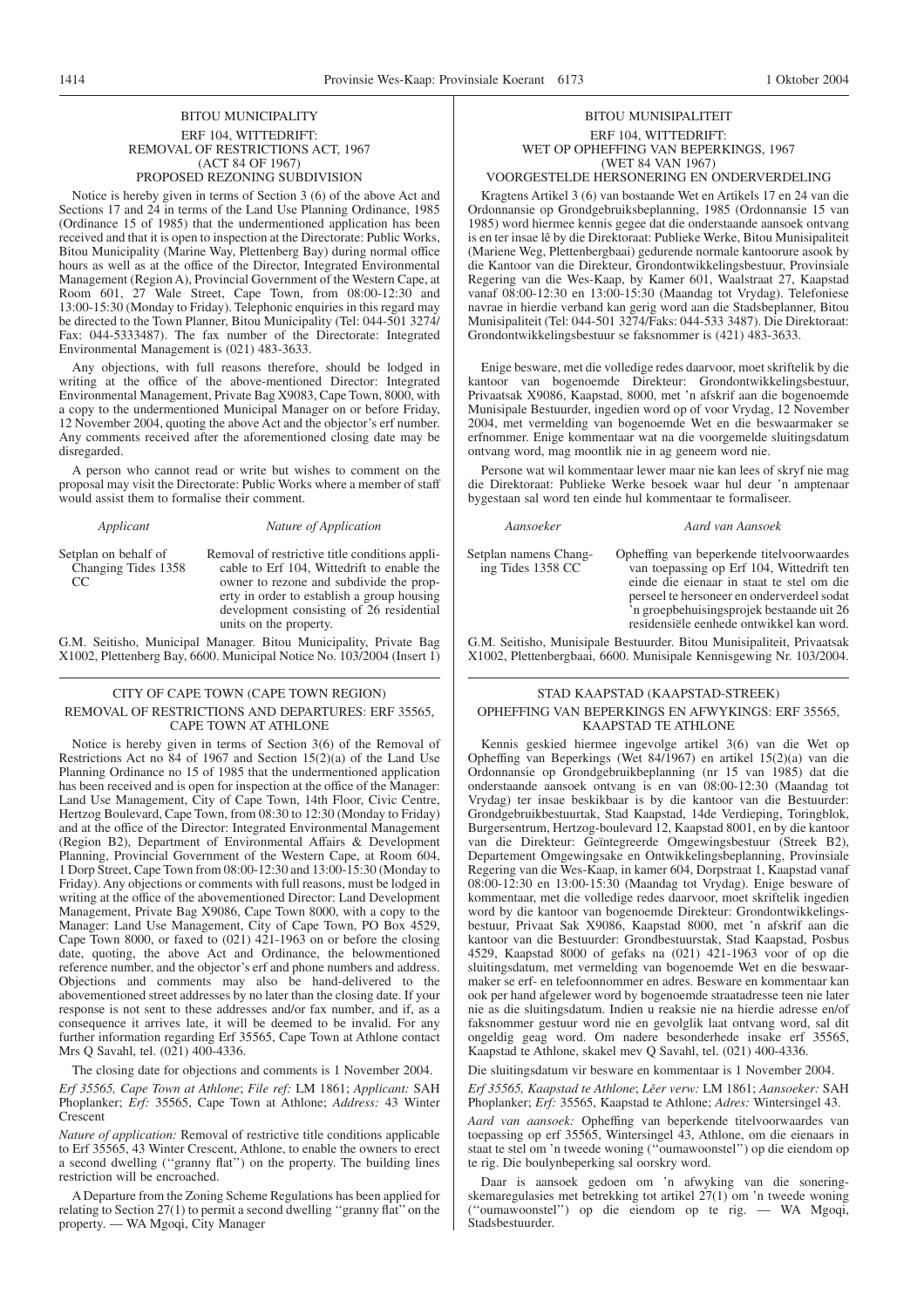#### CITY OF CAPE TOWN

(CAPE TOWN REGION)

REMOVAL OF RESTRICTIONS AND DEPARTURES:

#### REMAINDER ERF 42124, CAPE TOWN AT CRAWFORD

Notice is hereby given in terms of Section 3(6) of the Removal of Restrictions Act no 84 of 1967 and Section 15(2)(a) of the Land Use Planning Ordinance no 15 of 1985 that the undermentioned application has been received and is open for inspection at the office of the Manager: Land Use Management, City of Cape Town, 14th Floor, Civic Centre, Hertzog Boulevard, Cape Town, from 08:30 to 12:30 (Monday to Friday) and at the office of the Director: Integrated Environmental Management (Region B2), Department of Environmental Affairs & Development Planning, Provincial Government of the Western Cape, at Room 604, 1 Dorp Street, Cape Town from 08:00-12:30 and 13:00-15:30 (Monday to Friday). Any objections or comments with full reasons, must be lodged in writing at the office of the abovementioned Director: Land Development Management, Private Bag X9086, Cape Town 8000, with a copy to the Manager: Land Use Management, City of Cape Town, PO Box 4529, Cape Town 8000, or faxed to (021) 421-1963 on or before the closing date, quoting, the above Act and Ordinance, the belowmentioned reference number, and the objector's erf and phone numbers and address. Objections and comments may also be hand-delivered to the abovementioned street addresses by no later than the closing date. If your response is not sent to these addresses and/or fax number, and if, as a consequence it arrives late, it will be deemed to be invalid. For any further information regarding Remainder Erf 42124, Cape Town at Crawford, contact Ms V Macdonald, tel. (021) 400-4253.

The closing date for objections and comments is 1 November 2004.

*Remainder Erf 42124, Cape Town at Crawford*

*File ref:* LM 1685

*Applicant:* S Osman

*Erf:* Remainder Erf 42124, Cape Town at Crawford

*Address:* 25 Crawford Road

*Nature of application:*

Removal of a restrictive title condition applicable to Remainder Erf 42124, 25 Crawford Road, Crawford, to enable the owner to erect a second dwelling unit (domestic quarters) on the property.

A Departure from the Zoning Scheme Regulations has been applied for relating to Section 27(1) to permit a second dwelling unit (domestic quarters) on the property.

#### STAD KAAPSTAD

(KAAPSTAD-STREEK)

OPHEFFING VAN BEPERKINGS EN AFWYKINGS:

#### RESTANT ERF 42124, KAAPSTAD TE CRAWFORD

Kennis geskied hiermee ingevolge artikel 3(6) van die Wet op Opheffing van Beperkings (Wet 84 van 1967) en artikel 15(2)(a) van die Ordonnansie op Grondgebruikbeplanning (nr 15 van 1985) dat die onderstaande aansoek ontvang is en van 08:00-12:30 (Maandag tot Vrydag) ter insae beskikbaar is by die kantoor van die Bestuurder: Grondgebruikbestuurtak, Stad Kaapstad, 14de Verdieping, Toringblok, Burgersentrum, Hertzog-boulevard 12, Kaapstad 8001, en by die kantoor van die Direkteur: Geïntegreerde Omgewingsbestuur (Streek B2), Departement Omgewingsake en Ontwikkelingsbeplanning, Provinsiale Regering van die Wes-Kaap, in kamer 604, Dorpstraat 1, Kaapstad vanaf 08:00-12:30 en 13:00-15:30 (Maandag tot Vrydag). Enige besware of kommentaar, met die volledige redes daarvoor, moet skriftelik ingedien word by die kantoor van bogenoemde Direkteur: Grondontwikkelingsbestuur, Privaat Sak X9086, Kaapstad 8000, met 'n afskrif aan die kantoor van die Bestuurder: Grondbestuurstak, Stad Kaapstad, Posbus 4529, Kaapstad 8000 of gefaks na (021) 421-1963 voor of op die sluitingsdatum, met vermelding van bogenoemde Wet en die beswaarmaker se erf- en telefoonnommer en adres. Besware en kommentaar kan ook per hand afgelewer word by bogenoemde straatadresse teen nie later nie as die sluitingsdatum. Indien u reaksie nie na hierdie adresse en/of faksnommer gestuur word nie en gevolglik laat ontvang word, sal dit ongeldig geag word. Om nadere besonderhede insake restant erf 42124, Kaapstad te Crawford, skakel me V Macdonald, tel. (021) 400-4253.

Die sluitingsdatum vir besware en kommentaar is 1 November 2004.

*Restant erf 42124, Kaapstad te Crawford*

*Lêer verw:* LM 1685

*Aansoeker:* S Osman

*Erf:* Restant erf 42124, Kaapstad te Crawford

*Adres:* Crawfordweg 25

*Aard van aansoek:*

Opheffing van 'n beperkende titelvoorwaarde van toepassing op restant erf 42124, Crawfordweg 25, Crawford, om die eienaar in staat te stel om 'n tweede wooneenheid (bediendekwartiere) op die eiendom op te rig.

Daar is aansoek gedoen om 'n afwyking van die soneringskemaregulasies met betrekking tot artikel 27(1) om 'n tweede wooneenheid (bediendekwartiere) op die eiendom op te rig.

WA Mgoqi, Stadsbestuurder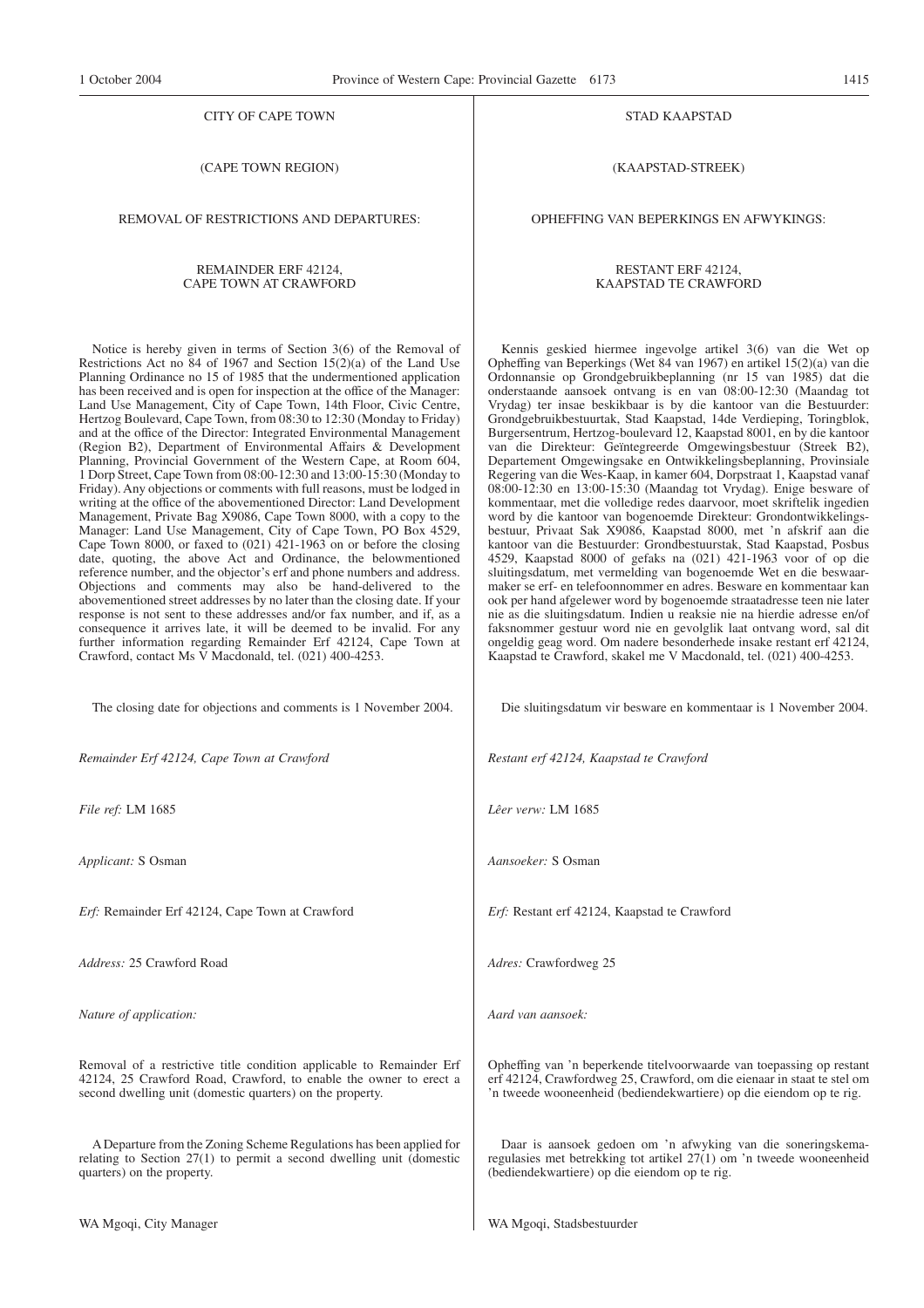#### KNYSNA MUNICIPALITY

#### REMOVAL OF RESTRICTIONS ACT 1987 (ACT 84 OF 1967)

#### LAND USE PLANNING ORDINANCE, 1985 (ORDINANCE 15 OF 1985)

#### PROPOSED REMOVAL OF TITLE DEED RESTRICTIONS AND SUBDIVISION:

#### ERF 1383 SEDGEFIELD (CORNER OF VAN NIEKERK STREET AND LOUW WEPENAAR STREET)

Notice is hereby given in terms of Section 3(6) of the Removal of Restrictions Act, 1967 (Act 84 of 1967), as well as Section 24(2)(a) of Ordinance 15 of 1985, that the under-mentioned application has been received and is open for inspection at the office of the Municipal Manager, Municipal Offices, Clyde Street, Knysna (Phone: 044 302 6330, Fax: 044 302 6338) and at the office of the Director: Land Development Management, Provincial Administration of the Western Cape, Room 601, 27 Wale Street, Cape Town from 08:00 to 12:30 and 13:00 to 15:30 (Monday to Friday). Telephonic enquiries in this regard may be made at (021) 483 4114 and the Directorate's fax number is (021) 493 3633.

Any objections, with full reasons therefore, should be lodged in writing to the office of the abvvementioned Director: Land Development Management, Private Beg X9086, Cape Town, 8000, with a copy to the abovementioned Local Authority on or before Monday, 1 November 2004 quoting the above Act and the objectoes erf number. Any comments received after the aforementioned closing date may be disregarded.

Notice is further given in terms of Section 21(4) of the Local Government Act: Municipal Systems 2000 (Act 32 of 2000) that people who cannot write can approach the Town Planning section during normal office hours at the Municipal Offices where the Secretary will refer you to the responsible official whom will assist you in putting your comments or objections in writing.

*Nature of Application:*

1. Subdivision Application and Removal of restrictive Title Deed Conditions applicable to Erf 1383, Sedgefield, to enable the owner to subdivide the property into two portions (Remainder  $\pm 767$  m<sup>2</sup> and Portion A  $\pm$ 700 m<sup>2</sup>) for single residential purposes.

*Applicant:*

Integrated Development Planning & Management Town & Regional Planners, GIS, Project Management, Development Facilitation, Integrated Environmental Management and Surveying.

16 Green Street, P.O. Box 173, Knysna, 6570

Tel: (044) 382 2300

Fax: (044) 3827162

e-mail: vpm.survey@pixie.co.za

#### MUNISIPALITEIT KNYSNA

WET OP OPHEFFING VAN BEPERKINGS, 1967 (WET 84 VAN 1967) ORDONNANSIE OP

GRONDGEBRUIKBEPLANNING, 1985 (ORDONNANSIE 15 VAN 1985)

#### VOORGESTELDE OPHEFFING VAN BEPERKENDE TITELAKTE VOORWAARDES EN ONDERVERDELING:

#### ERF 1383 SEDGEFlELD (HOEK VAN VAN NIEKERK STRAAT EN LOUW WEPENAAR STRAAT)

Kennis geskied hiermee in gevolge Artikel 3(6) van die Wet op Opheffing van Beperkings, 1967 (Wet 84 van 1967), sowel as Artikel 24(2)(a) van die Ordinansie 15 van 1985, dat die onderstaande aansoek ontvang is en by die Munisipale Bestuurder, Munisipale Kantore, Clydestraat, Knysna (Tel: 044 302 6330, Faks: 044 302 6338) en by die kantoor van die Direkteur: Grondontwikkelingsbestuur, Provinsiale Regering van die Wes-Kaap, Kamer 601, Waalstraat 27, Kaapstad vanaf 08:00 tot 12:30 en vanaf 13:00 tot 15:30 (Maandag tot Vrydag) ter insae lê. Telefoniese navrae in hierdie verband kan gerig word by (021) 483 4114 en die Direktoraat se faksnommer is (021) 483 3633.

Enige besware, met redes daarvoor, moet skriftelik voor of op Maandag, 1 November 2004 by die kantoor van bogenoemde Direkteur: Grondontwikkelingsbestuur, Privaatsak X9086, Kaapstad 8000, met 'n afskrif aan bogenoemde Plaaslike Owerheid ingedien word met vermelding van bogenoemde Wet en beswaarmaker se erfnommer. Enige kommentaar wat na die voorgemelde sluitingsdatum ontvang word, mag moontlik nie ag geneem word nie.

Ingevolge Artikel 21(4) van die Wet op Plaaslike Regering: Munisipale Stelsels, 2000 (Wet 32 van 2000) word hiermee verder kennis gegee dat persone wat nie kan skryf nie die Stadsbeplanningsafdeling kan nader tydens normale kantoorure waar die Sekretaresse u sal verwys na die betrokke amptenaar wat u sal help om u kommentaar of besware op skrif te stel.

*Aard van aansoek:*

1. Onderverdelings Aansoek en Opheffing van beperkende titelakte Voorwaardes van toepassing op Erf 1383, Sedgefield, om die eienaar in staat te stel om die eiendom te onderverdeel in twee gedeeltes (Restant  $\pm 767$  m<sup>2</sup> en Gedeelte A  $\pm 700$  m<sup>2</sup>) vir enkelresidensiële doeleindes.

*Aansoeker:*

Integrated Development Planning & Management Town & Regional Planners, GIS, Project Management, Development Facilitation, Integrated Environmental Management and Surveying.

Greenstraat 16, Posbus 173, Knysna, 6570

Tel: (044) 382 2300

Faks: (044) 3827162

e-pos: vpm.survey@pixie.co.za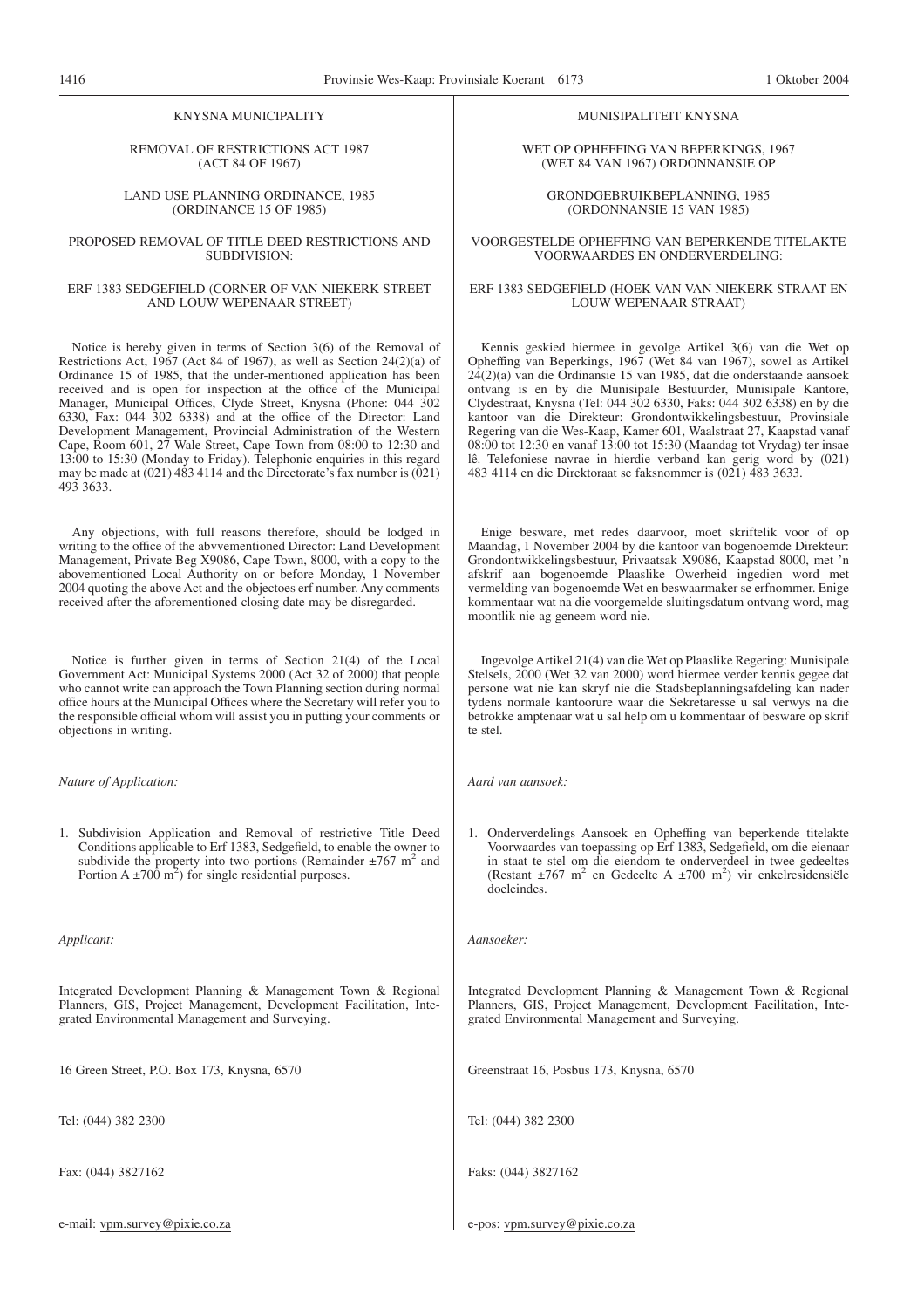#### **TENDERS**

**N.B.** Tenders for commodities/services, the estimated value of which exceeds R20 000, are published in the Government Tender Bulletin, which is obtainable from the Government Printer, Private Bag X85, Pretoria, on payment of a subscription.

### BERGRIVER MUNICIPALITY APPLICATION FOR REZONING AND CONSENT: FARM 184/6, PIKETBERG (DUNNS CASTLE) LAND USE PLANNING ORDINANCE, 1985 (ORDINANCE 15 OF 1985)

Notice is hereby given in terms of Section 17 of the Land Use Planning Ordinance, 1985 (Ordinance 15 of 1985) as well as in terms of Section 4.6 of Council's Zoning Scheme compiled in terms of Ordinance 15 of 1985 that the undermentioned application has been received and is open to inspection at the office of the Municipal Manager, Berg River Municipality and any enquiries may be directed to Mr W. Wagener, Head Planning and Development, P.O. Box 80 (13 Church Street) Piketberg 7320 at tel (022) 9131126 or fax (022) 9131380.

Any objections, with full reasons therefore, must be lodged in writing at the office of the Municipal Manager on or before 1 November 2004, quoting the above Ordinance and the objector's erf/farm number.

*Applicant:* CK Rumboll & Partners on behalf of Zelpy 2065 (Pty) Ltd

*Nature of application:* Rezoning of the building footprints of 8 two storey chalets from Agricultural Zone I to Resort Zone I as well as consent far tourist facilities on Agricultural Zone I in order to operate a conference hall. (Construction already commenced illegally.) — MN 77/2004

1 October 2004 10716

# BERG RIVER MUNICIPALITY APPLICATION FOR SUBDIVISION: ERF 2054, LAAIPLEK LAND USE PLANNING ORDINANCE, 1985 (ORDINANCE 15 OF 1985) REMOVAL OF RESTRICTIONS ACT, 1967 (ACT 84 OF 1967)

Notice is hereby given in terms of Section 24 of the Land Use Planning Ordinance, 1985 (Ordinance 15 of 1985) as well as Section 3(6) of the Removal of Restrictions Act, 1967 (Act 84 of 1967) that the undermentioned application has been received and is open to inspection at the office of the Municipal Manager, Berg River Municipality and any enquiries may be directed to Mr. W. WagEner, Head Planning and Development, P.O. Box 60 (13 Church Street) Piketberg 7320 at tel (022) 9131126 or fax (022) 9131380.

The application is also open to inspection at the office of the Director: Integrated Environmental Management: Region B2, Provincial Government of the Western Cape, at Room 604, 1 Dorp Street, Cape Town, from 08:00-12:30 and 13:00-15:30 (Monday to Friday). Telephonic enquiries in this regard may be made at (021) 483 4589 or fax (021) 483 4372.

Any objections, with full reasons therefore, should be lodged in writing at the office of the above-mentioned Director: Integrated Environmental Management: Region B2 at Private Bag X9086, Cape Town 8000, with a copy to the above-mentioned Municipal Manager an or before 1 November 2004, quoting the above Act and the objector's erf number. Any comments received after the aforementioned closing may be disregarded.

#### *Applicant:* RG Ellis

*Nature of application:* Removal of restrictive title conditions applicable to Erf 2054, situated between River Street and Berg River, Laaiplek, to enable the owner to subdivide the property into two portions (Portion A  $\pm 581$  m<sup>2</sup> in extent and Remainder  $\pm 594$  m<sup>2</sup> in extent) for residential purposes. The building line restrictions (as contained in the Deed of Transfer) will be encroached.

MN 78/2004

1 October 2004 10717

#### **TENDERS**

**L.W.** Tenders vir kommoditeite/dienste waarvan die beraamde waarde meer as R20 000 beloop, word in die Staatstenderbulletin gepubliseer wat by die Staatsdrukker, Privaatsak X85, Pretoria, teen betaling van 'n intekengeld verkrygbaar is.

#### **NOTICES BY LOCAL AUTHORITIES KENNISGEWINGS DEUR PLAASLIKE OWERHEDE**

### BERGRIVIER MUNISIPALITElT AANSOEK OM HERSONERING EN VERGUNNING: PLAAS 184/5, PIKETBERG (DUNNS KASTEEL) ORDONNANSIE OP GRONDGEBRUIKBEPLANNING, 1985 (ORDONNANSIE 15 VAN 1985)

Kragtens Artikel 17 van die Ordonnansie op Grondgebruikbeplanning, 1985 (Ordonnansie 15 van 1985) asook ingevolge Regulasie 4.6 van die Raad se Soneringskema opgestel ingevolg Ordonnansie 15 van 1985, word hiermee kennis gegee dat die onderstaande aansoek ontvang is en ter insae lê by die kantoor van die Munisipale Bestuurder, Bergrivier Munisipaliteit en enige navrae kan gerig word aan W. Wagener: Hoof Beplanning en Ontwikkeling, Posbus 60, (Kerkstraat 13), Piketberg 7320 tel. (022) 9131126 of faks (022) 9131380.

Enige besware, met die volledige redes daarvoor, moet skriftelik by die kantoor van die Munisipale Bestuurder, ingedien word op of voor 1 November 2004 met vermelding van bogenoemde Ordonnansie en die beswaarmaker se erf/plaas nommer.

*Aansoeker:* CK Rumboll & Vennote namens Zelpy 2065 (Pty) Ltd

*Aard van Aansoek:* Hersonering van die basisplan ''building footprints'' van 8 dubbelverdieping chalets vanaf Landbousone I na Oordsone I asook vergunning vir 'n toeriste fasiliteit op Landbousone I om sodoende 'n konferensie saal te mag bedryf. (Konstruksie het reeds onwettig begin.) — MK 77/2004

1 Oktober 2004 10716

# BERGRIVIER MUNISIPALITEIT AANSOEK OM ONDERVERDELING: ERF 2064, LAAIPLEK ORDONNANSIE OP GRONDGEBRUIKBEPLANNING, 1985 (ORDONNANSIE 15 VAN 1985) WET OP OPHEFFING VAN BEPERKINGS, 1967 (WET 84 VAN 1967)

Kragtens Artikel 24 van die Ordonnansie op Grondgebruikbeplanning, 1985 (Ordonnansie 15 van 1985) asook kragtens artikel 3(6) van die Wet op Opheffing van Beperkings, 1967 (Wet 84 van 1967) word hiermee kennis gegee dat die onderstaande aansoek ontvang is en ter insae lê by die kantoor van die Munisipale Bestuurder, Bergrivier Munisipaliteit en enige navrae kan gerig word aan W. Wagener: Hoof Beplanning en Ontwikkeling, Posbus 60 (Kerkstraat 13), Piketberg 7320 tel. (022) 9131126 of faks (022) 9131380.

Die aansoek lê ook ter insae by die Kantoor van die Direkteur: Geïntegreerde Omgewingsbestuur: Streek B2, Provinsiale Regering van die Wes-Kaap, by Kamer 604, Dorpstraat 1, Kaapstad, vanaf 08:00-12:30 en 13:00-15:30 (Maandag tot Vrydag). Telefoniese navrae in hierdie verband kan gerig word aan (021) 483 4589 en faksnommer (021) 483 4372.

Enige besware, met die volledige redes daarvoor, moet skriftelik by die kantoor van die bogenoemde Direkteur: Geïntegreerde Omgewingsbestuur: Streek B2, Privaatsak X9086, Kaapstad, 8000 met 'n afskrif aan die bogenoemde Munisipale Bestuurder, ingedien word op of voor 1 November 2004 met vermelding van bogenoemde Wet en die beswaarmaker se erfnommer. Enige kommentaar wat na die voorgemelde sluitingsdatum ontvang word, mag moontlik nie in ag geneem word nie.

# *Aansoeker:* RG Ellis

*Aard van Aansoek:* Opheffing van beperkende titelvoorwaardes van toepassing op Erf 2054 geleë tussen Rivierstraat en Bergrivier Laaiplek ten einde die eienaar in staat te stel om die eiendom in twee gedeeltes (Gedeelte A  $\pm$ 581 m<sup>2</sup> groot en Restant  $\pm$ 584 m<sup>2</sup> groot) te onderverdeel vir residensiële doeleindes. Die boulynbeperkings (soos vervat in titelakte) sal oorskry word.

MK 78/2004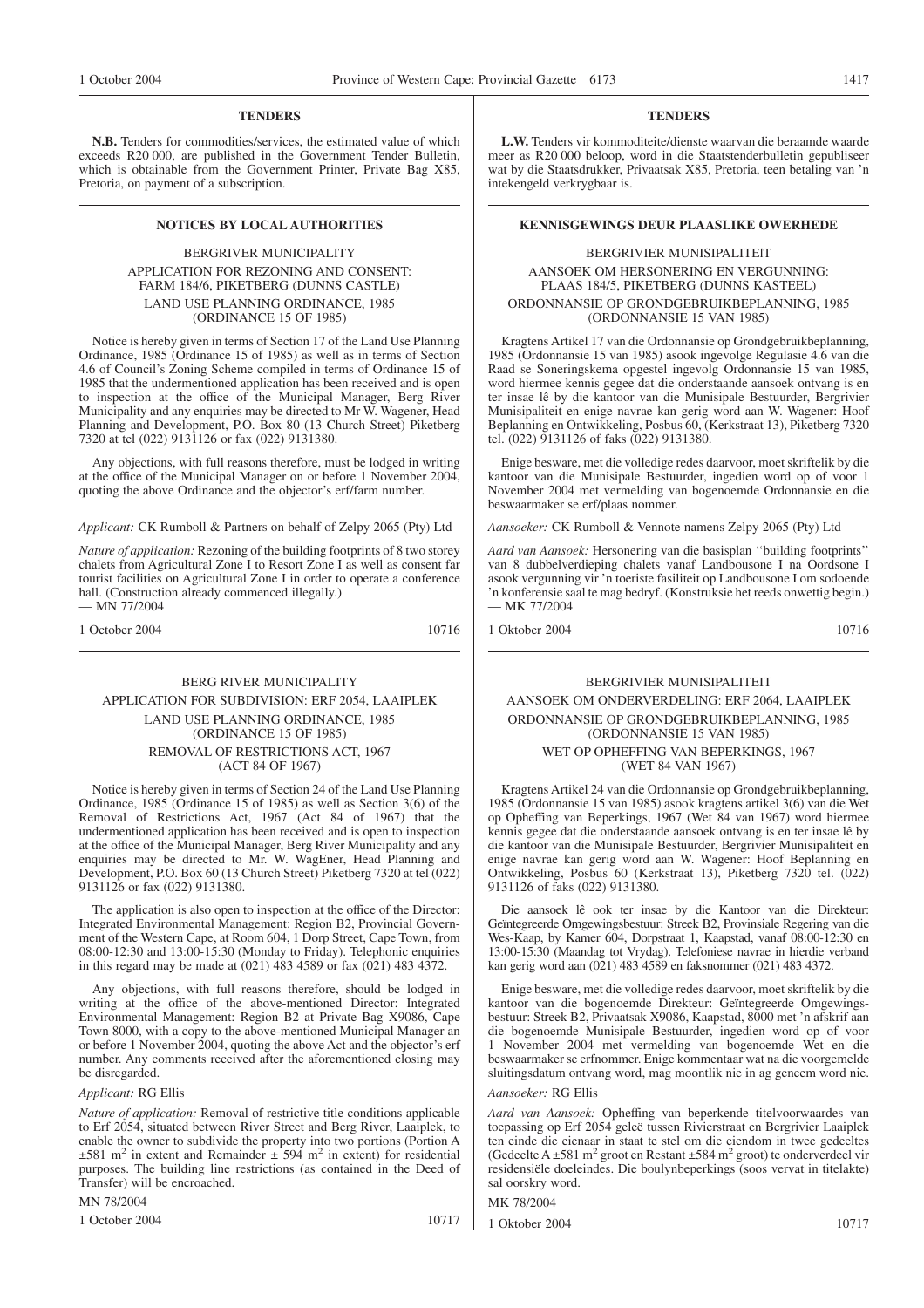#### BITOU MUNICIPALITY

#### PORTIONS 5, 6 AND 34 OF THE FARM LADYWOOD NO 438, PLETTENBERG BAY: PROPOSED ''GUIDE PLAN'' AMENDMENT, REZONING AND SUBDIVISION

Notice is hereby given in terms of Section 4 (7) of the Land Use Planning Ordinance, 1985 (Ordinance 15 of 1985) that an application has been received for an amendment of the Knysna-Wilderness-Plettenberg Bay Sub-Regional Structure Plan in order to change the reservation of Portions 5, 6 and 34 of the Farm Ladywood No 438, Plettenberg Bay, from "Rural Occupation" to "Township Development". Notice is further given in terms of Sections 17 and 24 of the Land Use Planning Ordinance, 1985 (Ordinance 15 of 1985) that an application has been received for the rezoning of the properties concerned from Agricultural Zone I to Subdivisional Area and the subdivision thereof in order to create 113 Residential Zone I erven, 21 Residential III units and 36 Residential IV units. The properties concerned are situated alongside the N2 — Ladywood intersection, opposite New Horizons.

Detail regarding the proposal is available for inspection at the office of the Director: Public Works (Marine Way, Plettenberg Bay), during normal office hours. Enquiries regarding the matter should be directed to the Town Planner (Tel: 044-5013274 / Fax: 044-5333487).

Any comments on the proposal should be submitted in writing to reach the undersigned by not later than Friday, 3 December 2004.

A person who cannot read or write but wishes to comment on the proposal may visit the Directorate: Public Works where a member of staff would assist them to formalise their comment.

G.M. Seitisho, Municipal Manager

Bitou Municipality, Private Bag X1002, Plettenberg Bay, 6600

Municipal Notice No. 104/2004

1 October 2004 10718

#### BREEDE RIVER/WINELANDS MUNICIPALITY

#### MONTAGU OFFICE

#### MN NR. 87/2004

#### PROPOSED SUBDIVISION OF ERF 1798, KROM STREET, MONTAGU

#### (Montagu Zoning Scheme Regulations)

Notice is hereby given in terms of section 24(1) of the Land Use Planning Ordinance, 1985 (Ordinance 15 of 1985), that the Council has received an application from CSJC Swart for the subdivision of Single residential erf 1798, Montagu, into two portions of  $\pm 585$  m<sup>2</sup> each.

The application will be open for inspection at the Montagu Office during normal office hours. Written legal and fully motivated objections/ comments, if any, must be lodged with the Municipal Manager, Private Bag X2, Ashton, 6715, before or on 25 October 2004.

Further details are obtainable from Mr Jack van Zyl (023-614 8000) during office hours.

Any person who cannot write may come to the office mentioned above, during office hours where a staff member of the municipality will assist that person to transcribe his/her comments or representations.

N Nel, Municipal Manager

Municipal Office, Private Bag X2, Ashton, 6715

1 October 2004 10719

#### MUNISIPALITEIT BREËRIVIER/WYNLAND

BITOU MUNISIPALITEIT GEDEELTES 5, 6 EN 34 VAN DIE PLAAS LADYWOOD NO 438, PLETTENBERGBAAI: VOORGESTELDE WYSIGING VAN DIE ''GIDSPLAN'', HERSONERING EN ONDERVERDELING Kennis geskied hiermee ingevolge Artikel 4 (7) van die Ordonnansie op Grondgebruiksbeplanning, 1985 (Ordonnansie 15 van 1985) dat 'n aansoek ontvang is om die wysiging van die Knysna-Wildernis-Plettenbergbaai Sub-Streek Struktuurplan ten einde die reservering van Gedeeltes 5, 6 en 34 van die Plaas Ladywood No 438 te verander vanaf ''Landelike Bewoning''na ''Dorpsontwikkeling''. Kennis geskied verder ingevolge Artikels 17 en 24 van die Ordonnansie op Grondgebruiksbeplanning, 1985 (Ordonnansie 15 van 1985) dat 'n aansoek ontvang is om die hersonering van die gedeeltes onder bespreking vanaf Landbousone I na Onderverdelingsgebied ten einde die skepping van 113 Residensiëel I erwe, 21 Residensiëel III eenhede en 36 Residensiëel IV eenhede toe te laat. Die betrokke eiendom is langs die N2 — Ladywood

Besonderhede aangaande die voorstel lê ter insae by die kantoor van die Direkteur: Publieke Werke (Marineweg, Plettenbergbaai) gedurende normale kantoorure. Navrae kan gerig word aan die Stadsbeplanner, Bitou Munisipaliteit (Tel: 044-5013274 / Faks: 044-5333487).

Enige kommentaar aangaande die voorstel moet op skrif gestel word ten einde die ondergetekende te bereik teen nie later nie as Vrydag,

Persone wat wil kommentaar lewer maar nie kan lees of skryf nie mag die Direktoraat: Publieke Werke besoek waar hul deur 'n amptenaar

bygestaan sal word ten einde hul kommentaar te formaliseer.

Bitou Munisipaliteit, Privaatsak X1002, Plettenbergbaai, 6600

#### MONTAGU KANTOOR

#### MK NR. 87/2004

VOORGESTELDE ONDERVERDELING VAN ERF 1798, KROMSTRAAT, MONTAGU

#### (Montagu Sonering Skemaregulasies)

Kennis geskied hiermee in gevolge Artikel 24(1) en die Ordonnansie op Grondgebruikbeplanning, 1985 (Ordonnansie 15 van 1985) dat 'n aansoek ontvang is van CSJC Swart vir die onderverdeling van Enkel residensiële erf 1798, Montagu, in twee dele, van ±585 m2 elk.

Die aansoek lê ter insae gedurende kantoorure in die Montagu Kantoor en skriftelike regsgeldige en goed gemotiveerde besware/kommentaar, indien enige moet nie later as 25 Oktober 2004 skriftelik by die Munisipale Bestuurder, Privaatsak X2, Ashton, 6715, ingedien word nie.

Navrae kan gerig word aan mnr Jack van Zyl by telefoonnommer 023-614 8000

'n Persoon wat nie kan skryf nie kan gedurende kantoorure na bogenoemde kantoor kom waar 'n personeellid van die Munisipaliteit daardie persoon sal help om sy/haar kommentaar of vertoë af te skryf.

N Nel, Munisipale Bestuurder

Munisipale Kantoor, Privaatsak X12, Ashton, 6715

1 Oktober 2004 10719

1 Oktober 2004 10718

3 Desember 2004.

aansluiting, oorkant New Horizons geleë.

G.M. Seitisho, Munisipale Bestuurder

Munisipale Kennisgewing Nr. 104/2004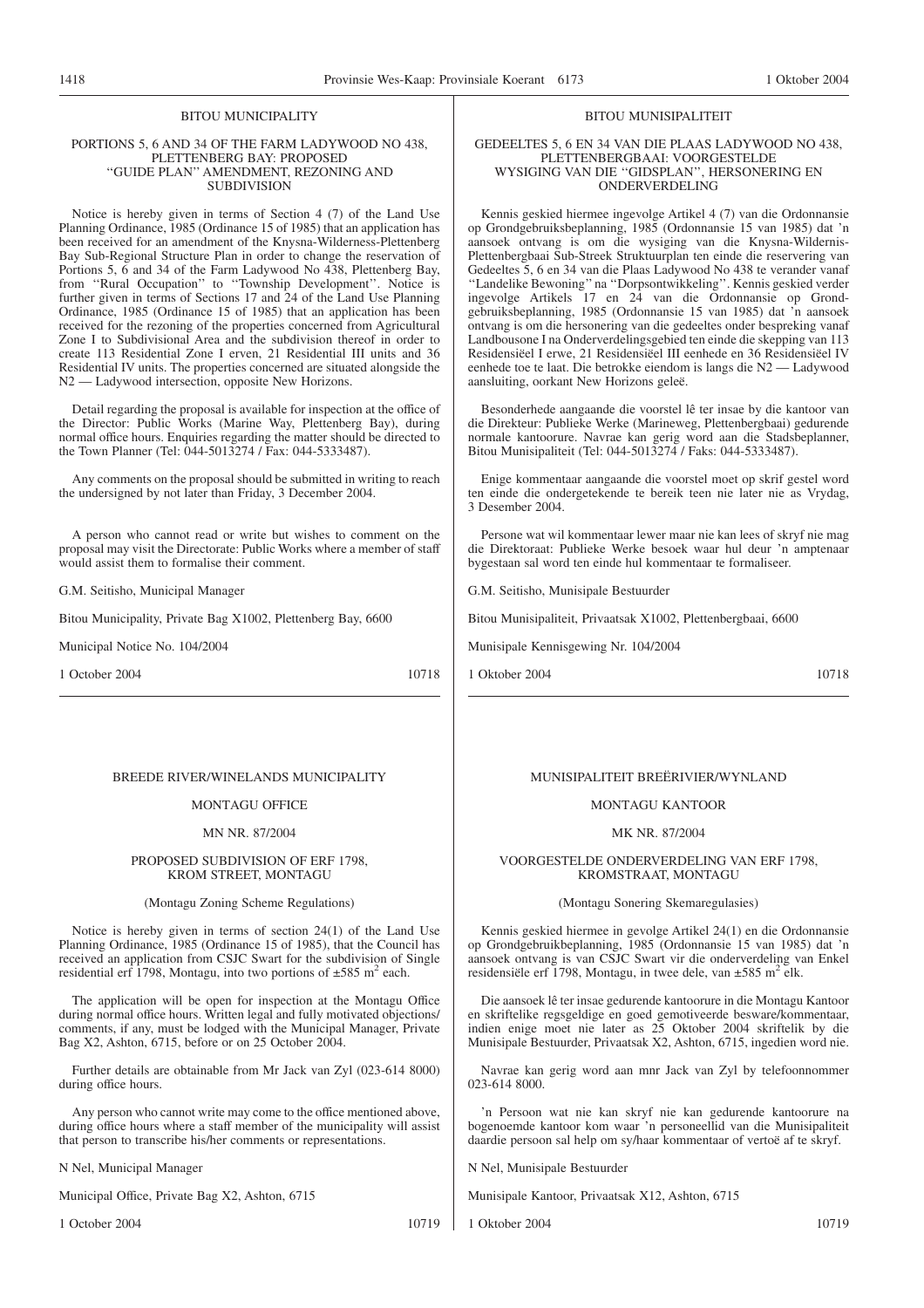# MONTAGU OFFICE

#### MN NR. 84/2004

#### PROPOSED SUBDIVISION AND CONSOLIDATION OF ERVEN 307, 308 AND 309, MIDDLE STREET, MONTAGU

(Montagu Zoning Scheme Regulations)

Notice is hereby given in terms of section 24(1) of the Land Use Planning Ordinance, 1985 (Ordinance 15 of 1985), that the Council has received an application from TPS on behalf of Agama Mountain Products for the consolidation of erven 308 and 309 and the subdivision of erf 307, Montagu, into five portions:

(Portion 1 — 0,86 ha, Portion 2 — 0,87 ha, Portion 3 — 0,89 ha, Portion  $4 - 0.88$  ha and Remainder  $- 1.33$  ha).

The current split zoning of erf 307 will apply to the new erven as follows: Portions 1 to  $4 -$  Agricultural zone; Remainder  $-$  Special zone (Holiday Resort).

The application will be open for inspection at the Montagu Office during normal office hours. Written legal and fully motivated objections/ comments, if any, must be lodged with the Municipal Manager, Private Bag X2, Ashton, 6715, before or on 25 October 2004.

Further details are obtainable from Mr Jack van Zyl (023-614 8000) during office hours.

Any person who cannot write may come to the office mentioned above, during office hours where a staff member of the municipality will assist that person to transcribe his/her comments or representations.

N Nel, Municipal Manager

Municipal Office, Private Bag X2, Ashton, 6715

1 October 2004 10720

#### BREEDE VALLEY MUNICIPALITY

#### APPLICATION FOR CONSOLIDATION AND SUBDIVISION OF THE FARM STETTYN SUID NO. 749 AND PORTION 1 OF THE FARM DE HOEK NO. 534 WITH REMAINDER OF THE FARM KLEIN DOORNS NO. 556, WORCESTER

Notice is hereby given in terms of Section 24(2)(a) of the Land Use Planning Ordinance, 1985 (Ordinance 15 of 1985) that an application for the consolidation and subdivision of the farm Stettyn Suid No. 749 and portion 1 of the farm De Hoek No. 534 with the remainder of the farm Klein Doorns No. 556, Worcester (Agricultural Zone I) has been received by the Breede Valley Municipality.

Full particulars regarding the application are available at the office of the Director Corporate Services Room 213 (Mr. Bennett Hlongwana) Tel. No. 023 3482621, Civic Centre, Baring Street, Worcester.

Objections, if any should be lodged in writing with the Municipal Manager, Private Bag X3046, Worcester 6849 and must reach the undersigned on or before 1 November 2004.

A.A. Paulse, Municipal Manager

Notice No. 121/2004

1 October 2004 10724

# MUNISIPALITEIT BREËRIVIER/WYNLAND

#### MONTAGU KANTOOR

MK NR. 84/2004

VOORGESTELDE ONDERVERDELING EN KONSOLIDASIE VAN ERWE 307, 308 EN 309, MIDDELSTRAAT, MONTAGU

(Montagu Sonering Skemaregulasies)

Kennis geskied hiermee in gevolge Artikel 24(1) an die Ordonnansie op Grondgebruikbeplanning, 1985 (Ordonnansie 15 van 1985) dat 'n aansoek ontvang is van TPS namens Agama Mountain Products vir die konsolidasie van erwe 308 en 309 en die onderverdeling van erf 307, Montagu, in vyf dele:

(Gedeelte 1 — 0,86 ha, Gedeelte 2 — 0,87 ha, Gedeelte 3 — 0,89 ha, Gedeelte 4 — 0,88 ha en Restant — 1,33 ha).

Die huidige deelsonering van erf 307 sal as volg toegepas word op die nuwe erwe: Gedeeltes 1 tot  $4 -$  Landbousone: Restant  $-$  Spesiale sone (Vakansie-oord).

Die aansoek lê ter insae gedurende kantoorure in die Montagu Kantoor en skriftelike regsgeldige en goed gemotiveerde besware/kommentaar, indien enige moet nie later as 25 Oktober 2004 skriftelik by die Munisipale Bestuurder, Privaatsak X2, Ashton, 6715, ingedien word nie.

Navrae kan gerig word aan mnr Jack van Zyl by telefoonnommer 023-614 8000.

'n Persoon wat nie kan skryf nie kan gedurende kantoorure na bogenoemde kantoor kom waar 'n personeellid van die Munisipaliteit daardie persoon sal help om sy/haar kommentaar of vertoë af te skryf.

N Nel, Munisipale Bestuurder

Munisipale Kantoor, Privaatsak X2, Ashton, 6715

1 Oktober 2004 10720

# BREEDEVALLEI MUNISIPALITEIT

#### AANSOEK OM KONSOLIDASIE EN ONDERVERDELING VAN DIE PLAAS STETTYN SUID NR. 749 EN GEDEELTE 1 VAN DIE PLAAS DE HOEK NR. 534 MET RESTANT VAN DIE PLAAS KLEINDOORNS NR 556, WORCESTER

Kennis geskied hiermee ingevolge die bepalings van Artikel 24(2)(a) van die Ordonnansie op Grondgebruikbeplanning 1985 (Ordonnansie 15 van 1985) dat 'n aansoek om die konsolidasie en onderverdeling van die plaas Stettyn Suid nr. 749 en gedeelte 1 van die plaas De Hoek nr. 534 met restant van die Plaas Klein Doorns nr. 556, Worcester (Landbousone I) deur die Breedevallei Munisipaliteit ontvang is.

Volledige besonderhede van die aansoek sal beskikbaar gestel word in die kantoor vau die Direkteur: Korporatiewe Dienste, Kamer 213, Worcester (Mnr. Bennett Hlongwana) Tel. Nr. 023 348 2621.

Besware, indien enige moet skriftelik gerig word aan die Munisipale Bestuurder, Privaatsak X3046, Worcester 6849 om die ondergetekende te bereik voor of op 1 November 2004.

A.A. Paulse, Munisipale Bestuurder

(Kennisgewing Nr. 121/2004)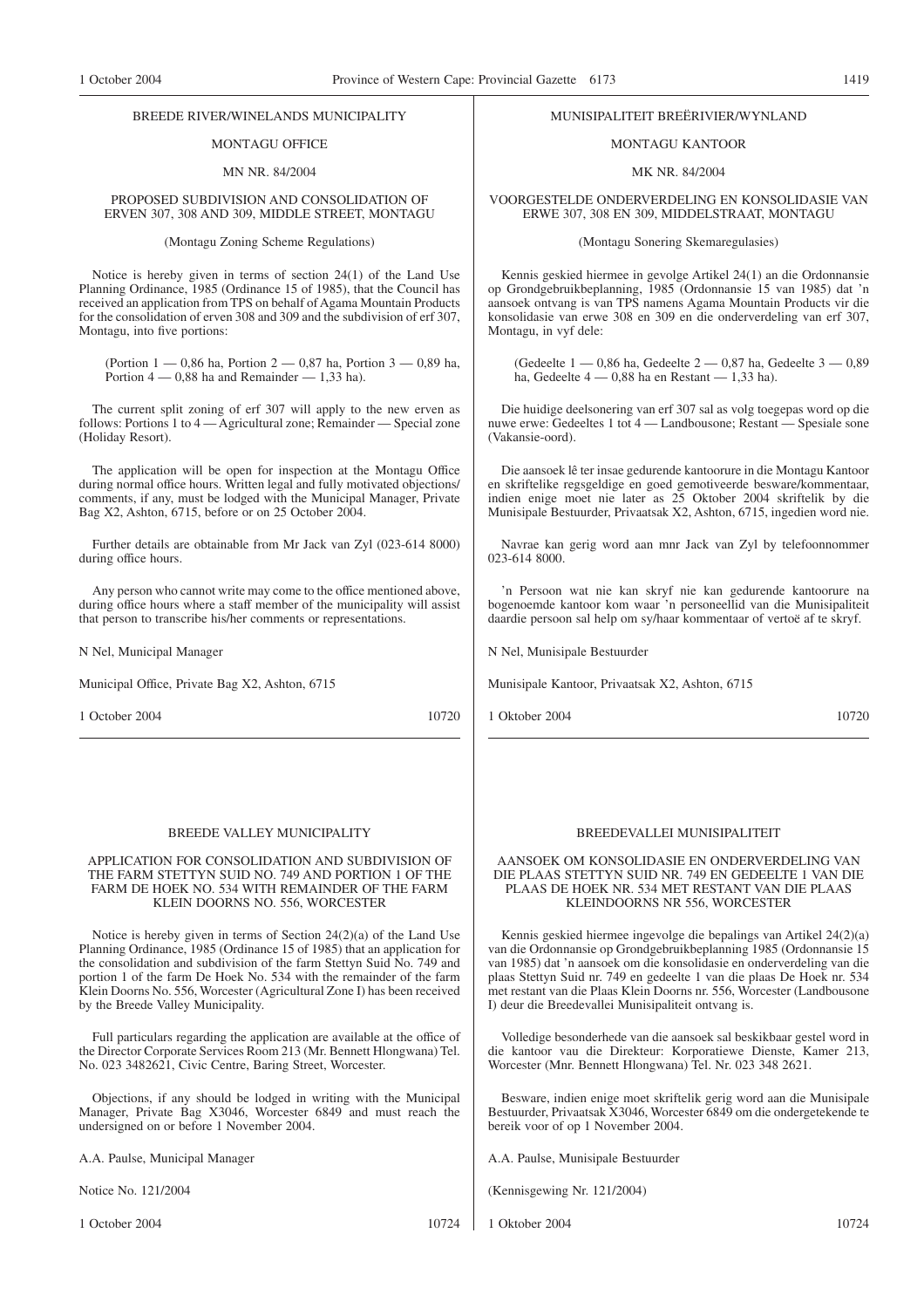PROPOSED REZONING: REMAINDER PORTION 9 OF THE FARM LANGEVALLEY NO. 15, ROBERTSON, PORTION FROM AGRICULTURAL ZONE I TO RESIDENTIAL ZONE V (6 GUEST-HOUSE UNITS)

In terms of Section 17(2)a of the Land Use Planning Ordinance, 1985 (Ordinance 15 of 1985) and the stipulations of Government Notice No. R1183 of Section 26 of the Environmental Conservation Act, 1989 (Act No. 73 of 1989) notice is hereby given that an application has been received for the proposed rezoning as set out below. This application is to be submitted to Council and will be available for scrutiny at Council's Department of Planning and Economic Development (Montagu) at 3 Piet Retief Street, Montagu and at the Robertson office at 52 Church street, Robertson. Further details are obtainable from Martin Oosthuizen (023-614 8000) during office hours.

*Applicant:* Spronk Theron & Associates Inc Professional Land Surveyors

*Property:* Langevalley No. 15/9, Robertson

*Owners:* JSM & MF Stemmet

*Locality:* ± 3 km northeast van Robertson

*Size:* 37,0029 ha

*Proposal:* 6 Guest-house units

*Existing zoning:* Agricultural zone I

Written, legal and fully motivated objections/comments, if any, against the application must be lodged in writing with the undersigned or at Council's Robertson office on or before Monday, 8 November 2004.

Any person who cannot write may come during office hours to a place where a staff member of the municipality named in the invitation, will assist that person to transcribe that person's comments or representations. Late objections will not be considered.

N Nel, Municipal Manager

Breede River/Winelands Municipality, Private Bag X2, Ashton, 6715

[Notice number MK 86/2004]

1 October 2004 10721

#### BREEDE VALLEY MUNICIPALITY

#### APPLICATION FOR CONSOLIDATION AND SUBDIVISION OF PORTIONS 1 AND 5 OF THE FARM NO. 90 NAUDESIA, **WORCESTER**

Notice is hereby given in terms of Section 24(2)(a) of the Land Use Planning Ordinance, 1985 (Ordinance 15 of 1985) that an application for the consolidation and subdivision of portion 1 and 5 of the farm no. 90 Naudesia, Worcester (Agricultural Zone I) has been received by the Breede Valley Municipality.

Full particulars regarding the application are available at the office of the Director Corporate Services Room 213, (Mr. Bennett Hlongwana) Tel. No. 023 3482621, Civic Centre, Baring Street, Worcester.

Objections, if any, should be lodged an writing with the Municipal Manager, Private Bag X3046, Worcester 6849 and must reach the undersigned on or before 1 November 2004.

A.A. Paulse, Municipal Manager

(Notice No. 120/2004)

1 October 2004 10725

#### BREËRIVIER/WYNLAND MUNISIPALITEIT

#### VOORGESTELDE HERSONERING: RESTANT GEDEELTE 9 VAN DIE PLAAS LANGEVALLEY NR. 15, ROBERTSON, GEDEELTE VANAF LANDBOUSONE I NA RESIDENSIËLE SONE V (6 GASTEHUIS EENHEDE)

Kennis geskied hiermee ingevolge die bepalings van artikel 17(2)a van die Ordonnansie op Grondgebruikbeplanning, 1985 (Ordonnansie 15 van 1985) en ingevolge die bepalings van Staatskennisgewing Nr. R1183 van artikel 26 van die Omgewingsbewaringswet van 1989 (Wet Nr. 73 van 1989) dat 'n aansoek om 'n voorgestelde hersonering soos hieronder uiteengesit by die Raad voorgelê gaan word en dat dit gedurende kantoorure ter insae lê by die Raad se Departement Beplanning en Ekonomiese Ontwikkeling (Montagu) te Piet Retiefstraat 3, Montagu en by die Robertson kantoor te Kerkstraat 52, Robertson. Nadere besonderhede is gedurende kantoorure by Martin Oosthuizen (023-614 8000) beskikbaar.

*Aansoeker:* Spronk Theron & Medewerkers Ing Professionele Landmeters

*Eiendom:* Langevalley Nr. 15/9, Robertson

*Eienaar:* JSM & MF Stemmet

*Ligging:* ±3 km noordoos van Robertson

*Grootte:* 37,0029 ha

*Voorstel:* 6 gastehuis eenhede

*Huidige sonering:* Landbousone I

Skriftelike, regsgeldige en goed gemotiveerde besware/kommentaar, indien enige, kan by die ondergemelde adres of by hierdie Raad se Robertson kantoor ingedien word voor of op Maandag, 8 November 2004.

'n Persoon wat nie kan skryf nie kan gedurende kantoorure na 'n plek kom waar 'n personeellid van die Munisipaliteit, wat in die uitnodiging gemeld word, daardie persoon sal help om die persoon se kommentaar of vertoë af te skryf. Geen laat besware sal oorweeg word nie.

N Nel, Munisipale Bestuurder

Breërivier/Wynland Munisipaliteit, Privaatsak X2, Ashton, 6715

[Kennisgewing nommer: MK 86/2004]

1 Oktober 2004 10721

### BREEDEVALLEI MUNISIPALITEIT

#### AANSOEK OM KONSOLIDASIE EN ONDERVERDELING VAN GEDEELTE 1 EN 5 VAN DIE PLAAS NAUDESIA NR. 90, WORCESTER.

Kennis geskied hiermee ingevolge die bepalings van Artikel 24(2)(a) van die Ordonnansie op Grondgebruikbeplanning 1985 (Ordonnansie 15 van 1985) dat 'n aansoek om die konsolidasie en onderverdeling van die plaas Naudesia nr. 90, Worcester (Landbousone I) deur die Breedevallei Munisipaliteit ontvang is.

Volledige besonderhede van die aansoek sal beskikbaar gestel word in die kantoor van die Direkteur: Korporatiewe Dienste, Kamer 213, Worcester (Mnr. Bennett Hlongwana) Tel. No. 023 3482621.

Besware, indien enige moet skriftelik gerig word aan die Munisipale Bestuurder, Privaatsak X3046, Worcester 6849 om die ondergetekende te bereik voor of op 1 November 2004.

A.A. Paulse, Munisipale Bestuurder

(Kennisgewing Nr. 120/2004)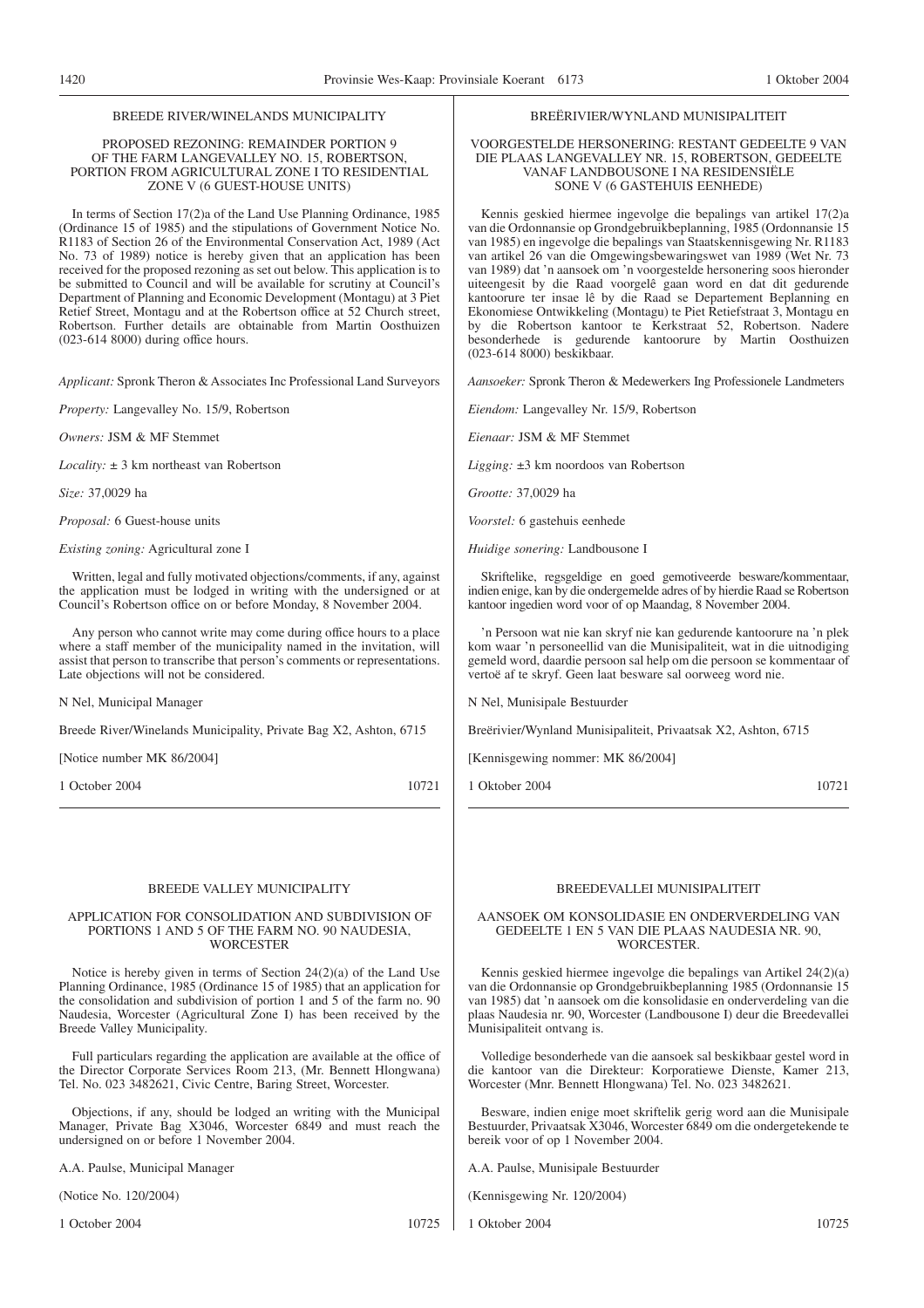#### PROPOSED REZONING: REMAINDER OF PORTION 4 (PORTION OF PORTION 1) OF THE FARM OUDE KRAAL NO. 170, ROBERTSON, PORTION FROM AGRICULTURAL ZONE I TO RESORT ZONE I (EXISTING CARAVAN PARK/CHALETS)

In terms of Section 17(2)a of the Land Use Planning Ordinance, 1985 (Ordinance 15 of 1985) and the stipulations of Government Notice No. R1183 of Section 26 of the Environmental Conservation Act, 1989 (Act No. 73 of 1989) notice is hereby given that an application has been received for the proposed rezoning and consent use as set out below. This application is to be submitted to Council and will be available for scrutiny at Council's Department of Planning and Economic Development (Montagu) at 3 Piet Retief Street, Montagu and at the Bonnievale office at Main Road, Bonnievale. Further details are obtainable from Martin Oosthuizen (023-614 8000) during office hours.

*Applicant:* Ron Brunings for TPS Town and Regional Planners

*Property:* Oude Kraal No. 170/4, Robertson

*Owners:* JJ de Wet

*Locality:* ± 15 km South West of Robertson

*Size:* 364,34 ha

*Proposal:* Caravan park and chalets

*Existing zoning:* Agricultural zone I

Written, legal and fully motivated objections/comments, if any, against the application must be lodged in writing with the undersigned or at Council's Robertson office on or before Monday, 1 November 2004.

Any person who cannot write may come during office hours to a place where a staff member of the municipality named in the invitation, will assist that person to transcribe that person's comments or representations. Late objections will not be considered.

N Nel, Municipal Manager

Breede River/Winelands Municipality, Private Bag X2, Ashton, 6715

[Notice number MK 82/2004]

1 October 2004 10722

#### CITY OF CAPE TOWN

#### (BLAAUWBERG REGION)

#### CLOSURE OF PUBLIC PLACE ERF 13306, **MILNERTON**

Notice is hereby given in terms of Section 137(1) of Ordinance 20 of 1974 that the City of Cape Town has closed Erf 13306 Milnerton. Such closure is effective from the date of publication of this notice. (S/13270/2/6 v2 (p 505)

(File Ref. LC 13306/31 T)

WA Mgoqi, City Manager

1 October 2004 10726

#### BREËRIVIER/WYNLAND MUNISIPALITEIT

VOORGESTELDE HERSONERING: RESTANT VAN GEDEELTE 4 (GEDEELTE VAN GEDEELTE 1) VAN DIE PLAAS OUDE KRAAL NR. 170, ROBERTSON, GEDEELTE VANAF LANDBOUSONE I NA OORDSONE I (BESTAANDE KARAVAANPARK/CHALETS)

Kennis geskied hiermee ingevolge die bepalings van artikel 17(2)a van die Ordonnansie op Grondgebruikbeplanning, 1985 (Ordonnansie 15 van 1985), en ingevolge die bepalings van Staatskennisgewing Nr. R1183 van artikel 26 van die Omgewingsbewaringswet van 1989 (Wet Nr. 73 van 1989) dat 'n aansoek om 'n voorgestelde hersonering soos hieronder uiteengesit by die Raad voorgelê gaan word en dat dit gedurende kantoorure ter insae lê by die Raad se Departement Beplanning en Ekonomiese Ontwikkeling (Montagu) te Piet Retiefstraat 3, Montagu en by die Bonnievale kantoor te Hoofstraat, Bonnievale. Nadere besonderhede is gedurende kantoorure by Martin Oosthuizen (023-614 8000) beskikbaar.

*Aansoeker:* Ron Brunings vir TPS Stads- en Streekbeplanning

*Eiendom:* Oude Kraal Nr. 170/4, Robertson

*Eienaar:* JJ de Wet

*Ligging:* ± 15 km suidwes van Bonnievale

*Grootte:* 364,34 ha

*Voorstel:* Karavaanpark en chalets

*Huidige sonering:* Landbousone I

Skriftelike, regsgeldige en goed gemotiveerde besware/kommentaar, indien enige, kan by die ondergemelde adres of by hierdie Raad se Robertson kantoor ingedien word voor of op Maandag, 1 November 2004.

'n Persoon wat nie kan skryf nie kan gedurende kantoorure na 'n plek kom waar 'n personeellid van die Munisipaliteit, wat in die uitnodiging gemeld word, daardie persoon sal help om die persoon se kommentaar of vertoë af te skryf. Geen laat besware sal oorweeg word nie.

N Nel, Munisipale Bestuurder

Breërivier/Wynland Munisipaliteit, Privaatsak X2, Ashton, 6715

[Kennisgewing nommer: MK 82/2004]

1 Oktober 2004 10722

#### STAD KAAPSTAD

#### (BLAAUWBERG-STREEK)

SLUITING VAN OPENBARE PLEK ERF 13306, **MILNERTON** 

Kennis geskied hiermee ingevolge artikel 137(1) van Ordonnansie 20 van 1974 dat die Stad Kaapstad Erf 13306 Milnerton gesluit het. Die sluiting is van krag vanaf die datum van publikasie van hierdie kennisgewing. (S/13270/2/6 v2 (p 505)

Lêer Verw: LC 13306/31 T)

WA Mgoqi, Stadsbestuurder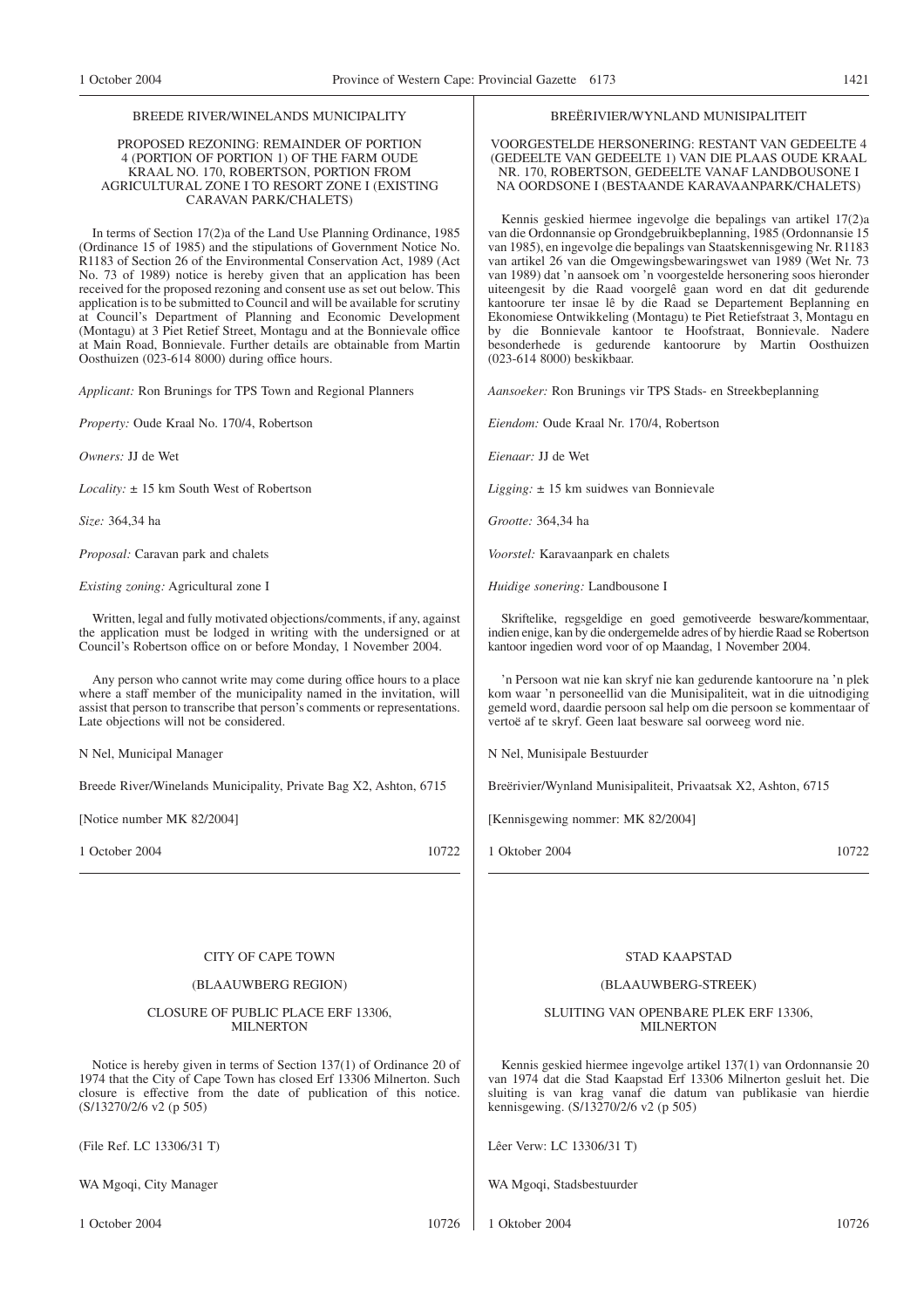#### PROPOSED SUBDIVISION AND CONSOLIDATION: PORTIONS 1, 20, 22, 24 AND 25 OF THE FARM DE HOOP NO. 23 AND THE FARM AASVOGELNEST NO. 43, ROBERTSON

In terms of section 24(2)a of the Land Use Planning Ordinance, 1985 (Ordinance 15 of 1985), notice is hereby given that an application has been received for the proposed subdivision as set out below. This application is to be submitted to Council and will be available for scrutiny at Council's Department of Planning and Economic Development (Montagu) at 3 Piet Retief Street, Montagu and the Robertson Office at Church Street 52, Robertson. Further details are obtainable from Martin Oosthuizen (023-614 8000) during office hours.

*Applicant:* Gamsu and Houterman Land Surveyors

*Properties:* De Hoop No. 23/1, 20, 22, 24, 25 and Aasvogelnest No. 43, Robertson

*Owners:* Poekel Bruwer Trust, Pakas Trust, EJ Bruwer Familie Trust, EJ Bruwer (Edms) Bpk en Makuna Matata

*Locality:* ± 5 km Noth East of Robertson

*Proposal:* Subdivision for agricultural purposes

*Existing zoning:* Agricultural zone I

Written, legal and fully motivated objections/comments, if any, against the application must be lodged in writing with the undersigned on or before Monday, 1 November 2004.

Any person who cannot write may come during office hours to a place where a staff member of the municipality named in the invitation, will assist that person to transcribe that person's comments or representations. Late objections will not be considered.

N Nel, Municipal Manager

Breede River/Winelands Municipality, Private Bag X2, Ashton, 6715

[Notice no MK 83/2004]

1 October 2004 10723

#### CITY OF CAPE TOWN (BLAAUWBERG REGION)

#### CLOSURE AND REZONING: PORTION OF PUBLIC OPEN SPACE ERF 12622, MILNERTON AND A PORTION OF PUBLIC ROAD ''ERICA CLOSE'', ABUTTING ERF 12616, MILNERTON AT TABLE VIEW

Notice is hereby given in terms of Section 137(2) and 124(2)(a) of Ordinance no 20 of 1974, Section 17(2)(a) of Ordinance 15 of 1985 and Sections 21, 22, 26 and 28(a) of Act 73 of 1989, that this Council intends closing and rezoning (from Public Open Space and Public Road to Single Residential) i) a portion of erf 12622 Milnerton and (ii) a portion of Erica Close, for the purposes of alienation and consolidation with erf 12616, Milnerton at Table View.

*Ref no:* B 14/3/4/3/177 — Ptn.ERF 12622T

#### *Applicant:* SP Cothill

Details of the above proposal are open for inspection at Milpark Centre (Ground Floor), Cnr Koeberg & Ixia Roads, Milnerton between 08:00 and 13:00 weekdays. Any objections, with full reasons, should be lodged in writing with the City Manager, PO Box 35, Milnerton 7435, by no later than 22 October 2004, quoting the objector's erf number.

WA Mgoqi, City Manager

1 October 2004 10727

#### GEDEELTES 1, 20, 22, 24 EN 25 VAN DIE PLAAS DE HOOP NR. 23 EN DIE PLAAS AASVOGELNEST NR. 43, ROBERTSON

Kennis geskied hiermee ingevolge die bepalings van artikel 24(2)a van die Ordonnansie op Grondgebruiksbeplanning, 1985 (Ordonnansie 15 van 1985) dat 'n aansoek om voorgestelde onderverdeling soos hieronder uiteengesit by die Raad voorgelê gaan word en dat dit gedurende kantoorure ter insae lê by die Departement Beplanning en Ekonomiese Ontwikkeling (Montagu) te Piet Retiefstraat 3, Montagu en die Robertson kantoor te Kerkstraat 52, Robertson. Nadere besonderhede is gedurende kantoorure by Martin Oosthuizen (023-614 8000) beskikbaar.

BREËRIVIER/WYNLAND MUNISIPALITEIT VOORGESTELDE ONDERVERDELING EN KONSOLIDASIE:—

*Aansoeker:* Sponk en Medewerkers Ing

*Eiendomme:* De Hoop Nr. 23/1, 20, 22, 24, 25 en Aasvogelnest Nr. 43, Robertson

*Eienaars:* Poekel Bruwer Trust, Pakas Trust, EJ Bruwer Familie Trust, EJ Bruwer (Edms) Bpk en Makuna Matata

*Ligging:* ± 5 km noord oos van Robertson

*Voorstel:* Landbou onderverdeling

*Huidige sonering:* Landbousone I

Skriftelike, regsgeldige en goed gemotiveerde besware/kommentaar, indien enige, kan by die ondergemelde adres ingedien word voor of op Maandag, 1 November 2004.

'n Persoon wat nie kan skryf nie kan gedurende kantoorure na 'n plek kom waar 'n personeellid van die Munisipaliteit, wat in die uitnodiging gemeld word, daardie persoon sal help om die persoon se kommentaar of vertoë af te skryf. Geen laat besware sal oorweeg word nie.

N Nel, Munisipale Bestuurder

Breërivier/Wynland Munisipaliteit, Privaatsak X2, Ashton, 6715

[Kennisgewing nommer: MK 83/2004]

1 Oktober 2004 10723

#### STAD KAAPSTAD (BLAAUWBERG-STREEK)

#### SLUITING EN HERSONERING: GEDEELTE VAN OPENBARE OOPRUIMTE ERF 12622, MILNERTON EN 'N GEDEELTE VAN PUBLIEKE PAD ''ERICASLOT'', AANGRENSEND AAN ERF 12616, MILNERTON TE TABLE VIEW

Kennis geskied hiermee ingevolge artikel 137(2) en 124(2)(a) van Ordonnansie 20 van 1974, artikel 7(2)(a) van Ordonnansie 15 van 1985 en artikels 21, 22, 26 en 28(a) van Wet 73 van 1989 dat die Raad die sluiting en hersonering (vanaf openbare oop ruimte en publieke straat na enkelresidensieel) oorweeg ten opsigte van (i) 'n gedeelte van erf 12622, Milnerton en (ii) 'n gedeelte van Ericaslot, met die doel om dit te verkoop en te konsolideer met erf 12616, Milnerton te Table View.

*Verw nr:* B 14/3/4/3/177 — Ptn.ERF 12622T

## *Aansoeker:* SP Cothill

Besonderhede van die bogenoemde voorstel is tussen 08:00 en 12:00 gedurende weeksdae ter insae beskikbaar by die Milpark-sentrum (Grondverdieping), h.v. Koeberg- en Ixiastraat, Milnerton. Enige besware, met volledige redes daarvoor, moet teen nie later nie as 22 Oktober 2004 skriftelik by die Stadsbestuurder, Posbus 35, Milnerton 7435 ingedien word met vermelding van die beswaarmaker se erfnommer.

WA Mgoqi, Stadsbestuurder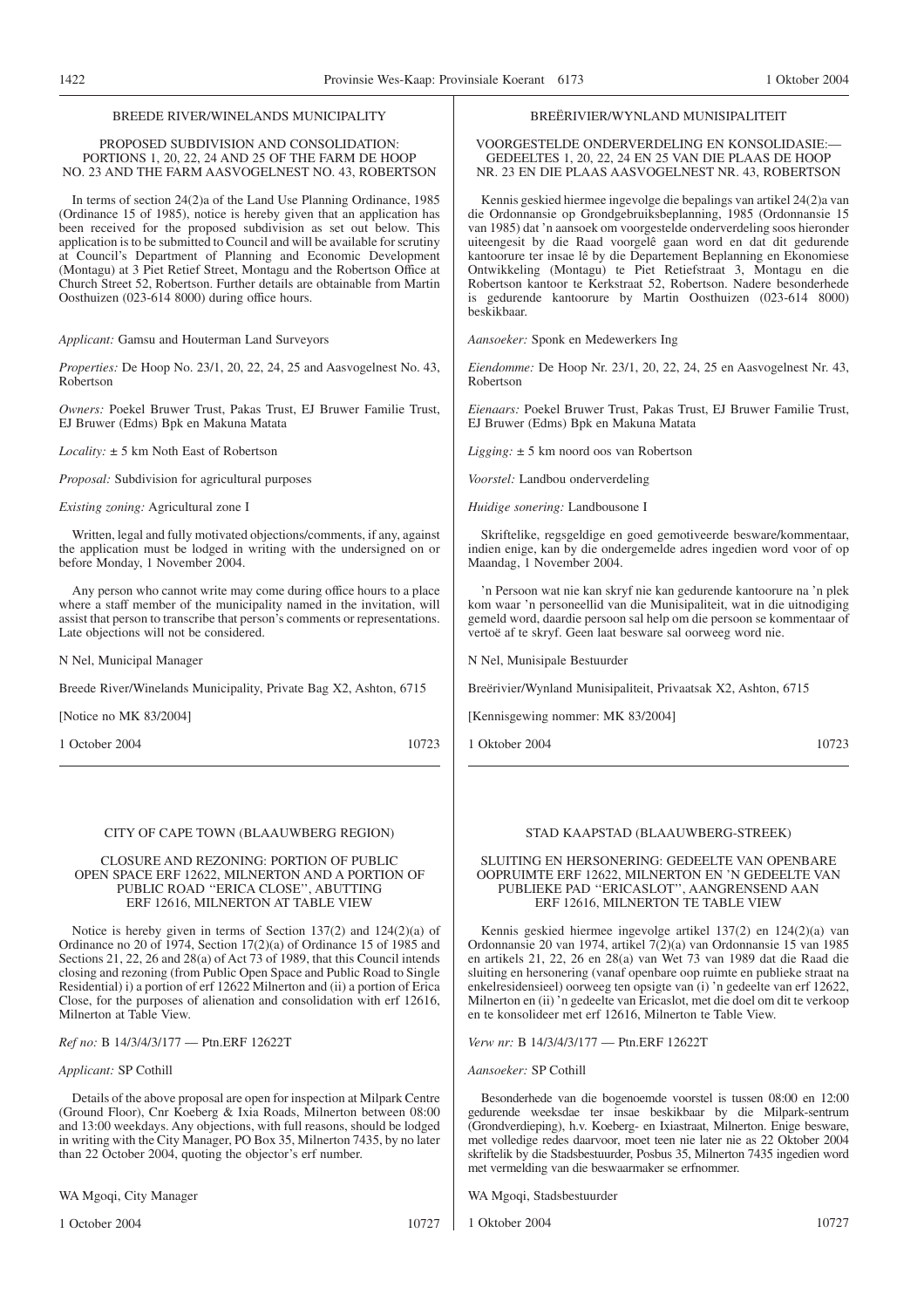#### CITY OF CAPE TOWN

#### (BLAAUWBERG REGION)

#### CLOSURE AND REZONING: TWO PORTIONS OF PUBLIC ROAD, DURBANVILLE CLOSE, ABUTTING ERVEN 22253, 22254 AND 12745, MILNERTON

Notice is hereby given in terms of Section 137(2) and 124(2)(a) of Ordinance no 20 of 1974 and Section 17(2)(a) of Ordinance 15 of 1985 that this Council intends closing and rezoning (from Public Road to Single Residential (Garden Purposes)) two portions of Durvanville Close for the purpose of alienation and notarial tying with Erf 22254, Milnerton in order to utilise the land for gardening only.

#### *Ref no:* B 19/3/4/3/178

#### *Applicant:* D and K Naidu

Details of the above proposal are open for inspection at Milpark Centre (Ground Floor), Cnr Koeberg & Ixia Roads, Milnerton between 08:00 and 13:00 weekdays. Any objections, with full reasons, should be lodged in writing with the City Manager, PO Box 35, Milnerton 7435, by no later than 22 October 2004, quoting the objector's erf number.

WA Mgoqi, City Manager

1 October 2004 10728

# CITY OF CAPE TOWN (CAPE TOWN REGION)

#### REZONING, CONSENT AND EIA AUTHORISATION: PORTION OF ERF 26390, MITCHELLS PLAIN

Notice is hereby given in terms of Section 17 of the Land Use Planning Ordinance no 15 of 1985 and Section 9 of the Zoning Scheme Regulations that the undermentioned application has been received and is open for inspection at the office of the Manager: Land Use Management, City of Cape Town, 14th Floor, Civic Centre, Hertzog Boulevard, Cape Town, from 08:30 to 12:30 (Monday to Friday). Any objections and/or comments, with full reasons, must be submitted in writing, quoting the relevant reference number, the objector's street and postal address and contact telephone numbers to the Manager: Land Use Management, PO Box 4529, Cape Town 8000, or hand-delivered to the abovementioned address. or faxed to  $(021)$  421-1963 or e-mailed to faxed to  $(021)$  421-1963 or e-mailed to trevor.upsher@capetown.gov.za on or before the closing date. If your response is not sent to these addresses or fax number, and if, as a consequence it arrives late, it will be deemed to be invalid. For any further information, contact AL Damonze, tel. (021) 400-4187.

The closing date for objections and comments is 1 November 2004.

*Portion of Erf 26390, Mitchells Plain*

*File ref:* LM 1486 (60762)

*Applicant:* City of Cape Town

*Erf:* Portion of Erf 26390 Mitchells Plain

*Address:* Cnr Eisleben and Caravelle Roads, Portlands Mitchells Plain

*Nature of application:* This application is to permit for a place of worship and a childcare facility/crèche.

Notice is hereby given in terms of Regulation 4(6) of the Regulations published by Government Notice no R1183 (as amended) in terms of Section 26 of the Environmental Conservation Act, 1989 (Act no 73 of 1989), of the intent to carry out a listed activity as identified in Schedule 1 of Government Notice no R1182 of 5 September 1997, and of the intent to apply for authorisation from the Department of Environmental Affairs and Development Planning of the Provincial Government of the Western Cape.

WA Mgoqi, City Manager

1 October 2004 10729

#### STAD KAAPSTAD

#### (BLAAUWBERG-STREEK)

#### SLUITING EN HERSONERING: TWEE GEDEELTES PUBLIEKE STRAAT, DURBANVILLESLOT, AANGRENSEND AAN ERWE 22253, 22254 EN 12745, MILNERTON

Kennis geskied hiermee ingevolge artikel 137(2) en 124(2)(a) van Ordonnansie 20 van 1974 en artikel 17(2)(a) van Ordonnansie 15 van 1985 dat die Raad van voorneme is om twee gedeeltes van Durbanvilleslot te sluit en te hersoneer (vanaf publieke straat na enkelresidensieel (tuinbou)) met die doel om dit te verkoop en notarieel te verbind met erf 22254 Milnerton ten einde dit vir tuinbou alleenlik te gebruik.

*Verw nr:* B 19/3/4/3/178

*Aansoeker:* D en K Naidu

Besonderhede van die bogenoemde voorstel is tussen 08:00 en 12:00 gedurende weeksdae ter insae beskikbaar by die Milpark-sentrum (Grondverdieping), h.v. Koeberg- en Ixiastraat, Milnerton. Enige besware, met volledige redes daarvoor, moet teen nie later nie as 22 Oktober 2004 skriftelik by die Stadsbestuurder, Posbus 35, Milnerton 7435 ingedien word met vermelding van die beswaarmaker se erfnommer.

WA Mgoqi, Stadsbestuurder

1 Oktober 2004 10728

## STAD KAAPSTAD (KAAPSTAD-STREEK)

#### HERSONERING, VERGUNNING EN OIB-TOESTEMMING: GEDEELTE VAN ERF 26390, MITCHELLS PLAIN

Kennis geskied ingevolge artikel 17 van die Ordonnansie op Grondgebruikbeplanning (nr 15 van 1985) en artikel 9 van die Kaapstadsoneringskemaregulasies dat die onderstaande aansoek ontvang is en ter insae beskikbaar is vanaf 08:30 tot 12:30 (Maandag tot Vrydag) by die kantoor van die Bestuurder: Grondgebruikbestuur, Stad Kaapstad, 14de Verdieping, Burgersentrum, Hertzog-boulevard 12, Kaapstad. Enige besware en/of kommentaar, met volledige redes en die betrokke verwysingsnommer, die beswaarmaker se straat- en posadres en kontaktelefoonnommers, moet skriftelik ingedien word by die Bestuurder: Grondgebruikbestuur, Posbus 4529, Kaapstad 8000, of per hand afgelewer word by die bostaande adres, of gefaks word na  $(0\overline{2}1)$ 421-1963 of per e-pos na trevor.upsher@capetown.gov.za, voor of op die sluitingsdatum. Indien u reaksie nie na hierdie adresse of faksnommer gestuur word nie en gevolglik laat ontvang word, sal dit as ongeldig beskou word. Om nadere besonderhede, skakel AL Damonze, tel. (021) 400-4187.

Die sluitingsdatum vir besware en kommentaar is 1 November 2004.

*Gedeelte van erf 26390, Mitchells Plain*

*Lêer verw:* LM 1486 (60762)

*Aansoeker:* Stad Kaapstad

*Erf:* Gedeelte van erf 26390 Mitchells Plain

*Adres:* Hoek van Eisleben- en Caravelleweg, Portlands Mitchells Plain

*Aard van aansoek:* Hierdie aansoek behels toestemming vir 'n plek van aanbidding en 'n kindersorgfasiliteit/crèche.

Kennis geskied hiermee ingevolge regulasie 4(6) van die regulasies gepubliseer kragtens Regeringskennisgewing nr R1183 (soos gewysig) ingevolge artikel 26 van die Wet op Omgewingsbewaring, 1989 (Wet 73 van 1989), van die voorneme om 'n gelyste aktiwiteit of 'n verandering van grondgebruik uit te voer, soos geïdentifiseer in skedule 1 van Regeringskennisgewing nr R1182 van 5 September 1997, en dat daar aansoek gedoen is om magtiging by die departement van omgewingsake en ontwikkelingsbeplanning van die Provinsiale Regering van die Wes-Kaap.

WA Mgoqi, Stadsbestuurder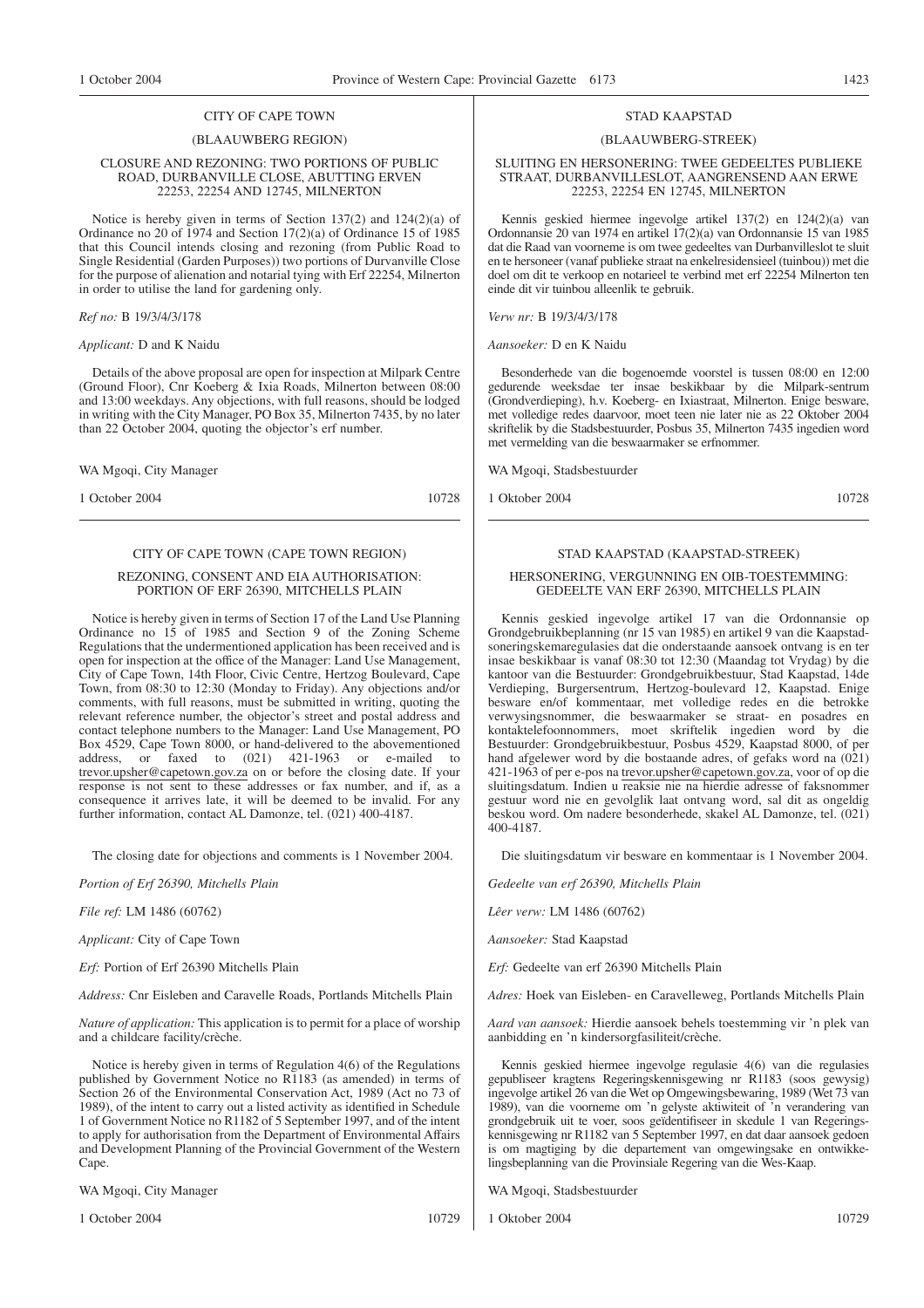#### CITY OF CAPE TOWN (CAPE TOWN REGION)

#### REZONING AND AUTHORISATION IN TERMS OF THE ENVIRONMENTAL CONSERVATION ACT: ERF 36031, MITCHELLS PLAIN

Notice is hereby given in terms of Section 17 of the Land Use Planning Ordinance no 15 of 1985 and Regulation 4(6) under Section 26 of the Environmental Conservation Act 73 of 1989 that the undermentioned application has been received and is open for inspection at the office of the Manager: Land Use Management, City of Cape Town, 14th Floor, Civic Centre, Hertzog Boulevard, Cape Town, from 08:30 to 12:30 (Monday to Friday). Any objections and/or comments, with full reasons, must be submitted in writing, quoting the relevant reference number, the objector's street and postal address and contact telephone numbers to the Manager: Land Use Management, PO Box 4529, Cape Town 8000, or hand-delivered to the abovementioned address, or faxed to (021) 421-1963 or e-mailed to trevor.upsher@capetown.gov.za on or before the closing date. If your response is not sent to these addresses or fax number, and if, as a consequence it arrives late, it will be deemed to be invalid. For any further information, contact K McGilton, tel. (021) 400-5348.

The closing date for objections and comments is 1 November 2004.

*Erf 36031, Mitchells Plain*

*File ref:* LM 1999 (62466)

*Applicant:* City of Cape Town

*Erf:* 36031 Mitchells Plain

*Address:* 8 Botha Street, Eastridge

*Nature of application:* To rezone the property from Undetermined Zone to Community Facilities Zone and authorisation in terms of the Environmental Conservation Act 73 of 1989.

Notice is hereby given in terms of Regulation 4(6) of the Regulations published by Government Notice no R1183 (as amended) in terms of Section 26 of the Environmental Conservation Act, 1989 (Act no 73 of 1989), of the intent to carry out a listed activity or a change in land use as identified in Schedule 1 of Government Notice no R1182 of 5 September 1997, and that an application has been made for authorisation from the Department of Environmental Affairs & Development Planning of the Provincial Government of the Western Cape.

WA Mgoqi, City Manager

1 October 2004 10730

#### CITY OF CAPE TOWN (OOSTENBERG REGION)

#### REZONING AND SUBDIVISION: ERF 239, BRACKEN STREET, BRACKENFELL

Invitation for your comment: Notice is hereby given in terms of Sections 17(2)(a) and 24(2)(a) of the Land Use Planning Ordinance, no 15 of 1985, that Council has received an application for the rezoning of the abovementioned premises from Residential Zone to Single Residential Zone and the subsequent subdivision thereof into 6 single residential erven. Further details of the proposal are open for inspection during normal office hours at Council's office in Brighton Road, Kraaifontein. Written comments and/or objections against the proposal, with reasons, must be submitted to the City Manager, City of Cape Town (For attention: Mrs M Terblanche), Oostenberg Region, Brackenfell Area, Private Bag X16, Kuils River 7579 (94 Van Riebeeck Road) on or before 1 November 2004.

(Notice number: 62/2004)

WA Mgoqi, City Manager

1 October 2004 10734

# STAD KAAPSTAD (KAAPSTAD-STREEK)

#### HERSONERING EN TOESTEMMING INGEVOLGE DIE WET OP OMGEWINGSBEWARING: ERF 36031, MITCHELLS PLAIN

Kennis geskied ingevolge artikel 17 van die Ordonnansie op Grondgebruikbeplanning (nr 15 van 1985) en regulasie 4(6) ingevolge artikel 26 van die Wet op Omgewingsebewaring, Wet 73 van 1989 dat die onderstaande aansoek ontvang is en ter insae beskikbaar is vanaf 08:30 tot 12:30 (Maandag tot Vrydag) by die kantoor van die Bestuurder: Grondgebruikbestuur, Stad Kaapstad, 14de Verdieping, Burgersentrum, Hertzog-boulevard 12, Kaapstad. Enige besware en/of kommentaar, met volledige redes en die betrokke verwysingsnommer, die beswaarmaker se straat- en posadres en kontaktelefoonnommers, moet skriftelik ingedien word by die Bestuurder: Grondgebruikbestuur, Posbus 4529, Kaapstad 8000, of per hand afgelewer word by die bostaande adres, of gefaks word na (021) 421-1963 of per e-pos na trevor.upsher@capetown.gov.za, voor of op die sluitingsdatum. Indien u reaksie nie na hierdie adresse of faksnommer gestuur word nie en gevolglik laat ontvang word, sal dit as ongeldig beskou word. Om nadere besonderhede, skakel K McGilton, tel.  $(021)$  400-5348.

Die sluitingsdatum vir besware en kommentaar is 1 November 2004.

*Erf 36031, Mitchells Plain*

*Lêer verw:* LM 1999 (62466)

*Aansoeker:* Stad Kaapstad

*Erf:* 36031 Mitchells Plain

*Adres:* Bothastraat 8, Eastridge

*Aard van aansoek:* Hersonering van die eiendom van onbepaalde sone na gemeenskapsfasiliteitsone en magtiging ingevolge die Wet op Omgewingsbewaring, Wet 73 van 1989.

Kennis geskied hiermee ingevolge regulasie 4(6) van die regulasies gepubliseer kragtens Regeringskennisgewing nr R1183 (soos gewysig) ingevolge artikel 26 van die Wet op Omgewingsbewaring, 1989 (Wet 73 van 1989), van die voorneme om 'n gelyste aktiwiteit of 'n verandering van grondgebruik uit te voer, soos geïdentifiseer in skedule 1 van Regeringskennisgewing nr R1182 van 5 September 1997, en dat daar aansoek gedoen is om magtiging by die departement van omgewingsake en ontwikkelingsbeplanning van die Provinsiale Regering van die Wes-Kaap.

WA Mgoqi, Stadsbestuurder

1 Oktober 2004 10730

#### STAD KAAPSTAD (OOSTENBERG-STREEK)

#### HERSONERING EN ONDERVERDELING: ERF 239, BRACKENSTRAAT, BRACKENFELL

Uitnodiging vir u kommentaar: Kennis geskied hiermee ingevolge artikels 17(2)(a) en 24(2)(a) van die Ordonnansie op Grondgebruikbeplanning, nr 15 van 1985 dat die Raad 'n aansoek ontvang het om die hersonering van bogemelde perseel vanaf Residensiële Sone na Enkelresidensiële Sone en die daaropvolgende onderverdeling in 6 enkelwoonerwe. Nadere besonderhede van die aansoek lê ter insae by die Raad se kantore gedurende normale kantoorure te Brightonweg, Kraaifontein. Skriftelike kommentaar en/of besware teen die aansoek, met redes daarvoor, moet voor of op 1 November 2004 aan die Stadsbestuurder, Stad Kaapstad (vir aandag: mev M Terblanche), Brackenfell Area, Privaat Sak X16, Kuilsrivier 7579 (Van Riebeeckweg 94), voorgelê word.

(Kennisgewingnommer: 62/2004)

WA Mgoqi, Stadsbestuurder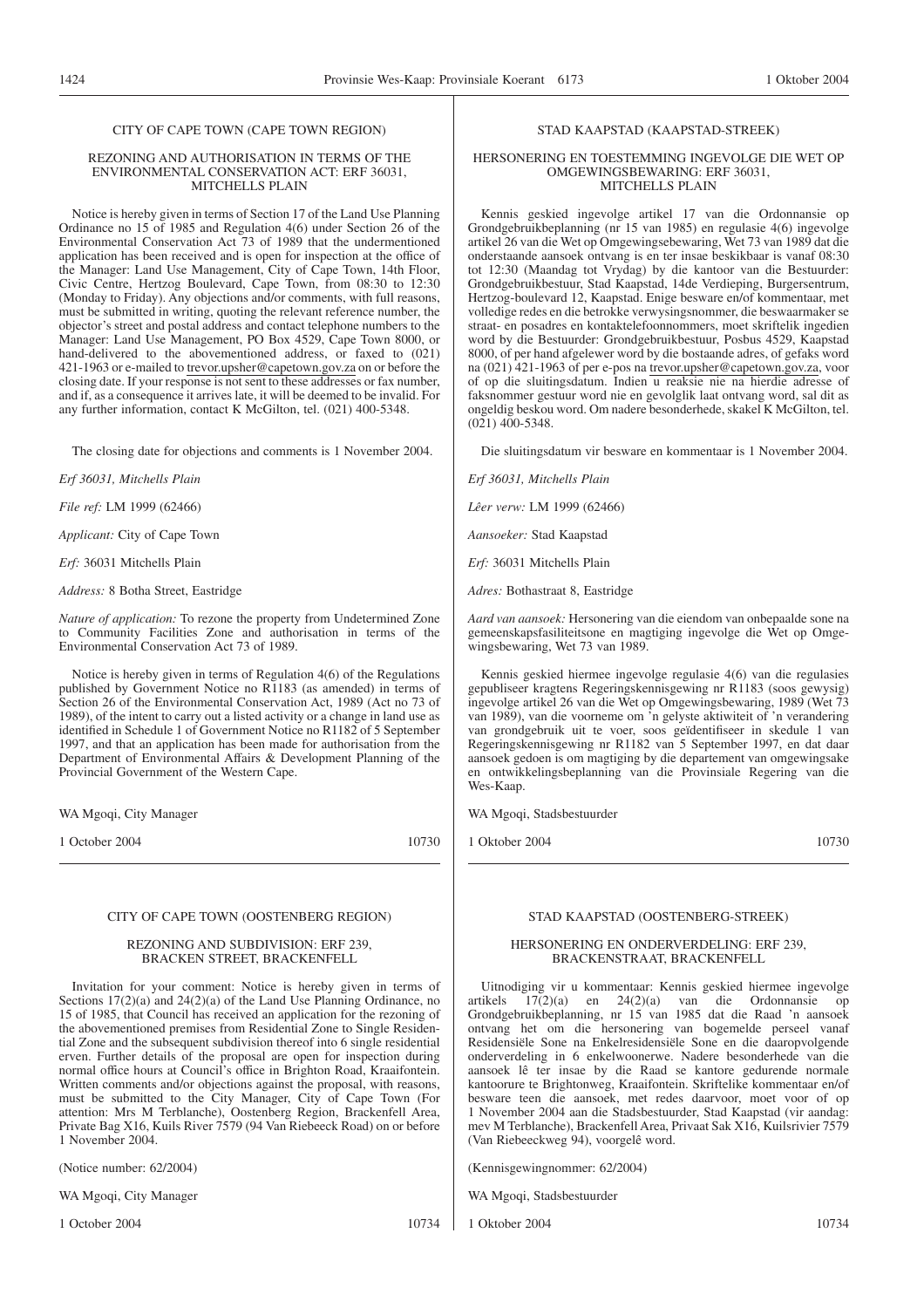#### CITY OF CAPE TOWN (CAPE TOWN REGION)

#### REZONING, CONSENT AND DEPARTURES: ERF 41263, CAPE TOWN AT ATHLONE

Notice is hereby given in terms of Section 17 and 15 of the Land Use Planning Ordinance no 15 of 1985 and Section 9 of the Cape Town Zoning Scheme Regulations that the undermentioned application has been received and is open for inspection at the office of the Manager: Land Use Management, City of Cape Town, 14th Floor, Civic Centre, Hertzog Boulevard, Cape Town, from 08:30 to 12:30 (Monday to Friday). Any objections and/or comments, with full reasons, must be submitted in writing, quoting the relevant reference number, the objector's street and postal address and contact telephone numbers to the Manager: Land Use Management, PO Box 4529, Cape Town 8000, or hand-delivered to the abovementioned address, or faxed to (021) 421-1963 or e-mailed to trevor.upsher@capetown.gov.za on or before the closing date. If your response is not sent to these addresses or fax number, and if, as a consequence it arrives late, it will be deemed to be invalid. For any further information, contact Ms SF Smit, tel. (021) 400-2899.

The closing date for objections and comments is 1 November 2004.

*Erf 41263, Cape Town at Athlone*

*File ref:* LM 1397 (59381)

*Applicant:* Jacobs Wolters & Association CC

*Erf:* 41263 Cape Town at Athlone

*Address:* 1 Comet Road, Surrey Estate

*Nature of application:* This application is to enable the rezoning of Erf 41263 from Single Dwelling Residential to Special Business and for Council's Consent to allow a Place of Assembly together with a Residential Building (Hotel).

The following departures from the Zoning Scheme Regulations have been applied for:

Section 58: To permit setbacks of 2,1 m and 4,0 m in lieu of 4,5 m on Sirius Road.

Section 77: To permit 41 parking bays in lieu of 57 bays.

WA Mgoqi, City Manager

1 October 2004 10731

#### CITY OF CAPE TOWN (OOSTENBERG REGION)

#### REZONING: CONSOLIDATED (UNREGISTERED) ERF 7080, EERSTE RIVER (PREVIOUSLY ERVEN 6198 AND 6199), 61-63 SPRINGBOK STREET, HEATHER PARK, **EERSTERIVIER**

Notice is hereby given in terms of Section 17 of the Land Use Planning Ordinance, no 15 of 1985, that Council has received an application for the rezoning of consolidated (unregistered) Erf 7080 Eerste River (previously Erven 6198 and 6199) from Residential Zone III and Transport Zone II to Business Zone II in order to utilise the premises for business purposes. Further details of the above proposal are open for inspection during normal office hours at Council's Town Planning Section, First Floor, Omniforum Building, 94 Van Riebeeck Road, Kuils River. Written comments and/or objections against the proposal, with reasons, must be sent to The City Manager, City of Cape Town (Att: Mrs M-A van Schalkwyk), Private Bag X16, Kuils River 7579 or 94 Van Riebeeck Road, Kuils River 7580 and must be received by the Council's Registration Office, 2nd Floor, 94 Van Riebeeck Road, Kuils River on or before 31 October 2004.

Objections received after this date will not be considered. (Notice number: 60/2004)

WA Mgoqi, City Manager

1 October 2004 10733

# STAD KAAPSTAD (KAAPSTAD-STREEK)

#### HERSONERING, TOESTEMMING EN AFWYKINGS: ERF 41263, KAAPSTAD TE ATHLONE

Kennis geskied ingevolge artikels 17 en 15 van die Ordonnansie op Grondgebruikbeplanning (nr 15 van 1985) en artikel 9 van die Kaapstad-soneringskemaregulasies dat die onderstaande aansoek ontvang is en ter insae beskikbaar is vanaf 08:30 tot 12:30 (Maandag tot Vrydag) by die kantoor van die Bestuurder: Grondgebruikbestuur, Stad Kaapstad, 14de Verdieping, Burgersentrum, Hertzog-boulevard 12, Kaapstad. Enige besware en/of kommentaar, met volledige redes en die betrokke verwysingsnommer, die beswaarmaker se straat- en posadres en kontaktelefoonnommers, moet skriftelik ingedien word by die Bestuurder: Grondgebruikbestuur, Posbus 4529, Kaapstad 8000, of per hand afgelewer word by die bostaande adres, of gefaks word na  $(0\overline{2}1)$ 421-1963 of per e-pos na trevor.upsher@capetown.gov.za, voor of op die sluitingsdatum. Indien u reaksie nie na hierdie adresse of faksnommer gestuur word nie en gevolglik laat ontvang word, sal dit as ongeldig beskou word. Om nadere besonderhede, skakel me SF Smit, tel. (021) 400-2899.

Die sluitingsdatum vir besware en kommentaar is 1 November 2004.

*Erf 41263, Kaapstad te Athlone*

*Lêer verw:* LM 1397 (59381)

*Aansoeker:* Jacobs Wolters & Association BK

*Erf:* 41263 Kaapstad te Athlone

*Adres:* Cometweg 1, Surrey-landgoed

*Aard van aansoek:* Hierdie aansoek is om die hersonering van erf 41263 moontlik te maak vanaf enkelresidensieel na spesiale sake en vir die Raad se toestemming om plek van aanbidding saam met 'n residensiële gebou (hotel) toe te laat.

Daar is aansoek gedoen om die volgende afwykings van die soneringskemaregulasies:

Artikel 58: Inspringings van 2,1 m en 4,0 m in plaas van 4,5 m op Siriusweg.

Artikel 77: Om 41 parkeerplekke in plaas van 57 parkeerplekke toe te laat.

WA Mgoqi, Stadsbestuurder

1 Oktober 2004 10731

#### STAD KAAPSTAD (OOSTENBERG-STREEK)

#### HERSONERING: GEKONSOLIDEERDE (ONGEREGISTREERDE) ERF 7080, EERSTERIVIER (VOORHEEN ERWE 6198 EN 6199), SPRINGBOKSTRAAT 61-63, HEATHER PARK, EERSTERIVIER

Kennis geskied hiermee ingevolge artikel 17 van die Ordonnansie op Grondgebruikbeplanning, nr. 15 van 1985, dat die Raad 'n aansoek ontvang het om die hersonering van gekonsolideerde (ongeregistreerde) erf 7080, Eersterivier (voorheen erwe 6198 en 6199, Eersterivier) vanaf Residensiële Sone III en Vervoersone II na Sakesone II ten einde die perseel vir besigheidsdoeleindes aan te wend. Nadere besonderhede van bogenoemde aansoek lê gedurende kantoorure ter insae by die Raad se Stadsbeplanningsafdeling, Eerste Verdieping, Omniforumgebou, Van Riebeeckweg 94, Kuilsrivier. Skriftelike kommentaar en/of besware teen die aansoek, met redes daarvoor, moet aan Die Stadsbestuurder, Stad Kaapstad (aandag: mev M-A van Schalkwyk) Privaat Sak X16, Kuilsrivier 7579 of Van Riebeeckweg 94, Kuilsrivier 7580 gerig word en moet voor of op 31 Oktober 2004 deur die Raad se Registrasiekantoor, 2de Verdieping, Van Riebeeckweg 94, Kuilsrivier ontvang word.

Besware wat na die sluitingsdatum ontvang is, sal nie oorweeg word nie. (Kennisgewingnommer: 60/2004)

WA Mgoqi, Stadsbestuurder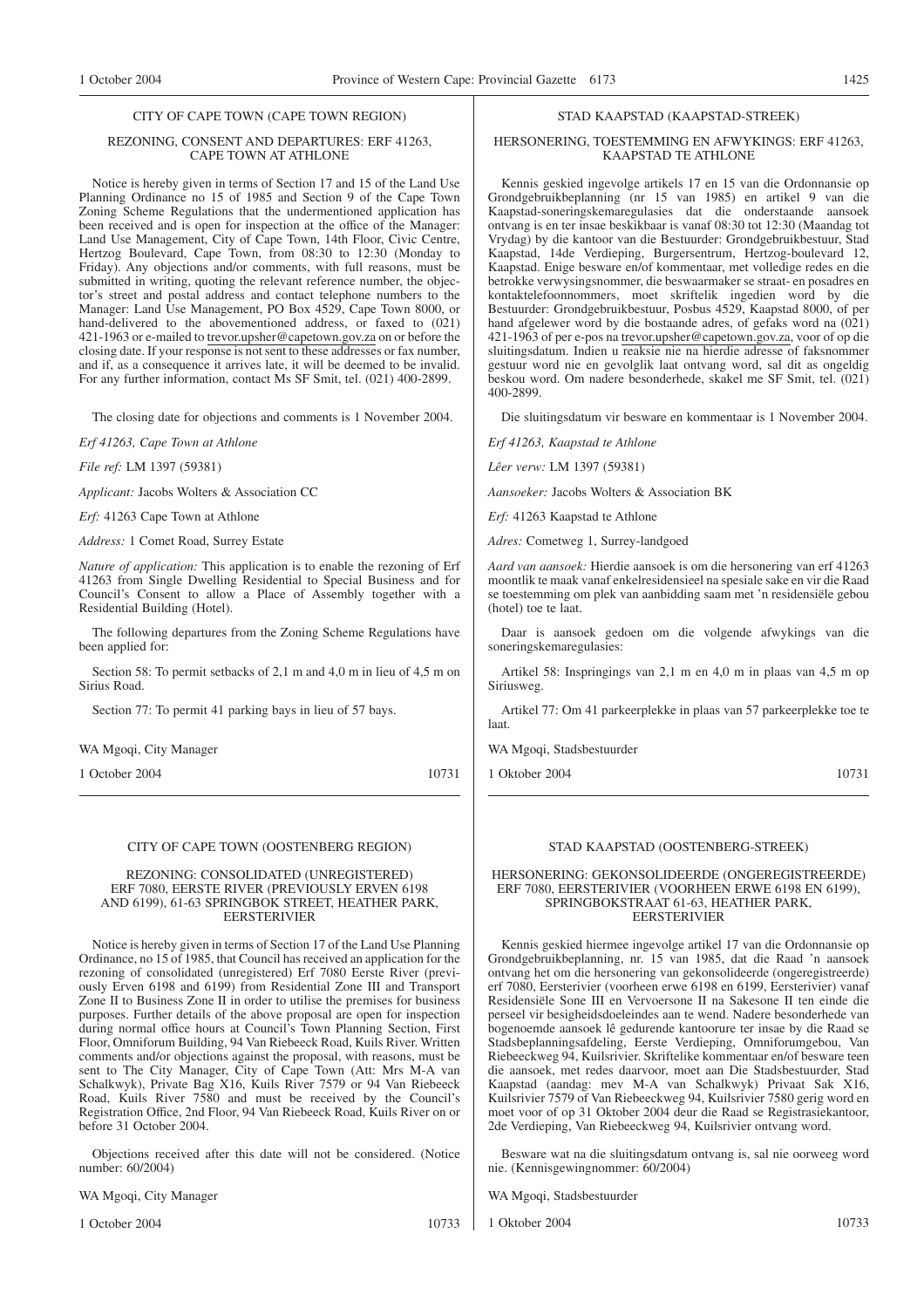#### CITY OF CAPE TOWN (OOSTENBERG REGION)

CONSOLIDATION, RE-SUBDIVISION AND REZONING: ERVEN 6957, 6959 & 6960, EERSTE RIVER (PORTIONS OF ERF 772 & 774, EERSTE RIVER) INTO UNREGISTERED ERF 6852, EERSTE RIVER, ERF 6852 INTO PORTIONS A, B, C, D, E, F, G, H, J, K AND REMAINDER: DE WIJNLANDEN ESTATE, EERSTE RIVER

Notice is hereby given in terms of Section 24 of the Land Use Planning Ordinance, no 15 of 1985, that the Council has received an application for the re-subdivision of consolidated unregistered Erf 6852, Eerste River into Portions A, B, C, D, E, F, G, H, J, K and a Remainder. Notice is also given in terms Section 17 of the same ordinance that the Council has received an application for the rezoning of the subsequent portions from Transport Zone II to Agricultural Zone I and Open Space Zone II. Notice is further given in terms of Section 42(3) of the same ordinance of the application for amendment of conditions of approval no's 2.20, 2.27 and 2.31 in respect of the Council's original letter of approval dated 9 July 2003.

Further details of the proposal are open for inspection during normal office hours at Council's Town Planning Section, First Floor, Omniforum Building, 94 Van Riebeeck Road, Kuils River. Written comments and/or objections against the proposal, with reasons, must be sent to The City Manager, City of Cape Town (Att: Mrs M-A van Schalkwyk), Private Bag X16, Kuils River 7579 or 94 Van Riebeeck Road, Kuils River 7580 and must be received by the Council's Registration Office, 2nd Floor, 94 Van Riebeeck Road, Kuils River on or before 31 October 2004.

Objections received after this date will not be considered. (Notice number: 58/2004)

WA Mgoqi, City Manager

1 October 2004 10732

#### KNYSNA MUNICIPALITY

LAND USE PLANNING ORDINANCE, 1985 (ORDINANCE 15 OF 1985)

LOCAL GOVERNMENT ACT: MUNICIPAL SYSTEMS, 2000 (ACT 32 OF 2000)

PROPOSED REZONING: ERF 1123 KNYSNA (Clyde St. — ''Allsound'' Building)

Notice is hereby given in terms of Section 17(2) of the Land Use Planning Ordinance 15 of 1985 that the under-mentioned application has been received by the Municipal Manager and is open for inspection at the Municipal Building, Clyde Street, Knysna. Any objections, with full reasons therefore, should be lodged in writing with the Municipal Manager, PO Box 21, Knysna, 6570 on or before 1 November 2004 quoting the above Ordinance and the objector's erf number.

Notice is further given in terms of Section 21(4) of the Local Government Act: Municipal Systems 2000 (Act 32 of 2000) that people who cannot write can approach the Town Planning section during normal office hours at the Municipal Offices where the Secretary will refer you to the responsible official whom will assist you in putting your comments or objections in writing.

*Nature of Application*

Rezoning of Erf 1123, Knysna from ''Single Residential Zone'' to ''Business Zone'' to allow the operation of a Security Business.

*Applicant*

Integrated Development Planning & Management Town & Regional Planners, GIS, Project Management, Development Facilitation, Integrated Environmental Management and Surveying.

16 Green Street, P.O. Box 173, Knysna, 6570

Tel: (044) 3022300

Fax: (044) 3827162

e-mail: vpm.survey@pixie.co.za

1 October 2004 10745

# STAD KAAPSTAD (OOSTENBERG-STREEK)

KONSOLIDASIE, HERONDERVERDELING EN HERSONERING: ERWE 6957, 6959 & 6960, EERSTERIVIER (GEDEELTES VAN ERF 772 & 774, EERSTERIVIER) IN ONGEREGISTREERDE ERF 6852, EERSTERIVIER, ERF 6852 IN GEDEELTES A, B, C, D, E, F, G, H, J, K EN RESTANT: DE WIJNLANDEN-LANDGOED, **EERSTERIVIER** 

Kennis geskied hiermee ingevolge artikel 24 van die Ordonnansie op Grondgebruikbeplanning, nr 15 van 1985, dat die Raad 'n aansoek ontvang het om die heronderverdeling van gekonsolideerde ongeregistreerde erf 6852, Eersterivier in Gedeeltes A, B, C, D, E, F, G, H, J, K en 'n Restant. Kennis word ook gegee ingevolge artikel 17 van dieselfde ordonnansie om die hersonering van die betrokke gedeeltes vanaf Vervoersone II na Landbousone I en Oopruimtesone II. Voorts word kennis gegee ingevolge artikel 42(3) van dieselfde ordonnansie van die aansoek om wysiging van goedkeuringsvoorwaardes nr's 2.20, 2.27 en 2.31 ten opsigte van die Raad se oorspronklike goedkeuringskrywe van 9 Julie  $2003$ .

Nadere besonderhede van die aansoek lê gedurende kantoorure ter insae by die Raad se Kuilsrivier-stadsbeplanningsafdeling, Eerste Verdieping, Omniforumgebou, Van Riebeeckweg 94, Kuilsrivier. Skriftelike kommentaar en/of besware teen die aansoek, met redes daarvoor, moet aan Die Stadsbestuurder, Stad Kaapstad (Aandag: Mev M-A van Schalkwyk), Privaat Sak X16, Kuilsrivier, 7579 of Van Riebeeckweg 94, Kuilsrivier 7580 gerig word en moet voor of op 31 Oktober 2004 deur die Raad se Registrasiekantoor, 2de Verdieping, Van Riebeeckweg 94, Kuilsrivier ontvang word.

Besware wat na die sluitingsdatum ontvang is, sal nie oorweeg word nie. (Kennisgewingnommer: 58/2004)

WA Mgoqi, Stadsbestuurder

1 Oktober 2004 10732

#### MUNISIPAL ITEIT KNYSNA

ORDONNANSIE OP GRONDGEBRUIKBEPLANNING, 1985 (ORDONNANSIE 15 VAN 1985)

WET OP PLAASLIKE REGERING: MUNISIPALE STELSELS, 2000 (WET 32 VAN 2000)

VOORGESTELDE HERSONERING: ERF 1123 KNYSNA (''Allsound'' Gebou Clyde St.)

Kennis geskied hiermee in gevolge Artikel 17(2) van Ordonnansie 15 van 1985 dat die onderstaande aansoek deur die Munisipale Bestuurder ontvang is en ter insae lê by die Munisipale Gebou, Clydestraat, Knysna. Enige besware met volledige redes daarvoor, moet skriftelik by die Waarnemende Munisipale Bestuurder, Posbus 21, Knysna, 6570 ingedien word op of voor 1 November 2004 met vermelding van bogenoemde Ordonnansie en beswaarmaker se erfnommer.

Ingevolge Artikel 21(4) van die Wet op Plaaslike Regering: Munisipale Stelsels, 2000 (Wet 32 van 2000) word hiermee verder kennis gegee dat persone wat nie kan skryf nie die Stadsbeplanningsafdeling kan nader tydens normale kantoorure waar die Sekretaresse u sal verwys na die betrokke amptenaar wat u sal help om u kommentaar of besware op skrif te stel.

*Aard van aansoek*

Hersonering van Erf 1123 Knysna, vanaf ''Enkelwoon Sone'' na ''Besigheid Sone'' om die bedryf van 'n Sekuriteitsbesigheid toe te laat.

*Aansoeker*

Integrated Development Planning & Management Town & Regional Planners, GIS, Project Management, Development Facilitation, Integrated Environmental Management and Surveying.

Greenstraat 16, Posbus 173, Knysna, 6570

Tel: (044) 3022300

Faks: (044) 3827162

e-pos: vpm.survey@pixie.co.za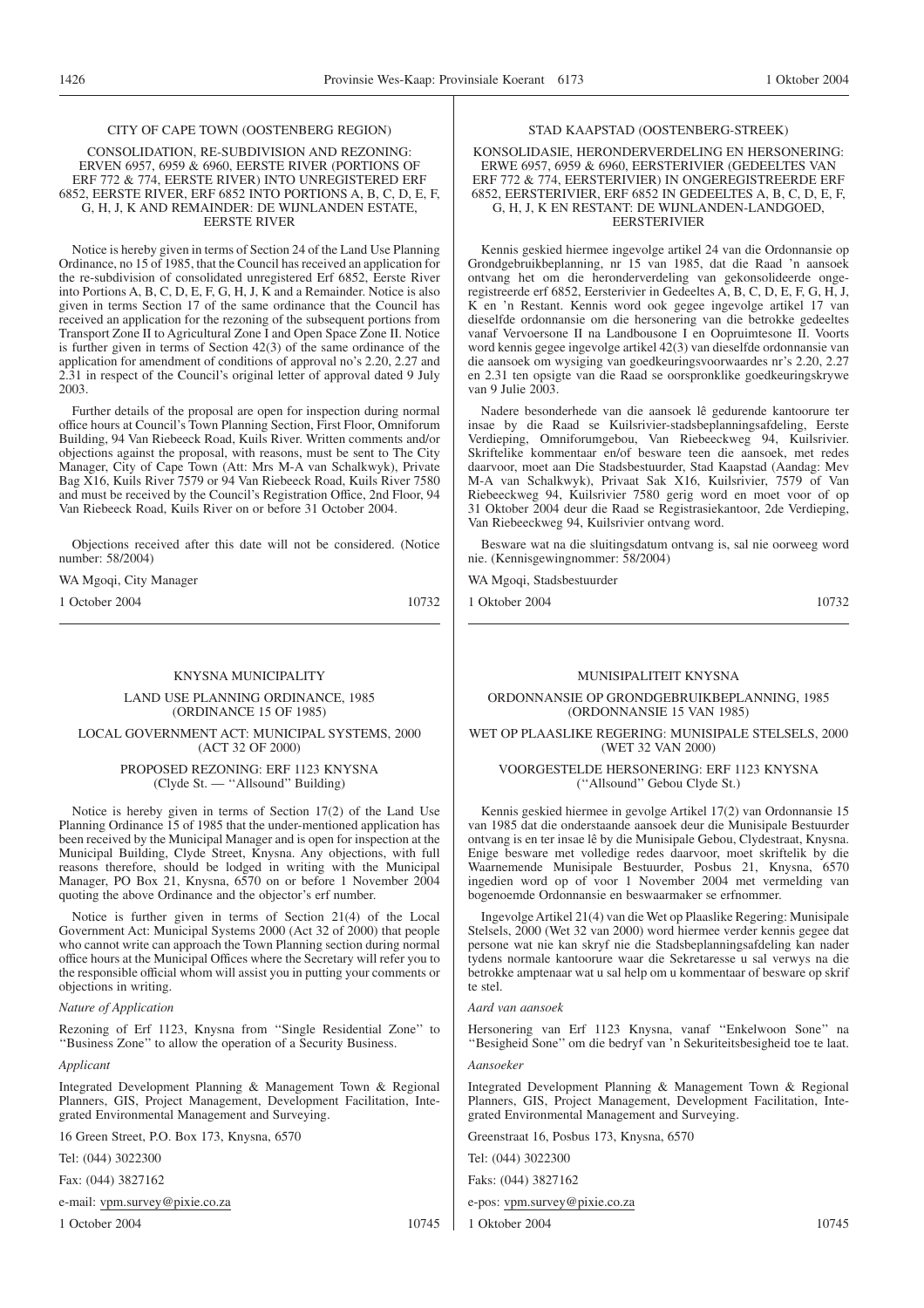#### CITY OF CAPE TOWN (OOSTENBERG REGION)

#### AMENDMENT OF URBAN STRUCTURE PLAN, AMENDMENT OF URBAN EDGE POLICY, REZONING, SPECIAL CONSENT AND SUBDIVISION: PORTIONS 11, 30 & 31 OF THE FARM LANGVERWACHT NO 241, KUILS RIVER

(1) Environment Conservation Act, 1989 (Act No. 73 of 1989) and the National Heritage Resources Act (Act 25 of 1999): Invitation to comment: Interested and affected parties are invited to comment on or raise any concerns about the proposed development in terms of the abovementioned Environmental and National Heritage Resources Legislation with regard to the intent to carry out a change in land use and to subdivide Portions 11, 30 & 31 of the Farm Langverwacht 241, Kuils River. Comment must be directed in writing to Johan Neethling Environmental Services; PO Box 16594, Vlaeberg 8018 or by facsimile to (021) 461-6909 or via e-mail to jneeth@mweb.co.za.. A copy of such comments must be served on Council: The City Manager, City of Cape Town (Attention: Mrs M A van Schalkwyk), Private Bag X16, Kuilsriver 7579 or 94 Van Riebeeck Road Kuils River 7580.

Closing date for comments/objections: Tuesday, 30 November 2004.

(2) Physical Planning Act (Act 125 of 1991), Land Use Planning Ordinance (No 15 of 1985) and Amendment of Council's Urban Edge Policy: Invitation to comment: Notice is hereby given in terms of Section 27  $\&$  37 of the Physical Planning Act (Act 125 of 1991), and Sections 17 and 24 of the Land Use Planning Ordinance that Council has received an application for an amendment to the Urban Structure Plan for the Cape Metropole, rezoning, special consent and subdivision. Application has also been made to amend the Urban Edge policy in respect of the property. Any objections in respect of the applications must be served on Council: The City Manager, City of Cape Town (Attention: Mrs M A van Schalkwyk), Private Bag X16, Kuilsriver 7579 or 94 Van Riebeeck Road, Kuils River 7580.

Closing date for comments/objections: Tuesday, 30 November 2004.

*Property Description:* Portions 11, 30 & 31 of the Farm Langverwacht in Kuils River, as shown on Plan No. FP/0303/378

*Applicant:* First Plan cc Town and Regional Planners *Reference:* FP/0204/432

#### *Proposal:*

- 1. To amend the Urban Structure Plan of the Cape Metropole from Agriculture to Urban Development for portions of the property.
- 2. To rezone the property from Agriculture and Local Authority purposes to Subdivisional Area for Residential Zone I, Residential Zone II (retirement village), Road and Private Open Space purposes to permit the development of the Zevenwacht Retirement Village and Zevenwacht Country Estate comprising of 218 free standing and/or sectional title residential units.
- 3. The consolidation of portions 11 and 30 of the Farm Langverwacht No. 241
- 4. The subdivision of the relevant properties
- 5. The registration of a notarial tie between Portion 31 and a portion of Portions 11 & 30 of the Farm Langverwacht
- The registration of a right of way servitude across Portion 30 in favour of Portion 7 of the Farm Langverwacht 245, as well as across a portion private open space in favour of the local authority
- 7. Special consent from the City of Cape Town for the development of a retirement village under the proposed Residential Zone 11 on portions of Portion 31, 11 & 30 of the Farm Langverwacht 241
- 8. Amendment to Council policy on urban edges to permit development on portions of the subject property
- 9. The approval of the proposed Site Development plan for the Zevenwacht retirement village.

### STAD KAAPSTAD (OOSTENBERG-STREEK)

WYSIGING VAN STEDELIKE STRUKTUURPLAN, WYSIGING VAN BELEID OP STEDELIKE SOME, HERSONERING, VERGUNNINGSGEBRUIK EN ONDERVERDELING: GEDEELTES 11, 30 & 31 VAN DIE PLAAS LANGVERWACHT NR 241, KUILSRIVIER

(1) Wet op Omgewingsbewaring, 1989 (Wet 73 van 1989) en die Wet op Nasionale Erfenishulpbronne (Wet 25 van 1999): Uitnodiging om kommentaar te lewer: Belangstellende en geraakte partye word genooi om ingevolge bogenoemde wetgewing oor die omgewing en nasionale erfenishulpbronne kommentaar te lewer of besorgdheid uit te spreek oor die voorgestelde ontwikkeling, en wel met betrekking tot die voorneme om 'n verandering in grondgebruik uit te voer en Gedeeltes 11, 30 en 31 van die Plaas Langverwacht 241 te Kuilsrivier te onderverdeel. Skriftelike kommentaar moet gerig word aan Johan Neethling: Omgewingsdienste, Posbus 16594, Vlaeberg 8018 of per faks na (021) 461-6909 of per e-pos aan jneeth@mweb.co.za. 'n Afskrif van sodanige kommentaar moet by die Raad ingedien word by: Die Stadsbestuurder, Stad Kaapstad (aandag: mev MA van Schalkwyk), Privaat Sak X16, Kuilsrivier 7579 of Van Riebeekweg 94, Kuilsrivier 7580.

Sluitingsdatum vir kommentaar/besware: Dinsdag, 30 November 2004.

(2) Wet op Fisiese Beplanning (Wet 125 van 1991), Ordonnansie op Grondgebruikbeplanning (15 van 1985) en wysiging van die Raad se beleid op stedelike some: Uitnodiging om kommentaar te lewer: Kennis geskied hiermee ingevolge artikel 27 & 37 van die Wet op Fisiese Beplanning (Wet 125 van 1991) en artikel 17 en 24 van die Ordonnansie op Grondgebruikbeplanning dat die Raad 'n aansoek ontvang het om 'n wysiging van die stedelike struktuurplan vir die Kaapse Metropool, hersonering, spesiale toestemming en onderverdeling. Aansoek is ook gedoen om die beleid op stedelike some ten opsigte van hierdie eiendom te wysig. Enige besware teen die aansoeke moet by die Raad ingedien word by: Die Stadsbestuurder, Stad Kaapstad (aandag: mev MA van Schalkwyk), Privaat Sak X16, Kuilsrivier 7579 of Van Riebeekweg 94, Kuilsrivier 7580.

Sluitingsdatum vir kommentaar/besware: Dinsdag, 30 November 2004.

*Eiendomsbeskrywing:* Gedeeltes 11, 30 & 31 van die Plaas Langverwacht nr. 241 te Kuilsrivier (soos getoon op plan FP/0303/378)

*Aansoeker:* First Plan BK Stads- en Streekbeplanners *Verwysing:* FP/0204/432

*Voorstel*

- a) Wysiging van die stedelike struktuurplan van die Kaapse Metropool vir 'n gedeelte van die eiendom vanaf Landbou na Stedelike Ontwikkeling.
- b) Hersonering van die eiendom vanaf Plaaslike Owerheid en Landbou na Onderverdelingsgebied vir Residensiële Sone I, Residensiële Sone II (aftree-oord), pad en privaat oop ruimtes om die ontwikkeling van die Zevenwacht Aftree-oord en Zevenwacht ''Country Estate'', bestaande uit 'n totaal van 218 vrystaande en/of residensiële deeltitel-eenhede, toe te laat.
- c) Die konsolidering van Gedeelte 11 met Gedeelte 30 van die Plaas Langverwacht nr 241.
- d) Die onderverdeling van die betrokke eiendomme.
- e) Die registrasie van 'n notariële band tussen Gedeelte 31 en 'n Gedeelte van Gedeelte 11 en 30 van die Plaas Langverwacht
- f) Die registrasie van 'n reg-van-weg serwituut oor Gedeelte 30 ten gunste van Gedeelte 7 van die Plaas Langverwacht 245 asook oor 'n gedeelte voorgestelde privaat oop ruimte ten gunste van die plaaslike owerheid
- g) Spesiale Toestemming van die Raad vir die ontwikkeling van 'n aftree-oord op Gedeelte 31 en 'n Gedeelte van Gedeelte 11 & 30 van die Plaas Langverwacht 241 onder die Residensiëlesone-11 sonering
- h) Wysiging van die Raad se beleid op stedelike some om die ontwikkeling op 'n gedeelte van die eiendom toe te laat
- i) Die goedkeuring van die voorgestelde terreinontwikkelingsplan vir die Zevenwacht Aftree-oord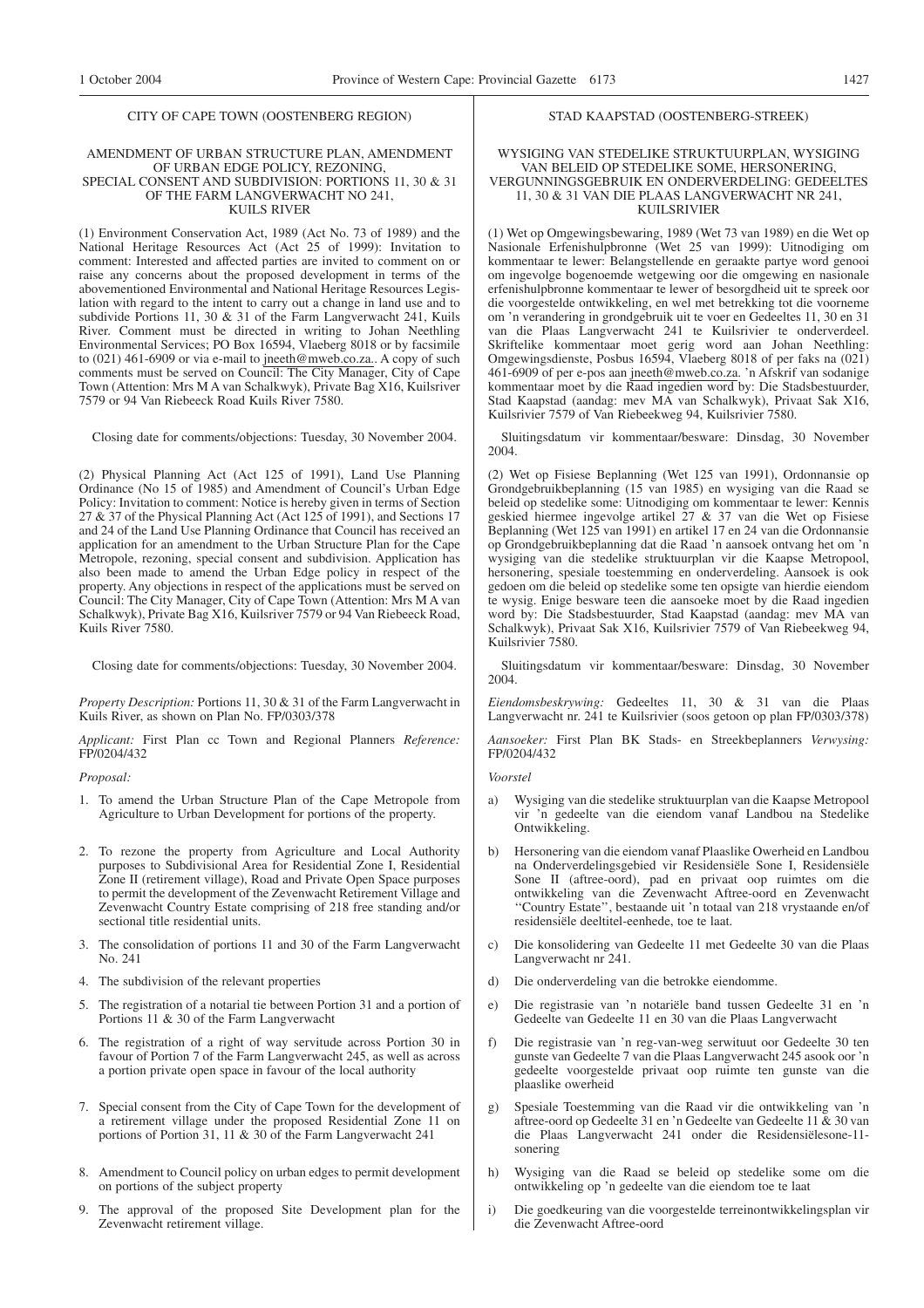3) Municipal Systems Act (Act 32 of 2000): Notice is given herewith in terms of Section 21(4) of the Municipal Systems Act, Act 32 of 2000, that anybody unable to write, is welcome to visit the abovementioned office during office hours where he/she will be assisted to write down his/her comments or representations.

(4) Inspection of the application: Details of the abovementioned proposals are available for inspection during normal office hours at the offices of the Council, Town Planning Department, 1st Floor, Omniforum Building, 94 Van Riebeeck Road Kuils River. (Notice number: 61/2004)

WA Mgoqi, City Manager

1 October 2004 10735

# CITY OF CAPE TOWN (OOSTENBERG REGION)

#### REZONING: ERF 4927, CNR RAYMOND ACKERMAN AVENUE AND KEEROM WAY, KLEINVLEI

Notice is hereby given in terms of Section 17 of the Land Use Planning Ordinance, no 15 of 1985, that Council has received an application for the rezoning of Erf 4927, Kleinvlei (cnr Raymond Ackerman Avenue and Keerom Way) from Institutional Zone I to Institutional Zone II to enable the development of the property into a Place of Worship. Further details of the above proposal are open for inspection during normal office hours at Council's Town Planning Section, First Floor, Omniforum Building, 94 Van Riebeeck Road, Kuils River. Written comments and/or objections against the proposal, with reasons, must be sent to The City Manager, City of Cape Town (Att: Mrs M-A van Schalkwyk), Private Bag X16, Kuils River 7579 or 94 Van Riebeeck Road, Kuilsrivier 7580 and must be received by the Council's Registration Office, 2nd Floor, 94 Van Riebeeck Road, Kuils River on or before 31 October 2004.

Objections received after this date will not be considered. (Notice number: 59/2004)

WA Mgoqi, City Manager

1 October 2004 10736

# CITY OF CAPE TOWN (TYGERBERG REGION)

CLOSURE OF PORTION OF ERF 11484 ADJOINING ERVEN 11520, 11523 AND 11526 BELLVILLE (S/9772/9 v2 p.27)

Notice is hereby given in terms of Section 6(1) of the By-law relating to the Management and Administration of the Municipality's Immovable Property that portion of erf 11464, adjoining erven 11520, 11523 and 11526 Bellville, has now been closed.

WA Mgoqi, City Manager

1 October 2004 10738

# CITY OF CAPE TOWN (TYGERBERG REGION)

CLOSURE OF PORTION OF ERF 11526 ADJOINING ERVEN 11484, 11528, 11530, 11532, 11534 AND 11535 BELLVILLE (S/9772/8 v1 p.46)

Notice is hereby given in terms of Section 6(1) of the By-law relating to the Management and Administration of the Municipality's Immovable Property that portion of erf 11526, adjoining erven 11484, 11528, 11530, 11532, 11534 and 11535 Bellville, has now been closed.

WA Mgoqi, City Manager

1 October 2004 10775

(3) Wet op Munisipale Stelsels (Wet 32 van 2000): Kennis geskied hiermee ingevolge artikel 21(4) van die Wet op Munisipale Stelsels, Wet 32 van 2000, dat enige persoon wat nie kan skryf nie, gedurende kantoorure na bogenoemde kantoor kan kom waar hy/sy gehelp sal word om sy/haar kommentaar of vertoë neer te skryf.

4) Inspeksie van aansoeke: Volledige besonderhede van bogenoemde voorstelle lê gedurende normale kantoorure ter insae by die Raad se Kuilsrivier Kantoor, Stadsbeplanningsafdeling, 1ste Verdieping, Omniforumgebou, Van Riebeeckweg 94, Kuilsrivier. (Kennisgewingnommer: 61/2004)

WA Mgoqi, Stadsbestuurder

1 Oktober 2004 10735

# STAD KAAPSTAD (OOSTENBERG-STREEK)

#### HERSONERING: ERF 4927, H.V. RAYMOND ACKERMANLAAN EN KEEROMWEG, KLEINVLEI

Kennis geskied hiermee ingevolge artikel 17 van die Ordonnansie op Grondgebruikbeplanning, nr. 15 van 1985, dat die Raad 'n aansoek ontvang het om die hersonering van erf 4927, Kleinvlei (h.v. Raymond Ackermanlaan en Keeromweg) vanaf Institusionele Sone I na Institusionele Sone II om sodoende die ontwikkeling van die perseel as 'n plek van aanbidding moontlik te maak. Nadere besonderhede van bogenoemde aansoek lê gedurende kantoorure ter insae by die Raad se Stadsbeplanningsafdeling, Eerste Verdieping, Omniforumgebou, Van Riebeeckweg 94, Kuilsrivier. Skriftelike kommentaar en/of besware teen die aansoek, met redes daarvoor, moet aan Die Stadsbestuurder, Stad Kaapstad (aandag: mev M-A van Schalkwyk) Privaat Sak X16, Kuilsrivier 7579 of Van Riebeeckweg 94, Kuilsrivier 7580 gerig word en moet voor of op 31 Oktober 2004 deur die Raad se Registrasiekantoor, 2de Verdieping, Van Riebeeckweg 94, Kuilsrivier ontvang word.

Besware wat na die sluitingsdatum ontvang is, sal nie oorweeg word nie. (Kennisgewingnommer: 59/2004)

WA Mgoqi, Stadsbestuurder

1 Oktober 2004 10736

#### STAD KAAPSTAD (TYGERBERG-STREEK)

SLUITING VAN GEDEELTE ERF 11484, GRENSEND AAN ERWE 11520, 11523 EN 11526 BELLVILLE (S/9772/9 v2 P.27)

Kennis geskied hiermee ingevolge Artikel 6(1) van die Verordening met betrekking tot die Bestuur en Administrasie van die Munisipaliteit se Onroerende Eiendom, dat gedeelte erf 11484, grensend aan erwe 11520, 11523 en 11526 Bellville, nou gesluit is.

WA Mgoqi, Stadsbestuurder

1 Oktober 2004 10738

#### STAD KAAPSTAD (TYGERBERG-STREEK)

SLUITING VAN GEDEELTE ERF 11526, GRENSEND AAN ERWE 11484, 11528, 11530, 11532, 11534 EN 11535 BELLVILLE (S/9772/8 v1 p.46)

Kennis geskied hiermee ingevolge Artikel 6(1) van die Verordening met betrekking tot die Bestuur en Administrasie van die Munisipaliteit se Onroerende Eiendom, dat gedeelte erf 11526, grensend aan erwe 11484, 11528, 11530, 11532, 11534 en 11535 Bellville, nou gesluit is.

WA Mgoqi, Stadsbestuurder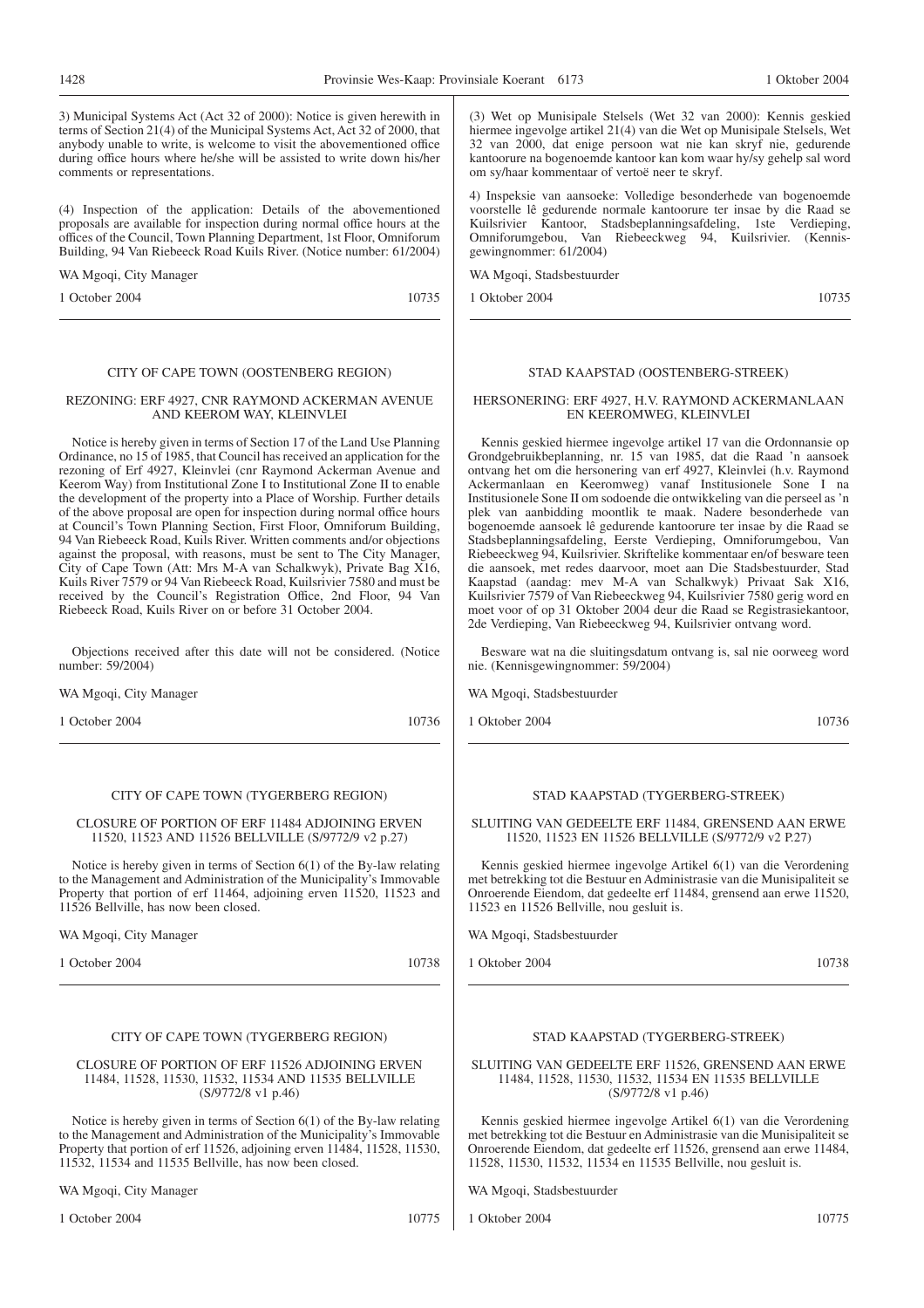#### CITY OF CAPE TOWN (TYGERBERG REGION)

#### SUBDIVISION, REZONING, ALIENATION AND APPLICATION FOR AUTHORISATION IN TERMS OF THE ENVIRONMENTAL CONSERVATION ACT 73 OF 1989: PORTION OF PUBLIC OPEN SPACE ERF 10769 BETWEEN DUMINY AND BROADWAY STREET, HAAK PARK, VREDELUST, BELLVILLE

In terms of Provincial Notice 5988, Clause 4(3)(a), notice is hereby given that the Council intends to, in terms of the Land Use Planning Ordinance 1985 (Ordinance no 15 of 1985), subdivide and rezone the closed portion of Public Open Space erf 10769, measuring approximately  $214,21 \text{ m}^2$  and  $158,81 \text{ m}^2$  in extent, to Single Residential Purposes for consolidation with erven 19771 and 10770.

Notice is also hereby given in terms of Regulation 4(6) of the regulations published by Government Notice no R1183 (as amended) under Section 26 of the Environmental Conservation Act, 1989 (Act no 73 of 1989), of the intent to carry out the change in land use/activity mentioned above.

*Locality:* Erf 10769, situated between Duminy and Broadway Street, Haak Park, Vredelust, Bellville

#### *Applicant:* Mrs M Jooste

The proposal is available for inspection, on appointment, in the office of Ms M Loots (tel. (021) 918-2119) during office hours (08:00-13:00 and 13:30-16:30), Civic Centre, Voortrekker Road, Bellville and objections, if any, must reach the undersigned in writing at PO Box 2, Bellville 7535 by not later than Monday, 1 November 2004.

(TE 14/3/4/3/8)

WA Mgoqi, City Manager

1 October 2004 10737

#### LANGEBERG MUNICIPALITY

PROPOSED REZONING OF ERF 2555, PERDEKUIL LANE, STILBAAI WEST

Notice is hereby given in terms of the provisions of Section 17(2)(a) of Ordinance 15 of 1985 that the Council received the following application for rezoning:

*Property:* Erf 2555, Perdekuil Lane, Stilbaai West

*Proposal:* Rezoning of Erf 2555 from Residential I (single residential) to Residential II (duet)

*Applicant:* Dr. Piet Groenewald for J.J Naudé

Details concerning the application are available at the office of the undersigned during office hours. Any objections to the proposed rezoning should be submitted in writing to the office of the undersigned not later than 1 November 2004.

People who cannot write can approach the office of the undersigned during normal office hours where the responsible official will assist you in putting your comments or objections in writing.

Municipal Manager

Langeberg Municipality, P.O. Box 2, Stilbaai, 6674

1 October 2004 10747

STAD KAAPSTAD (TYGERBERG-STREEK)

#### ONDERVERDELING, HERSONERING, VERVREEMDING EN AANSOEK OM TOESTEMMING INGEVOLGE DIE WET OP OMGEWINGSBEWARING, WET 73 VAN 1989: GEDEELTE PUBLIEKE OOP RUIMTE ERF 10769, HAAKPARK, TUSSEN DUMINY- EN BROADWAYSTRAAT, VREDELUST, BELLVILLE

Kennis geskied hiermee ingevolge die Provinsiale Kennisgewing 5988 (Klousule 4(3)(a)), dat die Raad van voorneme is om, ingevolge die Ordonnansie op Grondgebruikbeplanning 1985 (Ordonnansie 15 van 1985), die geslote gedeelte Publieke Oop ruimte erf 10769, ongeveer  $214,21$  m<sup>2</sup> en 158,81 m<sup>2</sup> groot, vanaf Publieke Oop ruimte na Enkelresidensieel te onderverdeel en hersoneer vir konsolidasie met erwe 10771 en 10770.

Kennisgewing geskied ook voorts ingevolge Regulasie 4(6) van die regulasies gepubliseer ingevolge die Staatskennisgewing nr. R1183 (soos gewysig) ingevolge artikel 26 van die Wet op Omgewingsbewaring, 1989 (Wet 72 van 1989), van die voorneme om die verandering in grondgebruik te bewerkstellig soos hierbo uiteengesit.

*Ligging:* Erf 10769, geleë tussen Duminy- en Broadwaystraat, Haakpark, Vredelust, Bellville

*Aansoeker:* Mev M Jooste

Die voorstel lê tydens kantoorure (08:00-13:00 en 13:30-16:30) ter insae, volgens afspraak, in die kantoor van me M Loots (tel. (021) 918-2119), Burgersentrum, Voortrekkerweg, Bellville en besware, indien enige, moet die ondergetekende skriftelik bereik te Posbus 2, Bellville 7535, nie later nie as Maandag, 1 November 2004.

(TE 14/3/4/3/8)

WA Mgoqi, Stadsbestuurder

1 Oktober 2004 10737

# LANGEBERG MUNISIPALITEIT

#### VOORGESTELDE HERSONERING VAN ERF 2555, PERDEKUILLAAN, STILBAAI-WES

Kennis geskied hiermee ingevolge die bepalings van Artikel 17(2)(a) van Ordonnansie 15 van 1985 dat die Langeberg Raad die volgende aansoek om hersonering ontvang het:

*Eiendomsbeskrywing:* Erf 2555, Perdekuillaan, Stilbaai-Wes

*Aansoek:* Hersonering van Erf 2555 vanaf Residensieel I (enkelwoon) na Residensieel II (duetwoning)

*Applikant:* Dr. Piet Groenewald namens J.J. Naudé

Besonderhede rakende die aansoek is ter insae by die kantoor van die ondergetekende gedurende kantoorure. Enige besware teen die voorgenome hersonering moet skriftelik gerig word om die ondergetekende te bereik nie later as 1 November 2004.

Persone wat nie kan skryf nie, kan die onderstaande kantoor nader tydens sy normale kantoorure waar die betrokke amptenaar u sal help om u kommentaar of besware op skrif te stel.

Munisipale Bestuurder

Langeberg Munisipaliteit, Posbus 2, Stilbaai, 6674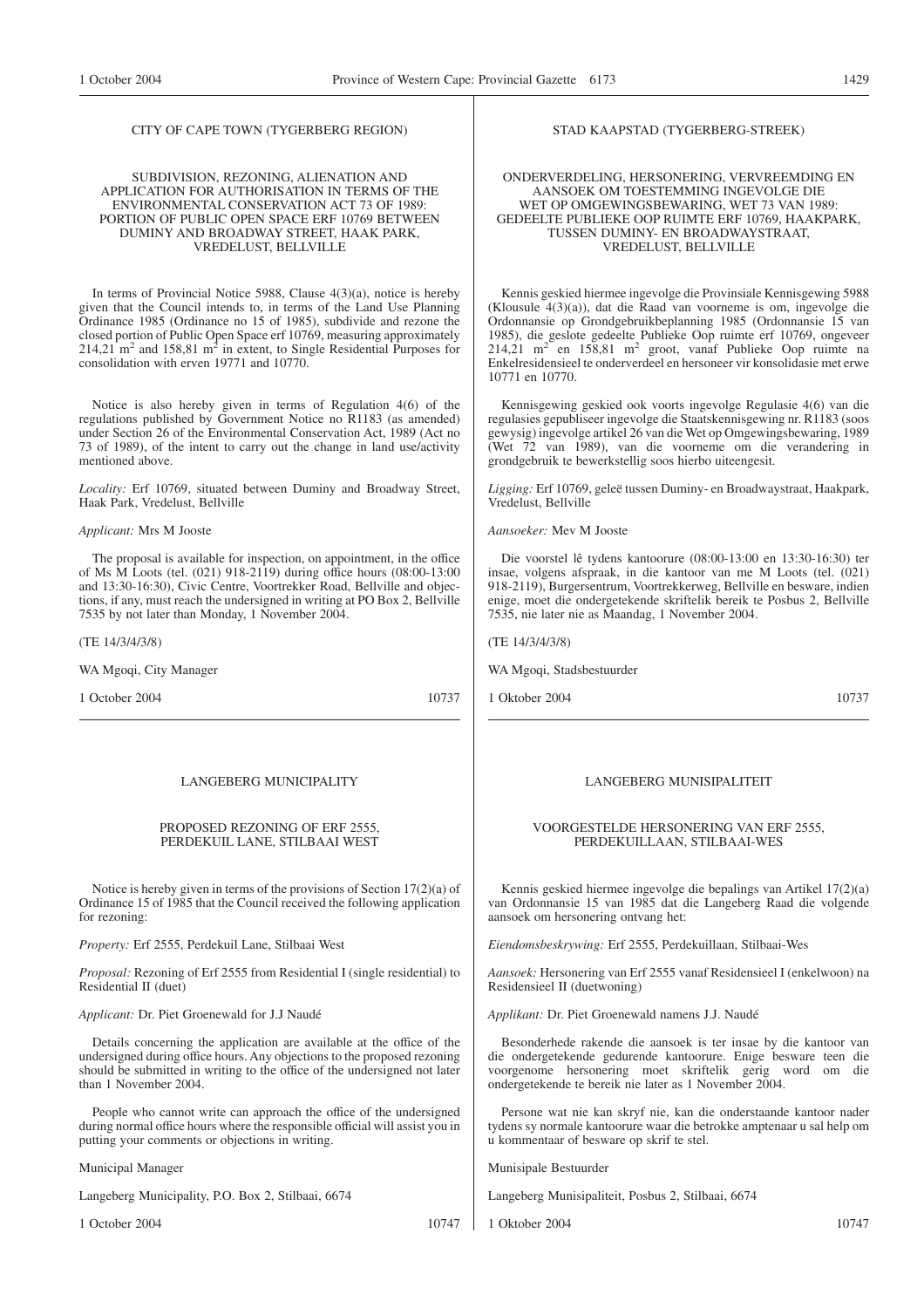#### NOTICE NO: 235/2004

PROPOSED REZONING, SUBDIVISION AND CONSENT USE: KRAAIBOSCH 195/REMAINDER OF PORTION 2 AND PORTION 71, DIVISION GEORGE

Notice is hereby given that Council has received the following application:

- 1. Consolidation of Kraaibosch 195/Remainder of Portion 2, division George with Kraaibosch 195/71, division George.
- 2. The rezoning of the consolidated property to a Subdivisional Area in terms of Section 17(2)a of Ordinance 15/1985.
- 3. The subdivision and rezoning of the subdivisional area into the following in terms of Section 24 and Section 17 of Ordinance 15/1985: 414, Residential zone I erven; 2 Residential Zone III (town house) erven; 1 Residential Zone III (retirement village) erf; 3 Residential Zone IV (flats) erven; 9 Open Space Zone II (private open space) erven; 2 Business Zone II (shop) erven; 1 Institutional zone II (place of worship) erf; a Private Road, 1 Transport Zone I (public road) erf; and an Authority Zone (electrical sub-station) erf.
- 4. A consent use in terms of paragraph 4.6

of the Scheme regulations, promulgated in terms of Ordinance 15 of 1985 for a supermarket, place of assembly, offices, restaurant and retirement village.

Details of the proposal area available for inspection at the Council's office at Bloemhof Centre, York Street, George, during normal office hours, Mondays to Fridays. Enquiries: J Visser, Reference: Kraaibosch 195/R2 & 71, division George.

Motivated objections, if any, must be lodged in writing with the Deputy Director: Planning, by not later than 1 November 2004.

An person, who is unable to write, can submit their objection verbally to the Council's offices where they will be assisted by a staff member to put their comments in writing.

GW Louw, Acting Municipal Manager

Civic Centre, York Street, George, 6530

Tel: 044-801 9171

Fax: 044-801 9196

E-mail: stadsbeplanning@george.org.za

1 October 2004 10739

#### GEORGE MUNICIPALITY

#### NOTICE NO: 288/2004

#### PROPOSED REZONING: ERVEN 9025 AND 5983, MALBAR AVENUE, GEORGE

Notice is hereby given that Council has received an application for the rezoning in terms of Section 17(2)a of Ordinance 15/1985 of abovementioned properties from Single Residential to General Residential.

Details of the proposal are available for inspection at the Council's office at Bloemhof Centre, York Street, George, during normal office hours, Mondays to Fridays. Enquiries: Keith Meyer, Reference: Erven 9025 and 5983 George.

Motivated objections, if any, must be lodged in writing with the Deputy Director: Planning, by not later than 1 November 2004.

Any person, who is unable to write, can submit their objection verbally to the Council's office where they will be assisted by a staff member to put their comments in writing.

GW Louw, Acting Municipal Manager

Civic Centre, York Street, George, 6530

1 October 2004 10741

#### GEORGE MUNISIPALITEIT

# KENNISGEWING NR. 235/2004

VOORGESTELDE HERSONERING, ONDERVERDELING EN VERGUNNINGSGEBRUIK: KRAAIBOSCH 195/RESTANT VAN GEDEELTE 2 & GEDEELTE 71, AFDELING GEORGE

Kennis geskied hiermee dat die Raad die volgende aansoek ontvang het:

- 1. Konsolidasie van Kraaibosch 195/Restant van gedeelte 2, afdeling George met Kraaibosch 195/71, afdeling George.
- 2. Die hersonering van die gekonsolideerde eiendom na 'n Onderverdelingsgebied in terme van Artikels 17(2)a van Ordonnansie 15/1985.
- 3. Die onderverdeling en hersonering van die onderverdelingsgebied in die volgende terme van Artikel 24 en Artikel 17 van Ordonnansie 15/1985: 414 Residensiële Sone I erwe; 2 Residensiële Sone III (meenthuise) erwe; 1 Residensiële Sone III (aftree-oord) erf; 3 Residensiële Sone IV (woonstelle) erwe; 9 Oopruimte Sone II (privaat oopruimtes) erwe; 2 Sakesone II (winkel) erwe; 1 Institusionele Sone II (plek van aanbidding); 'n Privaat Pad, 1 Vervoer Sone I (openbare pad) erf en 1 Owerheidsone (elektriese substasie) erf.
- 4. 'n Vergunningsgebruik in terme van paragraaf 4.6

van die Skemaregulasies, uitgevaardig kragtens die bepalings van Ordonnansie 15/1985 vir 'n supermark, plek van byeenkoms, kantore, 'n restaurant en aftree-oord.

Volledige besonderhede van die voorstel sal gedurende gewone kantoorure, Maandag tot Vrydag, ter insae wees by die Raad se kantoor te Bloemhofsentrum, Yorkstraat, George. Navrae: J Visser, Verwysing: Kraaibosch 195/R2 & 71, afdeling George.

Gemotiveerde besware, indien enige, moet skriftelik by die Adjunk-Direkteur: Beplanning ingedien word nie later nie as 1 November 2004.

Indien 'n persoon nie kan skryf nie, kan sodanige persoon sy kommentaar mondelings by die Raad se kantoor aflê waar 'n personeellid sal help om die kommentaar/vertoë op skrif te stel.

GW Louw, Waarnemende Munisipale Bestuurder

Burgersentrum, Yorkstraat, George, 6530

Tel: 044-801 9171

Faks: 044-801 9196

E-pos: stadsbeplanning@george.org.za

1 Oktober 2004 10739

# MUNISIPALITEIT GEORGE

#### KENNISGEWING NR: 288/2004

VOORGESTELDE HERSONERING: ERWE 9025 EN 5983, MALBARLAAN, GEORGE

Kennis geskied hiermee dat die Raad 'n aansoek ontvang het, vir die hersonering van bogenoemde eiendomme in terme van Artikel 17(2) van Ordonnansie 15/1985, vanaf Enkelwoon na Algemene Woon.

Volledige besonderhede van die voorstel sal gedurende gewone kantoorure, Maandag tot Vrydag, ter insae wees by die Raad se kantoor te Bloemhofsentrum, Yorkstraat, George. Navrae: Keith Meyer, Verwysing: Erwe 9025 en 5983, George.

Gemotiveerde besware, indien enige, moet skriftelik by die Adjunk-Direkteur: Beplanning ingedien word nie later nie as 1 November 2004.

Indien 'n persoon nie kan skryf nie, kan sodanige persoon sy kommentaar mondelings by die Raad se kantoor aflê waar 'n personeellid sal help om die kommentaar/vertoë op skrif te stel.

GW Louw, Waarnemende Munisipale Bestuurder

Burgersentrum, Yorkstraat, George, 6530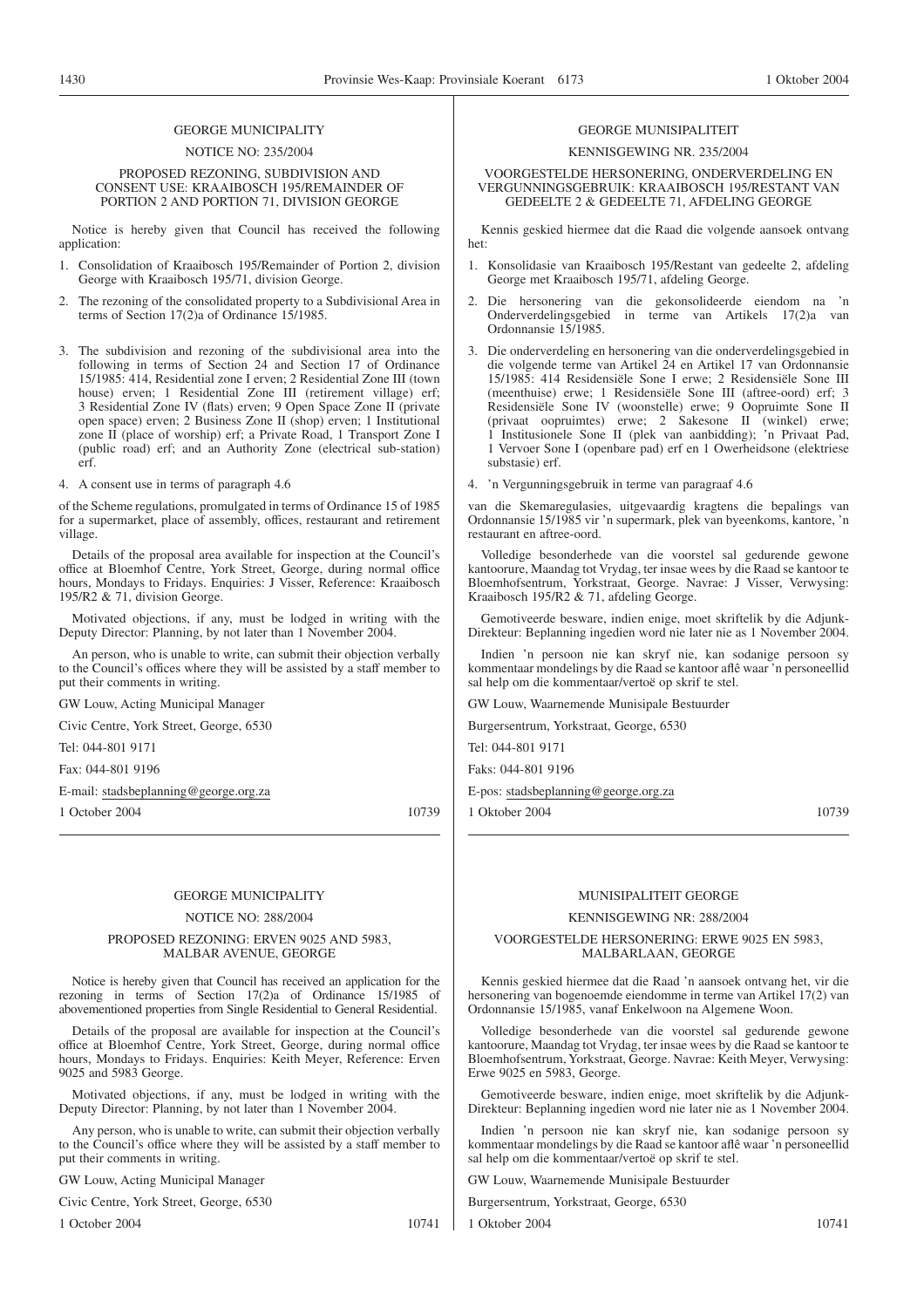#### NOTICE NO: 234/2004

#### CONSENT USE AND DEPARTURE: ERF 65, HOEKWIL (BITOU AVENUE)

Notice is hereby given that Council has received the following application:

- (a) Consent use for an additional dwelling unit in terms of Regulation 4.6 of the Section 8 Zoning Scheme Regulations.
- (b) Departure for a building line relaxation on the Western and Southern Boundary from 30 m to 5 m in terms of Section 15 of Ordinance 15 of 1985.

Details of the proposal are available for inspection at the Council's office at Bloemhof Centre, York Street, George, during normal office hours, Monday to Friday. Enquiries: J Visser, Reference: Erf 65, Hoekwil.

Motivated objections, if any, must be lodged in writing with the Deputy Director: Planning, by not later than 1 November 2004.

Any person, who is unable to write, can submit their objection verbally to the Council's office where they will be assisted by a staff member to put their comments in writing.

GW Louw, Acting Municipal Manager

Civic Centre, York Street, George, 6530

Tel: 044-801 9171

Fax: 044-801 9196

E-mail: stadsbeplanning@george.org.za

1 October 2004 10740

# GEORGE MUNICIPALITY

#### NOTICE NO: 287/2004

#### PROPOSED SUBDIVISION AND REZONING: ERF 2230, 63 ALBERT STREET, GEORGE

Notice is hereby given that Council has received the following application on the abovementioned property:

- 1. The subdivision in terms of Section 24(2) of Ordinance 15 of 1985 into 2 portions (Portion A =  $653 \text{ m}^2$  and Remainder =  $203 \text{ m}^2$ );
- 2. The rezoning of Portion A in terms of Section 17(2)a of Ordinance 15 of 1985 from Single Residential to Business;
- 3. The rezoning of the Remainder and Erf 2221, George in terms of Section 17(2)a of Ordinance 15 of 1985 from Single Residential and Street to General Residential.

Details of the proposal are available for inspection at the Council's office at Bloemhof Centre, York Street, George, during normal office hours, Monday to Friday. Enquiries: Keith Meyer, Reference: Erf 2230, George.

Motivated objections, if any, must be lodged in writing with the Deputy Director: Planning, by not later than 1 November 2004.

Any person, who is unable to write, can submit their objection verbally to the Council's office where they will be assisted by a staff member to put their comments in writing.

GW Louw, Acting Municipal Manager

Civic Centre, York Street, George, 6530

1 October 2004 10742

#### MUNISIPALITEIT GEORGE

#### KENNISGEWING NR: 234/2004

#### VERGUNNINGSGEBRUlK EN AFWYKING: ERF 65, HOEKWIL (BITOUWEG)

Kennis geskied hiermee dat die Raad 'n aansoek ontvang het vir die volgende:

- Vergunningsgebruik vir 'n addisionele wooneenheid op bogenoemde eiendom in terme van Regulasie 4.6 van die Artikel 8 Soneringskemaregulasies.
- (b) Afwyking van die Westelike en Suidelike boulyn vanaf 30 m na 5 m in terme van Artikel 15 van Ordonnansie 15 van 1985.

Volledige besonderhede van die voorstel sal gedurende gewone kantoorure, Maandag tot Vrydag, ter insae wees by die Raad se kantoor te Bloemhofsentrum, Yorkstraat, George. Navrae: J Visser, Verwysing: Erf 65, Hoekwil.

Gemotiveerde besware, indien enige, moet skriftelik by die Adjunk Direkteur: Beplanning ingedien word nie later nie as 1 November 2004.

Indien 'n persoon nie kan skryf nie, kan sodanige persoon sy kommentaar mondelings by die Raad se kantoor aflê waar 'n personeellid sal help om die kommentaar/vertoë op skrif te stel.

GW Louw, Waarnemende Munisipale Bestuurder

Burgersentrum, Yorkstraat, George, 6530

Tel: 044-801 9171

Faks: 044-801 9196

E-pos: stadsbeplanning@george.org.za

1 Oktober 2004 10740

## MUNISIPALITEIT GEORGE

#### KENNISGEWING NR: 287/2004

#### VOORGESTELDE ONDERVERDELING EN HERSONERING: ERF 2230, ALBERTSTRAAT 63, GEORGE

Kennis geskied hiermee dat die Raad die volgende aansoek op bogenoemde eiendom ontvang het:

- 1. Die onderverdeling in terme van Artikel 24(2) van Ordonnansie 15 van 1985 in 2 gedeeltes (Gedeelte A =  $653 \text{ m}^2$  en Restant =  $203 \text{ m}^2$ );
- 2. Die hersonering van Gedeelte A in terme van Artikel 17(2)a van Ordonnansie 15 van 1985 vanaf Enkelwoon na Sake;
- 3 Die hersonering van die Restant op Erf 2221, George in terme van Artikel 17(2)(a) van Ordonnansie 15 van 1985 vanaf Enkelwoon en Straat na Algemene Woon.

Volledige besonderhede van die voorstel sal gedurende gewone kantoorure, Maandag tot Vrydag, ter insae wees by die Raad se kantoor te Bloemhofsentrum, Yorkstraat, George, Navrae: Keith Meyer, Verwysing: Erf 2230, George.

Gemotiveerde besware, indien enige, moet skriftelik by die Adjunk Direkteur: Beplanning ingedien word nie later nie as 1 November 2004.

Indien 'n persoon nie kan skryf nie, kan sodanige persoon sy kommentaar mondelings by die Raad se kantoor aflê waar 'n personeellid sal help om die kommentaar/vertoë op skrif te stel.

GW Louw, Waarnemende Munisipale Bestuurder

Burgersentrum, Yorkstraat, George, 6530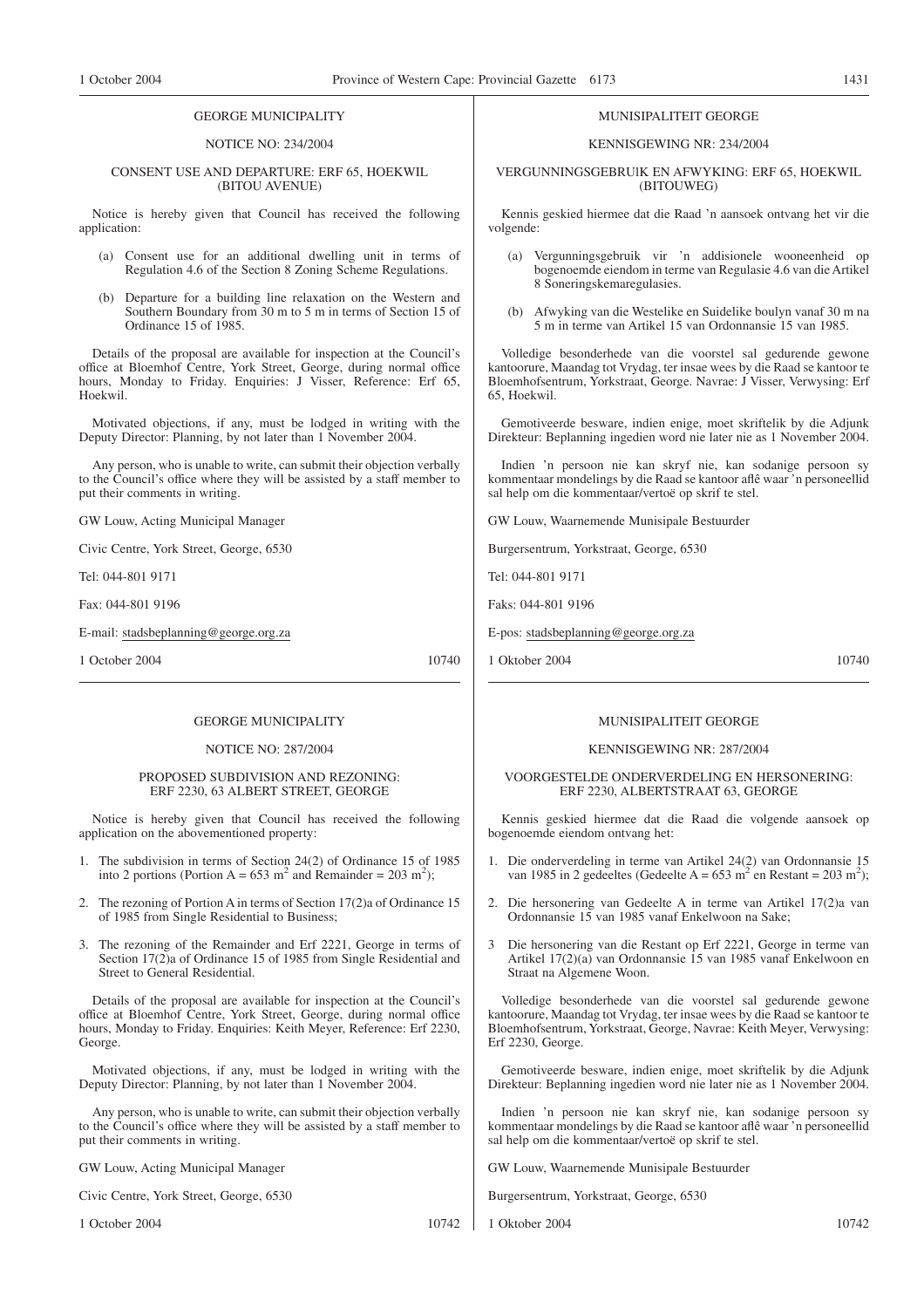#### NOTICE NO: 287/2004

#### PROPOSED SUBDIVISION AND REZONING: ERF 2230, 63 ALBERT STREET, GEORGE

Notice is hereby given that Council has received the following application on the abovementloned property:

- 1. The subdivision in terms of Section 24(2) of Ordinance 15 of 1985 into 2 portions (Portion A =  $653 \text{ m}^2$  and Remainder =  $203 \text{ m}^2$ );
- 2. The rezoning of Portion A in terms of Section 17(2)a of Ordinance 15 of 1985 from Single Residential to Business;
- 3. The rezoning of the Remainder and Erf 2221, George in terms of Section 17(2)a of Ordinance 15 of 1985 from Single Residential and Street to General Residential.

Details of the proposal are available for inspection at the Council's office at Bloemhof Centre, York Street, George, during normal office hours, Monday to Friday, Enquiries: Keith Meyer, Reference: Erf 2230, George.

Motivated objections, if any, must be lodged in writing with the Deputy Director: Planning, by not later than 25 October 2004.

Any person, who is unable to write, can submit their objection verbally to the Council's office where they will be assisted by a staff member to put their comments in writing.

GW Louw, Acting Municipal Manager

Civic Centre, York Street, George, 6530

1 October 2004 10743

#### KNYSNA MUNICIPALITY

#### NOTICE CALLING FOR OBJECTIONS TO PROVISIONAL ADDITIONAL VALUATION ROLL 2004/2005

Notice is hereby given in terms of Section 15(1)/19 of the Property Valuation Ordinance, 1993 (amended by P.N. 209/1997, dated 6 June 1997) that the Provisional Additional Valuation Roll for the financial year 2003/2004 is open for inspection at the following offices; Office of the Manager: Financial Services, Municipal Offices, Clyde Street, *Knysna*, Municipal Offices, *Sedgefield*, *Brenton* Local Council Office and *Belvidere* Local Council Office, *Rheenendal* Local Council Office, *Hornlee* Community Centre and *Karatara* Local Council Office as from 30 September 2004 to 28 October 2004.

15(1) The owner of any property recorded on such roll may, in terms of the provisions of section 16/19 of the said Ordinance, object to the valuation placed on his property, and such objection must reach the Municipal Manager before the expiry of the above-mentioned period. The prescribed form for the lodging of an objection is avaiiable at the address given here under. Your attention is specifically focussed on the fact that no person is entitled to raise any objection before the Valuation Board unless he has lodged an objection in time on the prescribed form.

An owner also includes a proxy, as defined in section 1 of the Ordinance. (A proxy means any person nominated in writing by an owner as his proxy;)

*Address of offıce of local authority*

Knysna Municipality, Clyde Street, Knysna, 6570

Any objection should be handed in at the Municipal Managers Office, P O Box 21, Knysna, not later than 28 October 2004.

D Daniels, Municipal Manager

1 October 2004 10746

#### MUNISIPALITEIT GEORGE

#### KENNISGEWING NR: 287/2004

VOORGESTELDE ONDERVERDELING EN HERSONERING: ERF 2230, ALBERTSTRAAT 63, GEORGE

Kennis geskied hiermee dat die Raad die volgende aansoek op bogenoemde eiendom ontvang het:

- 1. Die onderverdeling in terme van Artikel 24(2) van Ordonnansle 15 van 1985 in 2 gedeeltes (Gedeelte A =  $653 \text{ m}^2$  en Restant =  $203 \text{ m}^2$ );
- 2. Die hersonering van Gedeelte A in terme van Artikel 17(2)a van Ordonnansie 15 van 1985 vanaf Enkelwoon na Sake;
- 3. Die hersonering van die Restant en Erf 2221, George in terme van Artikel 17(2)a van Ordonnansie 15 van 1985 vanaf Enkelwoon en Straat na Algemene Woon.

Volledige besonderhede van die voorstel sal gedurende gewone kantoorure, Maandag tot Vrydag, ter insae wees by die Raad se kantoor te Bloemhofsentrum, Yorkstraat, George. Navrae: Keith Meyer, Verwysing: Erf 2230, George.

Gemotiveerde besware, indien enige, moet skriftelik by die Adjunk Direkteur: Beplanning ingedien word nie later nie as 25 Oktober 2004.

Indien 'n persoon nie kan skryf nie, kan sodanige persoon sy kommentaar mondelings by die Raad se kantoor aflê waar 'n personeellid sal help om die kommentaar/vertoë op skrif te stel.

GW Louw, Waarnemende Munisipale Bestuurder

Burgersentrum, Yorkstraat, George, 6530

1 Oktober 2004 10743

#### MUNISIPALITEIT KNYSNA

#### KENNISGEWING WAT BESWARE TEEN VOORLOPIGE AANVULLENDE WAARDASIELYS 2004/2005 AANVRA

Kennis word hierby ingevolge Artikel 15(1)/19 van die Ordonnansie op Eiendomswaardering, 1993 (gewysig by P.K. 209/1997, gedateer 6 Junie 1997) gegee dat die voorlopige aanvullende Waardasielys vir die boekjaar 2003/2004 ter insae lê by die volgende kantore; Kantoor van die Bestuurder: Finansies, Munisipale Kantoor, Clydestraat, *Knysna*, Munisipale Kantore, *Sedgefield*, *Brenton* Plaaslike Raad kantoor en *Belvidere* Plaaslike Raad kantoor, *Rheenendal* Plaaslike Raad kantoor, *Hornlee* Gemeenskapsaal en *Karatara* Plaaslike Raad kantoor vanaf 30 September 2004 tot 28 Oktober 2004.

15(1) Die eienaar van enige eiendom wat in sodanige lys opgeteken is, kan ingevolge die bepalings van artikel 16/19 van genoemde Ordonnansie beswaar aanteken teen die waardasie wat op sy eiendom geplaas is, en sodanige beswaar moet die Munisipale Bestuurder voor die verstryking van bogenoemde tydperk bereik. Die voorgeskrewe vorm vir die indiening van 'n beswaar is by die adres hieronder aangedui beskikbaar. U aandag word spesifiek gevestig op die feit dat geen persoon geregtig is om enige beswaar voor die Waardasieraad te opper nie tensy hy 'n beswaar op die voorgeskrewe vorm betyds ingedien het.

'n Eienaar sluit ook in 'n gevolmagtigde in soos omskryf in artikel 1 van die Ordonnansie. ('n Gevolmagtigde enige persoon wat skriftelik deur 'n eienaar as sy gevolmagtigde benoem is.)

*Adres van die kantoor van die Plaaslike Owerheid*

Knysna Munisipaliteit, Clydestraat, Knysna, 6570

Enige beswaar moet ingehandig word by die Munisipale Bestuurder se kantoor, Posbus 21, Knysna, teen nie later as 28 Oktober 2004.

D Daniels, Munisipale Bestuurder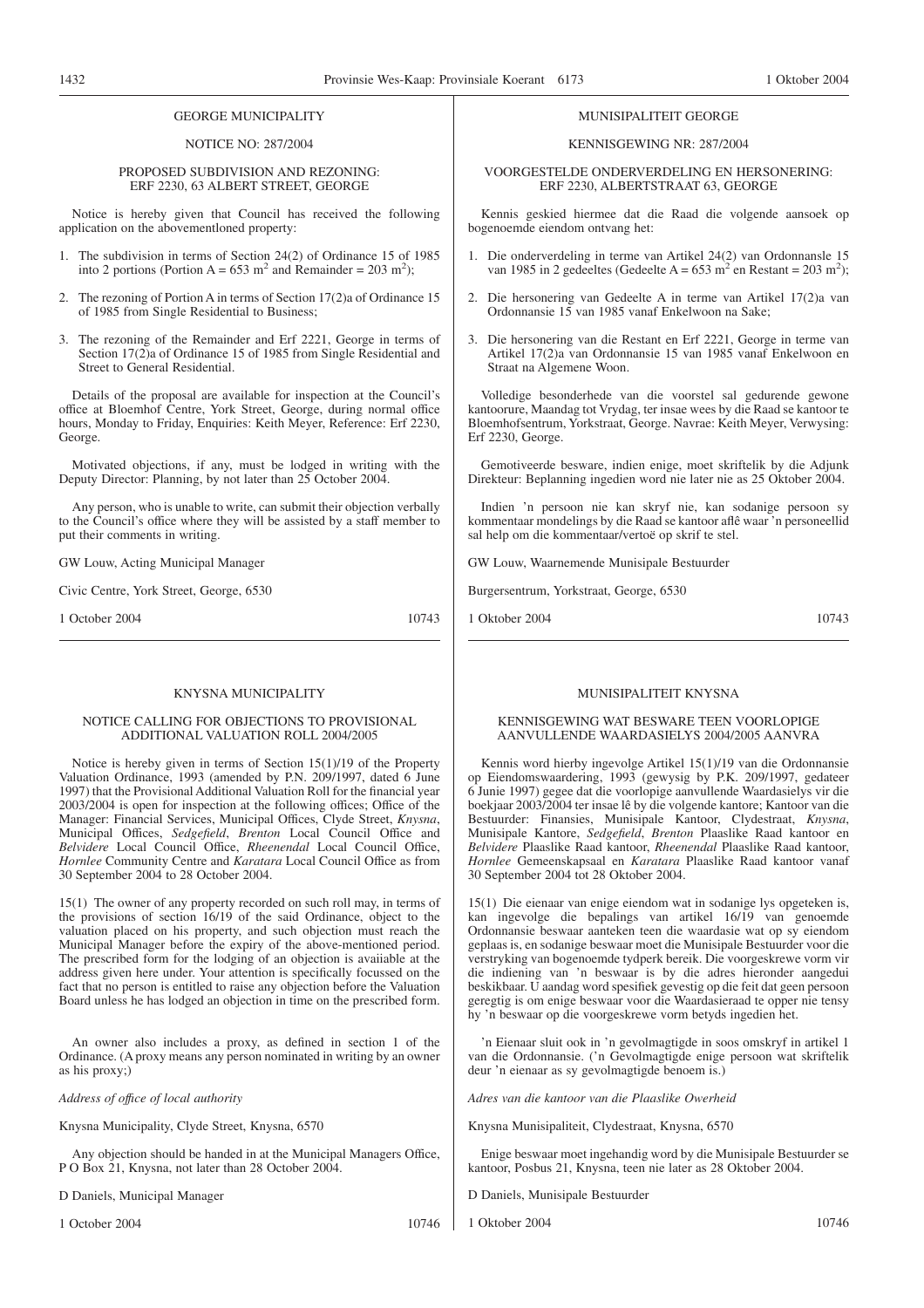#### KNYSNA MUNICIPALITY

#### LAND USE PLANNING ORDINANCE, 1985 (ORDINANCE 15 OF 1985)

#### LOCAL GOVERNMENT ACT: MUNICIPAL SYSTEMS, 2000 (ACT 32 OF 2000)

#### PROPOSED AMENDMENT OF THE KNYSNA-WILDERNESS-PLETTENBERG BAY REGIONAL STRUCTURE PLAN, REZONING AND SUBDIVISION: PORTION 23 OF THE FARM RUYGTE VALLEY NO. 205, DISTRICT KNYSNA

Notice is hereby given in terms of Section 4(7), Section (17(2)(a) and Section 24(2)(a) of Ordinance 15 of 1985 that the undermentioned application has been received by the Acting Municipal Manager and is open for inspection at the Municipal Building, Clyde Street, Knysna. Any objections, with full reasons therefor, should be lodged in writing with the Acting Municipal Manager, PO Box 21, Knysna, 6570 on or before *Monday, 29 November 2004* quoting the above Ordinance and objector's erf number.

Notice is further given in terms of section 21(4) of the Local Government Act: Municipal Systems 2000 (Act 32 of 2000) that people who cannot write can approach the Town Planning Section during normal office hours at the Municipal Offices where the Secretary will refer you to the responsible official whom will assist you in putting your comments or objections in writing.

#### *Applicant Nature of Application*

- Overplan & Associates a] Amendment of the Knysna-Wilderness-Plettenberg Bay Regional Structure Plan in order to change the designation of Portion 23 of the Farm Ruygte Valley No 205, District Knysna, from ''Recreation'' to ''Township Development'';
	- b] Rezoning of Portion 23 of the Farm Ruygte Valley No 205, District Knysna, from "Resort Zone I" to "Subdivisional Area'' in order to permit the uses indicated on Plan No. 02.061 of the application;
	- c] Subdivision of Portion 23 of the Farm Ruygte Valley No. 205, District Knysna, as indicated on Plan No. 02.061 of the application.

File reference: KNY 205/23

D. Daniels, Municipal Manager

1 October 2004 10744

#### SWARTLAND MUNICIPALITY

# NOTICE 61/04/05

#### PROPOSED SUBDIVISION OF ERF 1353, RIEBEEK KASTEEL

Notice is hereby given in terms of section 24 of Ordinance 15 of 1985 that an application has been received for the subdivision of erf 1353, in extent 1,2764 ha, adjacent to Walter Street, Riebeek Kasteel into a remainder  $(\pm 1, 1599)$  ha) and portion A  $(\pm 1165)$  m<sup>2</sup>). Portion A will be consolidated with erf 1354.

Further particulars are available during office hours (weekdays) at the office of the Chief: Planning and Development, Department Corporate Services, Municipal Office, Church Street, Malmesbury.

Any comments may be lodged in writing with the undersigned not later than 1 November 2004.

C F J van Rensburg, Municipal Manager

Municipal Office, Private Bag X52, Malmesbury

1 October 2004 10759

#### KNYSNA MUNISIPALITEIT

ORDONNANSIE OP GRONDGEBRUIKBEPLANNING, 1985 (ORDONNANSIE 15 VAN 1985)

#### WET OP PLAASLIKE REGERING: MUNISIPALE STELSELS, 2000 (WET 32 VAN 2000)

#### VOORGESTELDE WYSIGING VAN DIE KNYSNA-WILDERNIS-PLETTENBERGBAAI STREEKSTRUKTUURPLAN, HERSONERING EN ONDERVERDELING: GEDEELTE 23 VAN DIE PLAAS RUYGTE VALLEY 205, DISTRIK KNYSNA

Kennis geskied hiermee ingevolge Artikel 4(7), Artikel 17(2)(a) en Artikel 24(a) van Ordonnansie 15 van 1985 dat die onderstaande aansoek deur die Munisipale Bestuurder ontvang is en ter insae lê by die Munisipale Gebou, Clydestraat, Knysna Knysna en by die Munisipale kantore, Flamingolaan, Sedgefield. Enige besware met volledige redes daarvoor, moet skriftelik by die Waarnemende Munisipale Bestuurder, Posbus 21, Knysna, 6570 ingedien word op of voor *Maandag, 29 November 2004* met vermelding van bogenoemde Ordonnansie en beswaarmaker se erfnommer.

Ingevolge Artikel 21(4) van die Wet op Plaaslike Regering: Munisipale Stelsels 2000 (Wet 32 van 2000) word verder kennis gegee dat persone wat nie kan skryf nie die Stadsbeplanningsafdeling kan nader tydens normale kantoorure waar die Sekretaresse u sal verwys na die betrokke amptenaar wat u sal help om u kommentaar of besware op skrif te stel.

*Aansoeker Aard van Aansoek*

#### Overplan & Associates a] Wysiging van die Knysna-Wildernis-Plettenbergbaai Streekstruktuurplan ten van Gedeelte 23 van die Plaas Ruygte Vallei No. 203, Distrik Knysna, vanaf ''Ontspanning'' na ''dorpsontwikkeling'' te verander;

- b] Hersonering van Gedeelte 23 van die Plaas Ruygte Vallei No. 205, Distrik Knysna, vanaf ''Oordsone I'' na ''Onderverdelingsgebied'' vir gebruike soos aangedui op Plan No. 02.061;
- c] Onderverdeling van Gedeelte 23 van die Plaas Ruygte Vallei No. 205, Distrik Knysna, soos aangedui op Plan No. 02.061.

Lêerverwysing: KNY 205/23

D. Daniels, Munisipale Bestuurder

1 Oktober 2004 10744

#### MUNISIPALITEIT SWARTLAND

#### KENNISGEWING 61/04/05

### VOORGESTELDE ONDERVERDELING VAN ERF 1353, RIEBEEK KASTEEL

Kennis geskied hiermee ingevolge artikel 24 van Ordonnansie 15 van 1985 dat 'n aansoek ontvang is vir die onderverdeling van erf 1353, groot 1,2764 ha wat grens aan Walterstraat, Riebeek Kasteel in 'n restant  $(\pm 1,1599)$  ha) en gedeelte A  $(\pm 1165 \text{ m}^2)$ . Gedeelte A word met erf 1354 gekonsolideer.

Verdere besonderhede is gedurende gewone kantoorure (weeksdae) by die kantoor van die Hoof: Beplanning en Ontwikkeling, Departement Korporatiewe Dienste, Munisipale Kantoor, Kerkstraat, Malmesbury beskikbaar.

Enige kommentaar kan skriftelik by die ondergetekende ingedien word nie later nie as 1 November 2004.

C F J van Rensburg, Munisipale Bestuurder

Munisipale Kantoor, Privaatsak X52, Malmesbury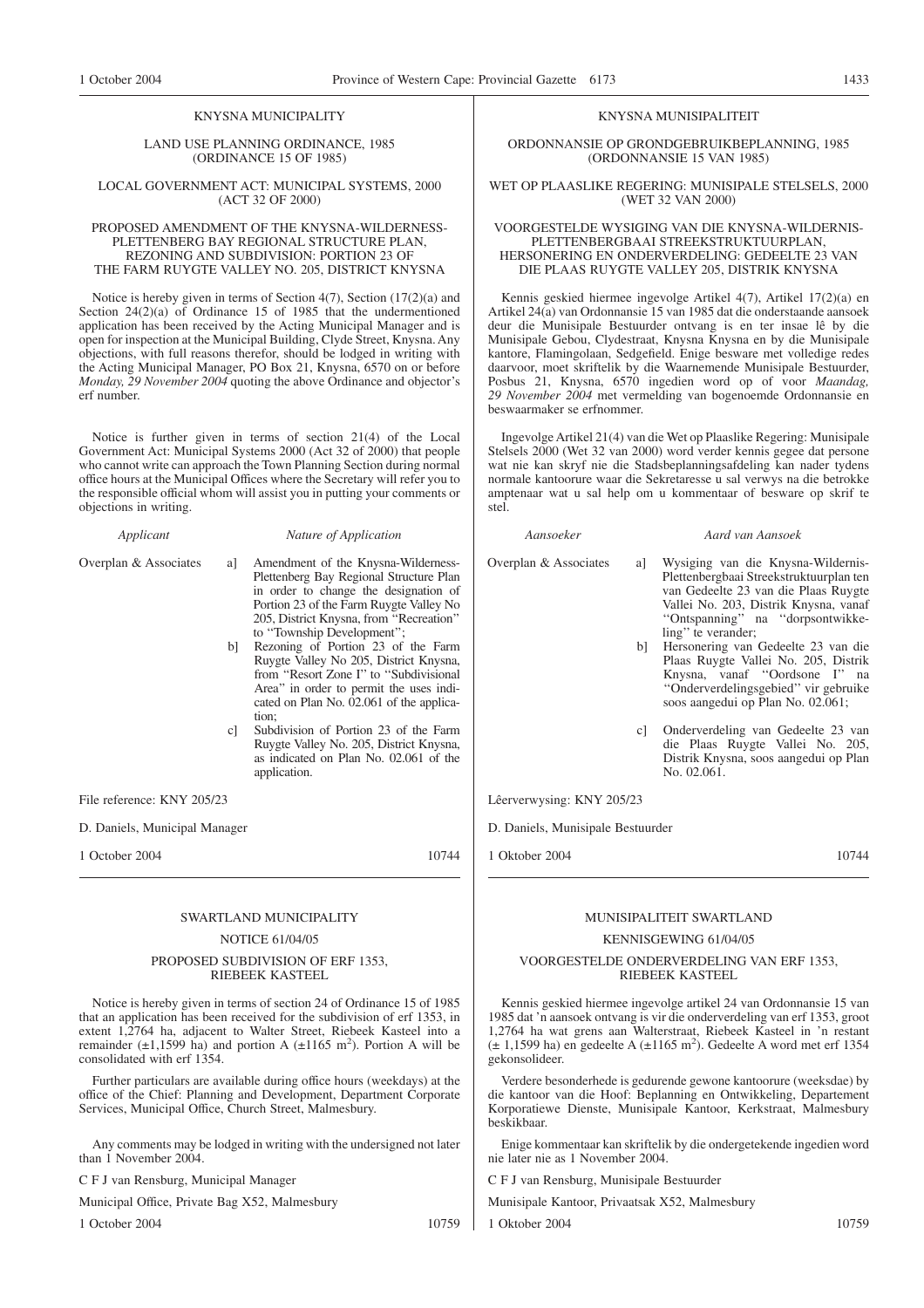# LANGEBERG MUNICIPALITY

#### PROPOSED SUBDIVISION OF ERF 542, PENTZ- AND UYS STREET, HEIDELBERG

Notice is hereby given in terms of Section 24(2) of Ordinance 15 of 1985 that the Langeberg Council has received the following application on the abovementioned property:

*Property:* Erf 542, Heidelberg

*Proposal:* Subdivision of abovementioned property as follows:

Portion A:  $457 \text{ m}^2$ 

Remainder: 457 m<sup>2</sup>

*Applicant:* Bekker and Houterman for M.W. Nothnagel

Details concerning the application are available at the office of the undersigned during office hours. Any objections, to the proposed application should be submitted in writing to the office of the undersigned before 01/11/2004.

People who cannot write can approach the office of the undersigned during normal office hours where the responsible official will assist you in putting your comments or objections in writing.

Municipal Manager

Langeberg Municipality, P.O. Box 2, Stilbaai, 6674

1 October 2004 10748

#### LANGEBERG MUNICIPALITY

#### PROPOSED SUBDIVISION AND CONSOLIDATION OF THE REMAINDER OF PORTION 4 OF THE FARM OUDEMURAGIE NR. 391, ADMINISTRATIVE DISTRICT RIVERSDALE

Notice is hereby given in terms of Section 24(2) of Ordinance 15 of 1985 that the Langeberg Council has received the following application on the abovementioned property:

*Property:* Remainder of Portion 4 of the Farm Oudemuragie Nr. 391, District Riversdale

*Proposal:*

- (a) Subdivision of the abovementioned property as follows: Portion A: 34,5 ha Remainder: 158 ha
- (b) The consolidation of Portion A with Portion 6 of the Farm Oudemuragie Opstal Nr. 393

*Applicant:* Van der Walt and Van der Walt Land Surveyors for Danietta Trust

Details concerning the application are available at the office of the undersigned during office hours. Any objections, to the proposed application should be submitted in writing to the office of the undersigned not later than 1 November 2004.

People who cannot write can approach the office of the undersigned during normal office hours where the responsible official will assist you in putting your comments or objections in writing.

Municipal Manager

Langeberg Municipality, P.O. Box 2, Stilbaai, 6674

1 October 2004 10749

# LANGEBERG MUNISIPALITEIT

VOORGESTELDE ONDERVERDELING VAN ERF 542, PENTZ- EN UYSSTRAAT, HEIDELBERG

Kennis geskied hiermee ingevolge Artikel 24(2) van Ordonnansie 15 van 1985 dat die Langeberg Raad die volgende aansoek op bogenoemde eiendom ontvang het:

*Eiendomsbeskrywing:* Erf 542, Heidelberg

*Aansoek:* Onderverdeling van bogenoemde erf soos volg:

Gedeelte A: 457 m<sup>2</sup>

Restant:  $457 \text{ m}^2$ 

*Applikant:* Bekker en Houterman namens M.W. Nothnagel

Besonderhede rakende die aansoek lê ter insae by die kantoor van die ondergetekende gedurende kantoorure. Enige besware teen die voorgenome aansoek moet skriftelik gerig word om die ondergetekende te bereik voor 01/11/2004.

Persone wat nie kan skryf nie, kan die onderstaande kantoor nader tydens sy normale kantoorure waar die betrokke amptenaar u sal help om u kommentaar of besware op skrif te stel.

Munisipale Bestuurder

Langeberg Munisipaliteit, Posbus 2, Stilbaai, 6674

1 Oktober 2004 10748

#### LANGEBERG MUNISIPALITEIT

VOORGESTELDE ONDERVERDELING EN KONSOLIDASIE VAN DIE RESTANT VAN GEDEELTE 4 VAN DIE PLAAS OUDEMURAGIE NO. 391, ADMINISTRATIEWE DISTRIK RIVERSDAL

Kennis geskied hiermee ingevolge Artikel 24(2) van Ordonnansie 15 van 1985 dat die Langeberg Raad die volgende aansoek op bogenoemde eiendom ontvang het:

*Eiendomsbeskrywing:* Restant van Gedeelte 4 van die Plaas Oudemuragie No. 391, Distrik Riversdal

*Aansoek:*

- (a) Onderverdeling van bogenoemde eiendom soos volg: Gedeelte A: 34,5 ha Restant: 158 ha
- (b) Die konsolidasie van Gedeelte A met Gedeelte 6 van die Plaas Oudemuragie Opstal No. 393

*Applikant:* Van der Walt en Van der Walt Landmeters namens Danietta Trust

Besonderhede rakende die aansoek is ter insae by die kantoor van die ondergetekende gedurende kantoorure. Enige besware teen die voorgenome aansoek moet skriftelik gerig word om die ondergetekende te bereik nie later nie as 1 November 2004.

Persone wat nie kan skryf nie, kan die onderstaande kantoor nader tydens sy normale kantoorure waar die betrokke amptenaar u sal help om u kommentaar of besware op skrif te stel.

Munisipale Bestuurder

Langeberg Munisipaliteit, Posbus 2, Stilbaai, 6674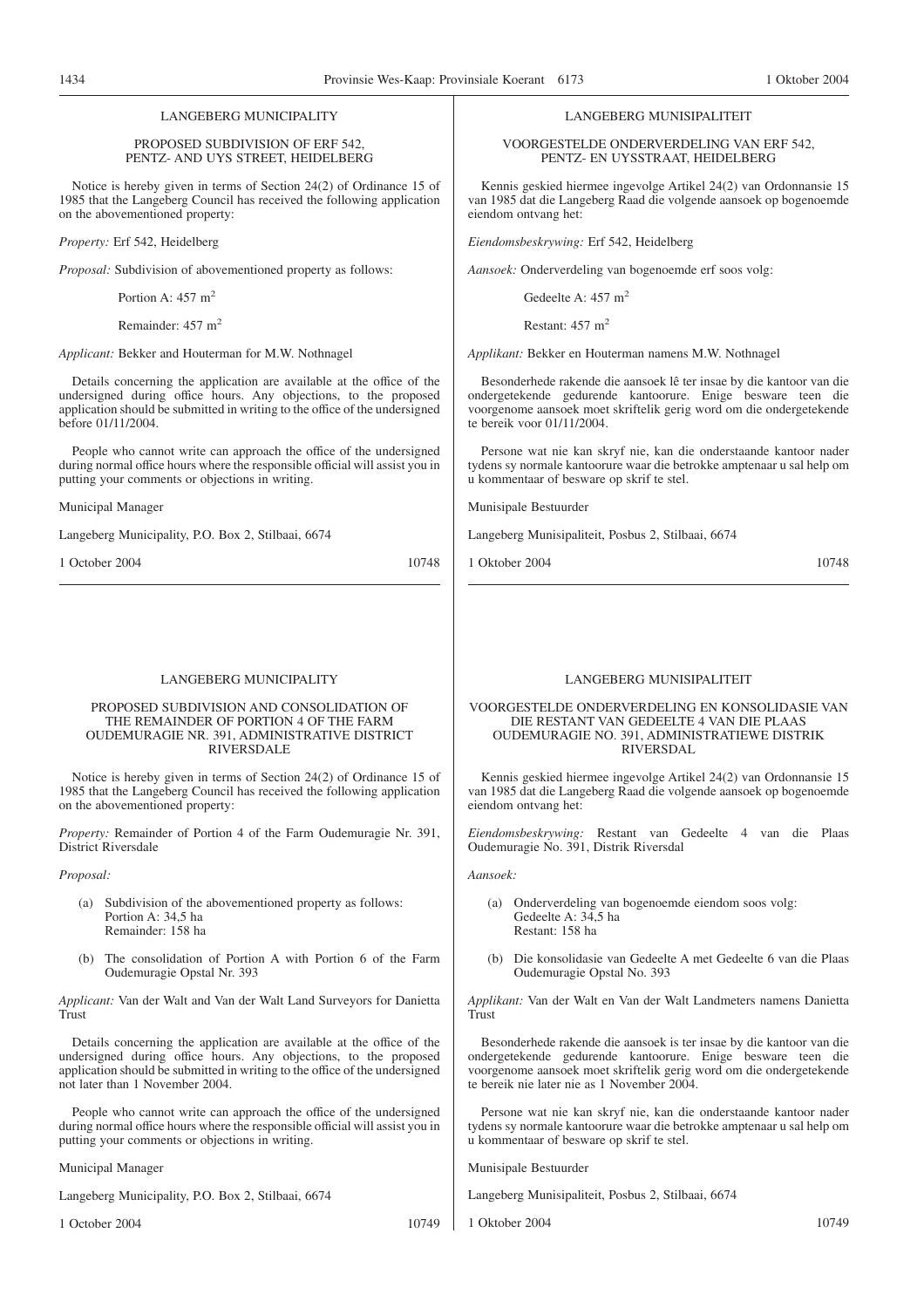#### LANGEBERG MUNICIPALITY

#### PROPOSED SUBDIVISION OF THE REMAINDER OF ERF 194, C/O MALAN STREET AND STANFORD STREET, ALBERTINIA

Notice is hereby given in terms of the Section 24(2) of Ordinance 15 of 1985 that the Langeberg Council has received the following application on the abovementioned property:

*Property:* Remainder of Erf 194, Albertinia

*Proposal:* The subdivision of the abovementioned property as follows: Portion A: 744 m<sup>2</sup> Remainder: 620 m2

*Applicant:* Bonnee van der Walt on behalf of Ms. S.A. van Zyl

Details concerning the application are available at the office of the undersigned during office hours. Any objections, to the proposed application should be submitted in writing to the office of the undersigned before or on 1st November 2004.

People who cannot write can approach the office of the undersigned during normal office hours where the responsible official will assist you in putting your comments or objections in writing.

Municipal Manager

Langeberg Municipality, P.O. Box 2, Stilbaai, 6674

1 October 2004 10750

#### LANGEBERG MUNICIPALITY

#### PROPOSED SUBDIVISION AND CONSOLIDATION OF PORTION 2 OF THE FARM FISANTEKRAAL NR 567, ADMINISTRATIVE DISTRICT RIVERSDALE

Notice is hereby given in terms of Section 24(2) of Ordinance 15 of 1985 that the Langeberg Council has received the following application on the abovementioned property:

*Property:* Portion 2 of the Farm Fisantekraal Nr. 567

*Proposal:*

- (a) Subdivision of the abovementioned property as follows: Portion A: 8,89 ha Remainder: 2,4 ha
- (b) Portion A will be consolidated with the Remainder of the Farm Jagersbos Nr. 580

*Applicant:* Bekker and Houterman Land Surveyors for the Drie Merries Family Trust

Details concerning the application are available at the office of the undersigned during office hours. Any objections, to the proposed application should be submitted in writing to the office of the undersigned before 01/11/2004.

People who cannot write can approach the office of the undersigned during normal office hours where the responsible official will assist you in putting your comments or objections in writing.

Municipal Manager

Langeberg Municipality, P.O. Box 2, Stilbaai, 6674

1 October 2004 10751

LANGEBERG MUNISIPALITEIT

#### VOORGESTELDE ONDERVERDELING VAN DIE RESTANT VAN ERF 194, H/V MALANSTRAAT EN STANFORDSTRAAT, ALBERTINIA

Kennis geskied hiermee ingevolge Artikel 24(2) van Ordonnansie 15 van 1985 dat die Langeberg Raad die volgende aansoek op bogenoemde eiendom ontvang het:

*Eiendomsbeskrywing:* Restant van Erf 194, Albertinia

*Aansoek:* Die onderverdeling van bogenoemde erf soos volg: Gedeelte A: 744 m<sup>2</sup> Restant: 620 m<sup>2</sup>

*Applikant:* Bonnee van der Walt namens me. S.A. van Zyl

Besonderhede rakende die aansoek is ter insae by die kantoor van die ondergetekende gedurende kantoorure. Enige besware teen die voorgenome aansoek moet skriftelik gerig word om die ondergetekende te bereik voor of op 1 November 2004.

Persone wat nie kan skryf nie, kan die onderstaande kantoor nader tydens sy normale kantoorure waar die betrokke amptenaar u sal help om u kommentaar of besware op skrif te stel.

Munisipale Bestuurder

Langeberg Munisipaliteit, Posbus 2, Stilbaai, 6674

1 Oktober 2004 10750

# LANGEBERG MUNISIPALITEIT

#### VOORGESTELDE ONDERVERDELING EN KONSOLIDASIE VAN GEDEELTE 2 VAN DIE PLAAS FISANTEKRAAL NR 567, ADMINISTRATIEWE DISTRIK RIVERSDAL

Kennis geskied hiermee ingevolge Artikel 24(2) van Ordonnansie 15 van 1985 dat die Langeberg Raad die volgende aansoek op bogenoemde eiendom ontvang het:

*Eiendomsbeskrywing:* Gedeelte 2 van die Plaas Fisantekraal Nr. 567

*Aansoek:*

- (a) Onderverdeling van bogenoemde eiendom soos volg: Gedeelte A: 8.89 ha Restant: 2,4 ha
- (b) Gedeelte A word dan gekonsolideer met die Restant van die Plaas Jagersbos Nr. 580

*Applikant:* Bekker en Houterman namens Drie Merries Familietrust

Besonderhede rakende die aansoek is ter insae by die kantoor van die ondergetekende gedurende kantoorure. Enige besware teen die voorgenome aansoek moet skriftelik gerig word om die ondergetekende te bereik voor 01/11/2004.

Persone wat nie kan skryf nie, kan die onderstaande kantoor nader tydens sy normale kantoorure waar die betrokke amptenaar u sal help om u kommentaar of besware op skrif te stel.

Munisipale Bestuurder

Langeberg Munisipaliteit, Posbus 2, Stilbaai, 6674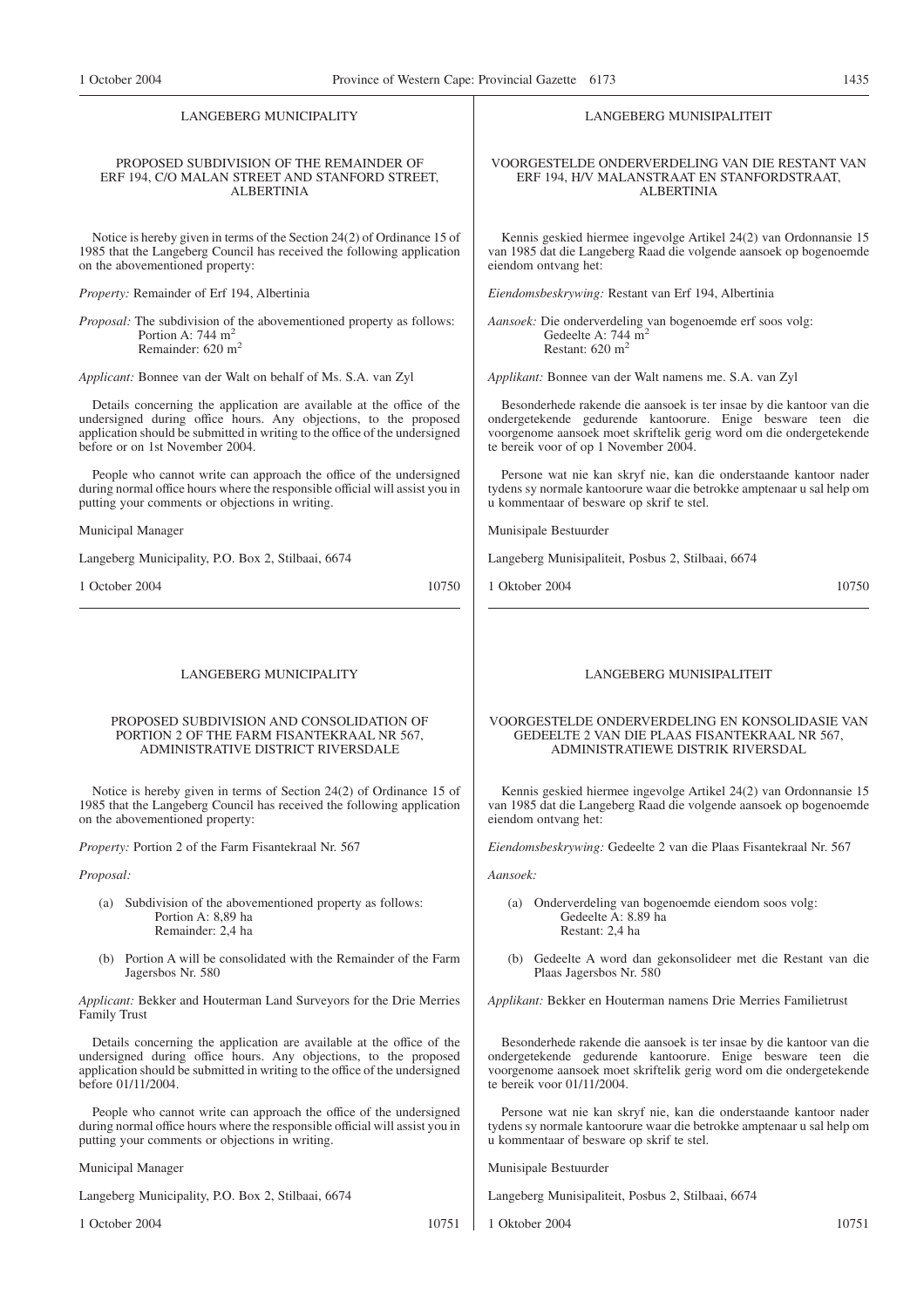## LANGEBERG MUNICIPALITY

#### PROPOSED SUBDIVISION AND CONSOLIDATION OF PORTIONS 45 AND 49 OF THE FARM GROOTE FONTEIN NR 486, ADMINISTRATIVE DISTRICT RIVERSDALE

Notice is hereby given in terms of the Section 24(2) of Ordinance 15 of 1985 that the Langeberg Council has received the following application on the abovementioned property:

*Property:* Portions 45 and 49 of the Farm Groote Fontein No 486

#### *Proposal:*

- (a) Subdivision of Portion 45 as follows: Portion A: 0,68 ha; Remainder: 69,5 ha
- (b) Subdivision of Portion 49 as follows: Portion C: 0,51 ha; Remainder: 20,618 ha
- (c) Consolidation of Portion A with the Remainder of Portion 49 and Portion C with the Remainder of Portion 45 of the Farm Groote Fontein Nr 486

*Applicant:* Van der Walt and Van der Walt Land Surveyors for Hennie Volschenk Investments (Pty) Ltd and L.K. de Lange

Details concerning the application are available at the office of the undersigned during office hours. Any objections, to the proposed application should be submitted in writing to the office of the undersigned before or on 1 November 2004.

People who cannot write can approach the office of the undersigned during normal office hours where the responsible official will assist you in putting your comments or objections in writing.

Municipal Manager

Langeberg Municipality, P.O. Box 2, Stilbaai, 6674

1 October 2004 10752

#### SALDANHA BAY MUNICIPALITY

# REZONING AND SUBDIVISION OF ERVEN 4881 AND 4882, LANGEBAAN

Notice is hereby given that Council received an application for:

- i) the rezoning, in terms of Section 17(1) of the Land Use Planning Ordinance (No 15 of 1985), of Erven 4881 and 4882, Langebaan, from Nursery and Equestrian centre to Private Nature Area and Single Residential Zone respectively, and
- ii) the subdivision of Erven 4881 and 4882, Langebaan, in terms of Section 24 of the Land Use Planning Ordinance (No 15 of 1985), in order to allow for  $\pm 75$  residential premises with an average erf size of  $\pm 411 \text{ m}^2$ .

The proposed development, named Blue Lagoon (Phase 3), is situated directly East of the existing Calypso Beach residential development and access will be provided with a private road (Erf 4906) via Blue Lagoon Phase 1.

Details are available at the Municipal Manager's office, Buller Centre, Main Street, Vredenburg. Weekdays: 08:00-13:00 and 13:30-16:30.

Enquiries: N Colyn. (Tel 022-701 7107). Objections with relevant reasons must be lodged in writing, before 1 November 2004.

Municipal Manager

1 October 2004 10756

#### LANGEBERG MUNISIPALITEIT

VOORGESTELDE ONDERVERDELING EN KONSOLIDASIE VAN GEDEELTES 45 EN 49 VAN DIE PLAAS GROOTE FONTEIN NO. 486, ADMINISTRATIEWE DISTRIK RIVERSDAL

Kennis geskied hiermee ingevolge Artikel 24(2) van Ordonnansie 15 van 1985 dat die Langeberg Raad die volgende aansoek op bogenoemde eiendom ontvang het:

*Eiendomsbeskrywing:* Gedeeltes 45 en 49 van die Plaas Groote Fontein No. 486

*Aansoek:*

- (a) Onderverdeling van Gedeelte 45 soos volg: Gedeelte A: 0,68 ha; Restant: 69,5 ha
- (b) Onderverdeling van Gedeelte 49 soos volg: Gedeelte C: 0,51 ha; Restant: 20,618 ha
- (c) Konsolidasie van Gedeelte A met die Restant van Gedeelte 49 en Gedeelte C met die Restant van Gedeelte 45 van die Plaas Groote Fontein No. 486

*Applikant:* Van der Walt en Van der Walt Landmeters namens Hennie Volschenk Beleggings (Edms) Bpk en L.K. de Lange

Besonderhede rakende die aansoek is ter insae by die kantoor van die ondergetekende gedurende kantoorure. Enige besware teen die voorgenome aansoek moet skriftelik gerig word om die ondergetekende te bereik voor of op 1 November 2004.

Persone wat nie kan skryf nie, kan die onderstaande kantoor nader tydens sy normale kantoorure waar die betrokke amptenaar u sal help om u kommentaar of besware op skrif te stel.

Munisipale Bestuurder

Langeberg Munisipaliteit, Posbus 2, Stilbaai, 6674

1 Oktober 2004 10752

# MUNISIPALITEIT SALDANHABAAI

#### HERSONERING EN ONDERVERDELING VAN ERWE 4881 EN 4882, LANGEBAAN

Kennis geskied hiermee dat die Raad 'n aansoek ontvang het vir:

- i) die hersonering, ingevolge Artikel 17(1) van die Ordonnansie op Grondgebruikbeplanning (Nr 15 van 1985), van Erwe 4881 en 4882, Langebaan, vanaf Kwekery en Perdrysentrum na Privaat Natuurgebied en Enkel Residensiële Sone onderskeidelik; en
- ii) die onderverdeling van Erwe 4881 en 4882, Langebaan, ingevolge Artikel 24 van die Ordonnansie op Grondgebruikbeplanning (Nr 15 van 1985) ten einde ±75 residensiële persele met gemiddelde erfgrootte van  $\pm 411$  m<sup>2</sup> te skep.

Die voorgestelde ontwikkeling, genaamd Blue Lagoon (Fase 3), is geleë direk Oos van die bestaande Calypso Beach woonbuurt en toegang word verleen met 'n privaat pad (Erf 4906) via Blue Lagoon Fase 1.

Nadere besonderhede lê ter insae by die Munisipale Bestuurder se kantoor, Bullersentrum, Hoofstraat, Vredenburg. Weeksdae: 08:00-13:00 en 13:30-16:30.

Navrae: N Colyn. (Tel 022-701 7107). Besware met relevante redes, moet skriftelik voor 1 November 2004 ingedien word.

Munisipale Bestuurder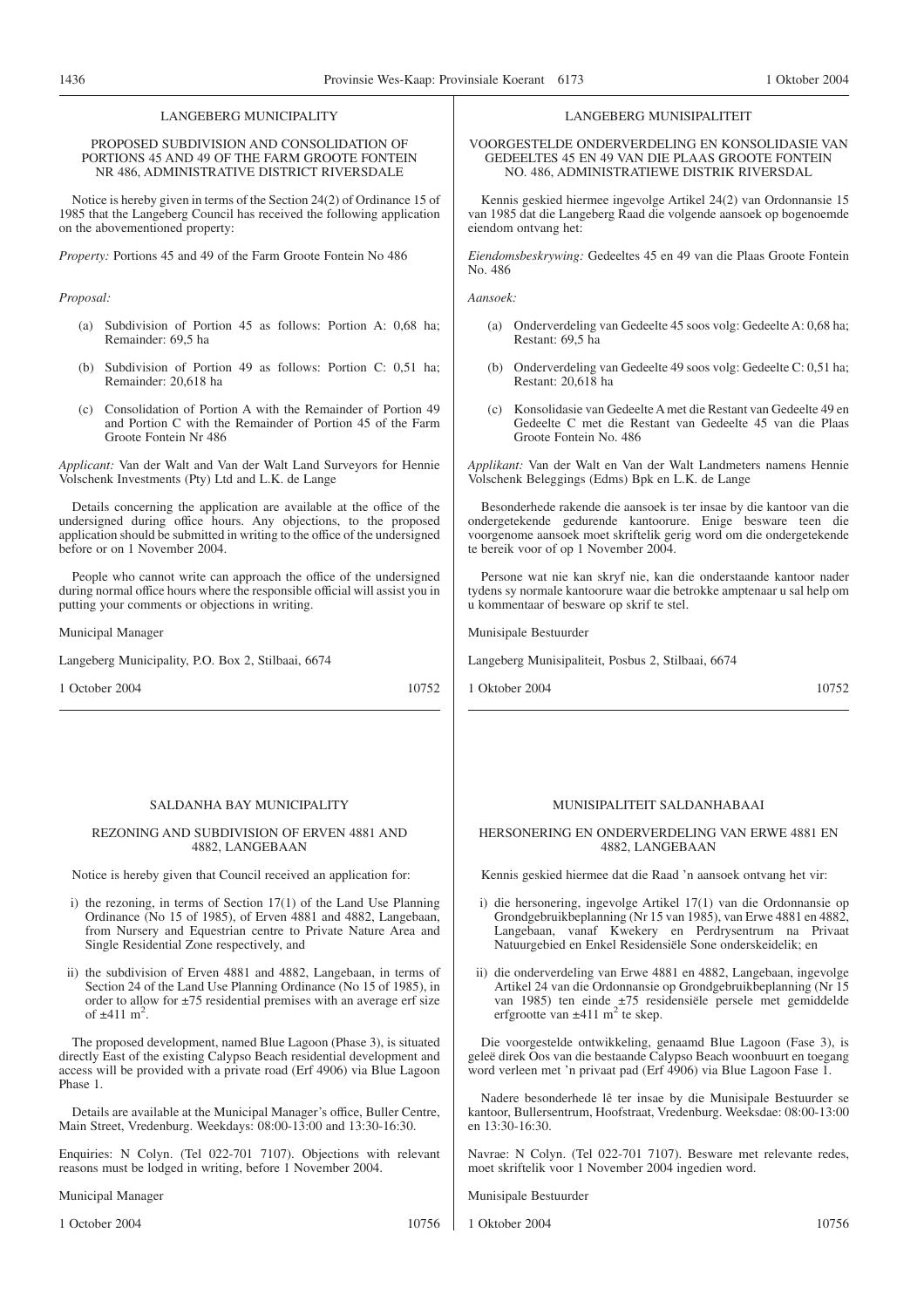#### OVERSTRAND MUNICIPALITY

# HERMANUS ADMINISTRATION

#### VERMONT: APPLICATION FOR REZONING, SUBDIVISION AND DEPARTURE ERF 1122: MINIKA EIENDOMME (PTY) LTD.

Notice is hereby given in terms of Sections 15, 17 and 24 of the Land Use Planning Ordinance 15 of 1985 that the Council has received an application for:

- 1. Rezoning to Subdivisional area;
- 2. Subdivision into 43 erven;
- 3. Rezoning of 41 erven to Residential Zone II (group housing);
- 4. Rezoning of 1 erf to Transport Zone (private road);
- 5. Rezoning of 1 erf to Open Space Zone II, and
- 6. Departure to exceed the maximum allowable area of 2 hectare.

Plans and further details of the proposal may be inspected at the office of the Town Planner during normal office hours.

Any objections to the proposal must reach the undersigned in writing on or before Friday, 5 November 2004.

Any person who is unable to write may submit their objection verbally to the Councils offices where they will be assisted by a staff member to put their comments in writing.

Enquiries: Miss L Bruiners (028) 313 8179

Notice no. 85/2004

JF Koekemoer, Municipal Manager

Municipal Offices, Hermanus

1 October 2004 10754

#### SALDANHA BAY MUNICIPALITY

#### UTILISATION OF A PORTION ROAD RESERVE IN BREË STREET, LANGEBAAN FOR PUBLIC TOILET FACILITIES AND KIOSK

Notice is hereby given in terms of Section 139 of the Municipal Ordinance (No 20 of 1974), that Council intends to provide a public toilet facility and kiosk on a portion of the road reserve at Breë Street, Langebaan (adjacent to the Schaapenzicht Development).

Details are available for scrutiny at the Municipal Manager's office, Langebaan Office, Breë Street, Langebaan. Weekdays: 08:00-13:00 and 13:30-16:30.

#### Enquiries: J Marais.

Objections with relevant reasons must be lodged in writing, before 1 November 2004 at the abovementioned office.

Municipal Manager

1 October 2004 10755

HERMANUS ADMINISTRASIE

MUNISIPALITEIT OVERSTRAND

VERMONT: AANSOEK OM HERSONERING, ONDERVERDELING EN AFWYKING, ERF 1122: MINIKA EIENDOMME (EDMS) BPK.

Kennis geskied hiermee kragtens Artikels 15, 17 en 24 van Ordonnansie op Grondgebruikbeplanning 15 van 1985 dat die Raad 'n aansoek ontvang het vir die:

- 1. Hersonering na Onderverdelingsgebied;
- 2. Onderverdeling in 43 erwe;
- 3. Hersonering van 41 erwe na Residensiële sone II (groepsbehuising);
- 4. Hersonering van 1 erf na Vervoersone (privaat pad);
- 5. Hersonering van 1 erf na Oopruimtesone II, en
- 6. Afwyking ten einde die maksimum toelaatbare grootte van 2 hektaar te oorskry.

Planne en verdere besonderhede is beskikbaar by die Stadsbeplanner gedurende normale kantoorure.

Enige besware teen die voorstel moet die ondergetekende skriftelik bereik voor of op Vrydag, 5 November 2004.

Enige persoon wat nie kan skryf nie kan sy/haar beswaar mondelings by die Raad se kantoor aflê waar 'n personeellid sal help om die kommentaar op skrif te stel.

Navrae: Me L Bruiners (028) 313 8179

Kennisgewing nr. 85/2004

JF Koekemoer, Munisipale Bestuurder

Munisipale Kantore, Hermanus

1 Oktober 2004 10754

# MUNISIPALITEIT SALDANHABAAI

#### AANWENDENG VAN 'N GEDEELTE PADRESERWE TE BREËSTRAAT, LANGEBAAN, VlR OPENBARE TOILET FASILITEITE EN KIOSK

Kennisgewing geskied hiermee ingevolge Artikel 139 van die Munisipale Ordonnansie (Nr 20 van 1974), dat die Raad van voorneme is om 'n openbare toiletfasiliteit en kiosk op 'n gedeelte padreserwe te Breëstraat, Langebaan (aangrensend tot Schaapenzicht Ontwikkeling), op te rig.

Nadere besonderhede lê ter insae by die Munisipale Bestuurder se kantoor, te Langebaan Kantoor, Breëstraat, Langebaan. Weeksdae: 08:00-13:00 en 13:30-16:30.

Navrae: J Marais.

Besware met relevante redes, moet skriftelik voor 1 November 2004 by genoemde kantoor ingedien word.

Munisipale Bestuurder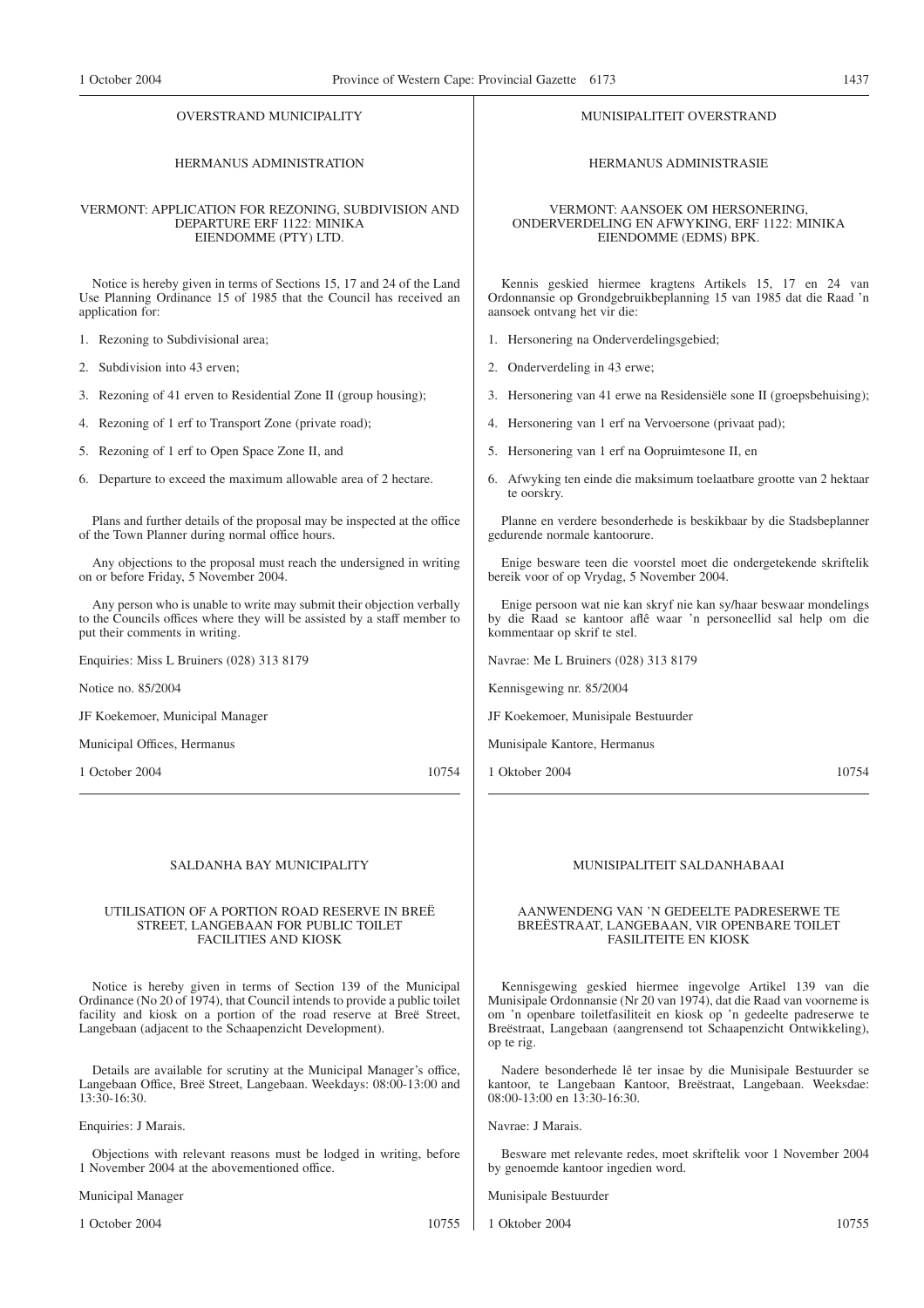#### MOSSEL BAY MUNICIPALITY

ORDINANCE ON LAND USE PLANNING, 1985 (ORD. 15 OF 1985)

LOCAL GOVERNMENT ACT: MUNICIPAL SYSTEMS, 2000 (ACT 32 OF 2000)

> PROPOSED SUBDIVISION AND CONSENT USE

## REMAINDER OF ERF 17181, CORNER OF LOUIS FOURIE AVENUE AND ESSENHOUT STREET, MOSSEL BAY

It is hereby notified in terms of Section 24 and regulation 4.6 of GN 1048/1988 of the above Ordinance and Clause 2.5 of the Mossel Bay Zoning Scheme Regulation, 1984 that the undermentioned application has been received by the Municipal Manager and is open to inspection at the Department: Town Planning; 4th floor; Montagu Street, Mossel Bay. Any objections, with full reasons therefor, should be lodged in writing to the Municipal Manager, P.O. Box 25, Mossel Bay, 6500 on or before Monday, 1 November 2004 quoting the above Ordinance and objector's erf number. In cases where comments are not received in time, the application will be processed and late comments be ignored. In terms of Section 21(4) of the Local Government Act: Municipal Systems, 2000 (Act 32 of 2000) notice is hereby given that people who cannot write can approach any one of the five Customer Care Managers of Council at Mossel Bay, D'Almeida, Kwanonqaba, Hartenbos and Great Brak River respectively whom will assist you in putting your comments or objections in writing.

| Applicant                 | Nature of Application                                                                                                                                                    |
|---------------------------|--------------------------------------------------------------------------------------------------------------------------------------------------------------------------|
| F.J. van der Walt         | Application for Consent to consider the<br>excisting dwelling units as Group Hous-<br>ing and to subdivide the erf into 32 Group<br>Housing Units and one erf for flats. |
| File Reference: 15/4/29/2 |                                                                                                                                                                          |
|                           |                                                                                                                                                                          |

15/4/29/5

C. Zietsman, Municipal Manager

1 October 2004 10753

#### SWARTLAND MUNICIPALITY

#### NOTICE 62/04/05

#### PROPOSED CONSENT USE ON FARM SWARTWATER NO 454/4, DISTRICT MALMESBURY

Notice is hereby given in terms of section 4.7 of the Zoningscheme Regulations that an application has been received for a consent use on the Farm Swartwater No. 454/4.

It is the intention of the owner to do extensions in order to practice intensive animal feeding farming. It contains the development of 3 sleep sheds for cows (dimensions 60 x 20 m). At each shed a sewerage dam will be built and sheds will be cleaned twice a day.

Further particulars are available during office hours (weekdays) at the office of the Chief: Planning and Development, Department Corporate Services, Municipal Office, Church Street, Malmesbury.

Any comments may be lodged in writing with the undersigned not later than 1 November 2004.

C F J van Rensburg, Municipal Manager

Municipal Office, Private Bag X52, Malmesbury

1 October 2004 10758

# MOSSELBAAI MUNISIPALITEIT

ORDONNANSIE OP GRONDGEBRUIKBEPLANNING, 1985 (ORD. 15 VAN 1985)

WET OP PLAASLIKE REGERING: MUNISIPALE STELSELS, 2000 (WET 32 VAN 2000)

#### VOORGESTELDE ONDERVERDELING EN VERGUNNINGSGEBRUIK

#### RESTANT VAN ERF 17181, HOEK VAN LOUIS FOURIE-WEG EN ESSENHOUTSTRAAT, MOSSELBAAI

Kragtens Artikel 24 en regulasie 4.6 van PK 1048/1988 van die bostaande Ordonnansie en Klousule 2.5 van die Mosselbaai Soneringskemaregulasies, 1984 word hiermee kennis gegee dat die onderstaande aansoek deur die Munisipale Bestuurder ontvang is en ter insae lê by die Departement: Stadsbeplanning; 4de vloer, Montagustraat, Mosselbaai. Enige besware met volledige redes daarvoor, moet skriftelik by die Munisipale Bestuurder, Posbus 25, Mosselbaai, 6500 ingedien word op of voor Maandag, 1 November 2004 met vermelding van bogenoemde Ordonnansie en Beswaarmaker se erfnommer. In gevalle waar kommentaar nie betyds ontvang word nie, sal daar voortgegaan word met die prosessering van die aansoek en laat kommentaar geïgnoreer word. Ingevolge Artikel 21(4) van die Wet op Plaaslike Regering: Munisipale Stelsels, 2000 (Wet 32 van 2000) word kennis gegee dat persone wat nie kan skryf nie enige van die vyf Klantediensbestuurders van die Raad te Mosselbaai, D'Almeida, Kwanonqaba, Hartenbos en Groot-Brakrivier onderskeidelik nader vir hulpverlening om u kommentaar of besware op skrif te stel.

F.J. van der Walt Aansoek om Vergunning om die bestaande wooneenhede as Groepsbehuising te beskou en die erf te onderverdeel in 32 groepbehuisingseenhede en een woonstelerf.

*Aansoeker Aard van Aansoek*

Lêer Verwysing: 15/4/29/2

15/4/29/5

C. Zietsman, Munisipale Bestuurder

1 Oktober 2004 10753

#### MUNISIPALITEIT SWARTLAND

#### KENNISGEWING 62/04/05

#### VOORGESTELDE VERGUNNINGSGEBRUIK OP PLAAS SWARTWATER NO. 454/4, DISTRIK MALMESBURY

Kennis geskied hiermee ingevolge artikel 4.7 van die Soneringskema Regulasies dat 'n aansoek ontvang is vir 'n vergunningsgebruik op die Plaas Swartwater No. 454/4.

Die eienaar is van voorneme om sodanige uitbreidings te doen ten einde intensiewe veevoerboerdery toe te pas. Dit behels die ontwikkeling van 3 slaaphokke vir beeste (afmetings 60 x 20 m). By elke hok word 'n riooldam gebou en hokke word twee keer per dag skoongemaak.

Verdere besonderhede is gedurende gewone kantoorure (weeksdae) by die kantoor van die Hoof: Beplanning en Ontwikkeling, Departement Korporatiewe Dienste, Munisipafe Kantoor, Kerkstraat, Malmesbury beskikbaar.

Enige kommentaar kan skriftelik by die ondergetekende ingedien word nie later nie as 1 November 2004.

C F J van Rensburg, Munisipale Bestuurder

Munisipale Kantoor, Privaatsak X52, Malmesbury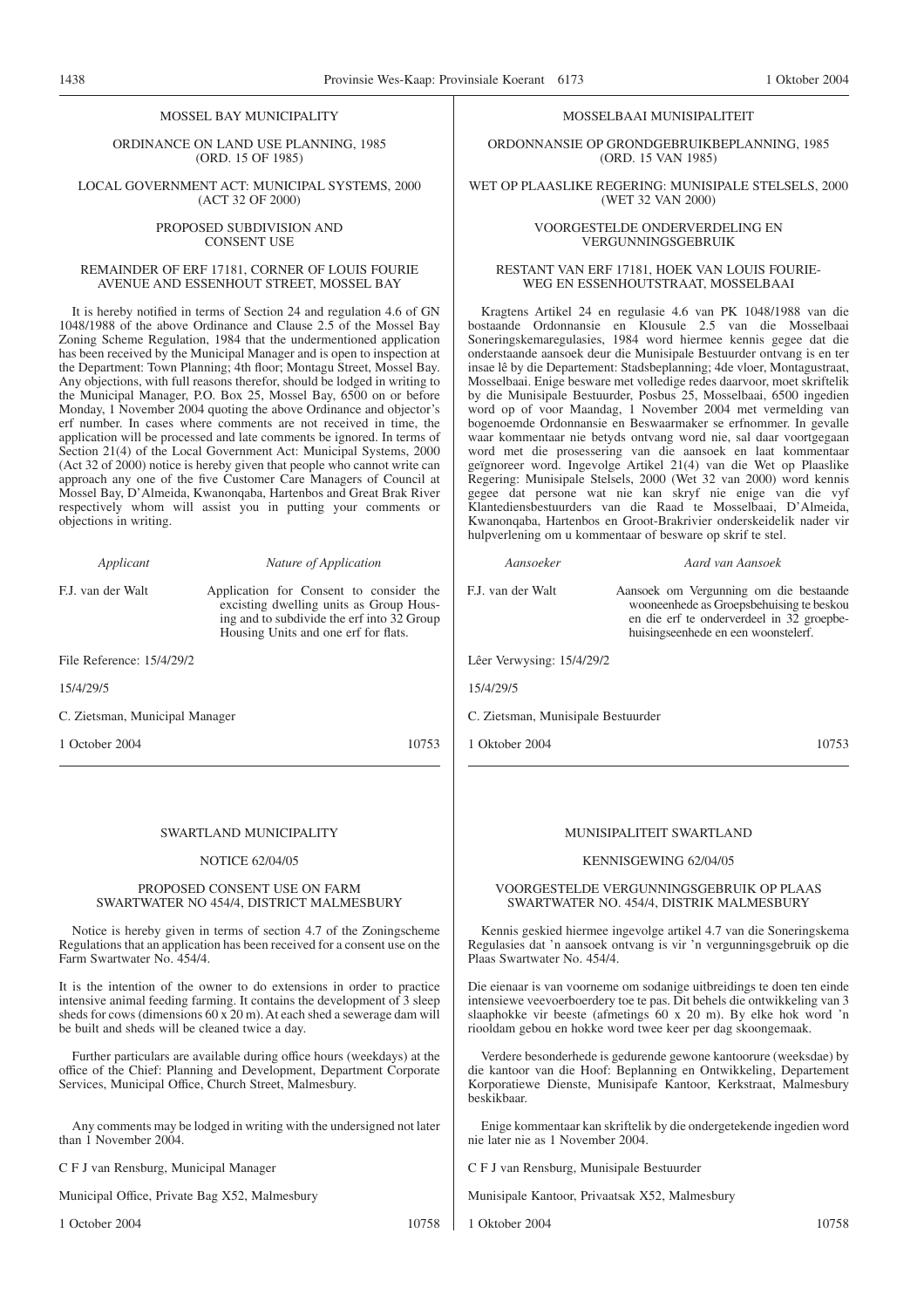#### SWARTLAND MUNICIPALITY

# NOTICE 63/04/05

#### 1. PROPOSED REZONING OF KORT STREET, RIEBEEK WEST

#### 2. PROPOSED CLOSURE AND ALIENATION OF KORT STREET ADJACENT TO ERF 1280, RIEBEEK WEST

Notice is hereby given in terms of section 17 of Ordinance 15 of 1985 that the Council intends to rezone Kort Street, Riebeek West, in extent  $\pm$ 724 m<sup>2</sup> to residential zone I.

Notice is also given in terms of section 137(2) of Ordinance 20 of 1974 that it is the intention of Council to close the portion street adjacent to erf 1280, Riebeek West.

It is further the intention in terms of Council's by-law relating to the Management and Administration of Immovable Property (PK 6067 of 19 September 2003) to alienate the portion street to the owners of erf 1280 for consolidation with their property.

Further particulars are available during office hours (weekdays) at the office of the Chief: Planning and Development, Department Corporate Services, Municipal Office, Church Street, Malmesbury.

Any comments may be lodged in writing with the undersigned not later than 1 November 2004

C F J van Rensburg, Municipal Manager

Municipal Office, Private Bag X52, Malmesbury

1 October 2004 10757

#### SWELLENDAM MUNICIPALITY

#### APPLICATION FOR REZONING: PORTION 3 OF THE FARM MELK HOUTE BOSCH NO. 497, SWELLENDAM

Notice is hereby given in terms of section 17 of the Land Use Planning Ordinance, 1985 (Ordinance 15 of 1985) that Council bas received an application for a rezoning as set out below.

*Applicant:* NuPlan AFRICA

*Property:* Portion 3 of Melk Houte Bosch No. 497

*Owner:* Paula van Zyl

*Size:* 549.31 Ha

*Proposal:* Open Space 3 and Resort Zone 2

*Existing zoning:* Agricultural I

Further particulars, regarding the proposal are available for inspection at the Municipal office at Swellendam during office hours. Objections to the proposal, if any, must reach the undermentioned on or before 1 November 2004.

Persons who are unable to write will be assisted during office hours, at the Municipal office, Swellendam to write down their objections.

T. Botha, Municipal Manager

Municipal Office, Swellendam

Notice 124/2004

1 October 2004 10762

MUNISIPALITEIT SWARTLAND

KENNISGEWING 63/04/05

#### 1. VOORGESTELDE HERSONERING VAN KORTSTRAAT, RIEBEEK WES

#### 2. VOORGESTELDE SLUITlNG EN VERVREEMDING VAN KORTSTRAAT WAT GRENS AAN ERF 1280, RIEBEEK WES

Kennis geskied hiermee ingevolge artikel 17 van Ordonnansie 15 van 1985 dat die Raad van voorneme is om Kortstraat, Riebeek Wes, groot  $\pm$ 724 m<sup>2</sup> te hersoneer na residensiële sone I.

Kennis geskied ook ingevolge artikel 137(2) van Ordonnansie 20 van 1974 dat die Raad van voorneme is om die gedeelte straat wat grens aan erf 1280, Riebeek Wes, te sluit.

Dit is verder die voorneme om in terme van die Raad se Verordening insake die Administrasie en Bestuur van Onroerende Eiendom (PK 6067 van 19 September 2003) die gedeelte straat aan die eienaar van erf 1280 te vervreem vir konsolidasie met hul eiendom.

Verdere besonderhede is gedurende gewone kantoorure (weeksdae) by die kantoor van die Hoof: Beplanning en Ontwikkeling, Departement Korporatiewe Dienste, Munisipale Kantore, Kerkstraat, Malmesbury beskikbaar.

Enige kommentaar kan skriftelik by die ondergetekende ingedien word nie later nie as 1 November 2004.

C F J van Rensburg, Munisipale Bestuurder

Munisipale Kantoor, Privaatsak X52, Malmesbury

1 Oktober 2004 10757

#### SWELLENDAM MUNISIPALITEIT

AANSOEK OM HERSONERING: GEDEELTE 3 VAN DIE PLAAS MELK HOUTE BOSCH NO. 497, SWELLENDAM

Kennis geskied hiermee ingevolge die bepalings van artikel 17 van die Ordonnansie op Grondgebruikbeplanning, 1985 (Ordonnansie 15 van 1985) dat 'n aansoek om hersonering deur die Raad oorweeg word.

*Aansoeker:* NuPlan AFRICA

*Eiendom:* Ged. 3 van Melk Houte Bosch No. 497

*Eienaar:* Paula van Zyl

*Grootte:* 549.31 Ha

*Voorstel:* Oop Ruimte 3 en Oord Sone 2

*Huidige Sonering:* Landbou I

Verdere besonderhede van die voorstel lê gedurende kantoorure by die Munisipale kantoor, Swellendam, ter insae. Skriftelike besware teen die voorstel, indien enige, moet die ondergemelde bereik voor of op 1 November 2004.

Persone wat nie kan skryf nie, sal gedurende kantoorure by die Munisipale kantoor, Swellendam gehelp word om hulle besware neer te skryf.

T. Botha, Munisipale Bestuurder

Munisipale Kantoor, Swellendam

Kennisgewing 124/2004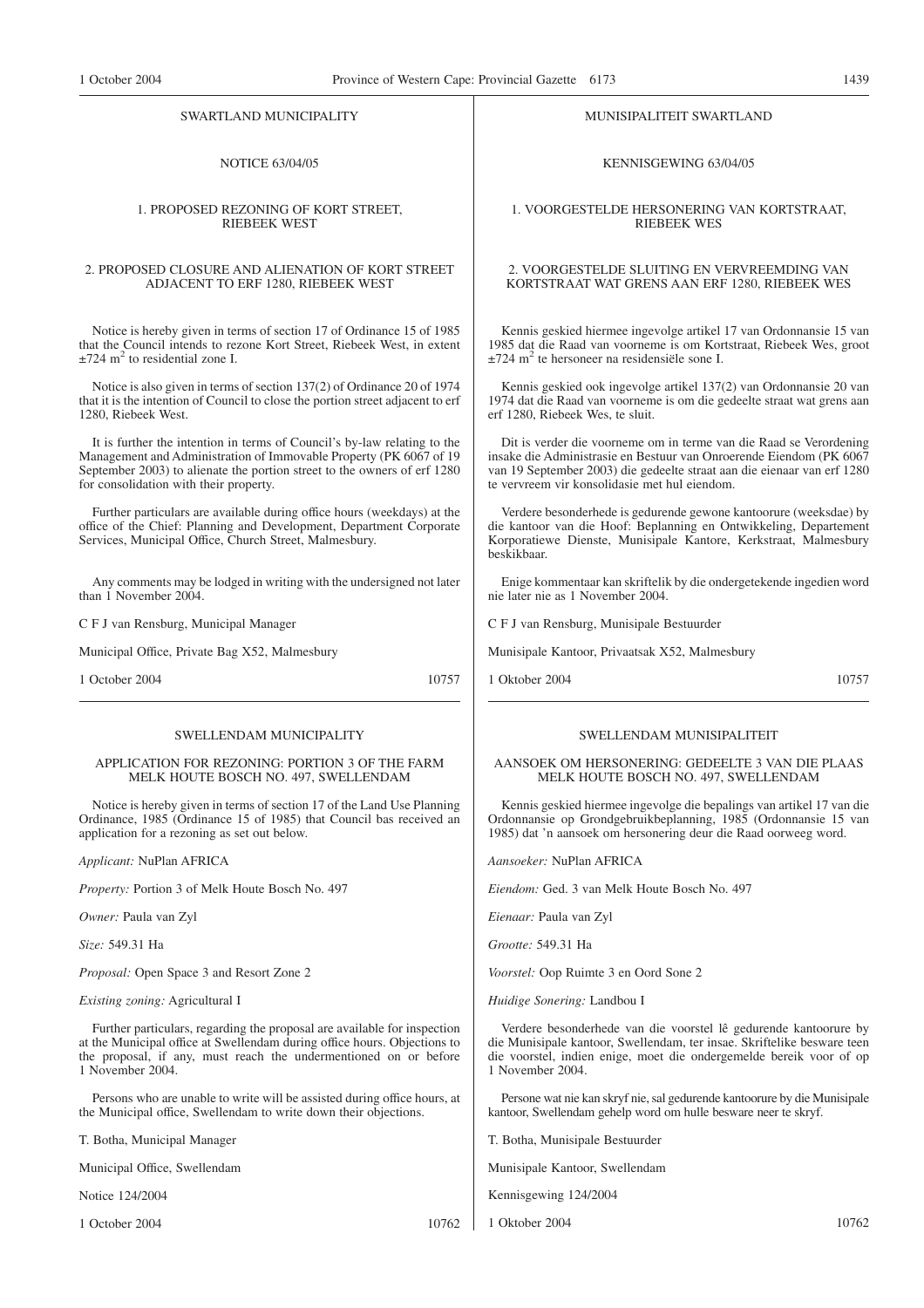#### SWARTLAND MUNICIPALITY

NOTICE 60/04/05

#### PROPOSED SUBDIVISION OF PORTION 3 OF THE FARM JACOBUSKRAAL NO. 554, DISTRICT MALMESBURY

Notice is hereby given in terms of section 24 of Ordinance 15 of 1985 that an application has been received for the subdivision of Portion 3 of the Farm Jacobuskraal, district Malmesbury into 4 portions which varies from  $\pm$ 50,16 ha to 44,71 ha.

Further particulars are available during office hours (weekdays) at the office of the Chief: Planning and Development, Department Corporate Services, Municipal Office, Church Street, Malmesbury.

Any comments may be lodged in writing with the undersigned not later than 1 November 2004.

C F J van Rensburg, Municipal Manager

Municipal Office, Private Bag X52, Malmesbury

1 October 2004 10760

#### SWELL ENDAM MUNICIPALITY

#### APPLICATION FOR CONSENT USE: SECTION 30 INFANTA PARK, SWELLENDAM

Notice is hereby given in terms of the Ordinance of the Land Use Planning, (No 15 of 1985) that the Council has received an application from Mr A.A. Smith, to construct a Guest-house, Section 30 Infanta Park, Swellendam.

Further particulars regarding the proposal are available for inspection at the Municipal Offices at Swellendam during office hours. Objections to the proposal, if any, must reach the undermentioned on or before 1 November 2004.

Persons who are unable to write will be assisted during office hours, at the Municipal Offices, Swellendam, to write down their objections.

T. Botha, Municipal Manager

Municipal Office, Swellendam

Notice 125/2004

1 October 2004 10761

#### SWELLENDAM MUNICIPALITY

#### APPLICATION FOR CONSENT USE ERF 2547, SWELLENDAM

Notice is hereby given in terms of the Swellendam Zoning Scheme that Council has received an application from Mr. C.P. Cordier, to construct an additional dwelling on erf 2547, 12 Meul Street, Swellendam.

Further particulars regarding the proposal are available for inspection at the Municipal office, Swellendam during office hours. Objections to the proposal, if any, must reach the undermentioned on or before 1 November 2004.

Persons who are unable to write will be assisted during office hours, at the Municipal office, Swellendam, to write down their objections.

T Botha, Municipal Manager

Municipal Office, Swellendam

Notice 122/2004

1 October 2004 10764

#### MUNISIPALITEIT SWARTLAND

#### KENNISGEWING 60/04/05

VOORGESTELDE ONDERVERDELING VAN GEDEELTE 3 VAN DIE PLAAS JACOBUSKRAAL NO. 554, DISTRIK MALMESBURY

Kennis geskied hiermee ingevolge artikel 24 van Ordonnansie 15 van 1985 dat 'n aansoek ontvang is vir die onderverdeling van Gedeelte 3 van die Plaas Jacobuskraal, distrik Malmesbury in 4 gedeeltes wat wissel tussen  $\pm$ 50,16 ha tot 44,71 ha.

Verdere besonderhede is gedurende gewone kantoorure (weeksdae) by die kantoor van die Hoof: Beplanning en Ontwikkeling, Departement Korporatiewe Dienste, Munisipale Kantoor, Kerkstraat, Malmesbury beskikbaar.

Enige kommentaar kan skriftelik by die ondergetekende ingedien word nie later nie as 1 November 2004.

C F J van Rensburg, Munisipale Bestuurder

Munisipale Kantoor, Privaatsak X52, Malmesbury

1 Oktober 2004 10760

#### SWELL ENDAM MUNISIPAL ITEIT

#### AANSOEK OM VERGUNNINGSGEBRUIK: DEEL 30 INFANTA PARK, SWELLENDAM

Kennisgewing geskied hiermee in terme van die Ordonnansie op Grondgebruikbeplanning 1985 (No 15 van 1985) dat die Raad 'n aansoek ontvang het van mnr. A.A. Smith om 'n gastehuis akkommodasie op deel 30 Infanta Park, Swellendam op te rig.

Verdere besonderhede van die voorstel lê gedurende kantoorure by die Munisipale kantoor, Swellendam, ter insae. Skriftelike besware teen die voorstel, indien enige, moet die ondergetekende voor of op 1 November 2004 bereik.

Persone wat nie kan skryf nie, sal gedurende kantoorure by die Munisipale kantoor, Swellendam gehelp word om hulle besware neer te skryf.

T. Botha, Munisipale Bestuurder

Munisipale Kantoor, Swellendam

Kennisgewing 125/2004

1 Oktober 2004 10761

# SWELLENDAM MUNISIPALITEIT

### ANSOEK OM VERGUNNINGSGEBRUIK ERF 2547, SWELLENDAM

Kennisgewing geskied hiermee ingevolge die Swellendam Skema Regulasies dat die Raad 'n aansoek ontvang het van mnr. C.P. Cordier om 'n twee wooneenheid op erf 2547, Meulstraat 12, Swellendam op te rig.

Verdere besonderhede van die voorstel lê gedurende kantoorure by die Swellendam Munisipale kantoor, ter insae. Skriftelike besware teen die voorstel, indien enige, moet die ondergemelde bereik voor of op 1 November 2004.

Persone wat nie kan skryf nie, sal gedurende kantoorure by die Munisipale kantoor, Swellendam gehelp word om hul besware neer te skryf.

T Botha, Munisipale Bestuurder

Munisipale Kantoor, Swellendam

Kennisgewing 122/2004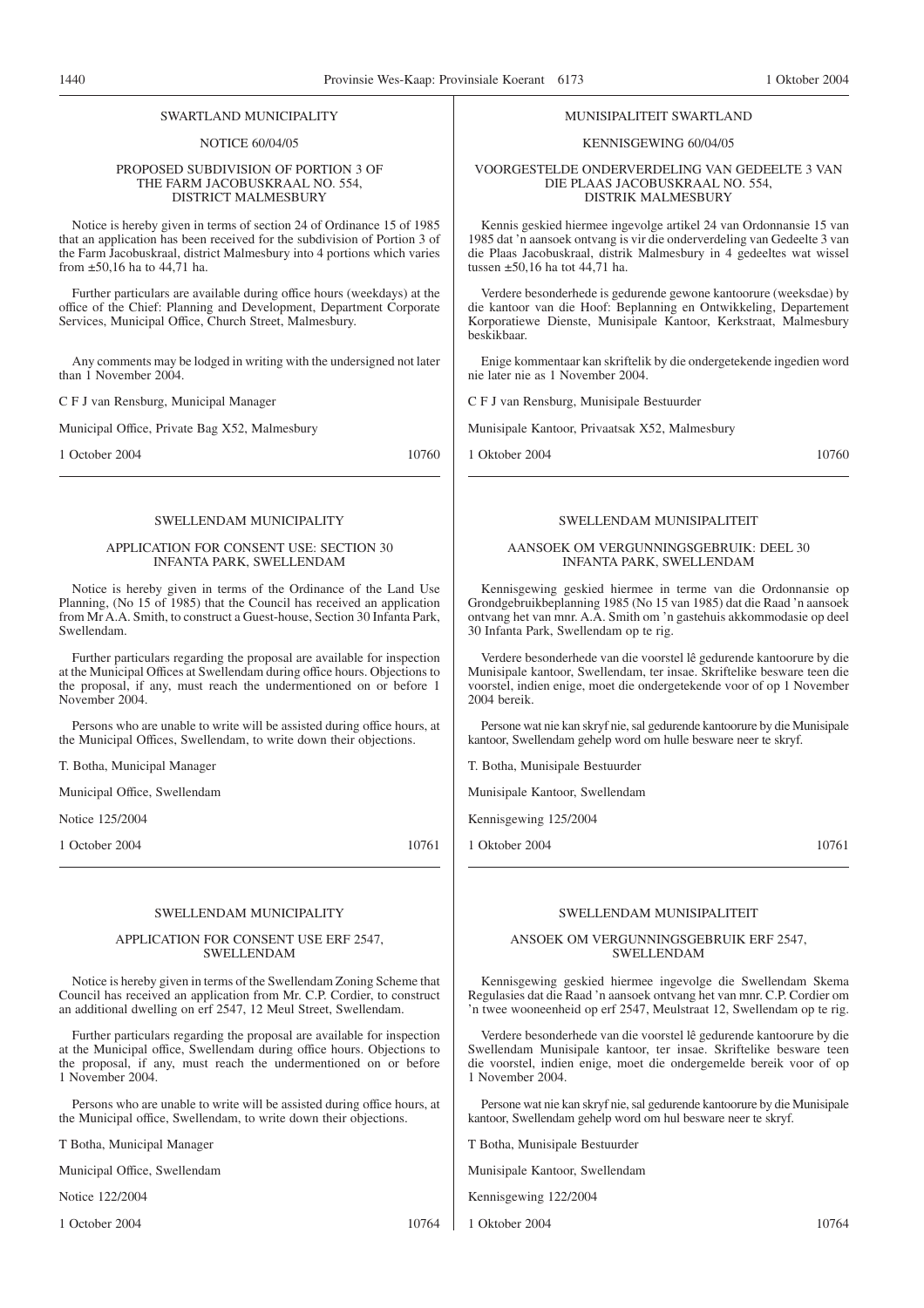## APPLICATION FOR DEPARTURE: ERF 1 SWELLENDAM; VODACOM (PTY) LTD BASE STATION, SWELLENDAM

Notice is hereby given in terms of section 15(1)(a)(ii) of the Land Use Planning Ordinance, 1985 (Ordinance 15 of 1985) that the Council has received an application for departure for the installation of a cellular communications base station.

*Applicant:* Vodacom (Pty) Ltd (Mobile Telephone Networks)

*Property:* Erf 1 Swellendam (Adjacent Golf Course)

*Owner:* Swellendam Municipality

*Proposal:* Vodacom Base Station

*Existing zoning:* Agricultural Zone I

Further particulars regarding the proposal are available for inspection at the Municipal Offices at Swellendam during office hours. Objections to the proposal, if any, must reach the under mentioned on or before 1 November 2004.

Persons who are unable to write will be assisted during office hours, at the Municipal Offices, Swellendam, to write down their objections.

T. Botha, Municipal Manager

Municipal Office, Swellendam

Notice 123/2004

1 October 2004 10763

#### SWELLENDAM MUNICIPALITY

#### APPLICATION FOR REZONING AND SUBDIVISION OF THE FARM SOUVEREIGNE NR. 583, SWELLENDAM

Notice is hereby given in terms of section 24 and 17 of the Land Use Planning Ordinance, 1985 (No 15 of 1985) that Council has received an application from Bekker & Houterman Land Surveyors for:

- 1. The Rezoning of the proposed Portion A of the Farm Souvereigne No 583 from Argricultural Zone I to Subdivisional Area in terms of section 17 of the Land Use Planning Ordinance, 1985 (no 15 of 1985);
- 2. The Subdivision of the Farm Souvereigne No. 583 into two portions, namely Portion A (5,44 ha) and Remainder (164,13 ha), in terms of section 24 of the Land Use Planning Ordinance, 1985 (no 15 of 1985).

Further particulars regarding the proposal are available for inspection at the Municipal Offices at Swellendam during office hours. Objections to the proposal, if any, must reach the undermentioned on or before 1 November 2004.

Persons who are unable to write will be assisted during office hours, at the Municipal Offices, Swellendam, to write down their objections.

T Botha, Municipal Manager

Municipal Office, Swellendam

Notice 118/2004

1 October 2004 10767

SWELLENDAM MUNISIPALITEIT

AANSOEK OM AFWYKING: ERF 1 SWELLENDAM; VODACOM (PTY) LTD BASIS STASIE, SWELLENDAM

Kennisgewing geskied hiermee ingevolge die bepalings van artikel 15(1)(a)(ii) van die Ordonnansie op Grondgebruikbeplanning 1985 (No 15 van 1985) dat 'n aansoek om vergunningsgebruik deur die Raad oorweeg gaan word vir die installering van 'n sellulêre kommunikasie basis stasie op Swellendam.

*Aansoeker:* Vodacom (Pty) Ltd (Mobiele Telefoon Network)

*Eiendom:* Erf 1 Swellendam (Aangrensend Gholfbaan)

*Eienaar:* Swellendam Munisipaliteit

*Voorstel:* Vodacom Basis Stasie

*Huidige sonering:* Landbou Sone I

Verdere besonderhede van die voorstel lê gedurende kantoorure by die Munisipale Kantoor, Swellendam, ter insae. Skriftelike besware teen die voorstel, indien enige, moet die ondergetekende voor of op 1 November 2004 bereik.

Persone wat nie kan skryf nie, sal gedurende kantoorure by die Munisipale kantoor, Swellendam gehelp word om hulle besware neer te skryf.

T. Botha, Munisipale Bestuurder

Munisipale Kantoor, Swellendam

Kennisgewing 123/2004

1 Oktober 2004 10763

### SWELLENDAM MUNISIPALITEIT

#### AANSOEK OM HERSONERING EN ONDERVERDELING VAN DIE PLAAS SOUVEREIGNE NR. 583, SWELLENDAM

Kennis geskied hiermee ingevolge artikel 24 en 17 van die Ordonnansie op Grondgebruikbeplanning, 1985 (Ordonnansie No. 15 van 1985) dat die Raad 'n aansoek ontvang het van Bekker en Houterman Landmeters vir:

- 1. Die Hersonering van voorgestelde Gedeelte A van die Plaas Souvereigne van Landbousone I na Onderverdelingsgebied, ingevolge Artikel 17 van die Ordonnansie op Grondgebruikbeplanning, 1985 (nr. 15 van 1985);
- 2. Die Onderverdeling van die Plaas Souvereigne in twee gedeeltes, naamlik, Gedeelte A (5,44 ha) en Restant (164,13 ha), ingevolge Artikel 24 van die Ordonnansie op Grondgebruikbeplanning, 1985 (nr. 15 van 1985).

Verdere besonderhede van die voorstel lê gedurende kantoorure by die munisipale kantoor, Swellendam, ter insae. Skriftelike besware teen die voorstel, indien enige, moet die ondergetekende voor of op 1 November 2004 bereik.

Persone wat nie kan skryf nie, sal gedurende kantoorure by die Munisipale kantoor, Swellendam gehelp word om hulle besware neer te skryf.

T Botha, Munisipale Bestuurder

Munisipale Kantoor, Swellendam

Kennisgewing 118/2004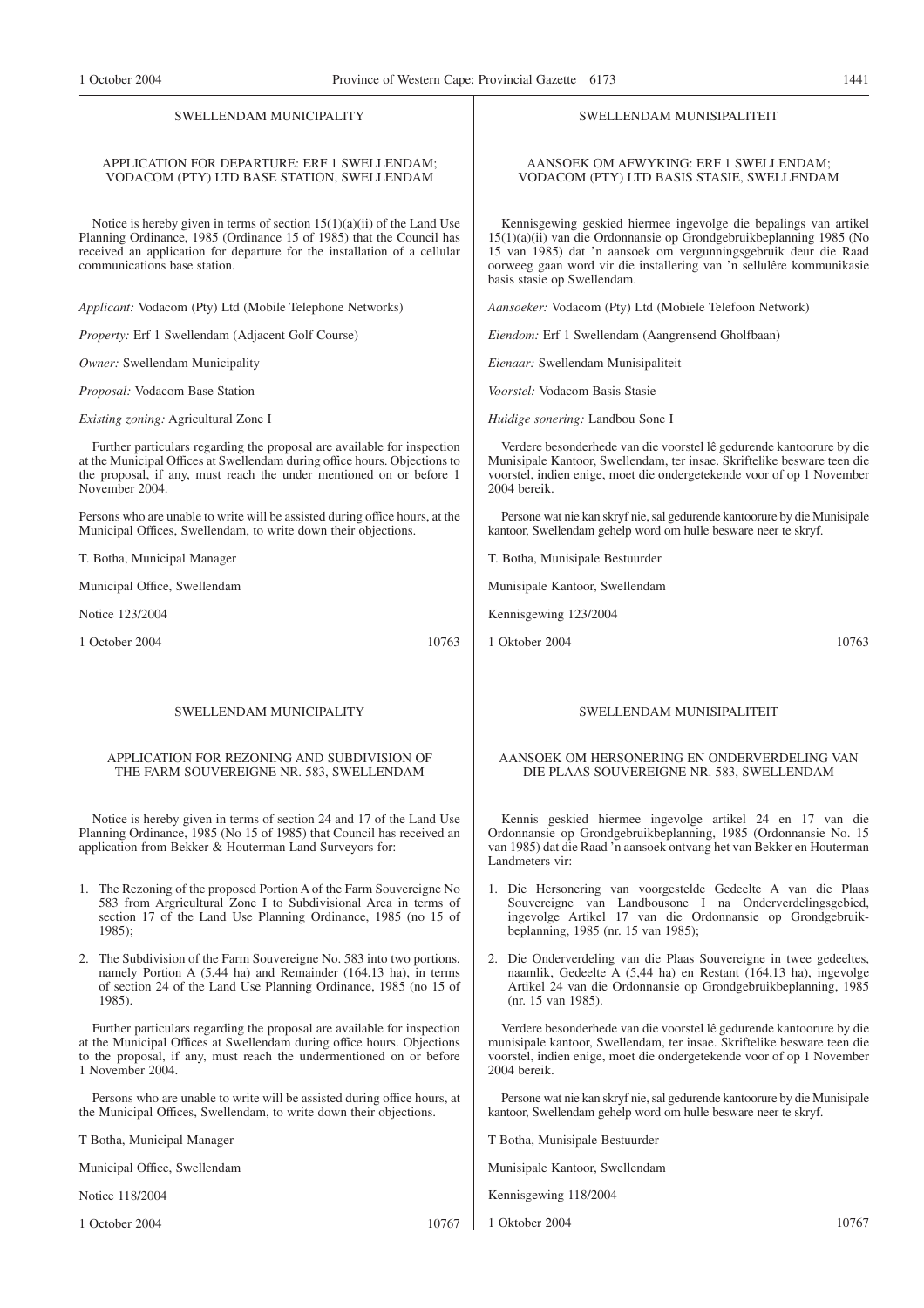#### APPLICATION FOR CONSENT USE ERF 1128, SWELLENDAM

Notice is hereby given in terms of the Swellendam Zoning Scheme, that Council has received an application from Mr. J.F. van Heerden, for the purposes of a Guest-house and Property Agency on erf 1128, 5 Swellengrebel Street, Swellendam.

Further particulars regarding the proposal are available for inspection at the Municipal office, Swellendam during office hours. Objections to the proposal, if any, must reach the under-mentioned on or before 1 November 2004.

Persons who are unable to write will be assisted during office hours, at the Municipal office, Swellendam, to write down their objections.

T Botha, Municipal Manager

Municipal Office, Swellendam

Notice 121/2004

1 October 2004 10774

#### SWELLENDAM MUNICIPALITY

#### APPLICATION FOR REZONING AND SUBDIVISION: REMAINDER, PORTION 2 AND 9 OF THE FARM KATHOEK NO. 55, SWELLENDAM

Notice is hereby given in terms of section 24 and 17 of the Land Use Planning Ordinance, 1985 (Ordinance no. 15 of 1985) that Council has received an application from Spronk & Associates Inc. on behalf of A J de Wet (Kathoek Trust) for:

- 1. The Subdivision of Remainder of the Farm Kathoek No. 55 into two portions, namely Portion A  $(\pm 169$  ha) and Portion F  $(\pm 38$  ha);
- 2. The Subdivision of Portion 2 of the Farm Kathoek No. 55 into two portions, namely Portion B  $(\pm 185 \text{ ha})$  and Portion E  $(\pm 67 \text{ ha})$ ;
- 3. The Subdivision of Portion 9 of the Farm Kathoek No. 55 into two portions, namely Portion C  $(\pm 211$  ha) and Portion D  $(\pm 79$  ha);
- 4. The Consolidation of Portions D, E and F;
- 5. The Rezoning of the proposed Consolidated property from Argricultural Zone I to Open Space Zone III (Nature Reserve);
- 6. Application for departure in order to construct a dwelling on the rezoned portion.

Further particulars regarding the proposal are available for inspection at the Municipal office, Swellendam during office hours. Objections to the proposal, if any, must reach the undermentioned on or before 1 November 2004.

Persons who are unable to write will be assisted during office hours, at the Municipal office, Swellendam, to write down their objections.

T Botha, Municipal Manager

Municipal Office, Swellendam

Notice 126/2004

1 October 2004 10772

#### SWELLENDAM MUNISIPALITEIT

AANSOEK OM VERGUNNINGSGEBRUIK ERF 1128, SWELLENDAM

Kennisgewing geskied hiermee ingevolge die Swellendam Skema Regulasies dat die Raad 'n aansoek ontvang het van mnr. J.F. van Heerden om 'n Gastehuis en Eiendomsagent Onderneming op erf 1128, Swellengrebelstraat 5, Swellendam te bedryf.

Verdere besonderhede van die voorstel lê gedurende kantoorure by die Swellendam Munisipale kantoor, ter insae. Skriftelike besware teen die voorstel, indien enige, moet die ondergemelde bereik voor of op 1 November 2004.

Persone wat nie kan skryf nie, sal gedurende kantoorure by die Munisipale kantoor, Swellendam gehelp word om hul besware neer te skryf.

T Botha, Munisipale Bestuurder

Munisipale Kantoor, Swellendam

Kennisgewing 121/2004

1 Oktober 2004 10774

#### SWELLENDAM MUNISIPALITEIT

#### AANSOEK OM ONDERVERDELING EN HERSONERING: RESTANT, GEDEELTES 2 EN 9 VAN DIE PLAAS KATHOEK NR 55, SWELLENDAM

Kennis geskied hiermee ingevolge artikel 24 en 17 van die Ordonnansie op Grondgebruikbeplanning, 1985 (Ordonnansie nr. 15 van 1985) dat die Raad 'n aansoek ontvang het van Spronk & Medewerkers Ing, namens A J de Wet (Kathoek Trust) vir:

- 1. Die Onderverdeling van die Restant van die Plaas Kathoek Nr 55 in twee gedeeltes, naamlik, Gedeelte A (±169 ha) en Gedeelte F (±38 ha);
- 2. Die Onderverdeling van Gedeelte 2 van die Plaas Kathoek Nr 55 in twee gedeeltes, naamlik, Gedeelte B (±185 ha) en Gedeelte E (±67 ha);
- 3. Die Onderverdeling van Gedeelte 9 van die Plaas Kathoek Nr 55 in twee gedeeltes, naamlik, Gedeelte C (±211 ha) en Gedeelte D (±79 ha);
- 4. Die Konsolidasie van Gedeeltes D, E en F;
- 5. Die Hersonering van voorgestelde gekonsolideerde eiendom van Landbou Sone I na Oop Ruimte Sone III (Privaat Natuurreservaat);
- 6. Aansoek om Afwyking ten einde 'n woonhuis op te rig op die voorgestelde gehersoneerde gedeelte.

Verdere besonderhede van die voorstel lê gedurende kantoorure by die Swellendam Munisipale kantoor, ter insae. Skriftelike besware teen die voorstel, indien enige, moet die ondergemelde bereik voor of op 1 November 2004.

Persone wat nie kan skryf nie, sal gedurende kantoorure by die Munisipale kantoor, Swellendam gehelp word om hul besware neer te skryf.

T Botha, Munisipale Bestuurder

Munisipale Kantoor, Swellendam

Kennisgewing 126/2004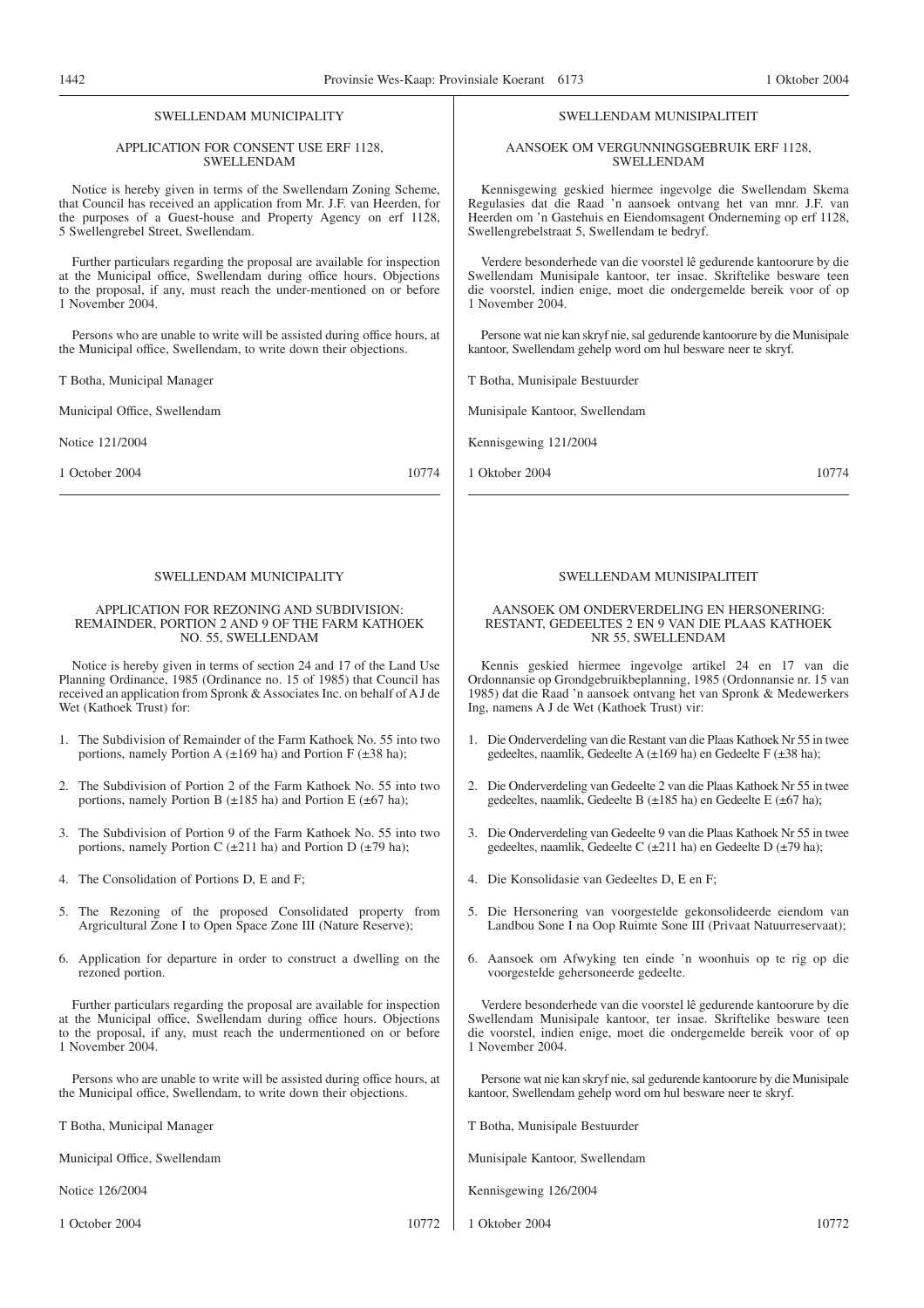#### APPLICATION FOR SUBDIVISION ERF 407, SWELLENDAM

Notice is hereby given in terms of section 24 of the Land Use Planning Ordinance, 1985 (Ordinance no. 15 of 1985) that Council has received an application from Bekker & Houterman Land Surveyors on behalf of Ms. M. Dawson for the subdivision of erf 407, c/o Drostdy Street and De Mist Street, Swellendam in two portions, namely portion A  $(700 \text{ m}^2)$  and the Remainder  $(898 \text{ m}^2)$ .

Further particulars regarding the proposal are available for inspection at the Municipal office, Swellendam during office hours. Objections to the proposal, if any, must reach the undermentioned on or before 1 November 2004.

Persons who are unable to write will be assisted during office hours, at the Municipal office, Swellendam, to write down their objections.

T Botha, Municipal Manager

Municipal Office, Swellendam

Notice 119/2004

1 October 2004 10765

# BITOU MUNICIPALITY

#### PROPOSED CLOSURE OF PUBLIC ROAD: PORTION 48 OF FARM GANZE VALLEI NO 444, PLETTENBERG BAY

Notice is hereby given in terms of Section 137 of the Municipal Ordinance No 20 of 1974 that it is intended to close a public road situate on Portion 48 of the Farm Ganze Vallei No 444.

The registered servitude giving access to Portions 29 and 45 of the Farm Ganze Vallei No 444 will remain.

The relevant road is situated on Portion 48 of Farm No 444 which will form part of the new residential and golf estate known as ''Turtle Creek Golf Estate''.

Further details, if required, are available from the offices of the Senior Town Planner during normal working hours.

Objections, if any, must be lodged in writing and reach the undersigned not later than 30 days after publication.

Mr BR Sass, Acting Municipal Manager

Municipal Office, Private Bag 1002, Plettenberg Bay, 6600

Municipal Notice No 28/2001

1 October 2004 10769

#### SWELLENDAM MUNICIPALITY

#### APPLICATION FOR CONSENT USE ERF 1109, SWELLENDAM

Notice is hereby given in terms of the Ordinance, 1985 (Ordinance no. 15 of 1985) that Council has received an application from W J Rohlandt, for the purposes of a Bed and Breakfast, Restaurant and a Tea Garden on erf 1109, 10 Voortrek Street, Swellendam.

Further particulars regarding the proposal are available for inspection at the Municipal office, Swellendam during office hours. Objections to the proposal, if any, must reach the undermentioned on or before 1 November 2004.

Persons who are unable to write will be assisted during office hours, at the Municipal office, Swellendam, to write down their objections.

T Botha, Municipal Manager

Municipal Office, Swellendam

Notice 120/2004

1 October 2004 10766

#### SWELLENDAM MUNISIPALITEIT

#### AANSOEK OM ONDERVERDELING ERF 407, SWELLENDAM

Kennis geskied hiermee ingevolge artikel 24 van die Ordonnansie op Grondgebruikbeplanning, 1985 (Ordonnansie nr. 15 van 1985) dat die Raad 'n aansoek ontvang het van Bekker & Houterman Landmeters namens me. M. Dawson vir die onderverdeling van erf 407, h/v Drostdystraat en De Miststraat, Swellendam in twee gedeeltes, naamlik gedeelte A  $(700 \text{ m}^2)$  en die Restant  $(898 \text{ m}^2)$ .

Verdere besonderhede van die voorstel lê gedurende kantoorure by die Swellendam Munisipale kantoor, ter insae. Skriftelike besware teen die voorstel, indien enige, moet die ondergemelde bereik voor of op 1 November 2004.

Persone wat nie kan skryf nie, sal gedurende kantoorure by die Munisipale kantoor, Swellendam gehelp word om hul besware neer te skryf.

T Botha, Munisipale Bestuurder

Munisipale Kantoor, Swellendam

Kennisgewing 119/2004

1 Oktober 2004 10765

# BITOU MUNISIPALITEIT

#### VOORGESTELDE SLUITING VAN 'N PUBLIEKE PAD: GEDEELTE 48 VAN PLAAS GANZE VALLEI NO 444, PLETTENBERGBAAI

Kennis geskied hiermee ingevolge Artikel 137 van die Munisipale Ordonnansie Nr 20 van 1974 dat dit van voorneme is om die publieke pad geleë op Gedeelte 48 van Plaas Ganze Vallei No 444, Plettenbergbaai te sluit.

Die bestaande geregistreerde serwituut wat toegang verleen na Gedeeltes 29 en 45 van die Plaas Ganze Vallei No 444 sal in plek bly.

Die betrokke pad is geleë op Gedeelte 48 van Plaas No 444 wat deel sal vorm van die nuwe residensiële en gholf ontwikkeling wat bekend sal staan as ''Turtle Creek Golf Estate''.

Besonderhede van die voorstel lê ter insae by die kantoor van die Senior Stadsbeplanner gedurende gewone kantoorure.

Besware, indien enige, moet ingedien word om die ondergetekende te bereik nie later nie as 30 dae vanaf publikasie.

Mnr BR Sass, Waarnemende Munisipale Bestuurder

Munisipale Kantore, Privaat Sak 1002, Plettenbergbaai, 6600

Kennisgewing Nr 28/2001

1 Oktober 2004 10769

# SWELLENDAM MUNISIPALITEIT

#### AANSOEK OM VERGUNNINGSGEBRUIK ERF 1109, SWELLENDAM

Kennis geskied hiermee in terme van die Ordonnansie op Grondgebruikbeplanning, 1985 (Ordonnansie nr. 15 van 1985) dat die Raad 'n aansoek ontvang het van W J Rohlandt om 'n Bed en Ontbyt, Restaurant en Teetuin op erf 1109, Voortrekstraat 10, Swellendam te bedryf.

Verdere besonderhede van die voorstel lê gedurende kantoorure by die Swellendam Munisipale kantoor, ter insae. Skriftelike besware teen die voorstel, indien enige, moet die ondergemelde bereik voor of op 1 November 2004.

Persone wat nie kan skryf nie, sal gedurende kantoorure by die Munisipale kantoor, Swellendam gehelp word om hul besware neer te skryf.

T Botha, Munisipale Bestuurder

Munisipale Kantoor, Swellendam

Kennisgewing 120/2004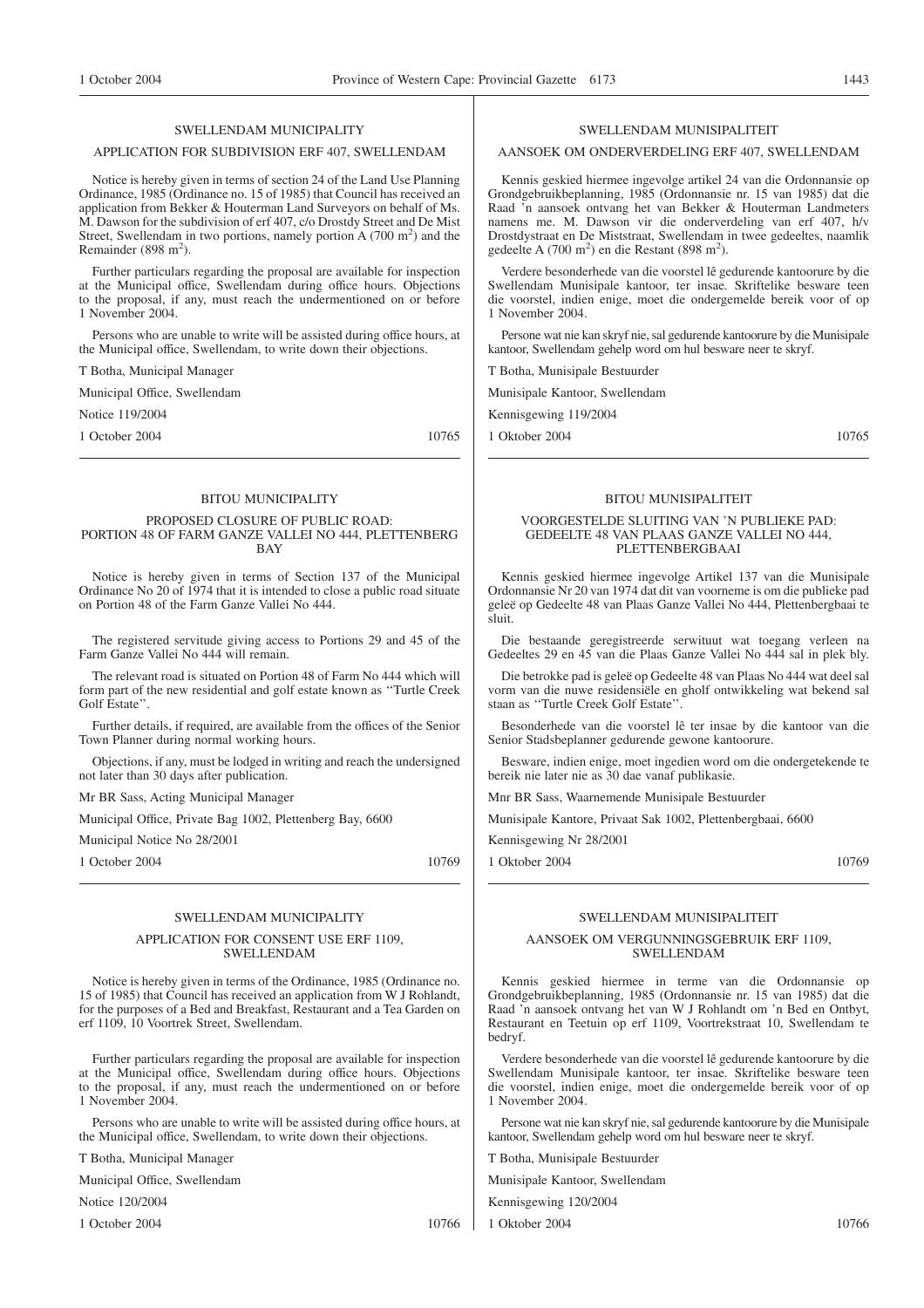#### APPLICATION FOR DEPARTURE: PORTION 11 OF PORTION 9 OF THE FARM APPELBOSCH 167, SWELLENDAM; CELL C BASE STATION

Notice is hereby given in terms of section  $15(1)(a)(ii)$  of the Land Use Planning Ordinance, 1985 (Ordinance 15 of 1985) that the Council has received an application for departure for the installation of a cellular communications base station on existing infrastructure.

*Applicant:* Cell C (Mobile Telephone Networks)

*Property:* Portion 11 of Portion 9 of the Farm Appelbosch 167

*Owner:* Danie Marx — TFMC *Proposal:* Cell C Base Station

*Existing zoning:* Agriculture Zone I

Further particulars regarding the proposal are available for inspection at the Municipal Offices at Swellendam during office hours. Objections to the proposal, if any, must reach the undermentioned on or before 1 November 2004.

Persons who are unable to write will be assisted during office hours, at the Municipal Offices, Swellendam, to write down their objections.

T. Botha, Municipal Manager

Municipal Office, Swellendam

Notice 117/2004

1 October 2004 10768

#### KNYSNA MUNICIPALITY

LAND USE PLANNING ORDINANCE, 1985 (ORDINANCE 15 OF 1985)

LOCAL GOVERNMENT ACT: MUNICIPAL SYSTEMS, 2000 (ACT 32 OF 2000)

> PROPOSED REZONING: ERF 1123 KNYSNA (Clyde St. — ''Allsound'' Building)

Notice is hereby given in terms of Section 17(2) of the Land Use Planning Ordinance 15 of 1985 that the undermentioned application has been received by the Municipal Manager and is open for inspection at the Municipal Building, Clyde Street, Knysna. Any objections, with full reasons therefor, should be lodged in writing with the Municipal Manager, PO Box 21, Knysna, 6570 on or before 1 November 2004 quoting the above Ordinance and the objector's erf number.

Notice is further given in terms of Section 21(4) of the Local Government Act: Municipal Systems 2000 (Act 32 of 2000) that people who cannot write can approach the Town Planning section during normal office hours at the Municipal Offices where the Secretary will refer you to the responsible official whom will assist you in putting your comments or objections in writing.

#### *Nature of Application*

Rezoning of Erf 1123, Knysna from ''Single Residential Zone'' to ''Business Zone'' to allow the operation of a Security Business.

*Applicant*

Integrated Development Planning & Management Town & Regional Planners, GIS, Project Management, Development Facilitation, Integrated Environmental Management and Surveying.

16 Green Street, P.O. Box 173, Knysna, 6570

Tel: (044) 3022300

Fax: (044) 3827162

e-mail: vpm.survey@pixie.co.za

1 October 2004 10773

#### SWELLENDAM MUNISIPALITEIT

#### AANSOEK OM AFWYKING: GEDEELTE 11 VAN GEDEELTE 9 VAN DIE PLAAS APPELBOSCH 167, SWELLENDAM; CELL C BASIS STASIE

Kennisgewing geskied hiermee ingevolge die bepalings van artikel 15(1)(a)(ii) van die Ordonnansie op Grondgebruikbeplanning 1985 (No 15 van 1985) dat 'n aansoek om afwyking deur die Raad oorweeg gaan word vir die installering van 'n sellulêre kommunikasie basis stasie op bestaande infrastruktuur.

*Aansoeker:* Cell C (Mobiele Telefoon Netwerk)

*Eiendom:* Gedeelte 1 van gedeelte 9 van die Plaas Appelbosch 167

*Eienaar:* Danie Marx — TFMC

*Voorstel:* Cell C Basis Stasie

*Huidige sonering:* Landbou Sone I

Verdere besonderhede van die voorstel lê gedurende kantoorure by die munisipale kantoor, Swellendam, ter insae. Skriftelike besware teen die voorstel, indien enige, moet die ondergetekende voor of op 1 November 2004 bereik.

Persone wat nie kan skryf nie, sal gedurende kantoorure by die Munisipale kantoor, Swellendam gehelp word om hulle besware neer te skryf.

T. Botha, Munisipale Bestuurder

Munisipale Kantoor, Swellendam

Kennisgewing 117/2004

1 Oktober 2004 10768

#### KNYSNA MUNISIPALITEIT

ORDONNANSIE OP GRONDGEBRUIKBEPLANNING, 1985 (ORDONNANSIE 15 VAN 1985)

WET OP PLAASLIKE REGERING: MUNISIPALE STELSELS, 2000 (WET 32 VAN 2000)

VOORGESTELDE HERSONERING: ERF 1123 KNYSNA, (''AllSound'' Gebou Clydestraat)

Kennis geskied hiermee in gevolge Artikel 17(2) van Ordonnansie 15 van 1985 dat die onderstaande aansoek deur die Munisipale Bestuurder ontvang is en ter insae lê by die Munisipale Gebou, Clydestraat, Knysna. Enige besware met volledige redes daarvoor, moet skriftelik by die Waarnemende Munisipale Bestuurder, Posbus 21, Knysna, 6570 ingedien word op of voor 1 November 2004 met vermelding van bogenoemde Ordonnansie en beswaarmaker se erfnommer.

Ingevolge Artikel 21(4) van die Wet op Plaaslike Regering: Munisipale Stelsels, 2000 (Wet 32 van 2000) word hiermee verder kennis gegee dat persone wat nie kan skryf nie die Stadsbeplanningsafdeling kan nader tydens normale kantoorure waar die Sekretaresse u sal verwys na die betrokke amptenaar wat u sal help om u kommentaar of besware op skrif te stel.

#### *Aard van aansoek*

Hersonering van Erf 1123 Knysna, vanaf ''Enkelwoon Sone'' na ''Besigheid Sone'' om die bedryf van 'n Sekuriteitsbesigheid toe te laat.

## *Aansoeker*

Integrated Development Planning & Management Town & Regional Planners, GIS, Project Management, Development Facilitation, Integrated Environmental Management and Surveying.

Greenstraat 16, Posbus 173, Knysna, 6570

Tel: (044) 3022300

Faks: (044) 3827162

e-pos: vpm.survey@pixie.co.za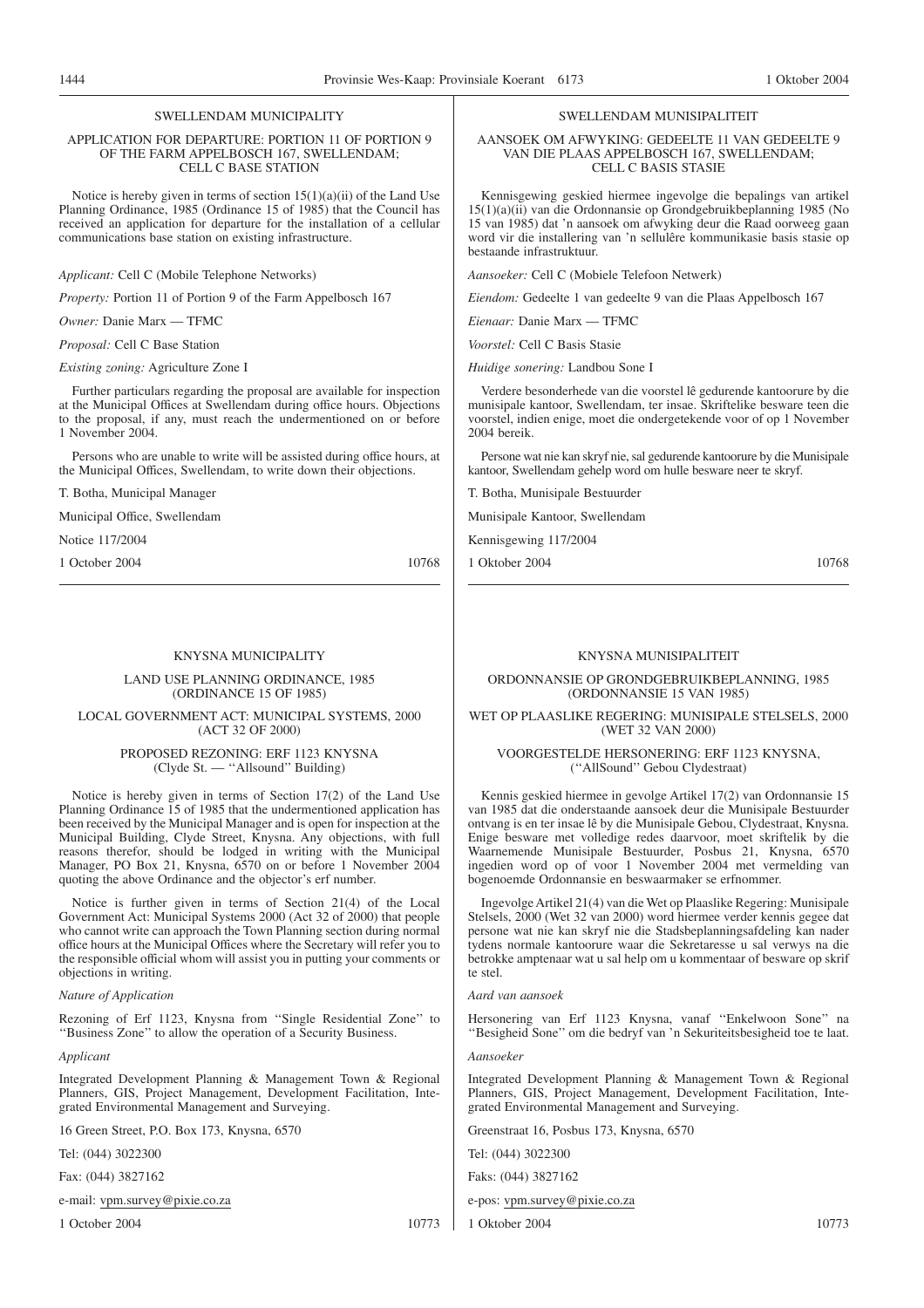#### **GENERAL NOTICE**

# **WESTERN CAPE PROVINCIAL DEPARTMENT OF HEALTH**

#### **Notice in terms of sub-regulation 6(1)(a) and 6(2) of Regulation 187 of 2001**

The Western Cape Provincial Minister responsible for Health hereby publishes notification of receipt of the following applications for the establishment of private health establishments in the Western Cape Province. Copies of the applications may be obtained at a nominal fee from the Chief Directorate of Business Development, Provincial Department of Health, PO Box 2060, Cape Town 8000, tel. no: (021) 483-3414.

Kindly note that all interested parties are invited to submit written comment on any of the applications mentioned below to the Western Cape Health Department within **30 days** of the publication of this notice. All comments must be sent to:

> **The Head Department of Health P.O. Box 2060 Cape Town 8000**

| NO. | <b>PRIVATE HEALTH</b><br><b>ESTABLISHMENT</b> | <b>NAME AND ADDRESS OF</b><br><b>PROPRIETOR</b>                               | <b>LOCATION</b> | <b>TOTAL NUMBER OF</b><br><b>BEDS/THEATRES</b>                                                                                                          | <b>TYPE OF FACILITY</b>                   |
|-----|-----------------------------------------------|-------------------------------------------------------------------------------|-----------------|---------------------------------------------------------------------------------------------------------------------------------------------------------|-------------------------------------------|
|     | Helderberg Hospice                            | G. Wasserfall<br>Helderberg Hospice<br>P.O. Box 1640<br>Somerset West<br>7129 | Somerset West   | Application for extension   Non-Acute Private<br>of facility with 3 beds for   Health Establishment<br>palliative nursing care at<br>Helderberg Hospice |                                           |
|     | Kogelpark Clinic                              | P. J. Fouché<br>P.O. Box 585<br>Kleinmond<br>7195                             | Langebaan       | Application for the regis-<br>tration of a new 15 bed<br>sub-acute facility in<br>Langebaan                                                             | Non-Acute Private<br>Health Establishment |

1 October 2004 10770

# **ALGEMENE KENNISGEWING**

# **WES-KAAPSE PROVINSIALE DEPARTEMENT VAN GESONDHEID**

#### **Kennisgewing ingevolge subregulasie 6(1)(a) en 6(2) van regulasie 187 van 2001**

Die Wes-Kaapse Provinsiale Minister verantwoordelik vir Gesondheid gee hiermee kennis van die volgende aansoeke wat ontvang is vir die oprigting van private gesondheidsinrigtings in die Wes-Kaap. Afskrifte van die aansoeke kan teen 'n nominale bedrag bekom word van die Hoofdirektoraat: Besigheidsontwikkeling, Provinsiale Departement van Gesondheid, Posbus 2060, Kaapstad 8000 (tel. (021) 483-3414).

Let asseblief daarop dat alle belangstellendes uitgenooi word om binne **30 dae** na die publikasie van hierdie kennisgewing skriftelike kommentaar oor enige van die aansoeke voor te lê aan die Wes-Kaapse Departement van Gesondheid. Alle kommentaar moet gestuur word aan:

#### **Die Hoof Departement van Gesondheid Posbus 2060 Kaapstad 8000**

| NR. | PRIVATE GESOND-<br><b>HEIDSINRIGTING</b> | <b>NAAM EN ADRES VAN</b><br><b>EIENAAR</b>                                 | <b>STANDPLAAS</b> | <b>TOTALE GETAL</b><br><b>BEDDENS</b>                                                                                   | <b>TIPE INRIGTING</b>                      |
|-----|------------------------------------------|----------------------------------------------------------------------------|-------------------|-------------------------------------------------------------------------------------------------------------------------|--------------------------------------------|
| 1.  | Helderberg Hospice                       | G. Wasserfall<br>Helderberg Hospice<br>Posbus 1640<br>Somerset-Wes<br>7129 | Somerset-Wes      | Aansoek vir die<br>uitbreiding van fasiliteit<br>met 3 beddens vir<br>verligtende verpleegsorg<br>by Helderberg Hospice | Nie-akute Private<br>Gesondheidsinstelling |
| 2.  | Kogelpark Kliniek                        | P. J. Fouché<br>Posbus 585<br>Kleinmond<br>7135                            | Langebaan         | Aansoek vir registrasie<br>van 'n nuwe 15-bed sub-<br>akute fasiliteit in<br>Langebaan                                  | Nie-Akute Private<br>Gesondheidsinstelling |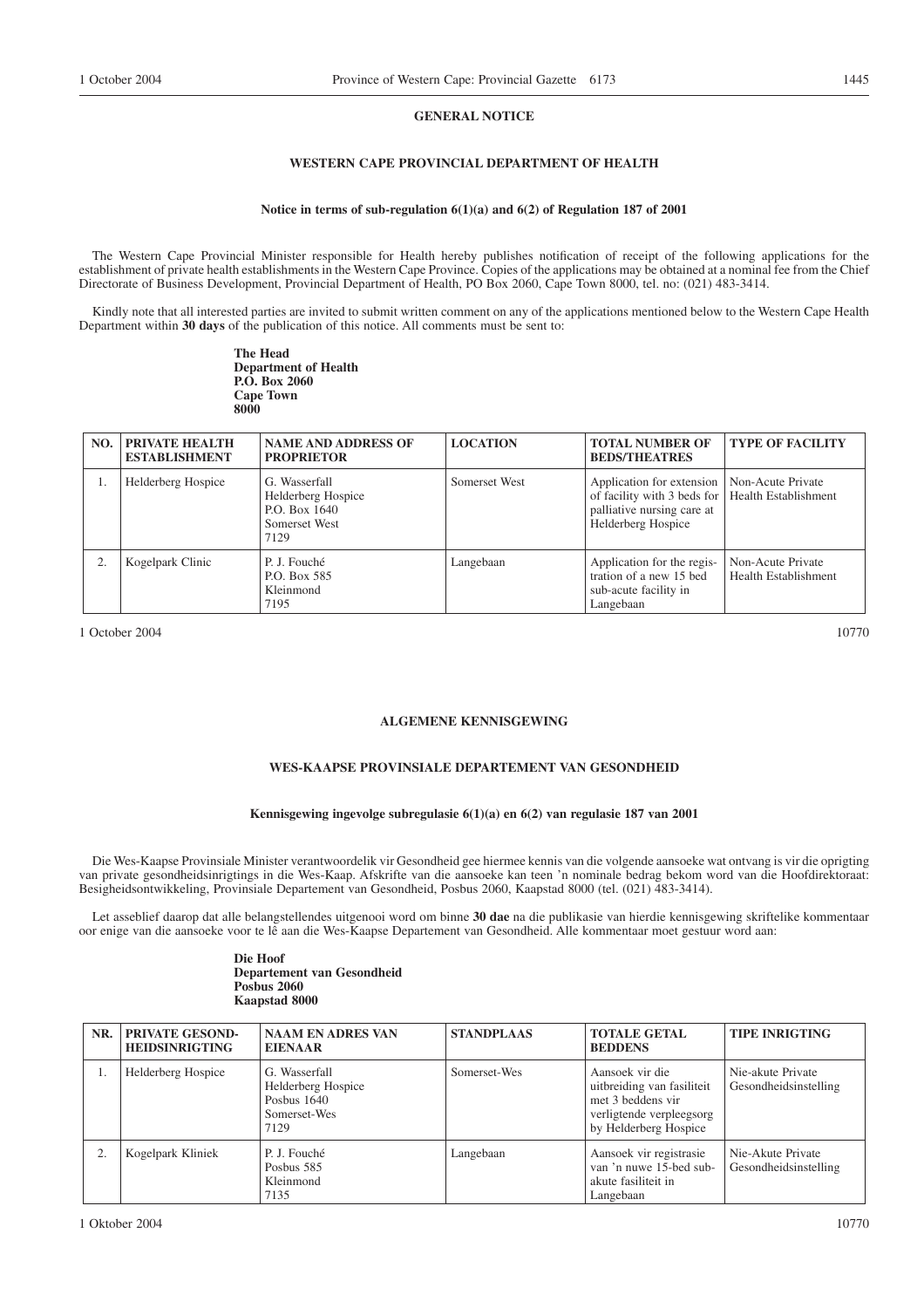# **WESTERN CAPE GAMBLING AND RACING BOARD**

# **OFFICIAL NOTICE**

#### **RECEIPT OF APPLICATIONS FOR LIMITED GAMBLING MACHINE PREMISES LICENCES**

In terms of the provisions of Section 32(2) of the Western Cape Gambling and Racing Law, 1996 (Law 4 of 1996), as amended, the Western Cape Gambling and Racing Board hereby gives notice that a second batch of applications for limited gambling machine premises licences, as listed below, have been received. A limited gambling machine premises licence will authorise the licence holder to place a maximum of five limited gambling machines in approved premises outside of casinos for play by the public.

**Objections or comments can be forwarded to the Chief Executive Officer, Western Cape Gambling and Racing Board, P.O. Box 8175, Rogge Bay 8012 or handed to the Chief Executive Officer, Western Cape Gambling and Racing Board, Seafare House, 68 Orange Street, Gardens, Cape Town or faxed to the Chief Executive Officer at one of the afore-mentioned addresses on fax number +27 (0)21 422 2603.**

#### **DETAILS OF APPLICANTS**

| 1. | Name of business:                                                                       | Jasper Hartog<br>(Sole Proprietorship)            |
|----|-----------------------------------------------------------------------------------------|---------------------------------------------------|
|    |                                                                                         | t/a Stones Pool Bar, Parow                        |
|    | At the following premises:                                                              | Shops $12-14$                                     |
|    |                                                                                         | The Don                                           |
|    |                                                                                         | cnr. Wendtland Street & Voortrekker Road          |
|    |                                                                                         | Parow                                             |
|    | Erf number:                                                                             | Erf 4436, Parow                                   |
|    | Persons having a financial interest of 5% or more in the business:                      | J. Hartog (100%)                                  |
| 2. | Name of business:                                                                       | Rayhas Investments CC                             |
|    |                                                                                         | Reg. No. CK200/058262/23                          |
|    |                                                                                         | t/a Stones Pool Bar, Table View                   |
|    | At the following premises:                                                              | <b>First Floor</b>                                |
|    |                                                                                         | <b>Blouberg Mall</b>                              |
|    |                                                                                         | cnr. Blouberg & Marine Drives                     |
|    |                                                                                         | <b>Table View</b>                                 |
|    | Erf number:                                                                             | Erf 8360, Milnerton                               |
|    | Persons having a financial interest of 5% or more in the business:                      | R.G. Hasselharm (100%)                            |
| 3. | Name of business:                                                                       | Rayhas Investments CC                             |
|    |                                                                                         | Reg. No. CK200/058262/23                          |
|    |                                                                                         | t/a Stones Pool Bar, Claremont                    |
|    | At the following premises:                                                              | 72 Main Road                                      |
|    |                                                                                         | Claremont                                         |
|    | Erf number:                                                                             | Erf 55499, Claremont                              |
|    | Persons having a financial interest of 5% or more in the business:<br>Name of business: | R.G. Hasselharm (100%)                            |
| 4. |                                                                                         | Rayhas Investments CC<br>Reg. No. CK200/058262/23 |
|    |                                                                                         | t/a Stones Pool Bar, Sea Point                    |
|    | At the following premises:                                                              | 15-17 Regent Road                                 |
|    |                                                                                         | Sea Point                                         |
|    | Erf number:                                                                             | Erf 1216, Sea Point, Cape Town                    |
|    | Persons having a financial interest of 5% or more in the business:                      | R.G. Hasselharm (100%)                            |
| 5. | Name of business:                                                                       | Brigav Holdings CC                                |
|    |                                                                                         | Reg. No. CK1998/026844/23                         |
|    |                                                                                         | t/a McGavin's Pub                                 |
|    | At the following premises:                                                              | Shop 104B                                         |
|    |                                                                                         | Alpha House                                       |
|    |                                                                                         | Main Road                                         |
|    |                                                                                         | Strand                                            |
|    | Erf number:                                                                             | Erf 9145, Strand                                  |
|    | Persons having a financial interest of 5% or more in the business:                      | <b>B.J. Roux</b> (50%)                            |
|    |                                                                                         | S.S. Roux (50%)                                   |
| 6. | Name of business:                                                                       | Rayhas Investments CC                             |
|    |                                                                                         | Reg. No. CK200/058262/23                          |
|    |                                                                                         | t/a Stones Pool Bar, Stellenbosch                 |
|    | At the following premises:                                                              | Shop 13                                           |
|    |                                                                                         | Coetzenberg Gallery                               |
|    |                                                                                         | cnr. Bird Street & Main Road                      |
|    |                                                                                         | Stellenbosch                                      |
|    | Erf number:                                                                             | Erf 4282, Stellenbosch                            |
|    | Persons having a financial interest of 5% or more in the business:                      | R.G. Hasselharm (100%)                            |
| 7. | Name of business:                                                                       | Papa Joes Tavern                                  |

(Sole Proprietorship) t/a Papa Joes Tavern

At the following premises: 1 Station Road, Blackheath Erf number: Farm 416, Portion 11, Stellenbosch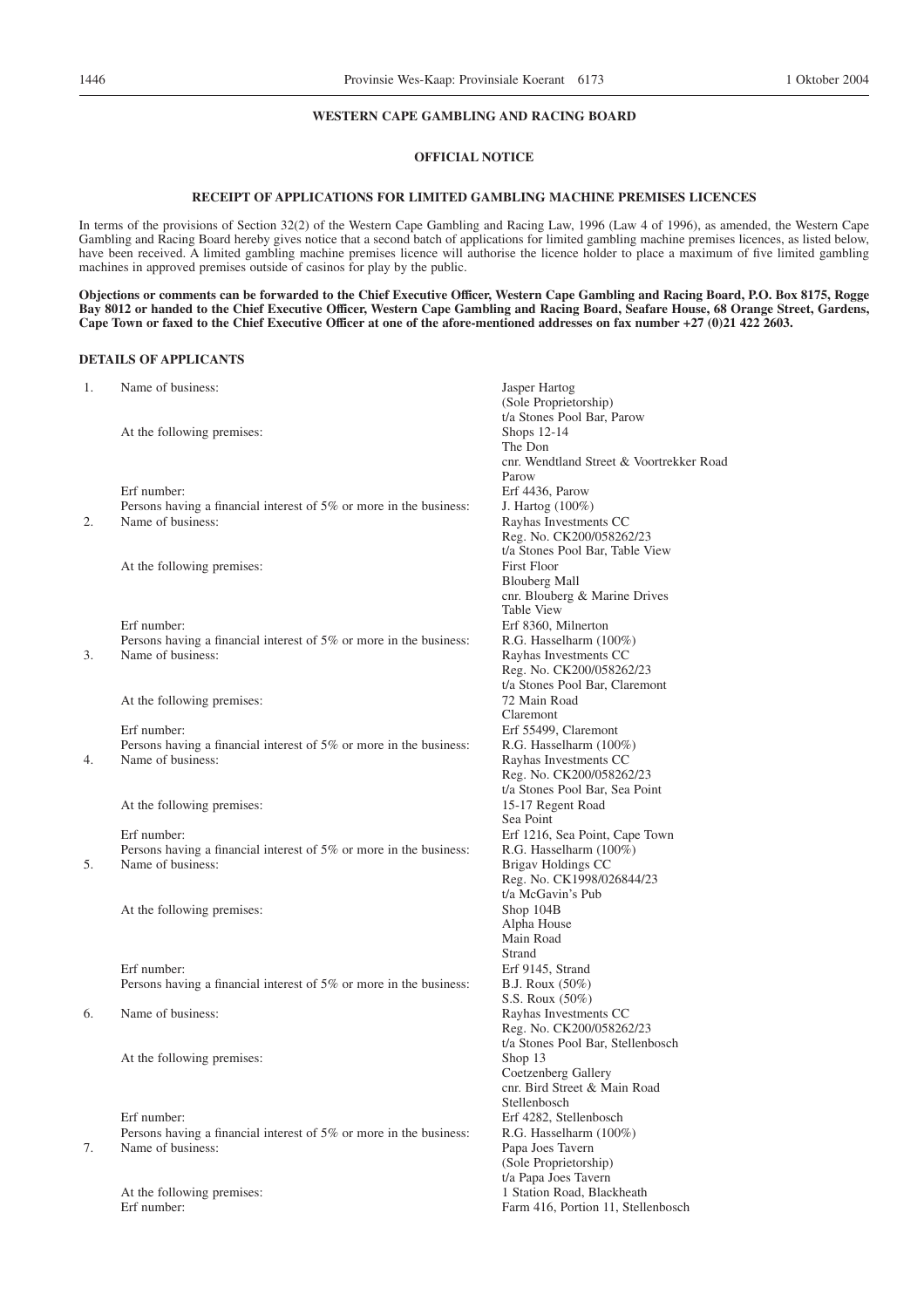| 1 October 2004 |                                                                                         | Province of Western Cape: Provincial Gazette 6173 |  |
|----------------|-----------------------------------------------------------------------------------------|---------------------------------------------------|--|
|                |                                                                                         |                                                   |  |
|                | Persons having a financial interest of 5% or more in the business:                      | J.C. Nunes $(100\%)$                              |  |
| 8.             | Name of business:                                                                       | JB's Pub and Grill                                |  |
|                |                                                                                         | (Sole Proprietorship)                             |  |
|                |                                                                                         | t/a Cheetah's                                     |  |
|                | At the following premises:                                                              | Aroma Centre                                      |  |
|                |                                                                                         | Old Paarl Road                                    |  |
|                | Erf number:                                                                             | <b>Brackenfell</b><br>Erf 4332, Brackenfell       |  |
|                |                                                                                         | P.J. Cornelissen $(100\%)$                        |  |
| 9.             | Persons having a financial interest of 5% or more in the business:<br>Name of business: | Red Rovers Liquors                                |  |
|                |                                                                                         |                                                   |  |
|                |                                                                                         | (Sole Proprietorship)<br>t/a Pa's Sports Bar      |  |
|                | At the following premises:                                                              | cnr. Owen & Fountain Roads                        |  |
|                |                                                                                         | Matroosfontein                                    |  |
|                |                                                                                         | Elsies River                                      |  |
|                | Erf number:                                                                             | Erf 19493, Goodwood                               |  |
|                | Persons having a financial interest of 5% or more in the business:                      | P.J. Coetzee $(100\%)$                            |  |
| 10.            | Name of business:                                                                       | Kohler Liquors CC                                 |  |
|                |                                                                                         | Reg. No. CK95/07287/23                            |  |
|                |                                                                                         | t/a Commercial Hotel                              |  |
|                |                                                                                         | 101 Main Road                                     |  |
|                | At the following premises:                                                              |                                                   |  |
|                | Erf number:                                                                             | Wellington<br>Erf 720, Wellington                 |  |
|                |                                                                                         |                                                   |  |
|                | Persons having a financial interest of 5% or more in the business:<br>Name of business: | T.C. Kohler (100%)<br>World Focus 199 CC          |  |
| 11.            |                                                                                         |                                                   |  |
|                |                                                                                         | Reg. No. CK2003/062206/23                         |  |
|                |                                                                                         | t/a Babushka Restaurant & Bar                     |  |
|                | At the following premises:                                                              | Shops 8 & 9                                       |  |
|                |                                                                                         | Die Fakkel<br>22 Oxford Place                     |  |
|                |                                                                                         |                                                   |  |
|                |                                                                                         | cnr. Cambridge & Oxford Streets<br>Durbanville    |  |
|                | Erf number:                                                                             | Erf 3898, Durbanville                             |  |
|                | Persons having a financial interest of 5% or more in the business:                      | L.T. Aschmann $(100\%)$                           |  |
| 12.            | Name of business:                                                                       | Danjanyan CC                                      |  |
|                |                                                                                         | Reg. No. CK95/34327/23                            |  |
|                |                                                                                         | t/a Stix Pool Bar                                 |  |
|                | At the following premises:                                                              | 185 Voortrekker Road                              |  |
|                |                                                                                         | Goodwood                                          |  |
|                | Erf number:                                                                             | Erf 34777, Goodwood                               |  |
|                | Persons having a financial interest of 5% or more in the business:                      | D.E.W. van Zyl (50%)                              |  |
|                |                                                                                         | G. van Zyl (50%)                                  |  |
| 13.            | Name of business:                                                                       | Kenilworth Karting CC                             |  |
|                |                                                                                         | Reg. No. CK2002/055668/23                         |  |
|                |                                                                                         | t/a Kenilworth Karting                            |  |
|                | At the following premises:                                                              | 10 Myhof Road                                     |  |
|                |                                                                                         | Kenilworth                                        |  |
|                | Erf number:                                                                             | Erf 53423, Cape Town                              |  |
|                | Persons having a financial interest of 5% or more in the business:                      | M.H. Gold $(50\%)$                                |  |
|                |                                                                                         | R.L. Gold (50%)                                   |  |
| 14.            | Name of business:                                                                       | Key Spirit Trading 38 CC                          |  |
|                |                                                                                         | Reg. No. CK2001/081770/23                         |  |
|                |                                                                                         | t/a Castle Rock                                   |  |
|                | At the following premises:                                                              | Shop 6                                            |  |
|                |                                                                                         | Bay Centre                                        |  |
|                |                                                                                         | Gordon's Bay                                      |  |
|                | Erf number:                                                                             | Erf 2780, Gordon's Bay                            |  |
|                | Persons having a financial interest of 5% or more in the business:                      | S.V. Aylward $(50\%)$                             |  |
|                |                                                                                         | D. Aylward $(50\%)$                               |  |
| 15.            | Name of business:                                                                       | Lesters Pub CC                                    |  |
|                |                                                                                         | Reg. No. CK2004/015952/23                         |  |
|                |                                                                                         | t/a Lesters Pub                                   |  |
|                | At the following premises:                                                              | 50-52 Lester Road                                 |  |
|                |                                                                                         | Wynberg                                           |  |
|                | Erf number:                                                                             | Erf 67676, Cape Town                              |  |
|                | Persons having a financial interest of 5% or more in the business:                      | E.J. Law $(100\%)$                                |  |
|                |                                                                                         |                                                   |  |

16. Name of business: Windjammer Tavern CC

At the following premises: 38 Michau Street

Erf number: Erf number: Erf 14123, Strand<br>Persons having a financial interest of 5% or more in the business: T. Krynauw (55%) Persons having a financial interest of  $5\%$  or more in the business:

J.C. Nunes  $(100\%)$ JB's Pub and Grill (Sole Proprietorship) t/a Cheetah's Aroma Centre Old Paarl Road Brackenfell Erf 4332, Brackenfell P.J. Cornelissen (100%) Red Rovers Liquors (Sole Proprietorship) t/a Pa's Sports Bar cnr. Owen & Fountain Roads Matroosfontein Elsies River Erf 19493, Goodwood P.J. Coetzee (100%) Kohler Liquors CC Reg. No. CK95/07287/23 t/a Commercial Hotel 101 Main Road Wellington Erf 720, Wellington T.C. Kohler (100%) World Focus 199 CC Reg. No. CK2003/062206/23 t/a Babushka Restaurant & Bar Shops 8 & 9 Die Fakkel 22 Oxford Place cnr. Cambridge & Oxford Streets Durbanville Erf 3898, Durbanville L.T. Aschmann (100%) Danjanvan CC Reg. No. CK95/34327/23 t/a Stix Pool Bar 185 Voortrekker Road Goodwood Erf 34777, Goodwood D.E.W. van Zyl $(50\%)$ G. van Zyl (50%) Kenilworth Karting CC Reg. No. CK2002/055668/23 t/a Kenilworth Karting 10 Myhof Road Kenilworth Erf 53423, Cape Town M.H. Gold  $(50\%)$ R.L. Gold (50%) Key Spirit Trading 38 CC Reg. No. CK2001/081770/23 t/a Castle Rock<br>Shop 6 Bay Centre Gordon's Bay Erf 2780, Gordon's Bay S.V. Aylward (50%) D. Aylward (50%) Lesters Pub CC Reg. No. CK2004/015952/23 t/a Lesters Pub 50-52 Lester Road Wynberg Erf 67676, Cape Town E.J. Law  $(100\%)$ Reg. No. CK1996/041413/23 t/a Windjammer Tavern Strand

Krynauw (45%)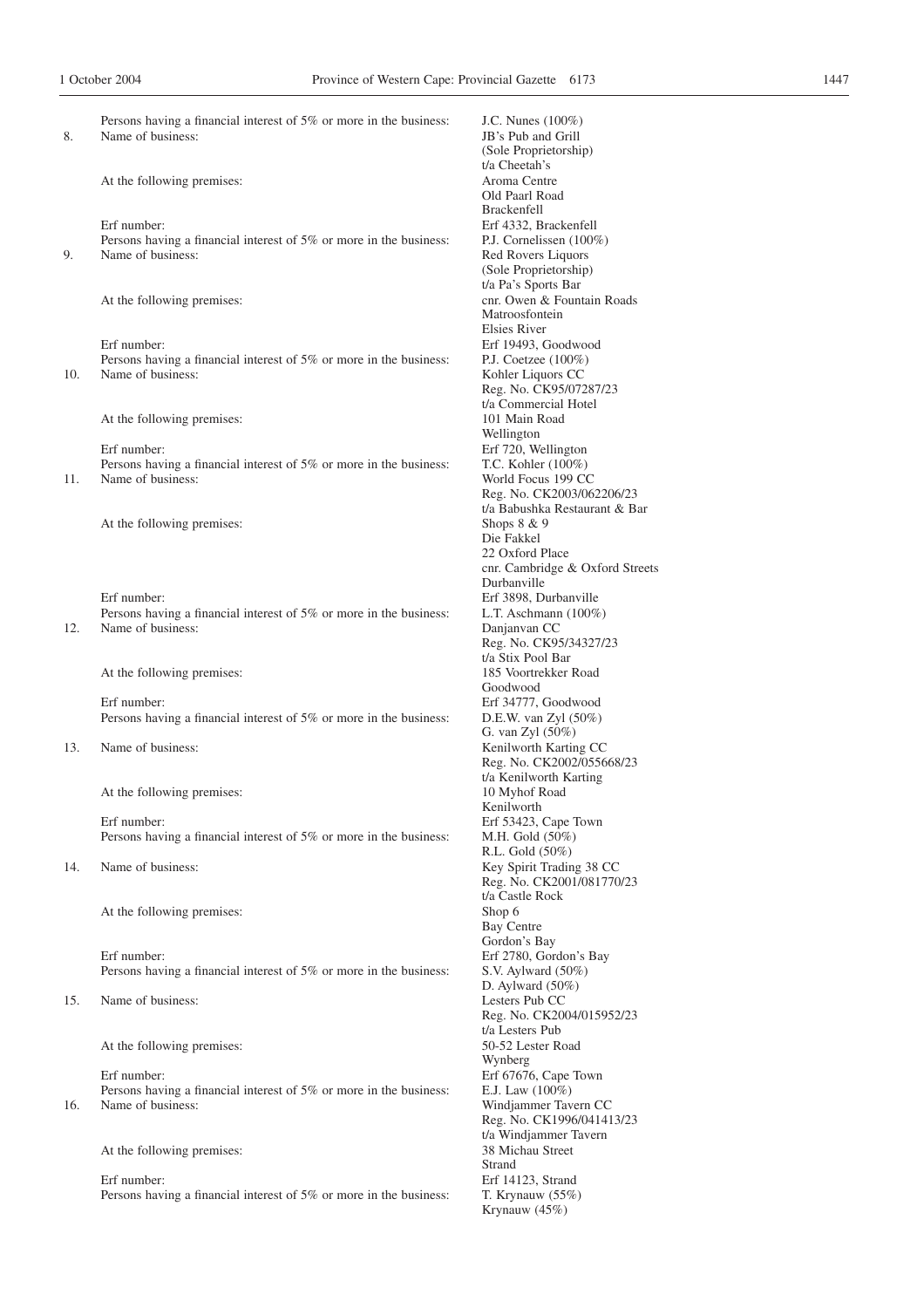| 17. | Name of business:                                                                       | CE Tavern CC                                             |
|-----|-----------------------------------------------------------------------------------------|----------------------------------------------------------|
|     |                                                                                         | Reg. No. CK1995/005139/28                                |
|     |                                                                                         | t/a Chicken Express                                      |
|     | At the following premises:                                                              | Shop 43                                                  |
|     |                                                                                         | Cape Town Station<br>Cape Town                           |
|     | Erf number:                                                                             | Erf 148638, Cape Town                                    |
|     | Persons having a financial interest of 5% or more in the business:                      | J.B. da Silva (100%)                                     |
| 18. | Name of business:                                                                       | Lucky Dragon                                             |
|     |                                                                                         | (Sole Proprietorship)                                    |
|     |                                                                                         | t/a Lucky Dragon                                         |
|     | At the following premises:                                                              | cnr. Karbonkel Road &                                    |
|     |                                                                                         | Salamander Street                                        |
|     | Erf number:                                                                             | Hout Bay<br>Erf 2885, Hout Bay                           |
|     | Persons having a financial interest of 5% or more in the business:                      | T.A. Collen $(100\%)$                                    |
| 19. | Name of business:                                                                       | Speak Easy Club                                          |
|     |                                                                                         | (Sole Proprietorship)                                    |
|     |                                                                                         | t/a Club Boulevard                                       |
|     | At the following premises:                                                              | 134A Bird Street                                         |
|     |                                                                                         | Stellenbosch                                             |
|     | Erf number:                                                                             | Erf 2084, Stellenbosch                                   |
| 20. | Persons having a financial interest of 5% or more in the business:<br>Name of business: | N.F. van Graan (100%)<br>Pub Le Jazz                     |
|     |                                                                                         | (Sole Proprietorship)                                    |
|     |                                                                                         | t/a Pub Le Jazz                                          |
|     | At the following premises:                                                              | Shop 30                                                  |
|     |                                                                                         | Westgate Mall                                            |
|     |                                                                                         | cnr. Vanguard & Morgenster Roads                         |
|     |                                                                                         | Westridge                                                |
|     | Erf number:                                                                             | Mitchells Plain                                          |
|     | Persons having a financial interest of 5% or more in the business:                      | Farm 806, Portion 11, Cape Town<br>T.C. Bosman $(100\%)$ |
| 21. | Name of business:                                                                       | Pinelands Bowling Club                                   |
|     |                                                                                         | t/a Pinelands Bowling Club                               |
|     | At the following premises:                                                              | St. Stephens Road                                        |
|     |                                                                                         | Pinelands                                                |
|     | Erf number:                                                                             | Erf 3137, Pinelands                                      |
|     | Persons having a financial interest of 5% or more in the business:                      | A.E. Tame (President)                                    |
| 22. | Name of business:                                                                       | Stop 592 Restaurant & Tavern CC                          |
|     |                                                                                         | Reg. No. CK99/44500/23<br>t/a Stop Tavern                |
|     | At the following premises:                                                              | 403 Koeberg Road                                         |
|     |                                                                                         | Rumil Centre                                             |
|     |                                                                                         | Milnerton                                                |
|     | Erf number:                                                                             | Erf 19101, Cape Town                                     |
|     | Persons having a financial interest of 5% or more in the business:                      | G.W. Johnson $(100\%)$                                   |
| 23. | Name of business:                                                                       | MC Entertainment CC                                      |
|     |                                                                                         | Reg. No. CK1997/026425/23<br>t/a The Buzz                |
|     | At the following premises:                                                              | Shops $5 & 6$                                            |
|     |                                                                                         | Woodlands Shopping Centre                                |
|     |                                                                                         | Eerste River                                             |
|     | Erf number:                                                                             | Erf 896, Eerste River                                    |
|     | Persons having a financial interest of 5% or more in the business:                      | P.J. Afrika (100%)                                       |
| 24. | Name of business:                                                                       | The Birkenhead Pub                                       |
|     |                                                                                         | (Sole Proprietorship)<br>t/a The Birkenhead Pub          |
|     | At the following premises:                                                              | 123 Main Road                                            |
|     |                                                                                         | Plumstead                                                |
|     | Erf number:                                                                             | Erf 70223, Cape Town                                     |
|     | Persons having a financial interest of 5% or more in the business:                      | M. Dawson $(100\%)$                                      |
| 25. | Name of business:                                                                       | Oostenberg Lodge (Pty) Ltd                               |
|     |                                                                                         | Reg. No. 1998/13701/07                                   |
|     |                                                                                         | t/a Oostenberg Lodge                                     |
|     | At the following premises:                                                              | 8 Nooiensfontein Road<br>Kuils River                     |
|     | Erf number:                                                                             | Erf 4050, Kuils River                                    |
|     | Persons having a financial interest of 5% or more in the business:                      | R.S. Cowley (50%)                                        |
|     |                                                                                         | C. van Dyk $(50\%)$                                      |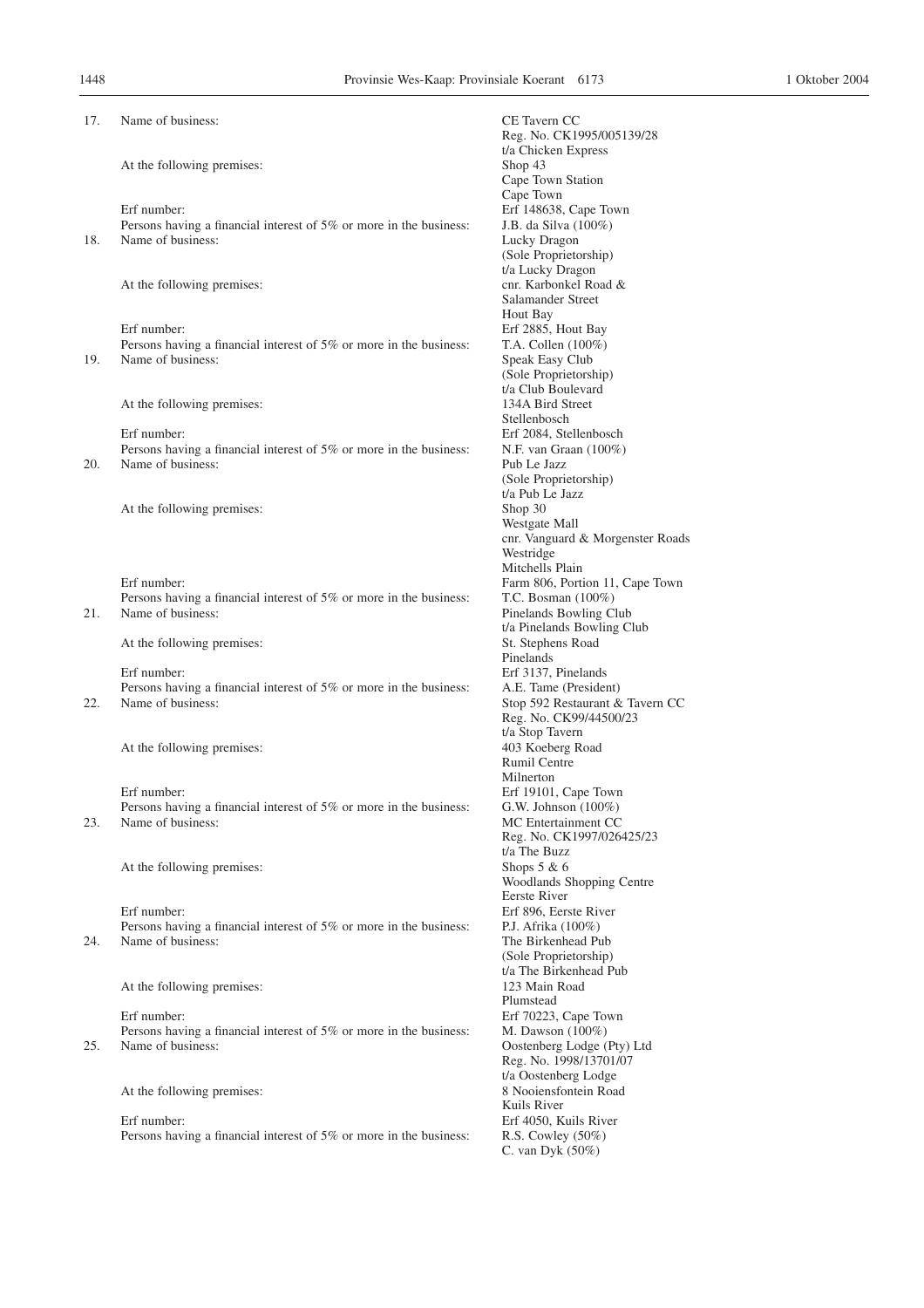| 26. | Name of business:                                                                       | TW Sports CC<br>Reg. No. CK2001/032946/23     |
|-----|-----------------------------------------------------------------------------------------|-----------------------------------------------|
|     | At the following premises:                                                              | t/a Smugglers Sports Pub<br>6 Gardiner Street |
|     |                                                                                         | Parow                                         |
|     | Erf number:<br>Persons having a financial interest of 5% or more in the business:       | Erf 7529, Parow                               |
|     |                                                                                         | W. Wilson $(50\%)$<br>W. Tallie $(50\%)$      |
| 27. | Name of business:                                                                       | Lormarc Pizza Pub CC                          |
|     |                                                                                         | Reg. No. CK1996/020039/23                     |
|     |                                                                                         | t/a Pizza Pub                                 |
|     | At the following premises:                                                              | Shop 5                                        |
|     |                                                                                         | <b>Brighton Centre</b>                        |
|     |                                                                                         | <b>Brighton Road</b>                          |
|     |                                                                                         | Kraaifontein                                  |
|     | Erf number:                                                                             | Remainder Erf 151, Kraaifontein               |
|     | Persons having a financial interest of 5% or more in the business:                      | N.V.N. Correia (100%)                         |
| 28. | Name of business:                                                                       | Edgewise Investments CC                       |
|     |                                                                                         | Reg. No. 2001/034215/23                       |
|     |                                                                                         | t/a Sports Post                               |
|     | At the following premises:                                                              | Shop 11                                       |
|     |                                                                                         | Village Centre<br>Vryburger Avenue            |
|     |                                                                                         | Bothasig                                      |
|     | Erf number:                                                                             | Erf 7325, Cape Town, Milnerton                |
|     | Persons having a financial interest of 5% or more in the business:                      | G. Wiseman $(50\%)$                           |
|     |                                                                                         | L. Edge $(50\%)$                              |
| 29. | Name of business:                                                                       | Chimneypot 1029 CC                            |
|     |                                                                                         | Reg. No. 1996/062267/23                       |
|     |                                                                                         | t/a Station Café                              |
|     | At the following premises:                                                              | 37 Victoria Road                              |
|     |                                                                                         | Mowbray                                       |
|     | Erf number:                                                                             | Erf 28775, Cape Town at Mowbray               |
|     | Persons having a financial interest of 5% or more in the business:                      | J.E. Freitas (100%)                           |
| 30. | Name of business:                                                                       | Louma Tradings CC                             |
|     |                                                                                         | Reg. No. CK2001/084883/23<br>t/a Café D'Ville |
|     | At the following premises:                                                              | 3C Porterfield Road                           |
|     |                                                                                         | <b>Table View</b>                             |
|     |                                                                                         | Erf number: Erf 4558, Cape Town, Milnerton    |
|     | Persons having a financial interest of 5% or more in the business:                      | A.A. Louw $(100\%)$                           |
| 31. | Name of business:                                                                       | Romoca (Pty) Ltd                              |
|     |                                                                                         | Reg. No. 1963/004787/7                        |
|     |                                                                                         | t/a Vasco Drop Inn                            |
|     | At the following premises:                                                              | 225 Voortrekker Road                          |
|     |                                                                                         | Vasco                                         |
|     | Erf number:                                                                             | Erf 7281, situated in Cape Division           |
|     | Persons having a financial interest of 5% or more in the business:                      | A.C. Miller $(63%)$                           |
| 32. | Name of business:                                                                       | M.M. Will Trust $(37%)$<br>Tavern & Ale       |
|     |                                                                                         | (Sole Proprietorship)                         |
|     |                                                                                         | t/a Tavern & Ale                              |
|     | At the following premises:                                                              | 2 Severn Road                                 |
|     |                                                                                         | Diep River                                    |
|     | Erf number:                                                                             | Erf 78806, Cape Town, Diep River              |
|     | Persons having a financial interest of 5% or more in the business:                      | G.J. Foster (100%)                            |
| 33. | Name of business:                                                                       | Clive's Tavern                                |
|     |                                                                                         | (Sole Proprietorship)                         |
|     |                                                                                         | t/a Clive's Tavern                            |
|     | At the following premises:                                                              | 14 Hussar Street                              |
|     |                                                                                         | Cape Town                                     |
|     | Erf number:                                                                             | Erf 19364, Milnerton                          |
|     | Persons having a financial interest of 5% or more in the business:<br>Name of business: | C. Heyns (100%)<br>Melkbos Restaurant CC      |
| 34. |                                                                                         | Reg. No. CK90/10241/23                        |
|     |                                                                                         | t/a The Seafood Lapa                          |
|     | At the following premises:                                                              | cnr. Sixth Avenue & Beach Road                |
|     |                                                                                         | Melkbosstrand                                 |
|     | Erf number:                                                                             | Erven 166 & 167, Melkboschstrand              |
|     | Persons having a financial interest of 5% or more in the business:                      | E. Liebenberg $(100\%)$                       |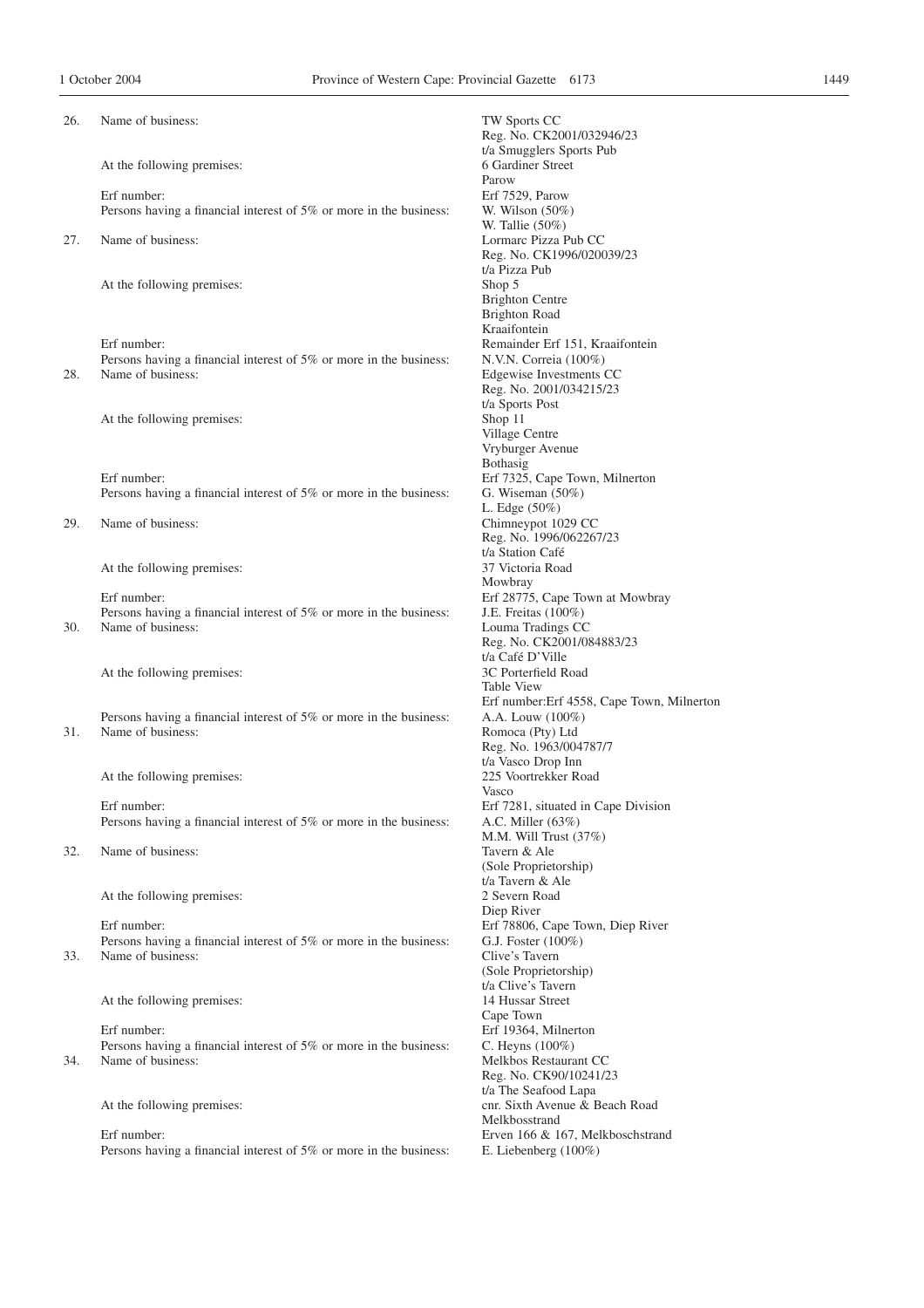| 35. | Name of business:                                                                                      | Ellie Geva Enterprises CC<br>Reg. No. CK97/03593/23                                                        |
|-----|--------------------------------------------------------------------------------------------------------|------------------------------------------------------------------------------------------------------------|
|     | At the following premises:                                                                             | t/a Purple Turtle<br>cnr. Long & Shortmarket Streets<br>Cape Town                                          |
|     | Erf number:<br>Persons having a financial interest of 5% or more in the business:                      | Erf 2355, Cape Town<br>E. Geva (100%)                                                                      |
| 36. | Name of business:                                                                                      | Whetu Trading 107 CC<br>Reg. No. 2002/027217/23<br>t/a Lord Montague Pub & Restaurant                      |
|     | At the following premises:                                                                             | Shop 3A<br>John Montague Centre<br>Montague Gardens                                                        |
|     | Erf number:<br>Persons having a financial interest of 5% or more in the business:                      | Erf 10, Montague Gardens<br>J. Barnard (100%)                                                              |
| 37. | Name of business:                                                                                      | Sports Tavern<br>(Sole Proprietorship)<br>t/a Sports Tavern                                                |
|     | At the following premises:                                                                             | 197A Voortrekker Road<br>Parow                                                                             |
| 38. | Erf number:<br>Persons having a financial interest of 5% or more in the business:<br>Name of business: | Remainder Erf 7355, Parow<br>W.M. Christian $(100\%)$<br>Grassy Park Hotel (Pty) Ltd                       |
|     | At the following premises:                                                                             | t/a Grassy Park Hotel<br>Victoria Road<br><b>Grassy Park</b>                                               |
|     | Erf number:<br>Persons having a financial interest of 5% or more in the business:                      | Erf 317, Grassy Park<br>E. Osman $(33,3%)$<br>R. Rich (33,3%)                                              |
| 39. | Name of business:                                                                                      | B. Frans (33,3%)<br>Coral Reef Steak Kraal CC<br>Reg. No. 1995/007186/23                                   |
|     | At the following premises:                                                                             | t/a Black Bull Bar & Restaurant<br>Techno Avenue<br>Techno Park                                            |
|     | Erf number:<br>Persons having a financial interest of 5% or more in the business:                      | Stellenbosch<br>Erf 9209, Stellenbosch<br>L.L. Benade $(50\%)$                                             |
| 40. | Name of business:                                                                                      | J. Benade $(50\%)$<br>Lucky Lady Trading CC<br>Reg. No. 96/606760/23                                       |
|     | At the following premises:                                                                             | t/a Barts Tavern<br>Shop 7<br>Beach Road                                                                   |
| 41. | Erf number:<br>Persons having a financial interest of 5% or more in the business:<br>Name of business: | Strand<br>Erf 729, Strand<br>B.A. Bailey (100%)<br>Chesray's Sports Bar                                    |
|     | At the following premises:                                                                             | t/a Chesray's Sports Bar<br>Shop 1A<br>579 Voortrekker Road                                                |
| 42. | Erf number:<br>Persons having a financial interest of 5% or more in the business:<br>Name of business: | Kensington<br>Erf 22760, Cape Town<br>R.H. Abrahams (100%)<br>Oriental Restaurant<br>(Sole Proprietorship) |
|     | At the following premises:                                                                             | t/a Oriental Restaurant<br>62 Sir Lowry Road                                                               |
| 43. | Erf number:<br>Persons having a financial interest of 5% or more in the business:<br>Name of business: | Cape Town<br>Erf 115714, Cape Town<br>C.V. Nair (100%)<br>Robby's City Hall (Pty) Ltd                      |
|     | At the following premises:                                                                             | Reg. No. 88/04317/07<br>t/a City Hall Pub<br>50 Darling Street<br>Cape Town                                |
|     | Erf number:<br>Persons having a financial interest of 5% or more in the business:                      | Remainder Erf 4914, Cape Town<br>C. Ribeiro (100%)                                                         |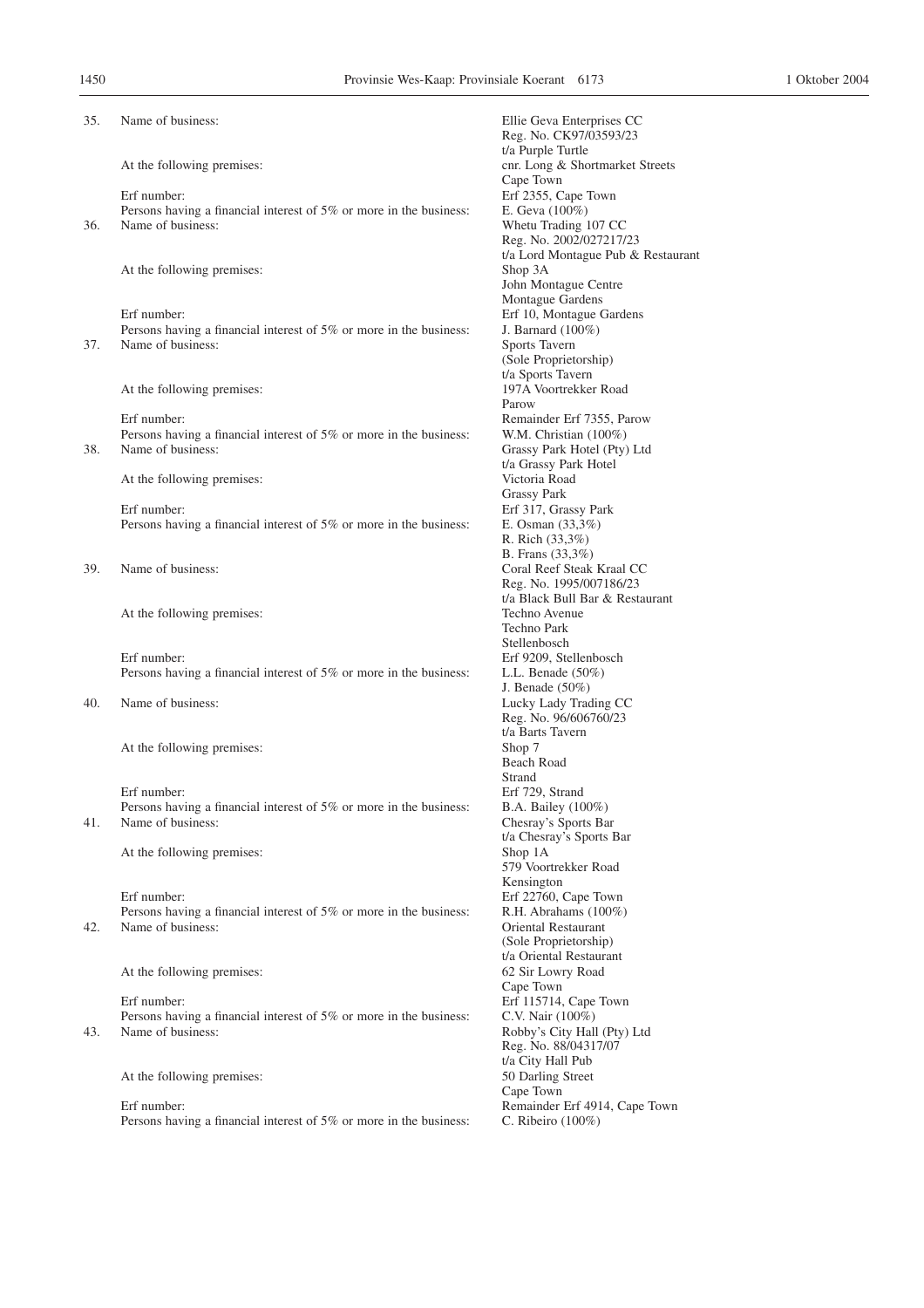| 44. | Name of business:                                                                       | Rylands Oriental Restaurant<br>(Sole Proprietorship)                                |
|-----|-----------------------------------------------------------------------------------------|-------------------------------------------------------------------------------------|
|     | At the following premises:                                                              | t/a Rylands Oriental Restaurant<br>cnr. Simon & Davids Streets<br>Athlone Industria |
|     | Erf number:                                                                             | Erf 127009, Cape Town                                                               |
|     | Persons having a financial interest of 5% or more in the business:                      | K.V. Nair (100%)                                                                    |
| 45. | Name of business:                                                                       | Western Province Cricket Club                                                       |
|     |                                                                                         | t/a Western Province Cricket Club                                                   |
|     | At the following premises:                                                              | 53 Avenue de Mist                                                                   |
|     |                                                                                         | Rondebosch                                                                          |
|     |                                                                                         | Claremont                                                                           |
|     | Erf number:                                                                             | Erf 50402, Newlands                                                                 |
|     | Persons having a financial interest of 5% or more in the business:                      | G. Todd (Chairman)                                                                  |
| 46. | Name of business:                                                                       | <b>Shooters Trust</b>                                                               |
|     |                                                                                         |                                                                                     |
|     |                                                                                         | Reg. No. IT427/2002                                                                 |
|     |                                                                                         | t/a Shooters Entertainment<br><b>First Floor</b>                                    |
|     | At the following premises:                                                              |                                                                                     |
|     |                                                                                         | Zelgro Place                                                                        |
|     |                                                                                         | 7 Main Road                                                                         |
|     |                                                                                         | Strand                                                                              |
|     | Erf number:                                                                             | Erf 5194, Strand                                                                    |
|     | Persons having a financial interest of 5% or more in the business:                      | M.G. Visser $(50\%)$                                                                |
|     |                                                                                         | J.J. Visser (50%)                                                                   |
| 47. | Name of business:                                                                       | Tradefirst 2083 CC                                                                  |
|     |                                                                                         | Reg. No. CK97/36938/23                                                              |
|     |                                                                                         | t/a Hobnobs<br>3 Wessels Road                                                       |
|     | At the following premises:                                                              | Kenilworth                                                                          |
|     |                                                                                         |                                                                                     |
|     | Erf number:                                                                             | Erf 64640, Cape Town                                                                |
| 48. | Persons having a financial interest of 5% or more in the business:<br>Name of business: | P.J. Dobson (100%)                                                                  |
|     |                                                                                         | Marcel and Zonnique Sports Pub &<br>Restaurant CC                                   |
|     |                                                                                         | Reg. No. CK97/20092/23                                                              |
|     |                                                                                         | t/a Greenfields Pub                                                                 |
|     | At the following premises:                                                              | 7 Runway Centre                                                                     |
|     |                                                                                         | Kruis Street                                                                        |
|     |                                                                                         | <b>Brackenfell</b>                                                                  |
|     | Erf number:                                                                             | Erf 11159, Brackenfell                                                              |
|     | Persons having a financial interest of 5% or more in the business:                      | L. Myburgh $(50\%)$                                                                 |
|     |                                                                                         | E. Compion $(50\%)$                                                                 |
| 49. | Name of business:                                                                       | Goodwood Bowling Club                                                               |
|     |                                                                                         | t/a Goodwood Bowling Club                                                           |
|     | At the following premises:                                                              | cnr. Alice & Milton Roads                                                           |
|     |                                                                                         | Goodwood                                                                            |
|     | Erf number:                                                                             | Erf 4977, situated in Cape Town Division                                            |
|     |                                                                                         |                                                                                     |
|     | Persons having a financial interest of 5% or more in the business:<br>Name of business: | M. Metcalfe (Chairman)                                                              |
| 50. |                                                                                         | Action Cricket Cape CC<br>Reg. No. CK95/07468/23                                    |
|     |                                                                                         | t/a Action Cricket Brackenfell                                                      |
|     | At the following premises:                                                              | Shop 48                                                                             |
|     |                                                                                         | <b>Brackenfell Shopping Centre</b>                                                  |
|     |                                                                                         | Old Paarl Road                                                                      |
|     |                                                                                         | <b>Brackenfell</b>                                                                  |
|     | Erf number:                                                                             | Erf 4029, Brackenfell                                                               |
|     |                                                                                         |                                                                                     |
|     | Persons having a financial interest of 5% or more in the business:                      | R.A. Baguley (50%)<br>C.L. Baguley (50%)                                            |
|     |                                                                                         |                                                                                     |
|     |                                                                                         |                                                                                     |

#### **WRITTEN COMMENTS AND OBJECTIONS**

Residents of this province who wish to lodge complaints or comment on the applications may do so in writing. In the case of written objections to an application, the grounds on which such objections are founded, must be furnished. Where comment in respect of an application is furnished, full particulars and facts to substantiate such comment must be provided. The name, address and telephone number of the person submitting the objection or offering the comment must also be provided. Comments or objections must reach the Board by no later than 16:00 on Friday 22 October 2004.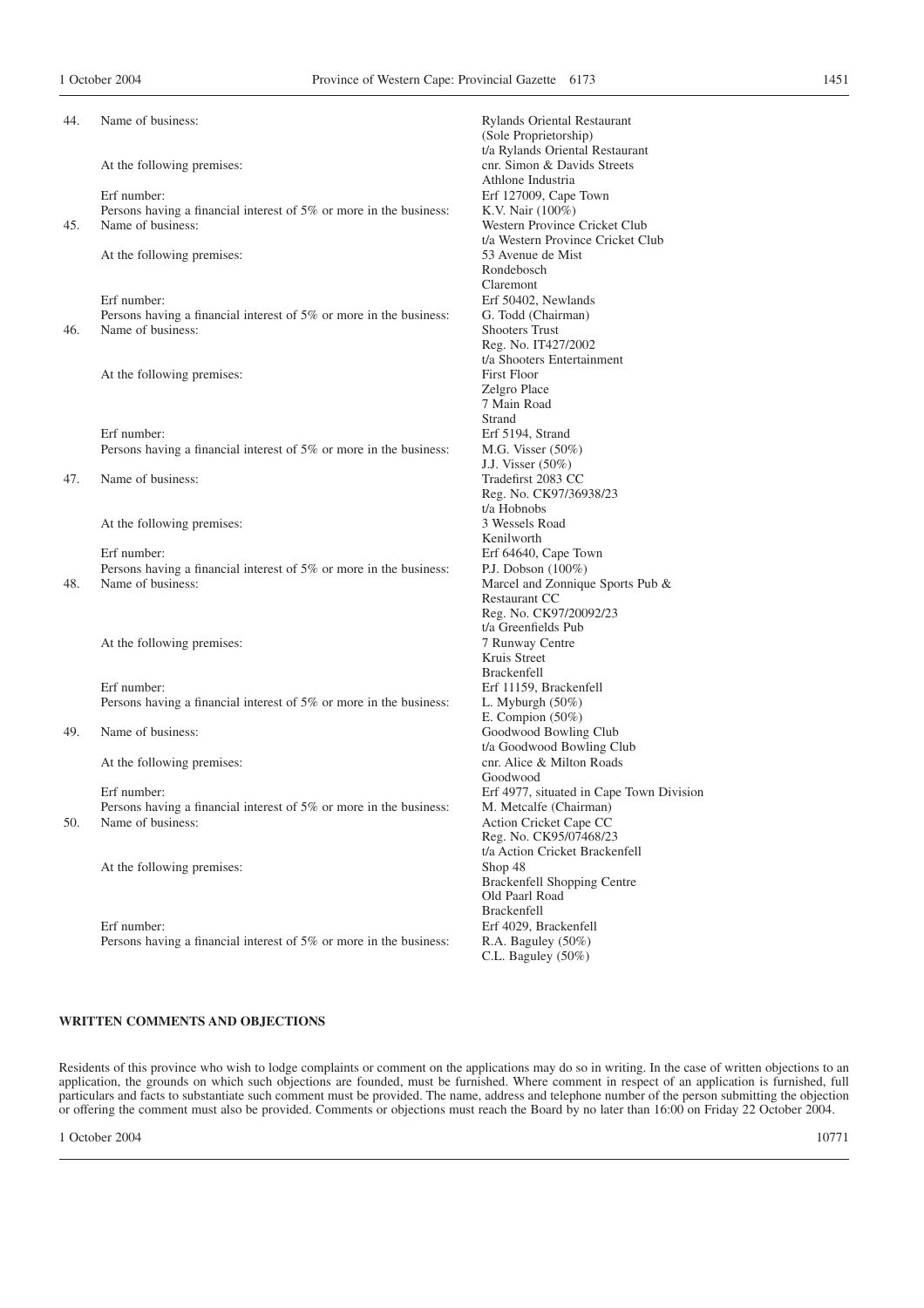#### **WES-KAAPSE RAAD OP DOBBELARY EN WEDRENNE**

# **AMPTELIKE KENNISGEWING**

#### **ONTVANGS VAN AANSOEKE OM BEPERKTE DOBBELMASJIEN-PERSEELLISENSIES**

Kragtens die bepalings van artikel 32(2) van die Wes-Kaapse Wet op Dobbelary en Wedrenne, 1996 (Wet 4 van 1996), soos gewysig, gee die Wes-Kaapse Raad op Dobbelary en Wedrenne hiermee kennis dat 'n tweede stel aansoeke om beperkte dobbelmasjien-perseellisensies, soos onder aangedui, ontvang is. 'n Beperkte dobbelmasjien-perseellisensie sal die lisensiehouer magtig om 'n maksimum van vyf beperkte dobbelmasjiene in goedgekeurde persele buite die casino's te plaas om deur die publiek gespeel te word.

**Besware of kommentaar moet gestuur word aan die Hoof- Uitvoerende Beampte, Wes-Kaapse Raad op Dobbelary en Wedrenne, Posbus 8175, Roggebaai 8012, of ingehandig word by die Hoof- Uitvoerende Beampte, Wes-Kaapse Raad op Dobbelary en Wedrenne, Seafare Huis, Oranjestraat 68, Tuine, Kaapstad 8001 of gefaks word aan die Hoof- Uitvoerende Beampte by een van die voorafgenoemde adresse by faksnommer +27 (0)21 422 2603.**

#### **BESONDERHEDE VAN AANSOEKERS**

| 1. | Naam van besigheid:                                                   | Jasper Hartog                                   |
|----|-----------------------------------------------------------------------|-------------------------------------------------|
|    |                                                                       | (Alleeneienaarskap)                             |
|    |                                                                       | h/a Stones Pool Bar, Parow                      |
|    | By die volgende perseel:                                              | Winkel 12-14                                    |
|    |                                                                       | The Don                                         |
|    |                                                                       | h/v Wendtlandstraat & Voortrekkerweg            |
|    |                                                                       | Parow                                           |
|    | Erfnommer:                                                            | Erf 4436, Parow                                 |
|    | Persone wat 'n finansiële belang van 5% of meer in die besigheid het: | J. Hartog (100%)                                |
| 2. | Naam van besigheid:                                                   | Rayhas Investments BK                           |
|    |                                                                       | Reg. Nr. CK200/058262/23                        |
|    |                                                                       | h/a Stones Pool Bar, Table View                 |
|    | By die volgende perseel:                                              | Eerste Verdieping                               |
|    |                                                                       | <b>Blouberg Mall</b>                            |
|    |                                                                       | h/v Blouberg- & Marinerylaan                    |
|    |                                                                       | <b>Table View</b>                               |
|    | Erfnommer:                                                            | Erf 8360, Milnerton                             |
|    | Persone wat 'n finansiële belang van 5% of meer in die besigheid het: | R.G. Hasselharm (100%)                          |
| 3. | Naam van besigheid:                                                   | Rayhas Investments BK                           |
|    |                                                                       | Reg. Nr. CK200/058262/23                        |
|    |                                                                       | h/a Stones Pool Bar, Claremont                  |
|    | By die volgende perseel:                                              | Hoofweg 72                                      |
|    |                                                                       | Claremont                                       |
|    | Erfnommer:                                                            | Erf 55499, Claremont                            |
|    |                                                                       |                                                 |
| 4. | Persone wat 'n finansiële belang van 5% of meer in die besigheid het: | R.G. Hasselharm (100%)<br>Rayhas Investments BK |
|    | Naam van besigheid:                                                   | Reg. Nr. CK200/058262/23                        |
|    |                                                                       | h/a Stones Pool Bar, Seepunt                    |
|    |                                                                       | Regentweg 15-17                                 |
|    | By die volgende perseel:                                              | Seepunt                                         |
|    | Erfnommer:                                                            |                                                 |
|    |                                                                       | Erf 1216, Seepunt, Kaapstad                     |
|    | Persone wat 'n finansiële belang van 5% of meer in die besigheid het: | R.G. Hasselharm (100%)                          |
| 5. | Naam van besigheid:                                                   | Brigav Holdings BK                              |
|    |                                                                       | Reg. Nr. CK1998/026844/23                       |
|    |                                                                       | h/a McGavin's Pub                               |
|    | By die volgende perseel:                                              | Winkel 104B                                     |
|    |                                                                       | Alpha Huis                                      |
|    |                                                                       | Hoofweg                                         |
|    |                                                                       | Strand                                          |
|    | Erfnommer:                                                            | Erf 9145, Strand                                |
|    | Persone wat 'n finansiële belang van 5% of meer in die besigheid het: | B.J. Roux (50%)                                 |
|    |                                                                       | S.S. Roux (50%)                                 |
| 6. | Naam van besigheid:                                                   | Rayhas Investments BK                           |
|    |                                                                       | Reg. Nr. CK200/058262/23                        |
|    |                                                                       | h/a Stones Pool Bar, Stellenbosch               |
|    | By die volgende perseel:                                              | Winkel 13                                       |
|    |                                                                       | Coetzenberg Gallery                             |
|    |                                                                       | h/v Birdstraat & Hoofweg                        |
|    |                                                                       | Stellenbosch                                    |
|    | Erfnommer:                                                            | Erf 4282, Stellenbosch                          |
|    | Persone wat 'n finansiële belang van 5% of meer in die besigheid het: | R.G. Hasselharm (100%)                          |
| 7. | Naam van besigheid:                                                   | Papa Joes Tavern                                |
|    |                                                                       | (Alleeneienaarskap)                             |
|    |                                                                       | h/a Papa Joes Tavern                            |
|    | By die volgende perseel:                                              | Stationweg 1, Blackheath                        |
|    |                                                                       | Erfnommer: Plaas 416, Gedeelte 11,              |
|    |                                                                       | Stellenbosch                                    |
|    | Persone wat 'n finansiële belang van 5% of meer in die besigheid het: | J.C. Nunes (100%)                               |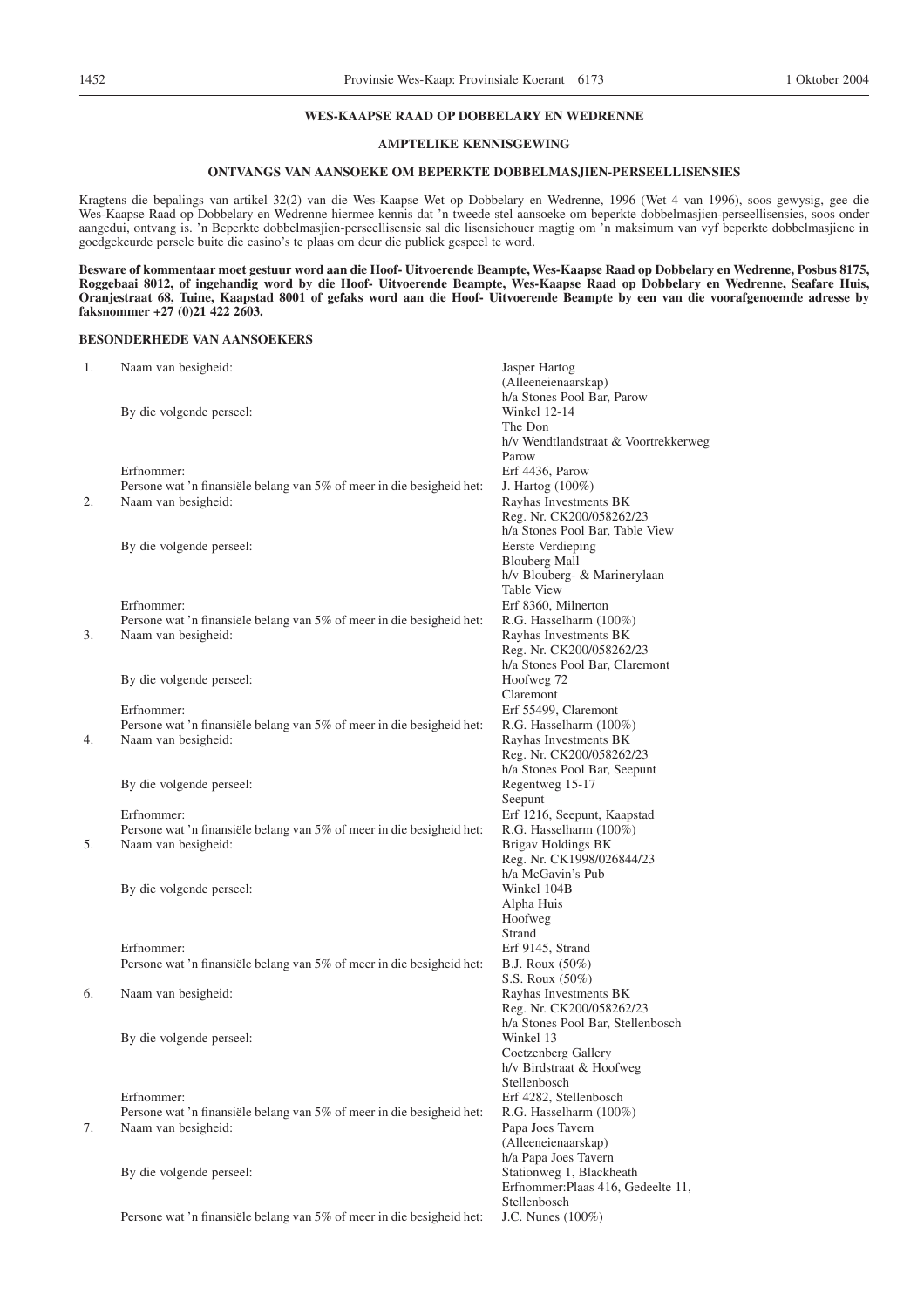Krynauw (45%)

| 8.  | Naam van besigheid:                                                                          | JB's Pub and Grill                                    |
|-----|----------------------------------------------------------------------------------------------|-------------------------------------------------------|
|     |                                                                                              | (Alleeneienaarskap)<br>h/a Cheetah's                  |
|     | By die volgende perseel:                                                                     | Aroma Sentrum                                         |
|     |                                                                                              | Ou Paarlweg                                           |
|     | Erfnommer:                                                                                   | Brackenfell<br>Erf 4332, Brackenfell                  |
|     | Persone wat 'n finansiële belang van 5% of meer in die besigheid het:                        | P.J. Cornelissen (100%)                               |
| 9.  | Naam van besigheid:                                                                          | Red Rovers Liquors                                    |
|     |                                                                                              | (Alleeneienaarskap)                                   |
|     | By die volgende perseel:                                                                     | h/a Pa's Sports Bar<br>h/v Owen- & Fountainweg        |
|     |                                                                                              | Matroosfontein                                        |
|     |                                                                                              | Elsiesrivier                                          |
|     | Erfnommer:<br>Persone wat 'n finansiële belang van 5% of meer in die besigheid het:          | Erf 19493, Goodwood<br>P.J. Coetzee $(100\%)$         |
| 10. | Naam van besigheid:                                                                          | Kohler Liquors BK                                     |
|     |                                                                                              | Reg. Nr. CK95/07287/23                                |
|     | By die volgende perseel:                                                                     | h/a Commercial Hotel<br>Hoofweg 101                   |
|     |                                                                                              | Wellington                                            |
|     | Erfnommer:                                                                                   | Erf 720, Wellington                                   |
| 11. | Persone wat 'n finansiële belang van 5% of meer in die besigheid het:<br>Naam van besigheid: | T.C. Kohler (100%)<br>World Focus 199 BK              |
|     |                                                                                              | Reg. Nr. CK2003/062206/23                             |
|     |                                                                                              | h/a Babushka Restaurant & Bar                         |
|     | By die volgende perseel:                                                                     | Winkel 8 & 9<br>Die Fakkel                            |
|     |                                                                                              | Oxford Place 22                                       |
|     |                                                                                              | h/v Cambridge- & Oxfordstraat                         |
|     | Erfnommer:                                                                                   | Durbanville<br>Erf 3898, Durbanville                  |
|     | Persone wat 'n finansiële belang van 5% of meer in die besigheid het:                        | L.T. Aschmann $(100\%)$                               |
| 12. | Naam van besigheid:                                                                          | Danjanvan BK                                          |
|     |                                                                                              | Reg. Nr. CK95/34327/23<br>h/a Stix Pool Bar           |
|     | By die volgende perseel:                                                                     | Voortrekkerweg 185                                    |
|     | Erfnommer:                                                                                   | Goodwood<br>Erf 34777, Goodwood                       |
|     | Persone wat 'n finansiële belang van 5% of meer in die besigheid het:                        | D.E.W. van Zyl $(50\%)$                               |
|     |                                                                                              | G. van Zyl (50%)                                      |
| 13. | Naam van besigheid:                                                                          | Kenilworth Karting BK<br>Reg. Nr. CK2002/055668/23    |
|     |                                                                                              | h/a Kenilworth Karting                                |
|     | By die volgende perseel:                                                                     | Myhofweg 10                                           |
|     | Erfnommer:                                                                                   | Kenilworth<br>Erf 53423, Kaapstad                     |
|     | Persone wat 'n finansiële belang van 5% of meer in die besigheid het:                        | M.H. Gold (50%)                                       |
|     |                                                                                              | R.L. Gold (50%)                                       |
| 14. | Naam van besigheid:                                                                          | Key Spirit Trading 38 BK<br>Reg. Nr. CK2001/081770/23 |
|     |                                                                                              | h/a Castle Rock                                       |
|     | By die volgende perseel:                                                                     | Winkel 6                                              |
|     |                                                                                              | Bay Sentrum<br>Gordonsbaai                            |
|     | Erfnommer:                                                                                   | Erf 2780, Gordonsbaai                                 |
|     | Persone wat 'n finansiële belang van 5% of meer in die besigheid het:                        | S.V. Aylward $(50\%)$                                 |
| 15. | Naam van besigheid:                                                                          | D. Aylward $(50\%)$<br>Lesters Pub BK                 |
|     |                                                                                              | Reg. Nr. CK2004/015952/23                             |
|     |                                                                                              | h/a Lesters Pub                                       |
|     | By die volgende perseel:                                                                     | Lesterweg 50-52<br>Wynberg                            |
|     | Erfnommer:                                                                                   | Erf 67676, Kaapstad                                   |
|     | Persone wat 'n finansiële belang van 5% of meer in die besigheid het:                        | E.J. Law $(100\%)$                                    |
| 16. | Naam van besigheid:                                                                          | Windjammer Tavern BK<br>Reg. Nr. CK1996/041413/23     |
|     |                                                                                              | h/a Windjammer Tavern                                 |
|     | By die volgende perseel:                                                                     | Michaustraat 38                                       |
|     | Erfnommer:                                                                                   | Strand<br>Erf 14123, Strand                           |
|     | Persone wat 'n finansiële belang van 5% of meer in die besigheid het:                        | T. Krynauw $(55\%)$                                   |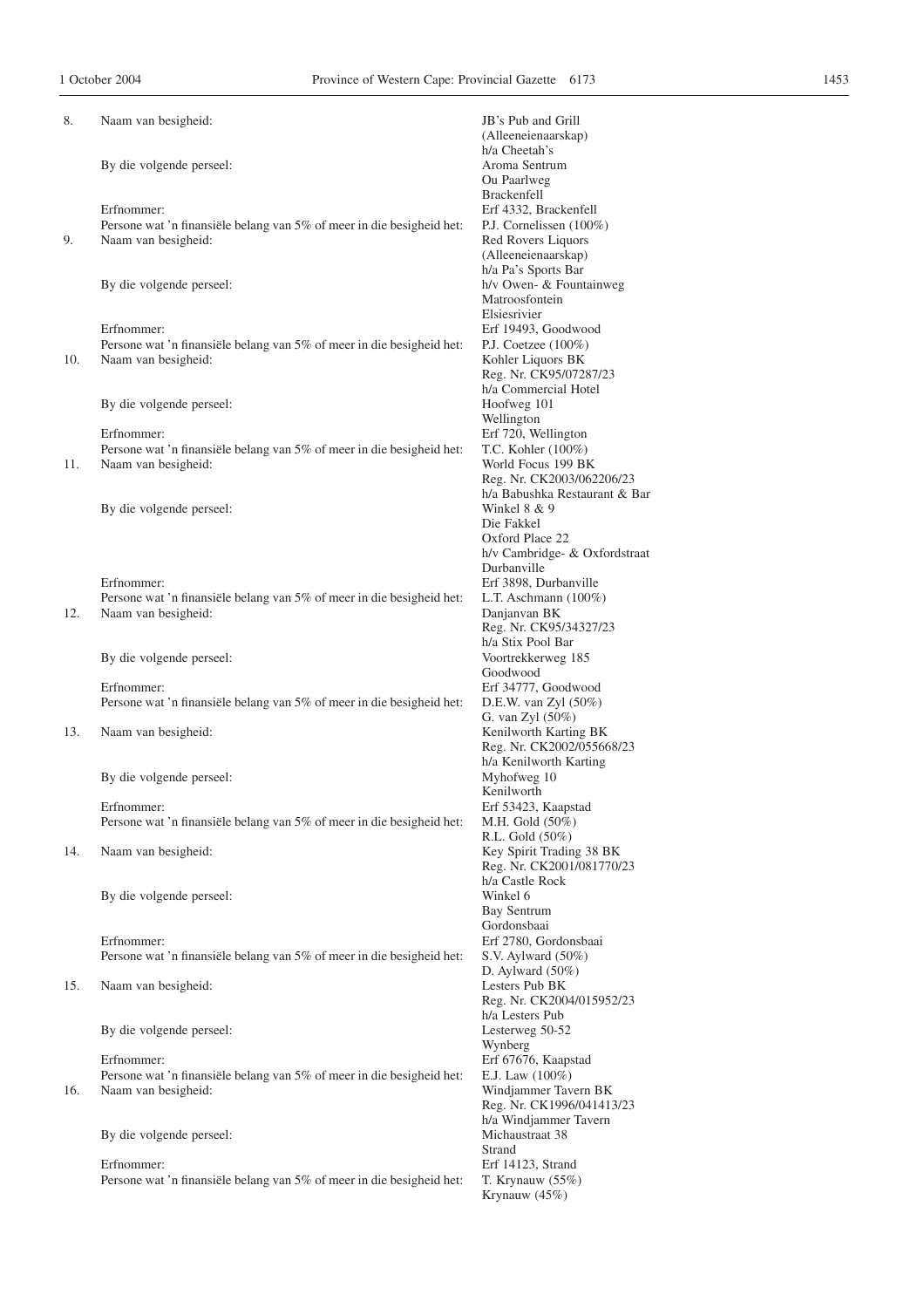| 17. | Naam van besigheid:                                                                                        | <b>CE</b> Tavern BK<br>Reg. Nr. CK1995/005139/28                                                                                 |
|-----|------------------------------------------------------------------------------------------------------------|----------------------------------------------------------------------------------------------------------------------------------|
|     | By die volgende perseel:                                                                                   | h/a Chicken Express<br>Winkel 43<br>Kaapstad Stasie<br>Kaapstad                                                                  |
| 18. | Erfnommer:<br>Persone wat 'n finansiële belang van 5% of meer in die besigheid het:<br>Naam van besigheid: | Erf 148638, Kaapstad<br>J.B. da Silva (100%)<br>Lucky Dragon<br>(Alleeneienaarskap)                                              |
|     | By die volgende perseel:                                                                                   | h/a Lucky Dragon<br>h/v Karbonkelweg &<br>Salamanderstraat                                                                       |
| 19. | Erfnommer:<br>Persone wat 'n finansiële belang van 5% of meer in die besigheid het:<br>Naam van besigheid: | Houtbaai<br>Erf 2885, Houtbaai<br>T.A. Collen $(100\%)$<br>Speak Easy Club<br>(Alleeneienaarskap)<br>h/a Club Boulevard          |
|     | By die volgende perseel:                                                                                   | Birdstraat 134A<br>Stellenbosch                                                                                                  |
| 20. | Erfnommer:<br>Persone wat 'n finansiële belang van 5% of meer in die besigheid het:<br>Naam van besigheid: | Erf 2084, Stellenbosch<br>N.F. van Graan $(100\%)$<br>Pub Le Jazz<br>(Alleeneienaarskap)                                         |
|     | By die volgende perseel:                                                                                   | h/a Pub Le Jazz<br>Winkel 30<br>Westgate Mall<br>h/v Vanguard- & Morgensterweg<br>Westridge                                      |
| 21. | Erfnommer:<br>Persone wat 'n finansiële belang van 5% of meer in die besigheid het:<br>Naam van besigheid: | Mitchells Plain<br>Plaas 806, Gedeelte 11, Kaapstad<br>T.C. Bosman $(100\%)$<br>Pinelands Rolbalklub<br>h/a Pinelands Rolbalklub |
|     | By die volgende perseel:                                                                                   | St. Stephensweg<br>Pinelands                                                                                                     |
| 22. | Erfnommer:<br>Persone wat 'n finansiële belang van 5% of meer in die besigheid het:<br>Naam van besigheid: | Erf 3137, Pinelands<br>A.E. Tame (President)<br>Stop 592 Restaurant & Tavern BK<br>Reg. Nr. CK99/44500/23                        |
|     | By die volgende perseel:                                                                                   | h/a Stop Tavern<br>Koebergweg 403<br>Rumil Sentrum<br>Milnerton                                                                  |
| 23. | Erfnommer:<br>Persone wat 'n finansiële belang van 5% of meer in die besigheid het:<br>Naam van besigheid: | Erf 19101, Kaapstad<br>G.W. Johnson $(100\%)$<br>MC Entertainment BK<br>Reg. Nr. CK1997/026425/23<br>h/a The Buzz                |
|     | By die volgende perseel:                                                                                   | Winkel $5 & 6$<br>Woodlands Winkelsentrum<br>Eersterivier                                                                        |
| 24. | Erfnommer:<br>Persone wat 'n finansiële belang van 5% of meer in die besigheid het:<br>Naam van besigheid: | Erf 896, Eersterivier<br>P.J. Afrika (100%)<br>The Birkenhead Pub<br>(Alleeneienaarskap)                                         |
|     | By die volgende perseel:                                                                                   | h/a The Birkenhead Pub<br>Hoofweg 123<br>Plumstead                                                                               |
| 25. | Erfnommer:<br>Persone wat 'n finansiële belang van 5% of meer in die besigheid het:<br>Naam van besigheid: | Erf 70223, Kaapstad<br>M. Dawson (100%)<br>Oostenberg Lodge (Edms.) Bpk.<br>Reg. Nr. 1998/13701/07                               |
|     | By die volgende perseel:                                                                                   | h/a Oostenberg Lodge<br>Nooiensfonteinweg 8<br>Kuilsrivier                                                                       |
|     | Erfnommer:<br>Persone wat 'n finansiële belang van 5% of meer in die besigheid het:                        | Erf 4050, Kuilsrivier<br>R.S. Cowley $(50\%)$<br>C. van Dyk $(50\%)$                                                             |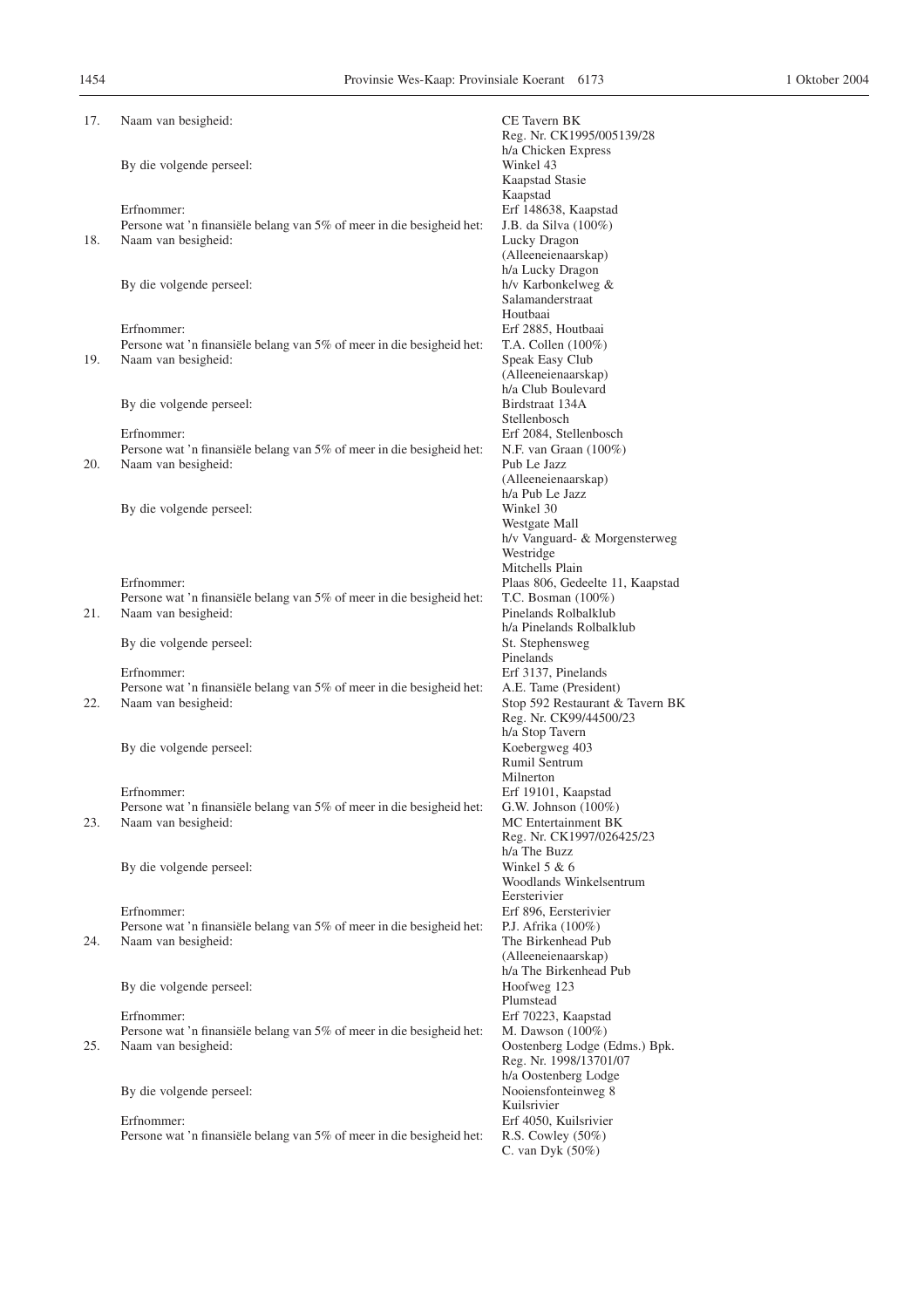| 26. | Naam van besigheid:                                                                          | TW Sports BK<br>Reg. Nr. CK2001/032946/23               |
|-----|----------------------------------------------------------------------------------------------|---------------------------------------------------------|
|     | By die volgende perseel:                                                                     | h/a Smugglers Sports Pub<br>Gardinerstraat 6<br>Parow   |
|     | Erfnommer:                                                                                   | Erf 7529, Parow                                         |
|     | Persone wat 'n finansiële belang van 5% of meer in die besigheid het:                        | W. Wilson $(50\%)$                                      |
|     |                                                                                              | W. Tallie $(50\%)$                                      |
| 27. | Naam van besigheid:                                                                          | Lormarc Pizza Pub BK                                    |
|     |                                                                                              | Reg. Nr. CK1996/020039/23                               |
|     |                                                                                              | h/a Pizza Pub                                           |
|     | By die volgende perseel:                                                                     | Winkel 5<br><b>Brighton Sentrum</b>                     |
|     |                                                                                              | Brightonweg                                             |
|     |                                                                                              | Kraaifontein                                            |
|     | Erfnommer:                                                                                   | Restant Erf 151, Kraaifontein                           |
|     | Persone wat 'n finansiële belang van 5% of meer in die besigheid het:                        | N.V.N. Correia (100%)                                   |
| 28. | Naam van besigheid:                                                                          | Edgewise Investments BK                                 |
|     |                                                                                              | Reg. Nr. 2001/034215/23                                 |
|     | By die volgende perseel:                                                                     | h/a Sports Post<br>Winkel 11                            |
|     |                                                                                              | Village Sentrum                                         |
|     |                                                                                              | Vryburgerlaan                                           |
|     |                                                                                              | Bothasig                                                |
|     | Erfnommer:                                                                                   | Erf 7325, Kaapstad, Milnerton                           |
|     | Persone wat 'n finansiële belang van 5% of meer in die besigheid het:                        | G. Wiseman $(50\%)$                                     |
| 29. | Naam van besigheid:                                                                          | L. Edge $(50\%)$<br>Chimneypot 1029 BK                  |
|     |                                                                                              | Reg. Nr. 1996/062267/23                                 |
|     |                                                                                              | h/a Station Café                                        |
|     | By die volgende perseel:                                                                     | Victoriaweg 37                                          |
|     |                                                                                              | Mowbray                                                 |
|     | Erfnommer:                                                                                   | Erf 28775, Kaapstad by Mowbray                          |
| 30. | Persone wat 'n finansiële belang van 5% of meer in die besigheid het:<br>Naam van besigheid: | J.E. Freitas (100%)<br>Louma Tradings BK                |
|     |                                                                                              | Reg. Nr. CK2001/084883/23                               |
|     |                                                                                              | h/a Café D'Ville                                        |
|     | By die volgende perseel:                                                                     | Porterfieldweg 3C                                       |
|     |                                                                                              | <b>Table View</b>                                       |
|     | Erfnommer:                                                                                   | Erf 4558, Kaapstad, Milnerton                           |
| 31. | Persone wat 'n finansiële belang van 5% of meer in die besigheid het:<br>Naam van besigheid: | A.A. Louw (100%)<br>Romoca (Edms.) Bpk.                 |
|     |                                                                                              | Reg. Nr. 1963/004787/7                                  |
|     |                                                                                              | h/a Vasco Drop Inn                                      |
|     | By die volgende perseel:                                                                     | Voortrekkerweg 225                                      |
|     |                                                                                              | Vasco                                                   |
|     | Erfnommer:<br>Persone wat 'n finansiële belang van 5% of meer in die besigheid het:          | Erf 7281, geleë in Kaap-afdeling<br>A.C. Miller $(63%)$ |
|     |                                                                                              | M.M. Will Trust $(37%)$                                 |
| 32. | Naam van besigheid:                                                                          | Tavern & Ale                                            |
|     |                                                                                              | (Alleeneienaarskap)                                     |
|     |                                                                                              | h/a Tavern & Ale                                        |
|     | By die volgende perseel:                                                                     | Severnweg 2                                             |
|     | Erfnommer:                                                                                   | Dieprivier<br>Erf 78806, Kaapstad, Dieprivier           |
|     | Persone wat 'n finansiële belang van 5% of meer in die besigheid het:                        | G.J. Foster (100%)                                      |
| 33. | Naam van besigheid:                                                                          | Clive's Tavern                                          |
|     |                                                                                              | (Alleeneienaarskap)                                     |
|     |                                                                                              | h/a Clive's Tavern                                      |
|     | By die volgende perseel:                                                                     | Hussarstraat 14<br>Kaapstad                             |
|     | Erfnommer:                                                                                   | Erf 19364, Milnerton                                    |
|     | Persone wat 'n finansiële belang van 5% of meer in die besigheid het:                        | C. Heyns (100%)                                         |
| 34. | Naam van besigheid:                                                                          | Melkbos Restaurant BK                                   |
|     |                                                                                              | Reg. Nr. CK90/10241/23                                  |
|     |                                                                                              | h/a The Seafood Lapa                                    |
|     | By die volgende perseel:                                                                     | h/v Sesdelaan & Beachweg<br>Melkbosstrand               |
|     | Erfnommer:                                                                                   | Erwe 166 & 167, Melkboschstrand                         |
|     | Persone wat 'n finansiële belang van 5% of meer in die besigheid het:                        | E. Liebenberg $(100\%)$                                 |
|     |                                                                                              |                                                         |
|     |                                                                                              |                                                         |
|     |                                                                                              |                                                         |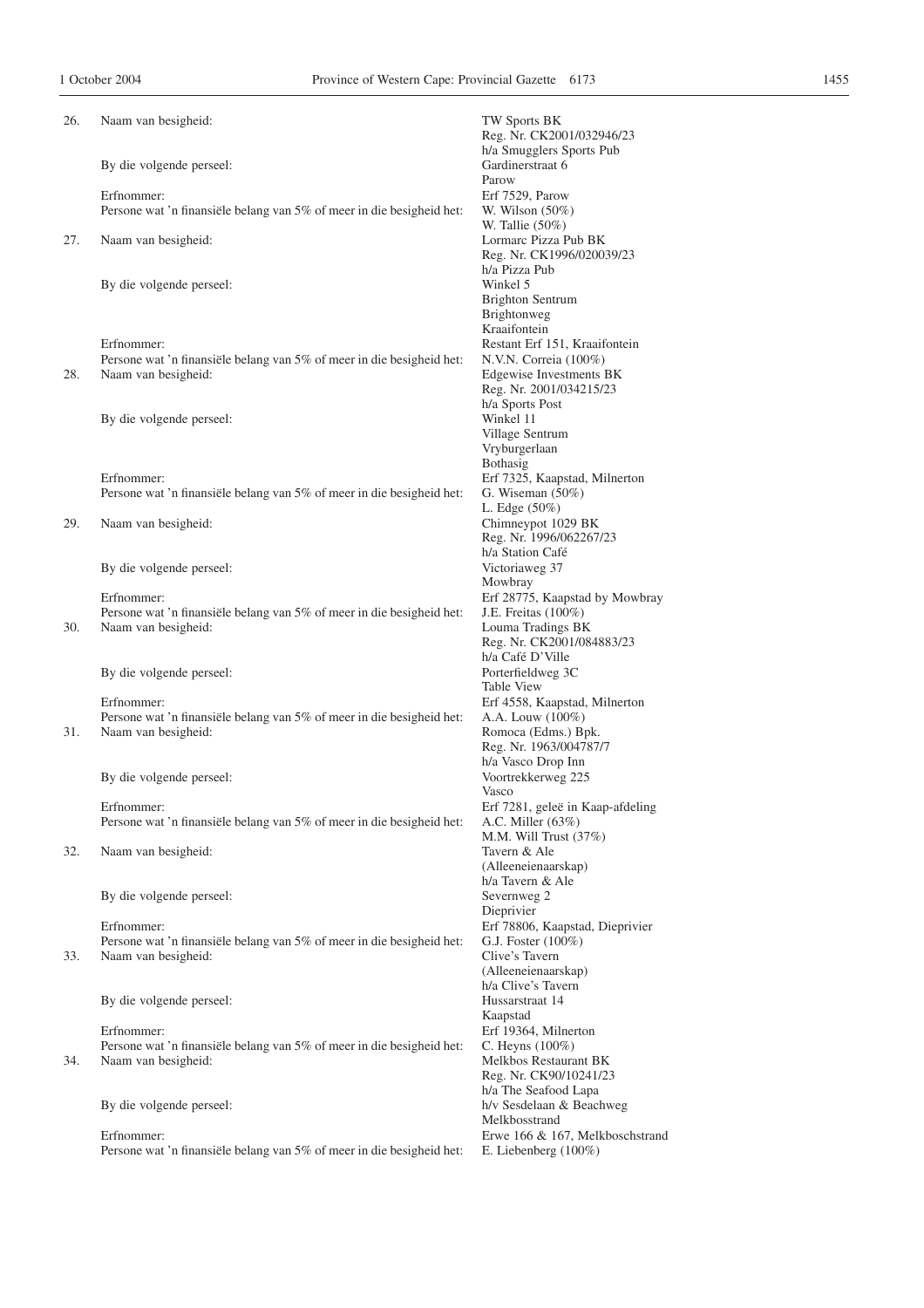| 35. | Naam van besigheid:                                                                          | Ellie Geva Enterprises BK<br>Reg. Nr. CK97/03593/23         |
|-----|----------------------------------------------------------------------------------------------|-------------------------------------------------------------|
|     | By die volgende perseel:                                                                     | h/a Purple Turtle<br>h/v Lang- & Kortmarkstraat<br>Kaapstad |
|     | Erfnommer:                                                                                   | Erf 2355, Kaapstad                                          |
|     | Persone wat 'n finansiële belang van 5% of meer in die besigheid het:                        | E. Geva $(100\%)$                                           |
| 36. | Naam van besigheid:                                                                          | Whetu Trading 107 BK<br>Reg. Nr. 2002/027217/23             |
|     |                                                                                              | h/a Lord Montague Pub & Restaurant                          |
|     | By die volgende perseel:                                                                     | Winkel 3A                                                   |
|     |                                                                                              | John Montague Sentrum                                       |
|     |                                                                                              | Montague Gardens                                            |
|     | Erfnommer:                                                                                   | Erf 10, Montague Gardens                                    |
| 37. | Persone wat 'n finansiële belang van 5% of meer in die besigheid het:<br>Naam van besigheid: | J. Barnard $(100\%)$<br>Sports Tavern                       |
|     |                                                                                              | (Alleeneienaarskap)                                         |
|     |                                                                                              | h/a Sports Tavern                                           |
|     | By die volgende perseel:                                                                     | Voortrekkerweg 197A                                         |
|     |                                                                                              | Parow                                                       |
|     | Erfnommer:<br>Persone wat 'n finansiële belang van 5% of meer in die besigheid het:          | Restant Erf 7355, Parow<br>W.M. Christian $(100\%)$         |
| 38. | Naam van besigheid:                                                                          | Grassy Park Hotel (Edms.) Bpk.                              |
|     |                                                                                              | h/a Grassy Park Hotel                                       |
|     | By die volgende perseel:                                                                     | Victoriaweg                                                 |
|     |                                                                                              | <b>Grassy Park</b>                                          |
|     | Erfnommer:<br>Persone wat 'n finansiële belang van 5% of meer in die besigheid het:          | Erf 317, Grassy Park<br>E. Osman $(33,3\%)$                 |
|     |                                                                                              | R. Rich (33,3%)                                             |
|     |                                                                                              | B. Frans (33,3%)                                            |
| 39. | Naam van besigheid:                                                                          | Coral Reef Steak Kraal BK                                   |
|     |                                                                                              | Reg. Nr. 1995/007186/23                                     |
|     | By die volgende perseel:                                                                     | h/a Black Bull Bar & Restaurant<br>Technolaan               |
|     |                                                                                              | Technopark                                                  |
|     |                                                                                              | Stellenbosch                                                |
|     | Erfnommer:                                                                                   | Erf 9209, Stellenbosch                                      |
|     | Persone wat 'n finansiële belang van 5% of meer in die besigheid het:                        | L.L. Benade $(50\%)$                                        |
| 40. | Naam van besigheid:                                                                          | J. Benade $(50\%)$<br>Lucky Lady Trading BK                 |
|     |                                                                                              | Reg. Nr. 96/606760/23                                       |
|     |                                                                                              | h/a Barts Tavern                                            |
|     | By die volgende perseel:                                                                     | Winkel 7                                                    |
|     |                                                                                              | Beachweg                                                    |
|     | Erfnommer:                                                                                   | Strand<br>Erf 729, Strand                                   |
|     | Persone wat 'n finansiële belang van 5% of meer in die besigheid het:                        | B.A. Bailey (100%)                                          |
| 41. | Naam van besigheid:                                                                          | Chesray's Sports Bar                                        |
|     |                                                                                              | h/a Chesray's Sports Bar                                    |
|     | By die volgende perseel:                                                                     | Winkel 1A                                                   |
|     |                                                                                              | Voortrekkerweg 579<br>Kensington                            |
|     | Erfnommer:                                                                                   | Erf 22760, Kaapstad                                         |
|     | Persone wat 'n finansiële belang van 5% of meer in die besigheid het:                        | R.H. Abrahams (100%)                                        |
| 42. | Naam van besigheid:                                                                          | Oriental Restaurant                                         |
|     |                                                                                              | (Alleeneienaarskap)                                         |
|     | By die volgende perseel:                                                                     | h/a Oriental Restaurant<br>Sir Lowryweg 62                  |
|     |                                                                                              | Kaapstad                                                    |
|     | Erfnommer:                                                                                   | Erf 115714, Kaapstad                                        |
|     | Persone wat 'n finansiële belang van 5% of meer in die besigheid het:                        | C.V. Nair (100%)                                            |
| 43. | Naam van besigheid:                                                                          | Robby's City Hall (Edms.) Bpk.<br>Reg. Nr. 88/04317/07      |
|     |                                                                                              | h/a City Hall Pub                                           |
|     | By die volgende perseel:                                                                     | Darlingstraat 50                                            |
|     |                                                                                              | Kaapstad                                                    |
|     | Erfnommer:                                                                                   | Restant Erf 4914, Kaapstad                                  |
|     | Persone wat 'n finansiële belang van 5% of meer in die besigheid het:                        | C. Ribeiro (100%)                                           |
|     |                                                                                              |                                                             |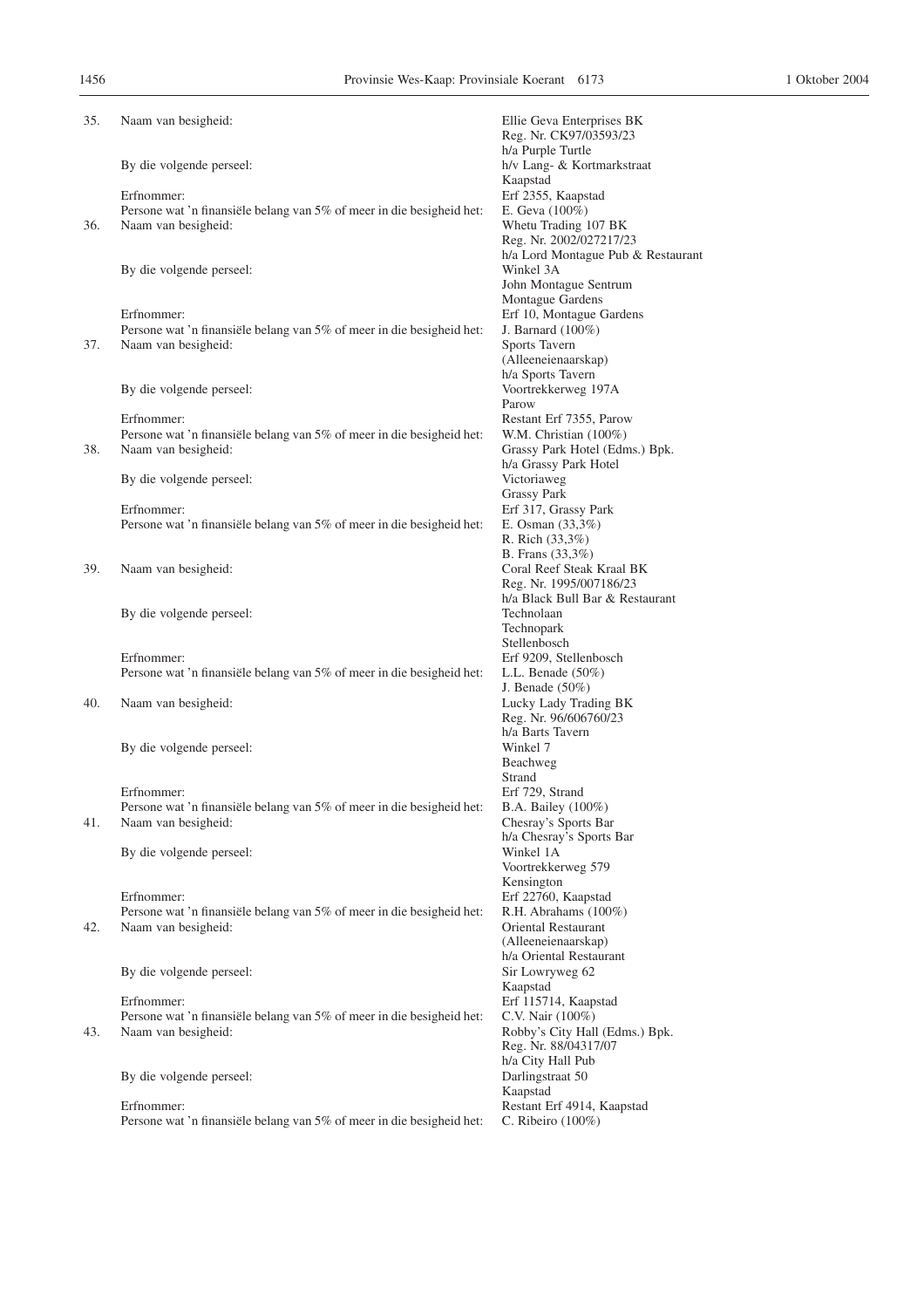| 44. | Naam van besigheid:                                                   | Rylands Oriental Restaurant<br>(Alleeneienaarskap) |
|-----|-----------------------------------------------------------------------|----------------------------------------------------|
|     |                                                                       | h/a Rylands Oriental Restaurant                    |
|     | By die volgende perseel:                                              | h/v Simon- & Davidsstraat                          |
|     |                                                                       | Athlone Industria                                  |
|     | Erfnommer:                                                            | Erf 127009, Kaapstad                               |
|     | Persone wat 'n finansiële belang van 5% of meer in die besigheid het: | K.V. Nair (100%)                                   |
| 45. | Naam van besigheid:                                                   | Westelike Provinsie Krieketklub                    |
|     |                                                                       | h/a Westelike Provinsie Krieketklub                |
|     | By die volgende perseel:                                              | Avenue de Mist 53                                  |
|     |                                                                       | Rondebosch                                         |
|     |                                                                       | Claremont                                          |
|     | Erfnommer:                                                            | Erf 50402, Nuweland                                |
|     | Persone wat 'n finansiële belang van 5% of meer in die besigheid het: | G. Todd (Voorsitter)                               |
| 46. | Naam van besigheid:                                                   | <b>Shooters Trust</b>                              |
|     |                                                                       | Reg. Nr. IT427/2002                                |
|     |                                                                       | h/a Shooters Entertainment                         |
|     | By die volgende perseel:                                              | Eerste Verdieping                                  |
|     |                                                                       | Zelgro Place                                       |
|     |                                                                       | Hoofweg 7                                          |
|     |                                                                       | Strand                                             |
|     | Erfnommer:                                                            | Erf 5194, Strand                                   |
|     | Persone wat 'n finansiële belang van 5% of meer in die besigheid het: | M.G. Visser $(50\%)$                               |
|     |                                                                       | J.J. Visser $(50\%)$                               |
| 47. | Naam van besigheid:                                                   | Tradefirst 2083 BK                                 |
|     |                                                                       | Reg. Nr. CK97/36938/23                             |
|     |                                                                       | h/a Hobnobs                                        |
|     | By die volgende perseel:                                              | Wesselsweg 3                                       |
|     |                                                                       | Kenilworth                                         |
|     | Erfnommer:                                                            | Erf 64640, Kaapstad                                |
|     | Persone wat 'n finansiële belang van 5% of meer in die besigheid het: | P.J. Dobson (100%)                                 |
| 48. | Naam van besigheid:                                                   | Marcel and Zonnique Sports Pub &                   |
|     |                                                                       | <b>Restaurant BK</b>                               |
|     |                                                                       | Reg. Nr. CK97/20092/23                             |
|     |                                                                       | h/a Greenfields Pub                                |
|     | By die volgende perseel:                                              | Runway Sentrum 7                                   |
|     |                                                                       | Kruisstraat                                        |
|     |                                                                       | <b>Brackenfell</b>                                 |
|     | Erfnommer:                                                            | Erf 11159, Brackenfell                             |
|     | Persone wat 'n finansiële belang van 5% of meer in die besigheid het: | L. Myburgh $(50\%)$                                |
|     |                                                                       | E. Compion $(50\%)$                                |
| 49. | Naam van besigheid:                                                   | Goodwood Rolbalklub                                |
|     |                                                                       | h/a Goodwood Rolbalklub                            |
|     | By die volgende perseel:                                              | h/v Alice- & Miltonweg                             |
|     |                                                                       | Goodwood                                           |
|     | Erfnommer:                                                            | Erf 4977, geleë in Kaapstad-afdeling               |
|     | Persone wat 'n finansiële belang van 5% of meer in die besigheid het: | M. Metcalfe (Voorsitter)                           |
| 50. | Naam van besigheid:                                                   | Action Cricket Cape BK<br>Reg. Nr. CK95/07468/23   |
|     |                                                                       | h/a Action Cricket Brackenfell                     |
|     | By die volgende perseel:                                              | Winkel 48                                          |
|     |                                                                       | Brackenfell Winkelsentrum                          |
|     |                                                                       | Ou Paarlweg                                        |
|     |                                                                       | Brackenfell                                        |
|     | Erfnommer:                                                            | Erf 4029, Brackenfell                              |
|     | Persone wat 'n finansiële belang van 5% of meer in die besigheid het: | R.A. Baguley (50%)                                 |
|     |                                                                       | C.L. Baguley (50%)                                 |
|     |                                                                       |                                                    |

# **SKRIFTELIKE KOMMENTAAR EN BESWARE**

Inwoners van hierdie provinsie wat belangstel om kommentaar te lewer of om besware te opper, mag dit skriftelik doen. In die geval van skriftelike besware teen 'n aansoek, moet die redes waarop sodanige besware gebaseer is, verskaf word. Waar kommentaar betreffende die aansoek verstrek word, moet die volle besonderhede en feite om sodanige kommentaar te staaf, voorsien word. Die naam, adres en telefoonnommer van die persoon wat beswaar maak of kommentaar lewer, moet ook voorsien word. Kommentaar of besware moet die Raad nie later nie as 16:00 op Vrydag 22 Oktober 2004 bereik.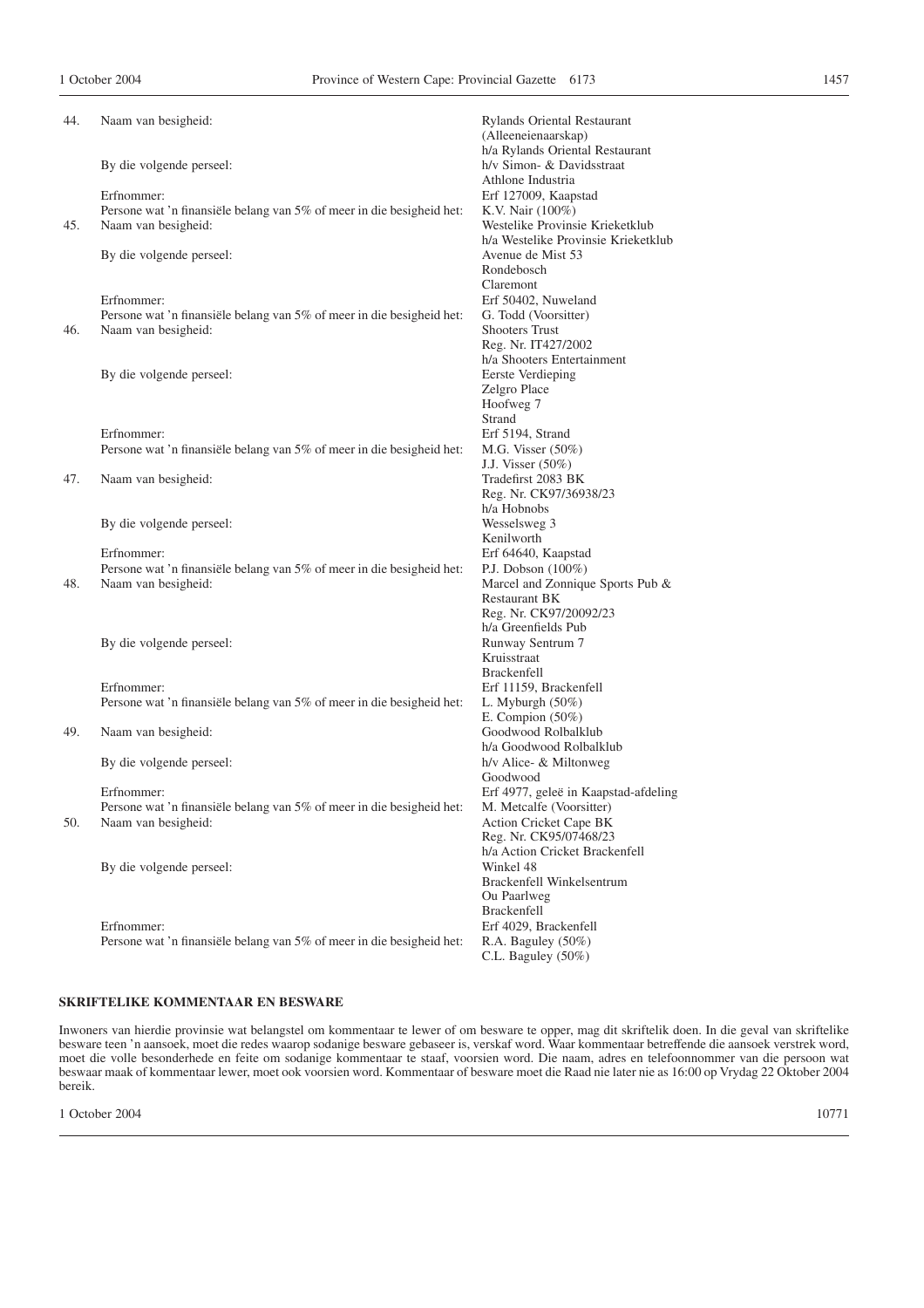# *SUID-AFRIKA EERSTE –* KOOP SUID-AFRIKAANS VERVAARDIGDE GOEDERE

# *SOUTH AFRICA FIRST –* BUY SOUTH AFRICAN MANUFACTURED GOODS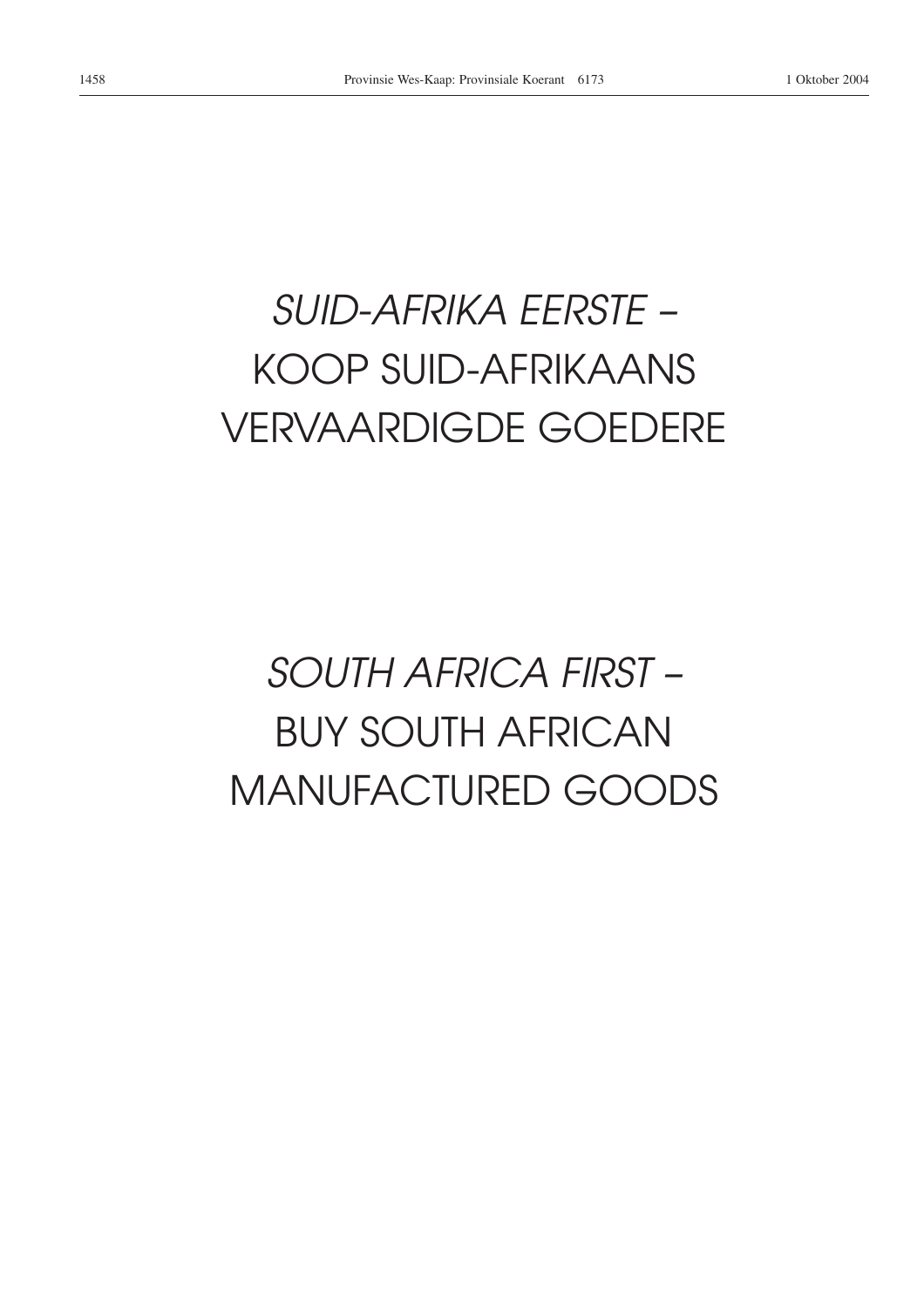| The "Provincial Gazette" of the<br><b>Western Cape</b>                                                                                                                                                                              | Die "Provinsiale Koerant" van die<br><b>Wes-Kaap</b>                                                                                                                                                                                                                |
|-------------------------------------------------------------------------------------------------------------------------------------------------------------------------------------------------------------------------------------|---------------------------------------------------------------------------------------------------------------------------------------------------------------------------------------------------------------------------------------------------------------------|
| appears every Friday, or if that day is a public holiday, on the last preceding<br>working day.                                                                                                                                     | verskyn elke Vrydag of, as die dag 'n openbare vakansiedag is, op die laaste vorige<br>werkdag.                                                                                                                                                                     |
|                                                                                                                                                                                                                                     |                                                                                                                                                                                                                                                                     |
| <b>Subscription Rates</b>                                                                                                                                                                                                           | Tarief van Intekengelde                                                                                                                                                                                                                                             |
| R112,25 per annum, throughout the Republic of South Africa.                                                                                                                                                                         | R112,25 per jaar, in die Republiek van Suid-Afrika.                                                                                                                                                                                                                 |
| R112,25 + postage per annum, Foreign Countries.                                                                                                                                                                                     | R112,25 + posgeld per jaar, Buiteland.                                                                                                                                                                                                                              |
| Subscriptions are payable in advance.                                                                                                                                                                                               | Intekengeld moet vooruitbetaal word.                                                                                                                                                                                                                                |
| Single copies are obtainable at Room 9-06, Provincial Building, 4 Dorp Street,<br>Cape Town 8001, at R3,00 per copy.                                                                                                                | Los eksemplare is verkrygbaar by Kamer 9-06, Provinsiale-gebou,<br>Dorpstraat 4, Kaapstad 8001, teen R3,00 per eksemplaar.                                                                                                                                          |
|                                                                                                                                                                                                                                     |                                                                                                                                                                                                                                                                     |
| Advertisement Tariff                                                                                                                                                                                                                | Advertensietarief                                                                                                                                                                                                                                                   |
| First insertion, R15,85 per cm, double column.                                                                                                                                                                                      | Eerste plasing, R15,85 per cm, dubbelkolom.                                                                                                                                                                                                                         |
| Fractions of cm are reckoned as a cm.                                                                                                                                                                                               | Gedeeltes van 'n cm word as een cm beskou.                                                                                                                                                                                                                          |
|                                                                                                                                                                                                                                     |                                                                                                                                                                                                                                                                     |
| Notices must reach the Director-General not later than 10:00 on the last working<br>day but one before the issue of the Gazette.                                                                                                    | Kennisgewings moet die Direkteur-generaal uiterlik om 10:00 op die voorlaaste<br>werkdag voor die uitgawe van die Koerant bereik.                                                                                                                                   |
| Whilst every effort will be made to ensure that notices are published as submitted<br>and on the date desired, the Administration does not accept responsibility for<br>errors, omissions, late publications or failure to publish. | Hoewel alle pogings aangewend sal word om te sorg dat kennisgewings soos<br>ingedien en op die verlange datum gepubliseer word, aanvaar die Administrasie nie<br>verantwoordelikheid vir foute, weglatings, laat publikasies of versuim om dit te<br>publiseer nie. |
| All correspondence must be addressed to the Director-General, P.O. Box 659,<br>Cape Town 8000, and cheques, bank drafts, postal orders and money orders must<br>be made payable to the Provincial Administration Western Cape.      | Alle briefwisseling moet aan die Direkteur-generaal, Posbus 659, Kaapstad<br>8000, gerig word en tjeks, bankwissels, posorders en poswissels moet aan die<br>Provinsiale Administrasie Wes-Kaap.                                                                    |
|                                                                                                                                                                                                                                     |                                                                                                                                                                                                                                                                     |
|                                                                                                                                                                                                                                     |                                                                                                                                                                                                                                                                     |